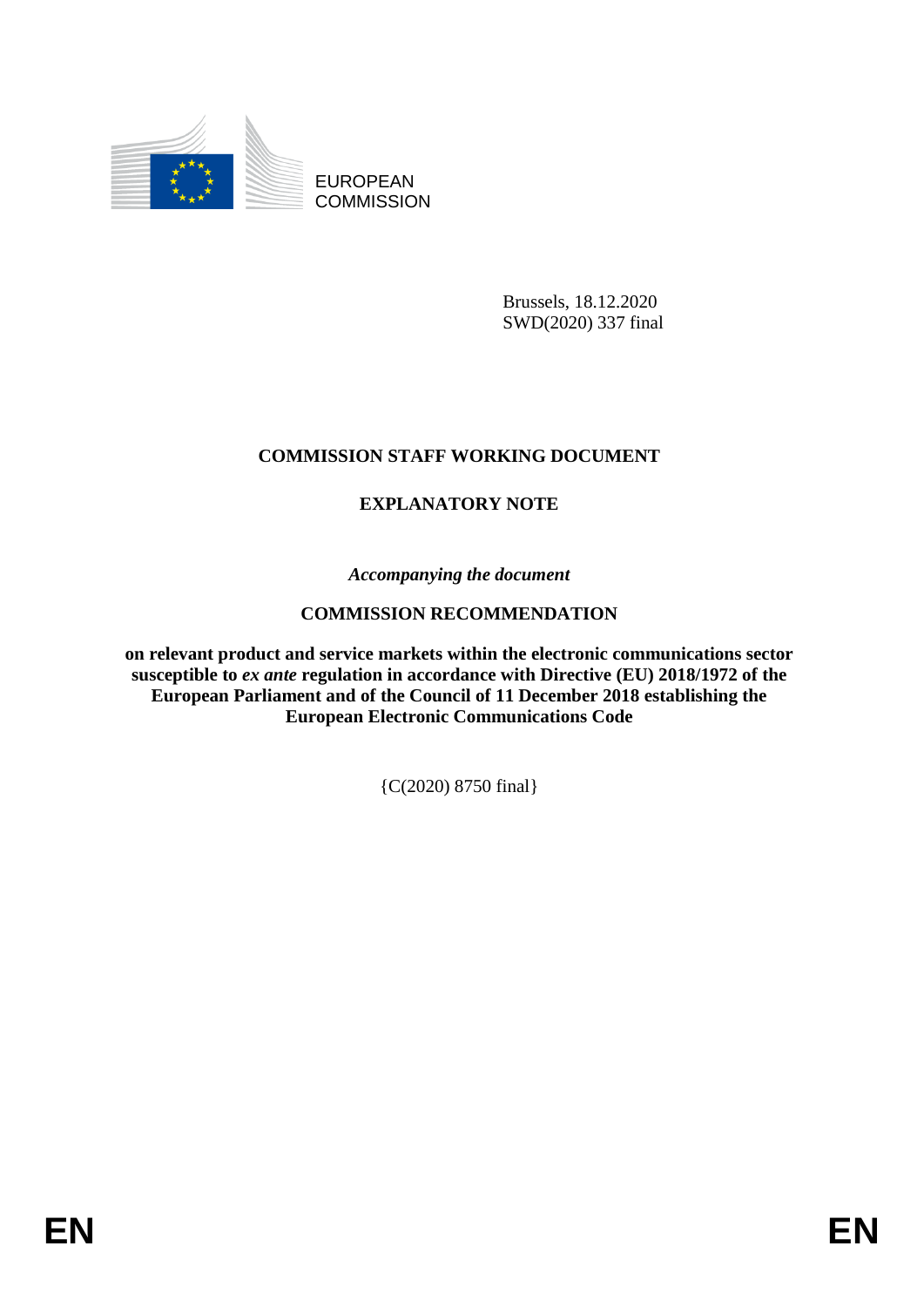| 1. |        |                                                                                            |  |
|----|--------|--------------------------------------------------------------------------------------------|--|
|    | 1.1.   |                                                                                            |  |
|    | 1.2.   |                                                                                            |  |
|    | 1.3.   |                                                                                            |  |
| 2. |        | MARKET DEFINITION AND IDENTIFICATION OF MARKETS SUSCEPTIBLE TO EX-                         |  |
|    |        |                                                                                            |  |
|    | 2.1.   |                                                                                            |  |
|    | 2.2.   | Identification of markets susceptible to ex ante regulation by the Commission  10          |  |
|    | 2.3.   |                                                                                            |  |
|    | 2.4.   | Relation between the three criteria test and the assessment of significant market power 15 |  |
|    | 2.5.   |                                                                                            |  |
| 3. |        |                                                                                            |  |
|    | 3.1.   |                                                                                            |  |
|    | 3.1.1. |                                                                                            |  |
|    | 3.1.2. |                                                                                            |  |
|    | 3.2.   |                                                                                            |  |
|    | 3.2.1. |                                                                                            |  |
|    | 3.2.2. |                                                                                            |  |
|    | 3.2.3. |                                                                                            |  |
|    | 3.2.4. |                                                                                            |  |
|    | 3.2.5. | Entry of new economic actors and operators' response to new emerging competition30         |  |
|    | 3.2.6. |                                                                                            |  |
|    | 3.3.   |                                                                                            |  |
| 4. |        | EXAMINATION OF MARKETS IN ORDER TO IDENTIFY RELEVANT MARKETS FOR                           |  |
|    | 4.1.   |                                                                                            |  |
|    | 4.1.1. |                                                                                            |  |
|    | 4.1.2. |                                                                                            |  |
|    | 4.1.3. |                                                                                            |  |
|    | 4.1.4. |                                                                                            |  |
|    | 4.1.5. |                                                                                            |  |

## Contents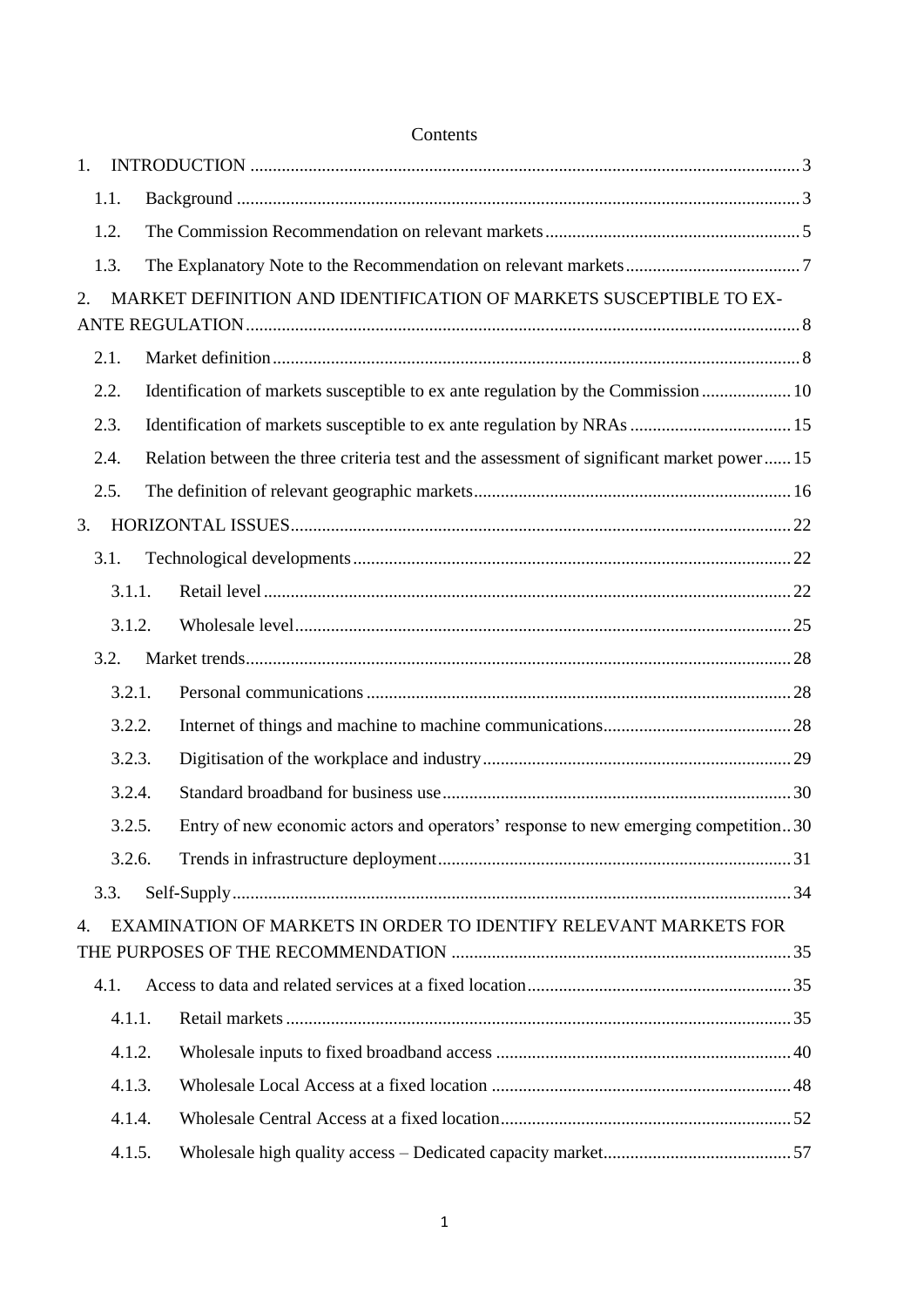|                                       | 4.1.6. |                                                              |  |  |  |  |
|---------------------------------------|--------|--------------------------------------------------------------|--|--|--|--|
|                                       | 4.2.   |                                                              |  |  |  |  |
|                                       | 4.2.1. |                                                              |  |  |  |  |
|                                       | 4.2.2. |                                                              |  |  |  |  |
|                                       | 4.2.3. |                                                              |  |  |  |  |
|                                       | 4.2.4. |                                                              |  |  |  |  |
| 5.                                    |        |                                                              |  |  |  |  |
| 6.                                    |        | PUBLICATION OF THE RECOMMENDATION AND SUBSEQUENT REVISION 82 |  |  |  |  |
| $7_{\scriptscriptstyle{\ddot{\sim}}}$ |        | ANNEX - INPUTS TO THE PREPARATION OF THE REVIEW OF THE       |  |  |  |  |
|                                       |        |                                                              |  |  |  |  |
|                                       | 7.1.   |                                                              |  |  |  |  |
|                                       | 7.2.   |                                                              |  |  |  |  |
|                                       | 7.3.   |                                                              |  |  |  |  |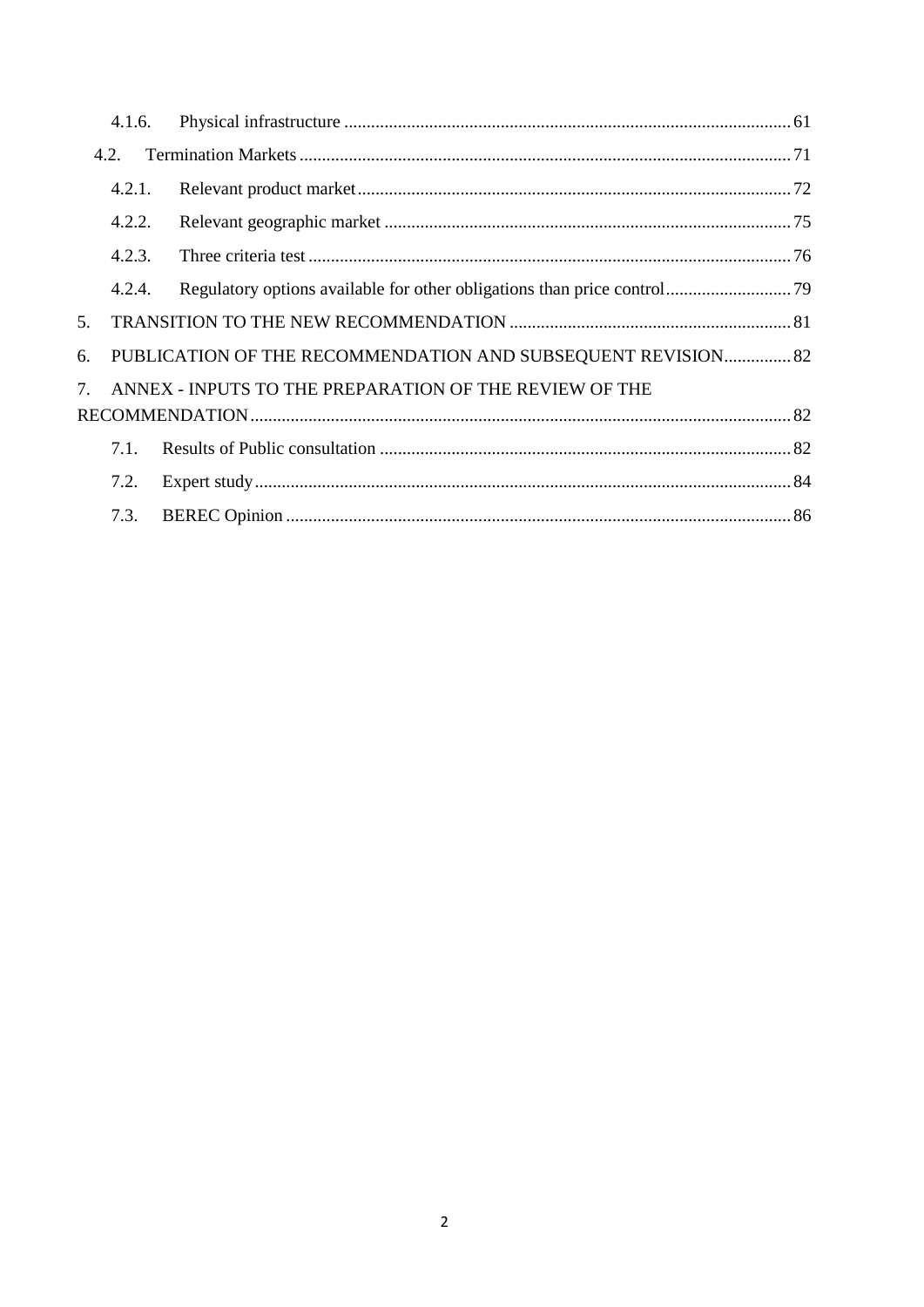#### <span id="page-3-1"></span><span id="page-3-0"></span>**1. INTRODUCTION**

#### **1.1. Background**

Already in 2015, the Commission adopted the Digital Single Market Strategy<sup>1</sup> that highlighted the importance of connectivity. In June 2016 the European Council confirmed its view on the Digital Single Market and called for very high-capacity fixed and wireless broadband connectivity across Europe as a precondition for future competitiveness, with a better regulation and reduced administrative burden for entrepreneurs. In response, the Commission set out a vision for a Gigabit Society<sup>2</sup>, where availability and take-up of very high capacity networks (VHCN) would enable the widespread use of products, services and applications in the Digital Single Market. The Commission proposed as well a refit of the electronic communication framework. On 21 December 2018, the European Electronic Communications Code (Code or EECC in this document)<sup>3</sup> entered into force, along with the Regulation on the Body of European Regulators for Electronic Communications  $(BEREC)^4$ , to modernise the Union's rules in the field of electronic communications. Member States are to apply their national measures transposing the Code from 21 December 2020. In 2020, the Commission reconfirmed in the Union's strategy "A Europe fit for the digital age<sup>15</sup> the importance of digital technology in people's lives and its significance for the future economic and social development of Europe, including the need for accelerating investments in Europe's Gigabit connectivity as one of the key actions for shaping the Europe's digital future.<sup>6</sup>

The role of digital connectivity in our lives has grown over the recent years, but we have never been so acutely aware of how critically we depend on it as during the COVID-19 crisis. The COVID-19 outbreak has demonstrated the strategic importance of a robust, resilient and secure digital infrastructure to the social welfare of everyone in society and the continued functioning of the economy. The importance of digital infrastructure has been further recognised by the

 $\mathbf{1}$ <sup>1</sup> Communication from the Commission to the European Parliament, the Council, the European Economic and Social Committee and the Committee of the Regions, A Digital Single Market Strategy for Europe (COM/2015/0192 final)

<sup>&</sup>lt;sup>2</sup> Communication from the Commission to the European Parliament, the Council, the European Economic and Social Committee and the Committee of the Regions: Connectivity for a Competitive Digital Single Market - Towards a European Gigabit Society - COM(2016)587 and Staff Working Document - SWD(2016)300

<sup>&</sup>lt;sup>3</sup> Directive (EU) 2018/1972 of the European Parliament and of the Council of 11 December 2018 establishing the European Electronic Communications Code, OJ L 321, 17.12.2018, p. 36.

<sup>&</sup>lt;sup>4</sup> Regulation (EU) 2018/1971 of the European Parliament and of the Council of 11 December 2018 establishing the Body of European Regulators for Electronic Communications (BEREC) and the Agency for Support for BEREC (BEREC Office), amending Regulation (EU) 2015/2120 and repealing Regulation (EC) No 1211/2009, OJ L 321, 17.12.2018, p. 1–35

<sup>5</sup> [https://ec.europa.eu/info/strategy/priorities-2019-2024/europe-fit-digital-age\\_en](https://ec.europa.eu/info/strategy/priorities-2019-2024/europe-fit-digital-age_en)

<sup>6</sup> Communication from the Commission to the European Parliament, the Council, the European Economic and Social Committee and the Committee of the Regions: Shaping Europe's digital future, COM/2020/67.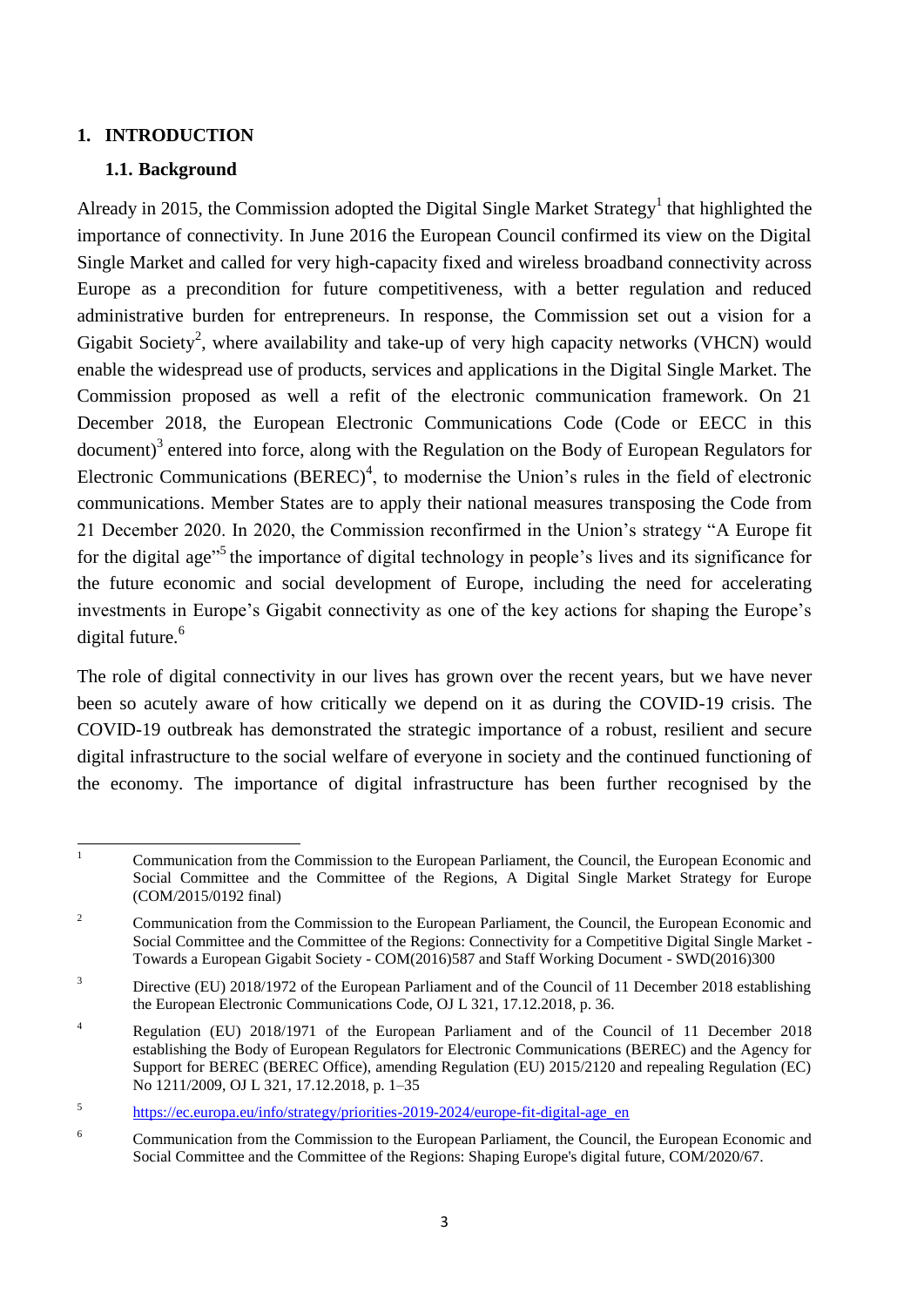allocation of 20% of the EU budget for recovery (the Recovery and Resilience Facility,  $RRF^7$ ) for digital investments and reforms. Each recovery and resilience plan will have to include a minimum of 20% of expenditure to foster the digital transition.

The COVID-19 crisis led to an increase of the demand for bandwidth both downstream and upstream and raised awareness regarding new patterns of working, healthcare, education, provision of public services and entertainment. It is reasonable to anticipate that such growth of connectivity services and some of the new usage patterns are likely to continue. The crisis is expected to act as an accelerator of digital transformation because residential and business users have become familiar with new forms of consumption and processes and the recovery initiatives will further target the digital transformation. It is clear that these growing network capacity demands resulting from changing trends in consumption and increasing needs of consumers and businesses will not be fully met by traditional copper technology in the future.

Thus, the deployment and the upgrading of future-proof connectivity infrastructures will be crucial to support the digital transformation and allow the free flow of data, the collaboration of people wherever they are and the connection of more objects to the Internet.

The Code provides new regulatory tools to incentivise major network investments in VHCN while promoting effective competition and consumer rights. The regulatory framework aims to facilitate the roll-out of new, very high capacity networks, with inter alia: (i) a focus on infrastructure competition and return on investment in new networks; (ii) rules for co-investment that will be more predictable and promote risk sharing in the deployment of VHCN; and (iii) specific rules for wholesale-only operators with significant market power.

The Significant Market Power (SMP) regime<sup>8</sup> remains one of the key instruments for *ex ante* regulation. The imposition of *ex ante* regulatory obligations on undertakings that have SMP on a specific market can be justified if proven that these markets are characterised by high barriers to entry and do not tend towards effective competition, and that competition law instruments are insufficient to tackle the identified competition problems. An undertaking is deemed to have SMP, if, either individually or jointly with others, it enjoys a position equivalent to dominance, i.e. a position of economic strength, which gives it the power to behave to an appreciable extent independently of competitors, customers and ultimately consumers.

The national regulatory authorities (NRAs) should then impose obligations on SMP operators, which are proportionate, justified and based on the nature of the problem identified, also with a view to achieving the objectives set out in Article 3 of the Code. When assessing the proportionality of the obligations and conditions to be imposed, as when carrying out their market

<sup>-&</sup>lt;br>7 Se[e https://ec.europa.eu/info/business-economy-euro/recovery-coronavirus/recovery-and-resilience](https://ec.europa.eu/info/business-economy-euro/recovery-coronavirus/recovery-and-resilience-facility_en)[facility\\_en](https://ec.europa.eu/info/business-economy-euro/recovery-coronavirus/recovery-and-resilience-facility_en)

<sup>8</sup> See Article 68 of the Code.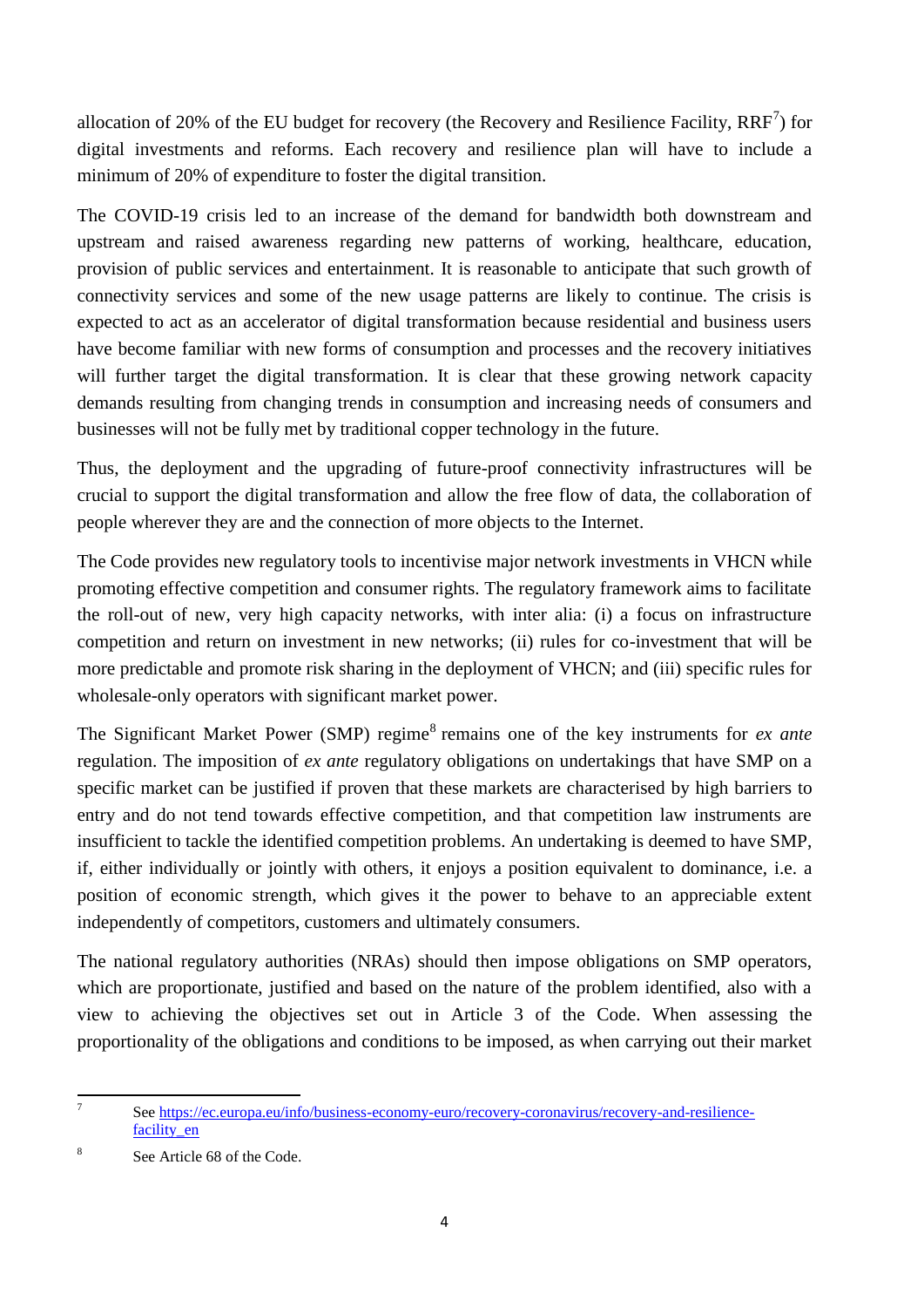analysis, NRAs should take into account the different competitive conditions existing in the different areas within Member States.

#### <span id="page-5-0"></span>**1.2. The Commission Recommendation on relevant markets**

The Commission Recommendation on relevant product and service markets within the electronic communications sector susceptible to *ex ante* regulation (Recommendation on Relevant Markets, the Recommendation or RRM) is a central building block of the SMP regulation in the Union. The Commission adopted the first Recommendation on 11 February  $2003^{\circ}$ , the second on 17 December  $2007^{10}$  and the third on 9 October  $2014^{11}$ . The Code confirms the key role of the Recommendation on Relevant Markets to ensure the overall functioning of the Union's Regulatory Framework. Article  $64(1)$  of the Code<sup>12</sup> requires a further review of the Recommendation by 21 December 2020 and a regular review thereafter.

The Recommendation identifies those product and service markets within the electronic communications sector, whose characteristics may be such as to justify the imposition of regulatory obligations set out in the Code, without prejudice to markets that may be defined in specific cases under competition law.

The Recommendation seeks to ensure the achievement of the regulatory objectives, in particular promoting connectivity and access to VHCN and promoting competition in the provision of electronic communications networks.

It allows NRAs to focus their efforts on markets where competition appears to be not yet effective at Union level and provides regulatory predictability and legal certainty to market players, thus allowing stable business planning. In particular, the definition of a list of market susceptible to ex ante regulation at Union level seeks to ensure that generally the same product and services markets will be subject to a market analysis in all Member States. Therefore, NRAs should regularly (at least every five years under the Code) analyse the markets that are contained in the Recommendation.

 $\overline{9}$ <sup>9</sup> Commission Recommendation 2003/311/EC of 11 February 2003 on relevant product and service markets within the electronic communications sector susceptible to *ex ante* regulation, OJ L 114, 8.05.2003, p. 45.

<sup>&</sup>lt;sup>10</sup> Commission Recommendation 2007/879/EC of 17 December 2007 on relevant product and service markets within the electronic communications sector susceptible to *ex ante* regulation, OJ L 344, 28.12.2007, p. 65.

<sup>&</sup>lt;sup>11</sup> Commission Recommendation 2014/710/EU of 9 October 2014 on relevant product and service markets within the electronic communications sector susceptible to ex ante regulation, OJ L 295, 11.10.2014, p. 79.

<sup>12</sup> According to Article 64 of the Code "*The Commission shall adopt a Recommendation on Relevant Product and Service Markets ('the Recommendation'). The Recommendation shall identify those product and service markets within the electronic communications sector the characteristics of which may be such as to justify the imposition of regulatory obligations set out in this Directive, without prejudice to markets that may be defined in specific cases under competition law. The Commission shall define markets in accordance with the principles of competition law. The Commission shall include product and service markets in the Recommendation where, after observing overall trends in the Union, it finds that each of the three criteria listed in Article 67(1) is met. The Commission shall review the Recommendation by 21 December 2020 and regularly thereafter*."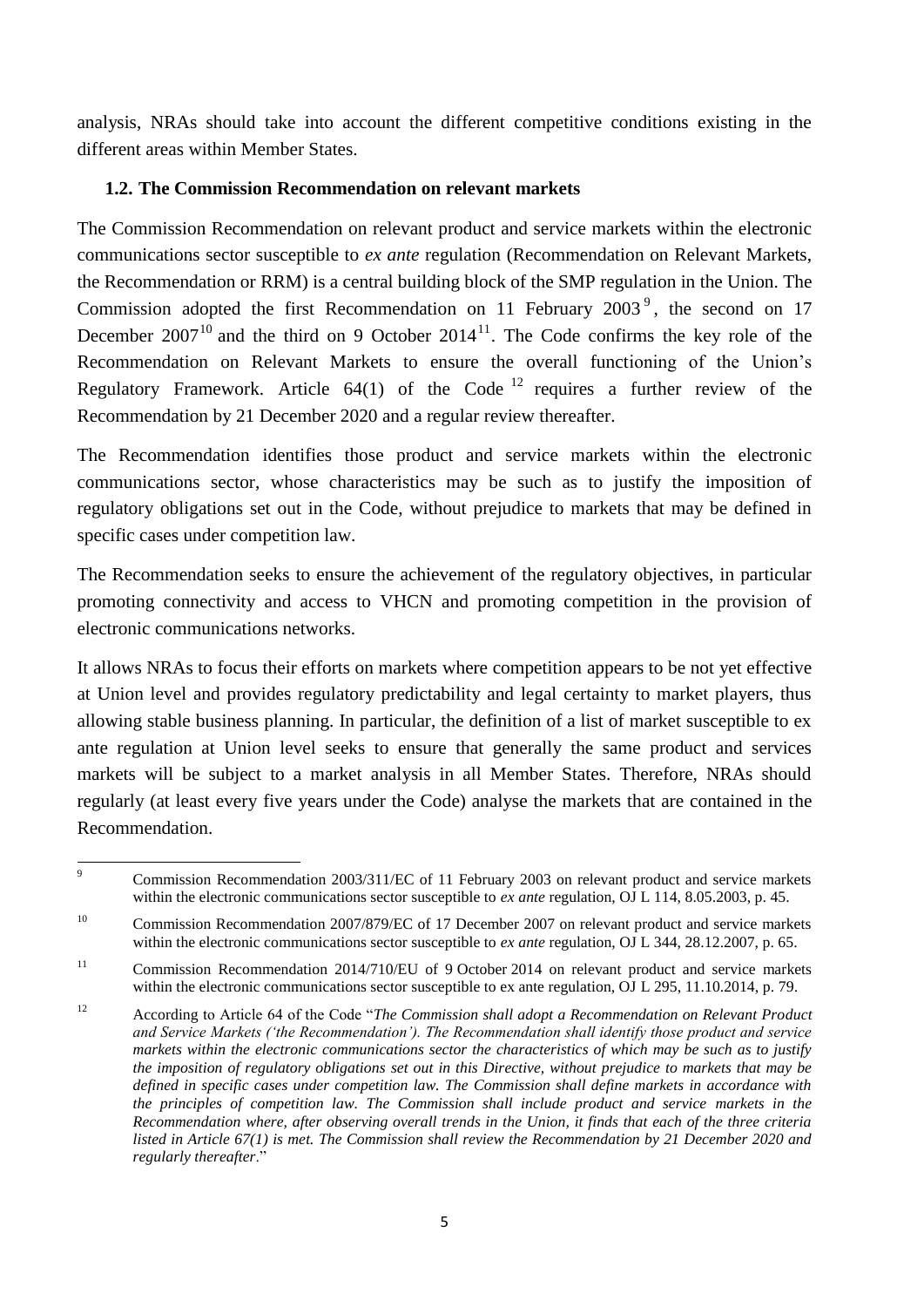However, the Recommendation does not prevent NRAs from analysing markets which differ from those identified in this Recommendation but that are regulated within the territory of their jurisdiction based on previous market analyses, or other markets, if they have sufficient grounds, because of national circumstances, to consider that those specific markets meet the three criteria used for identifying markets susceptible to ex ante regulation $13$ .

Both the Commission for the purpose of the Recommendation and NRAs, in order to define relevant markets, have to comply with the principles of competition law as further specified in the Commission Notice on Market Definition<sup>14</sup> and the SMP Guidelines<sup>15</sup>. The so called 'three criteria test'<sup>16</sup>, that serves the purpose of identifying markets susceptible to *ex ante* regulation, was previously part of the Recommendation and is now embedded in Article 67 of the Code.

NRAs are required, taking the utmost account of the Recommendation and the SMP Guidelines, to define relevant markets appropriate to national circumstances, in particular relevant geographic markets within their territory, by taking into account, inter alia, the degree of infrastructure competition in those areas, in accordance with the principles of competition law.<sup>17</sup> Based on such market definition, NRAs will determine whether these markets are effectively competitive and as the case may be impose, amend, or withdraw regulatory obligations accordingly.

When there is effective competition, the Code requires *ex ante* regulatory obligations to be lifted. On the other hand, where competition is not yet effective, NRAs should adopt appropriate and proportionate measures to remedy the identified competition problem(s) and, at the same time, incentivise new infrastructure investments. Deployment of competing infrastructure will induce competition into the markets and allow either the lifting of regulatory obligations in markets that are considered competitive or a relaxation of regulation, including access obligations, in areas where the infrastructure competition had developed but not to the extent to conclude that they constitute separate markets that can be fully deregulated.

 $13$ See Recital 165 and Article 67 (1) of the Code. For further explanation see section 2.2. below.

<sup>&</sup>lt;sup>14</sup> Commission Notice on the definition of relevant market for the purpose of Community competition law, OJ C 372, 9.12.1997, p. 5-13, "Commission Notice on Market Definition". A review of the Notice was launched on 3 April 2020. More information on the review can be found in https://ec.europa.eu/info/law/betterregulation/have-your-say/initiatives/12325-EU-competition-law-market-definition-notice-evaluation.

<sup>&</sup>lt;sup>15</sup> Guidelines on market analysis and the assessment of significant market power under the Union's regulatory framework for electronic communications networks and services (2018/C 159/01), "SMP Guidelines".

<sup>&</sup>lt;sup>16</sup> In order to establish whether a market warrants ex ante regulation, the NRA should check whether: i) high and non-transitory structural, legal or regulatory barriers to entry are present; ii) there is a market structure which does not tend towards effective competition within the relevant time horizon, having regard to the state of infrastructure-based competition and other sources of competition behind the barriers to entry; and iii) competition law alone is insufficient to adequately address the identified market failures. See further below section 2.2.

<sup>&</sup>lt;sup>17</sup> Article 64.3 of the Code.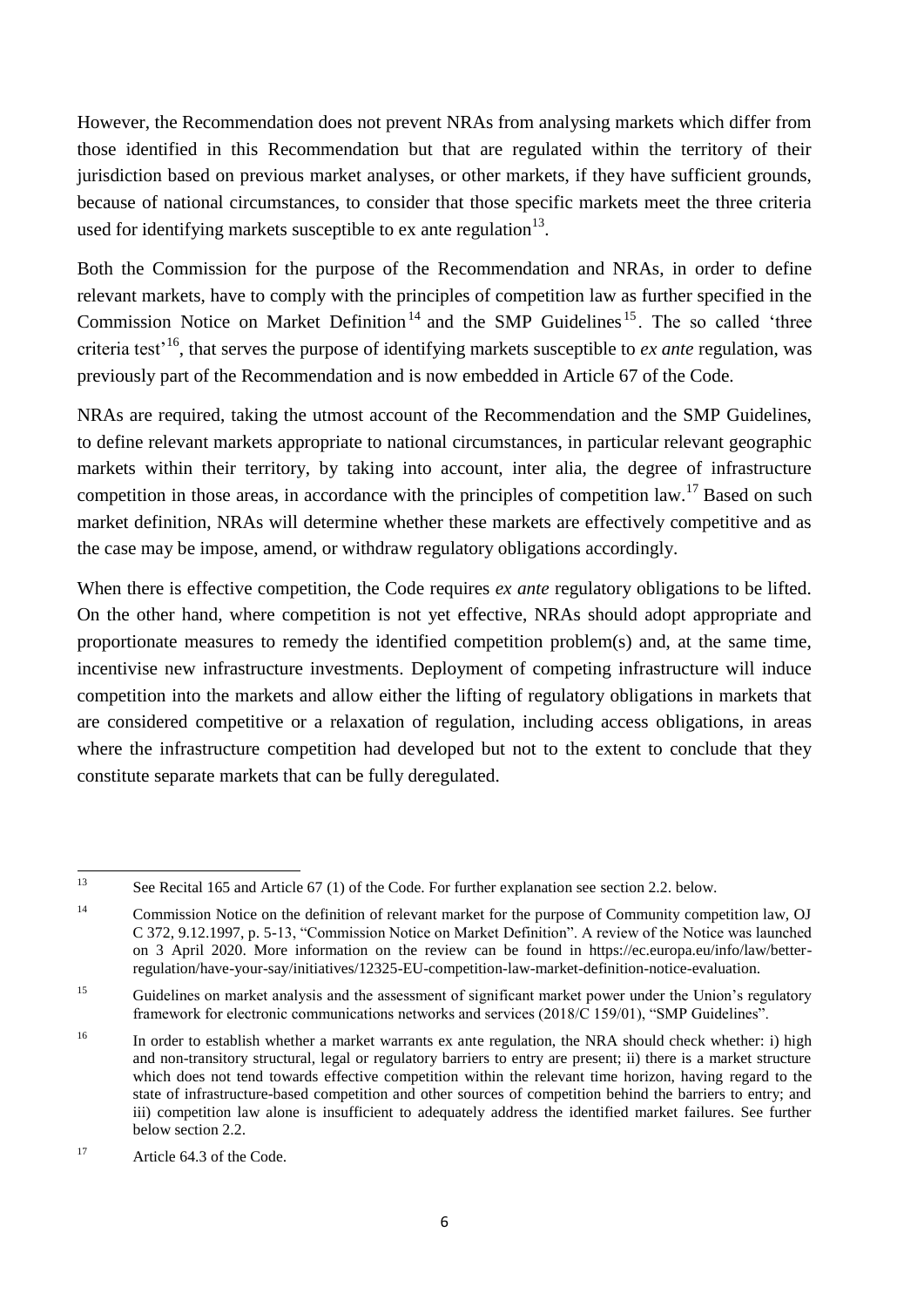Ultimately, the objective of *ex ante* regulatory intervention is to create benefits for end-users by making retail markets competitive on a sustainable basis, allowing European citizens to enjoy choice and competition even during the transition to a fully competitive market.

### <span id="page-7-0"></span>**1.3. The Explanatory Note to the Recommendation on relevant markets**

Due to the high level of technological innovation and dynamic market developments in the electronic communications sector, it is necessary to adapt regulation rapidly and in a coordinated and harmonised way at Union level. This is particularly relevant because experience from regulatory practice (based on cases notified under Article 7 and 7a of the Framework Directive<sup>18</sup> further in the text reffered as 'Article 7 procedure') has shown that divergence among the NRAs in the implementation of the regulatory framework may create a barrier to the internal market. Furthermore, in the electronic communications sector, products and services continuously evolve because of technological development and increasing capabilities of various technologies. Whenever similar services can be delivered over different types of networks, a convergence of markets might follow.

These technological, regulatory and market trends need to be fully assessed, with a forward looking perspective, when deciding which wholesale electronic communications markets should continue to be recommended for regulation. This Explanatory Note explores in the first part these relevant trends and their impact on the markets.

The history of Relevant Markets Recommendations confirms the need for constant adjustments in order to reflect technological, regulatory and market trends. The subsequent versions of the Recommendation have indeed shown a transition to more competitive markets, with the first Recommendation from 2003 identifying eighteen relevant markets, the second from 2007 – seven and the third one from 2014 - five. The 2014 Recommendation clearly showed at Union level that retail markets are no longer the focus of *ex ante* regulation and identified the following markets susceptible to *ex ante* regulation:

- (i) the market for wholesale call termination on individual public telephone networks provided at a fixed location;
- (ii) the market for wholesale voice call termination on individual mobile networks;
- (iii) the market for wholesale local access provided at a fixed location;
- (iv) the market for wholesale central access provided at a fixed location for mass-market products; and
- (v) the market for wholesale high-quality access provided at a fixed location.

<sup>18</sup> <sup>18</sup> Article 7 and Article 7a of the Framework Directive required national regulatory authorities (NRAs) to conduct national and Union level consultations on draft regulatory measures they intend to take prior to their adoption. These consultations should comprise the definition and analysis of relevant markets, designation of operator(s) having significant market power (SMP) and the proposed imposition or removal of regulatory remedies on providers of telecoms networks or services. The procedure is now provided for in Article 32 and Article 33 of the Code.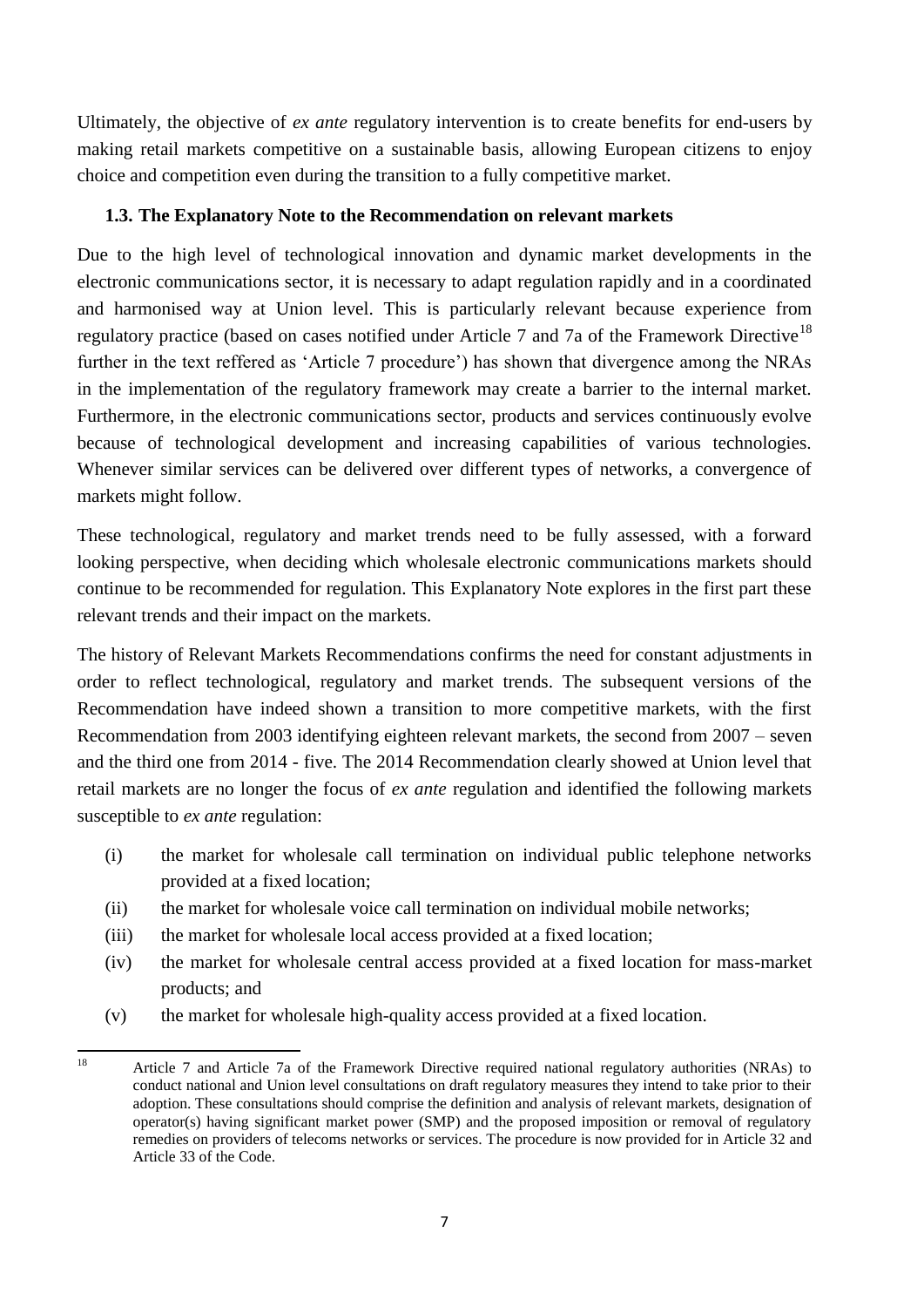Going forward, the objective is that NRAs will ultimately be able to find retail markets to be competitive even in the absence of wholesale regulation. This may occur especially due to the further innovation expected and the enhanced competition derived *inter alia* from the development of VHCN. In such a scenario, wholesale market regulation would no longer be warranted.

It is therefore also the purpose of this Explanatory Note to set out in greater detail in the individual market sections below, which developments could lead an NRA to find that regulation of currently identified relevant wholesale markets is not needed, in particular in some more competitive geographic areas. This Explanatory Note therefore sets out in detail the reasoning behind the changes in the fourth Recommendation and provides explanations as to why some markets should be retained on the list and others should not.

The Recommendation as well as this Explanatory Note have been informed by 6 years of regulatory practice since the 2014 Recommendation, the public consultation, which took place from February to April 2019, <sup>19</sup> the meetings, discussions and workshops<sup>20</sup> with the BEREC Expert Working Group, NRAs and stakeholders, as well as by an expert study delivered to the Commission in May 2020 (WIK study)<sup>21</sup>. The Commission took into utmost account BEREC opinion on the European Commission's Draft Recommendation on relevant product and service markets susceptible to ex-ante regulation' (BEREC opinion) that was delivered on 16 October  $2020^{22}$ . All these important inputs are summarized in the Annex of this Explanatory Note and referred to in the following chapters.

### <span id="page-8-0"></span>**2. MARKET DEFINITION AND IDENTIFICATION OF MARKETS SUSCEPTIBLE TO EX-ANTE REGULATION**

### <span id="page-8-1"></span>**2.1. Market definition**

Whilst the retail markets are no longer the focus of *ex ante* regulation at Union level, nevertheless, sustainable competition at retail level to the ultimate benefit of consumers and end-users remains the final objective of regulatory intervention. Therefore, for the Commission and for NRAs, the starting point for the identification of wholesale markets susceptible to *ex ante* regulation is the analysis of the corresponding retail markets. The analysis of effective competition at the retail and at the wholesale level is conducted from a forward-looking perspective over a given time horizon, and is guided by competition law, including, as appropriate, the relevant case law of the Court of

 $19$ <sup>19</sup> [https://ec.europa.eu/digital-single-market/en/news/consultation-revision-recommendation-relevant-markets.](https://ec.europa.eu/digital-single-market/en/news/consultation-revision-recommendation-relevant-markets)

<sup>20</sup> <https://ec.europa.eu/digital-single-market/en/news/stakeholder-workshop-recommendation-relevant-markets>

<sup>21</sup> [https://ec.europa.eu/digital-single-market/en/news/study-future-electronic-communications-product-and](https://ec.europa.eu/digital-single-market/en/news/study-future-electronic-communications-product-and-service-markets-subject-ex-ante-regulation)[service-markets-subject-ex-ante-regulation](https://ec.europa.eu/digital-single-market/en/news/study-future-electronic-communications-product-and-service-markets-subject-ex-ante-regulation)

<sup>&</sup>lt;sup>22</sup> [https://berec.europa.eu/eng/document\\_register/subject\\_matter/berec/opinions/9505-berec-opinion-on-the](https://berec.europa.eu/eng/document_register/subject_matter/berec/opinions/9505-berec-opinion-on-the-european-commission8217s-draft-recommendation-on-relevant-product-and-service-markets-susceptible-to-ex-ante-regulation)[european-commission8217s-draft-recommendation-on-relevant-product-and-service-markets-susceptible-to](https://berec.europa.eu/eng/document_register/subject_matter/berec/opinions/9505-berec-opinion-on-the-european-commission8217s-draft-recommendation-on-relevant-product-and-service-markets-susceptible-to-ex-ante-regulation)[ex-ante-regulation.](https://berec.europa.eu/eng/document_register/subject_matter/berec/opinions/9505-berec-opinion-on-the-european-commission8217s-draft-recommendation-on-relevant-product-and-service-markets-susceptible-to-ex-ante-regulation) (BoR (20)174).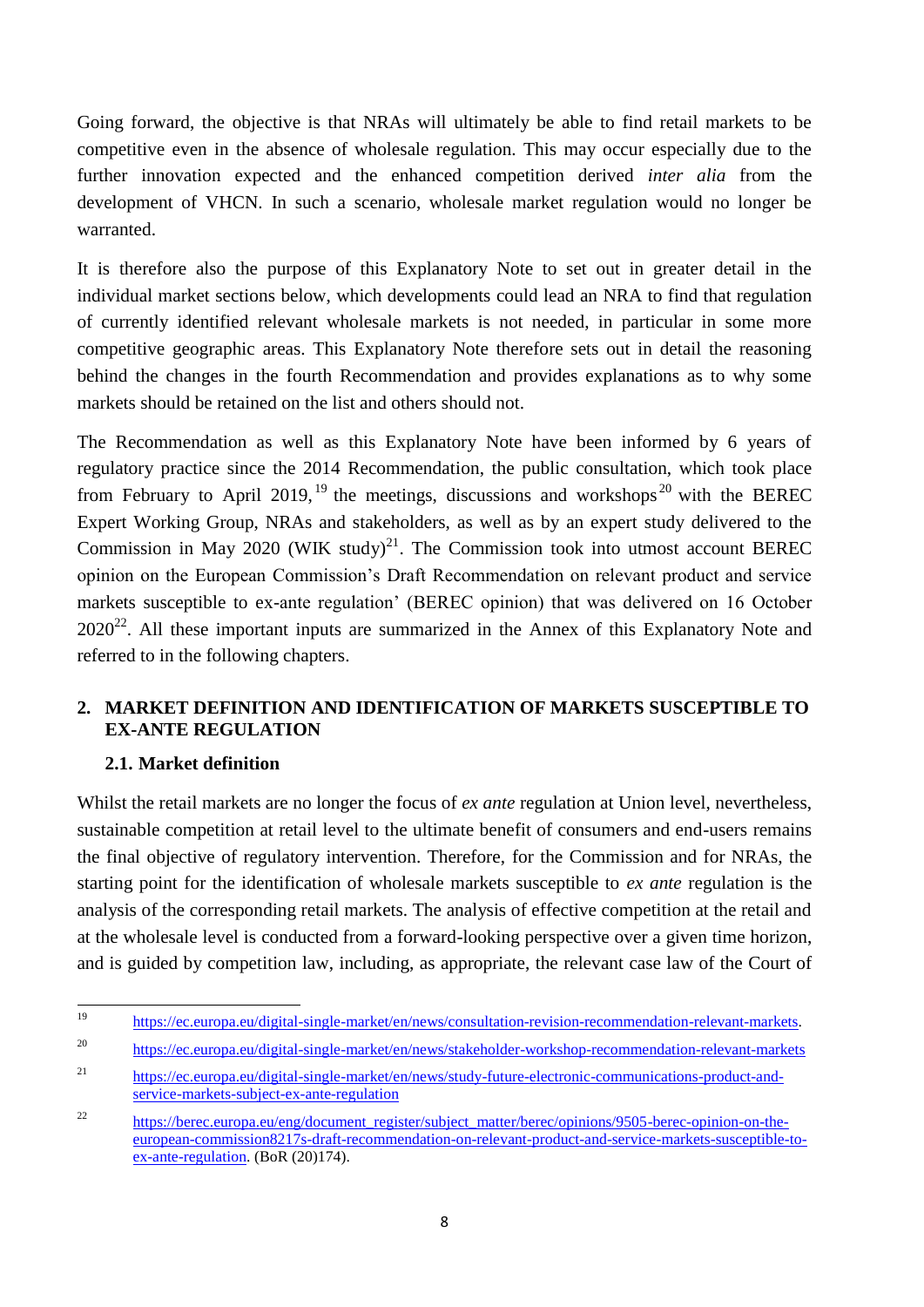Justice<sup>23</sup>. Therefore, SMP-based *ex ante* regulation should be applied only where this is needed in order to address, under the modified Greenfield approach<sup>24</sup>, a lack of effective competition at the retail level. If it is concluded that a retail market would be effectively competitive in the absence of *ex ante* wholesale regulation on the corresponding relevant markets, this should lead the NRA to conclude that regulation is no longer needed at the relevant wholesale level.

Market definition, for the purposes of the Recommendation, is a prerequisite before assessing whether a particular market is characterised by effective competition or should be subject to *ex ante* regulation. The market definition sets the boundaries within which competitive dynamics are analysed and identifies in a systematic way direct and indirect competition constraints faced by the undertakings that are present in the market in question. The objective is to identify whether companies are capable of constraining each other's behaviour and preventing the others from behaving independently of their competitors, customers and ultimately consumers within the defined market.

Markets defined in the Recommendation are without prejudice to the markets defined in specific cases under merger control and *ex post* competition law. Indeed, markets identified in the Recommendation, while based on competition law methodologies, will not necessarily be identical to markets defined in individual competition law cases.<sup>25</sup>

The market definition also depends on the prospective time horizon considered. As *ex ante*  regulation addresses the lack of effective competition that is expected to persist over a time horizon in accordance with the duration of the review period<sup>26</sup>, NRAs' market analyses have to be forward-looking.

The starting point is the definition of retail markets over a given time horizon, taking into account demand-side and supply-side substitutability from the end-users perspective. The analysis should assess whether the market is prospectively competitive and whether any lack of competition is durable, by taking into account expected or foreseeable market developments. In this regard, a retail market may become effectively competitive only after the review period , but there may be clear evidence of market dynamics, even geographically limited, which indicate that the market will become effectively competitive in the near future even without the imposition of *ex ante*  regulation in the market concerned. Where market dynamics are changing rapidly, care should be taken in choosing the relevant time horizon to reflect the pertinent market developments.

 $\overline{23}$ Recital 169 of the European Electronic Communication Code.

<sup>&</sup>lt;sup>24</sup> Point 17 of the SMP Guidelines, OJ C 195/1 of 7.05.2018.

<sup>&</sup>lt;sup>25</sup> Chapter 4.2.1. of the WIK study with further references to merger control cases.

<sup>&</sup>lt;sup>26</sup> Pursuit to Article 67 (5) of the Code the standard review period is now five years. NRAs should analyse the market without delay in case major developments change significantly the market conditions.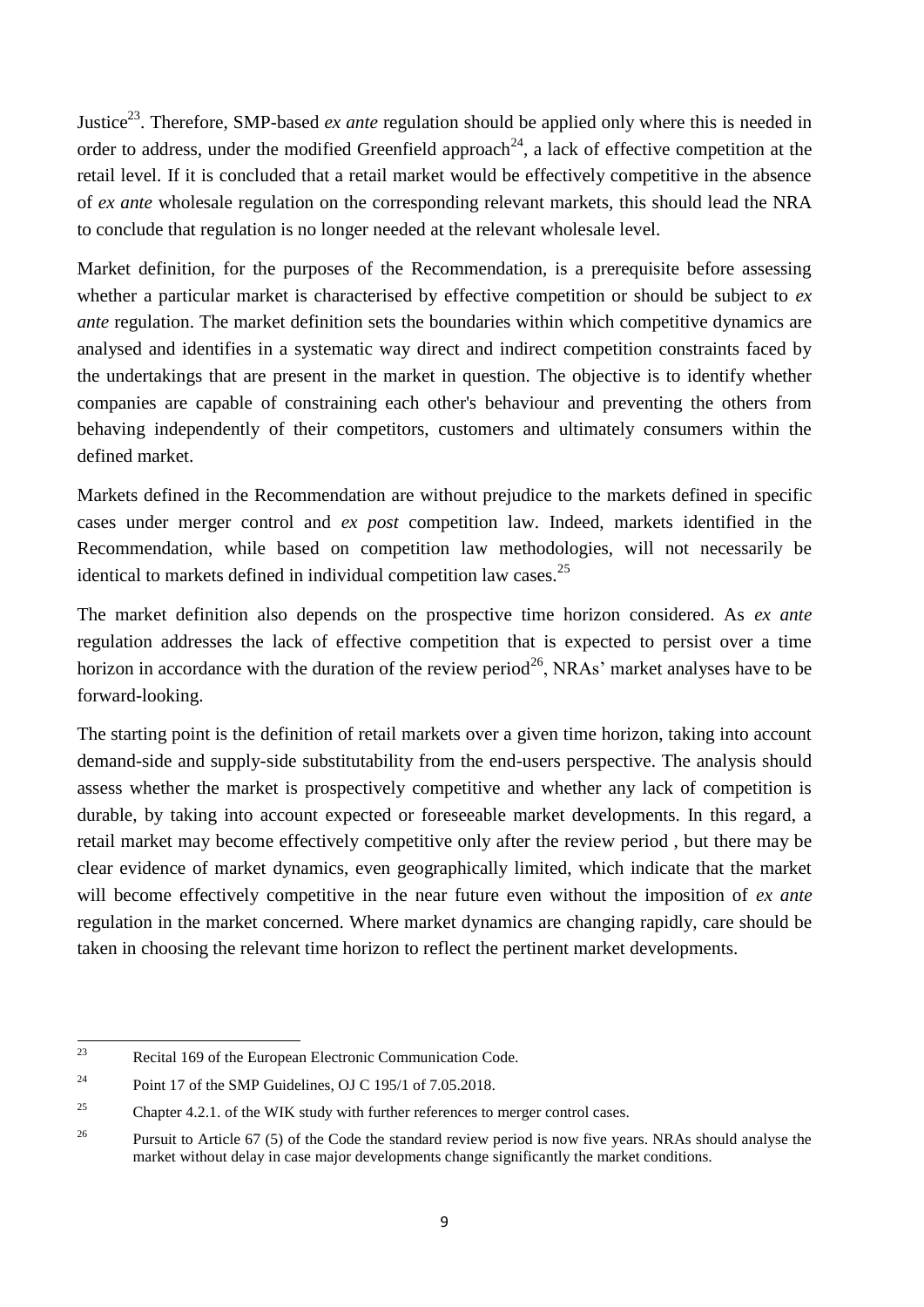Having defined retail markets, it is then appropriate to identify the corresponding wholesale markets, taking into account demand-side and supply-side substitutability<sup>27</sup> of products from the perspective of an operator that wishes to compete in supplying<sup>28</sup> end-users and contestability.

In this regard, it must be noted that commercial agreements, including agreements on wholesale access, co-investment agreements and reciprocal access agreements between operators, are likely to become more common in the near future and should be taken into account by NRAs when assessing the competitive dynamic of a particular wholesale market. If such agreements have been entered on a lasting basis, are sustainable and improve competitive dynamics, they can contribute to the conclusion that a particular wholesale market does not warrant *ex ante* regulation<sup>29</sup>.

The regulation imposed on related markets can have an impact when determining whether a given market warrants *ex ante* regulation, and therefore should be taken into adequate consideration. Hence NRAs should analyse related markets in a consistent manner and where possible, at the same time or as closely as possible to each other in time.

### <span id="page-10-0"></span>**2.2. Identification of markets susceptible to ex ante regulation by the Commission**

Article 64(1) of the Code requires that the Recommendation identify those product and service markets within the electronic communications sector, the characteristics of which may be such as to justify the imposition of regulatory obligations set out in the Code. According to recital 161 of the Code, there is a need for *ex ante* obligations in certain circumstances in order to ensure the development of a competitive market, the conditions of which favour the deployment and take-up of VHCN and services, and the maximisation of end-user benefit.<sup>30</sup>

Regulation must be targeted and balanced in accordance with the principle of proportionality. NRAs should therefore choose the least intrusive way of addressing potential harm to effective competition in the identified market. Indeed, an excessive regulatory burden on operators could stifle investment and innovation, whereas insufficient regulation and a failure to apply it where it

 $27$ <sup>27</sup> See paragraph 27 of the SMP Guidelines regarding the so-called 'hypothetical monopolist' or SSNIP test for assessing the existence of any demand and supply-side substitution. Under this test, an NRA should ask what would happen if there was a small but significant and non-transitory increase in the price of a given product or service, assuming that the prices of all other products or services remain constant ('relative price increase'). While the significance of a relative price increase will depend on each individual case, NRAs should consider customer (consumer or undertaking) reactions to a small but non-transitory price increase of between 5 and 10 %. Customer responses will help determine whether substitutable products exist and, if so, where the boundaries of the relevant product market should be delineated.

<sup>&</sup>lt;sup>28</sup> See paragraph 32 of the SMP Guidelines. It can be difficult to apply a SSNIP test empirically where there is not a readily available product and price. If no such product, commercial or regulated, exists on a network but could (potentially) technically and commercially be offered, NRAs should consider self-supply on that network for the delineation of markets and construct a notional market encompassing the self-supply, where there is consumer harm at the retail market and potential demand for such product exists.

<sup>29</sup> Recital 170 of the Code.

<sup>30</sup> Recital 161 of the Code.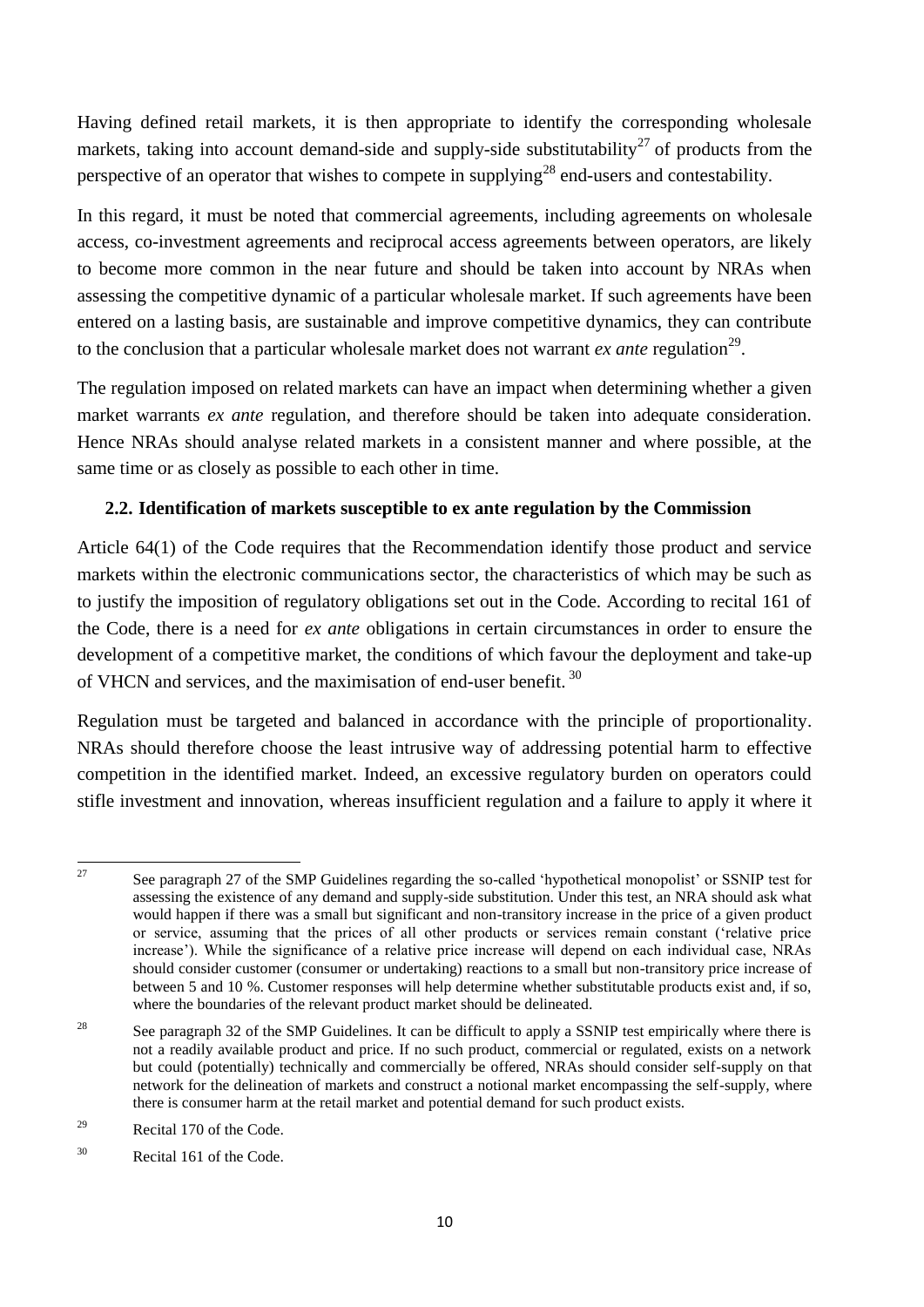is needed would reverse the achievements of the past decades of liberalisation, and reduce consumer choice and competitive dynamics in the sector.

The Code has now expressly set out the three criteria test, which has already been used in the regulatory practice<sup>31</sup>, to be applied in order to identify which electronic communications markets are susceptible to *ex ante* regulation. According to Article 67(1) of the Code, *ex ante* regulation may be justified for markets meeting the following criteria cumulatively:

- i) High and non-transitory structural, legal or regulatory barriers to entry are present;
- ii) There is a market structure which does not tend towards effective competition within the relevant time horizon, having regard to the state of infrastructure-based competition and other sources of competition behind the barriers to entry;
- iii) Competition law alone is insufficient to adequately address the identified market failures.

There are common principles and indicators to take into account when carrying out the analysis of whether the three criteria test is met. As a general point, the analysis should consider any market developments, which are potentially able to have an impact on the market's tendency towards effective competition. At the same time, the analysis should take account of all relevant competitive constraints (both at the wholesale and retail levels) which have an effect on the relevant market analysed. The effect on the market is the key indicator for the relevance of these constrains irrespective of whether the products or services, which exercise these constraints are part of the relevant market. They can therefore derive from communications networks, electronic communications services, or other types of services or applications, which are comparable from the perspective of the end-user. Other constraints to be taken into account can originate from the existence of other types of regulation or measures imposed outside the relevant market but affecting the relevant market or related retail market.<sup>32</sup>

### **(i) The presence of high and non-transitory structural, legal or regulatory barriers to entry**

Barriers to entry in this sector may be structural, legal or regulatory. The existence of high barriers to entry and to the development of competition in an electronic communications market is considered an indication that regulatory intervention may be required to ensure the development of a competitive market. Where barriers to entry are high in the absence of regulatory intervention, even an undertaking that is more efficient than the incumbent is unlikely to be able to enter a market and compete successfully to the benefit of the consumers.

An important qualification of this first criterion is whether high entry barriers are likely to be nontransitory in the context of a modified Greenfield approach. Under the modified Greenfield

<sup>31</sup> These criteria, which have been used in the 2003, 2007 and 2014 Recommendations, have proven to be robust when assessing whether markets are susceptible to *ex ante* regulation.

<sup>&</sup>lt;sup>32</sup> For example obligations imposed in accordance with Articles 44, 60 and 61 of the Code or obligations stemming from the Broadband Cost Reduction Directive.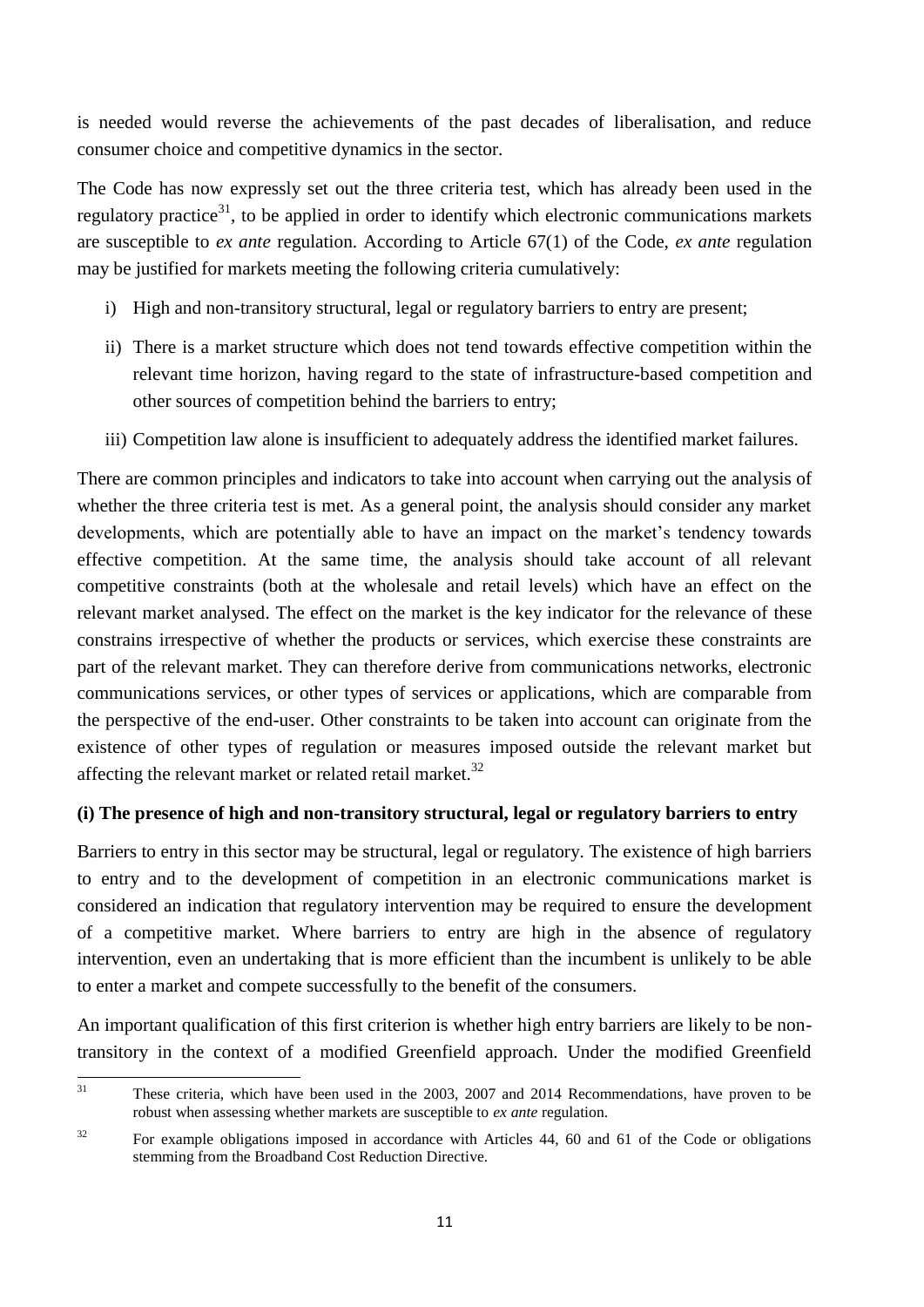approach, NRAs should take into account existing market conditions, including other type of regulation affecting the market, as well as expected or foreseeable market developments over the course of the next review period in the absence of regulation based on significant market power.

A structural barrier to entry exists when the state of the technology and the nature of the network, with its associated cost structure, and/or the level of demand, are such that they create asymmetric conditions between operators, preventing market entry or expansion of competitors. For instance, high structural barriers may be found to exist when the market is characterised by absolute cost advantages, substantial economies of scale and/or economies of scope, capacity constraints, and high sunk cost. Such barriers can be found in sectors that rely on the deployment of networks, such as fixed networks.

Legal or regulatory barriers are not based on economic conditions, but result from legislative, administrative or other State measures that have a direct effect on the conditions of entry and/or the positioning of operators on the relevant market. Examples are legal requirements related to the necessary permissions to roll-out own infrastructure, which could range from planning permissions for civil works to the need to obtain permission where property and land ownership rights are affected, such as rights of way or other permission to roll out a network over private property. Another example is the scarcity of available spectrum.

In order to exclude the existence of high and non-transitory barriers, it is not sufficient to examine whether entry has occurred or is likely to occur in the market at all, but rather it is necessary to examine whether new entry can be sufficiently timely and stable in the absence of regulation, so that it can limit market power. Small-scale entry (e.g. in a limited geographic area) may not be considered sufficient where the market is wider, since it may be unlikely to exercise an appreciable constraint on the dominant undertaking(s). Further, there may be objective limitations to expansion beyond the initial small-scale entry, such as the lack of economies of scale outside the most densely populated urban areas, which would make such entry unlikely to constrain the SMP undertaking(s) within the relevant time horizon. Indeed, barriers to entry will also depend on the minimum efficient scale of output, and the fraction of costs, which are sunk.

Ongoing technological progress in the electronic communications markets may gradually reduce the relevance of barriers to entry. For example, the relevance of legal and regulatory barriers in liberalized markets subject to gradual deregulation has been constantly decreasing, as the past monopolistic rights of incumbents had been lifted. In such markets, competitive constraints often come from threats exerted by potential innovative competitors that are not currently in the market. Therefore, the possibilities to overcome barriers to entry within the relevant time horizon should also be taken into consideration when identifying the relevant markets for possible ex ante regulation.

**(ii) The market structure does not tend towards effective competition within the relevant time horizon, having regard to the state of infrastructure-based and other competition behind the barriers to entry**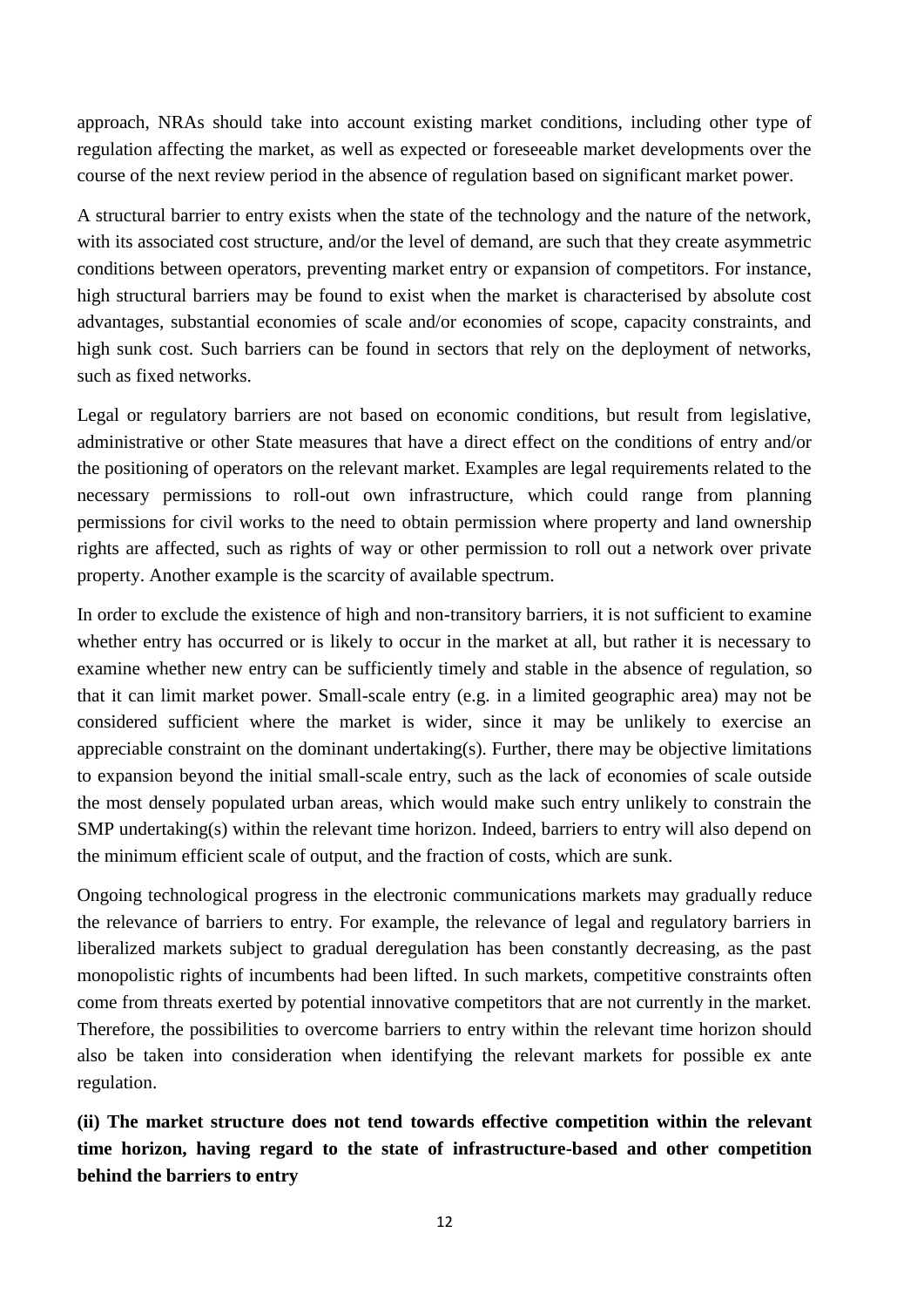An analysis of effective competition should include an analysis as to whether the market is prospectively competitive, and thus whether any lack of effective competition is durable. In view of the character of electronic communications markets, for regulatory intervention to be justified, market characteristics should be analysed not only in a *static* but also in a *dynamic* and forwardlooking manner. Market dynamics in the absence of sector-specific *ex ante* regulation may make barriers to entry disappear over time, for example because of technological developments or previously imposed wholesale regulation. The deployment of alternative infrastructures allowing to offer substitutable services at the retail level can result in changes of competitive dynamics throughout the supply chain. Convergence of previously distinct markets may increase competition. Alternatively, there may be a sufficient number of players active in the market for effective competition to emerge despite the barriers to entry, e.g. on the relevant retail market, even without *ex ante* regulation.

To be susceptible to *ex ante* regulation a market should present characteristics demonstrating that it will not tend over the relevant time period towards effective competition. This criterion therefore takes into account a number of structural and behavioural aspects, which on balance indicate whether or not, over the time period considered, the market has characteristics, which may justify the imposition of regulatory obligations.

The application of this criterion involves examining the state of competition. Indeed, other structural factors or market characteristics and disruptive developments may mean that the market tends towards effective competition even in the presence of high barriers to entry. This is for instance the case in markets with a limited, but sufficient, number of undertakings behind the entry barrier facing price-elastic market demand. There may therefore be markets where incentives for innovation or expansion may exist and market shares may change over time and/or falling prices may be observed.

Market dynamics may also be affected by technological developments or by the convergence of products and markets. The presence of infrastructures that are based on different technologies but that offer products that are substitutable for end users can also alter competitive dynamics across the supply chain, including competition on price, choice and quality. Indeed, indirect competitive pressures on operators need not necessarily derive from other comparable operators, but may be exercised by undertakings that, while adopting different business models, are able to supply products that can be regarded as an alternative by end users. Indeed, in innovation-driven markets competitive constraints often come from innovative threats from potential competitors that are not currently in the market, and dynamic or longer-term competition can take place among undertakings that are, from a static perspective, not necessarily competitors in an existing market.

A tendency towards effective competition does not necessarily imply that the market will reach the status of effective competition within the period of review. It simply means that there is clear evidence of dynamics in the market within that period, which indicates that the status of effective competition will be reached in the foreseeable future without *ex ante* regulation in the market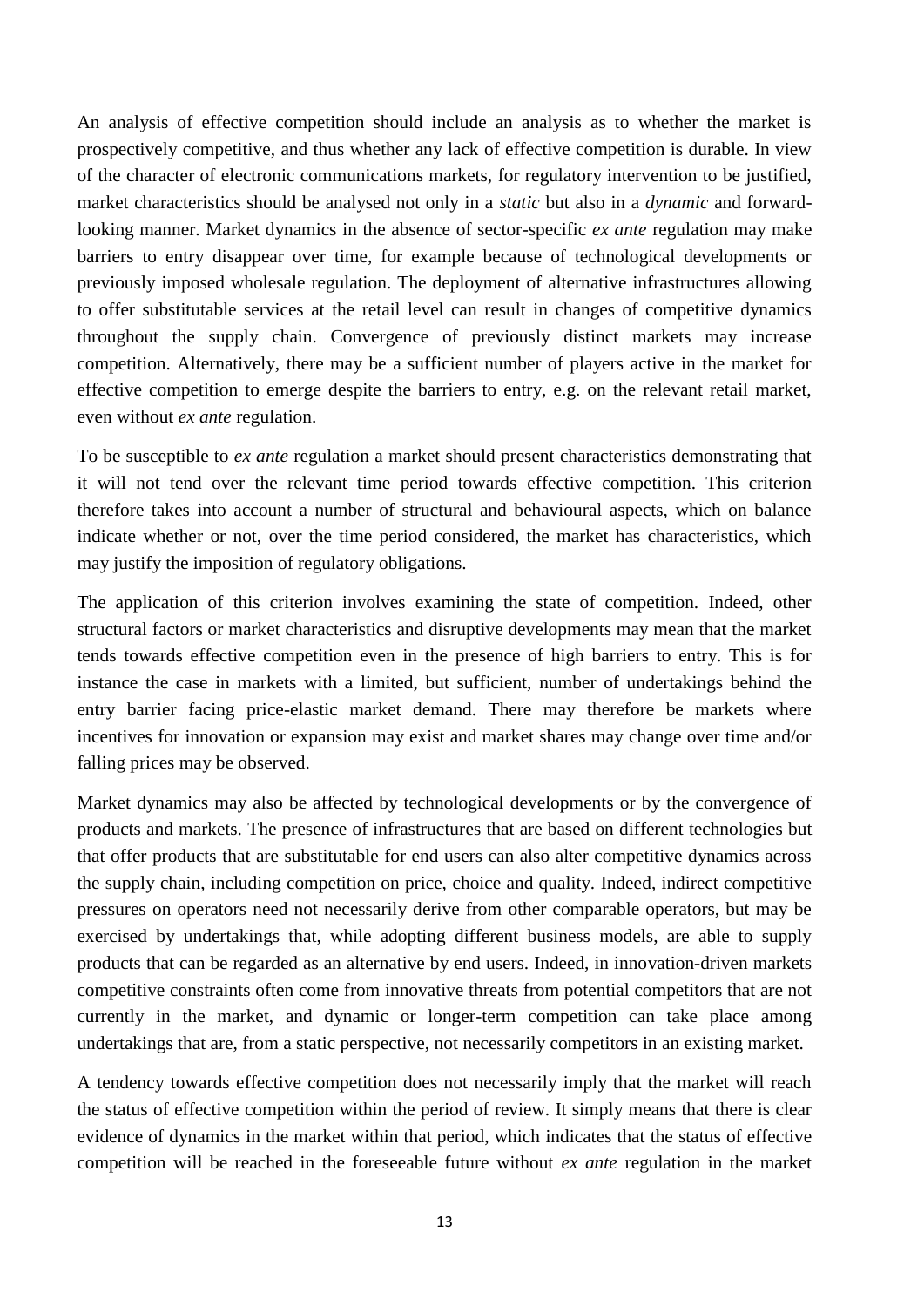concerned. Therefore, anticipated events must be expected within a precise timeframe and based on concrete elements (e.g. business plans, investments made, new technologies being rolled out) rather than indications that are only theoretically possible. For example, decreasing market shares or uncertain future technological developments are not in themselves sufficient reasons to find that the market tends towards effective competition.

National regulatory authorities should also take into account whether wholesale access is available to any interested undertaking on reasonable commercial terms permitting sustainable competitive outcomes for end-users on the retail market. Commercial agreements, including agreements on wholesale access, co-investment agreements and reciprocal access agreements between operators, which have been entered on a lasting basis and are sustainable, are likely to improve competitive dynamics, and may ultimately resolve competition concerns at the related retail market and therefore could lead to decisions not to regulate or deregulate markets.

In general, the later effective competition is expected to materialise in the future, the more likely it is that the second criterion will be fulfilled.

# **(iii) Competition law alone is insufficient to adequately address the identified market failure(s)**

*Ex ante* regulation should only be imposed where competition law remedies are insufficient to address the competition problem identified<sup>33</sup>. As such, *ex ante* regulation and competition law serve as complementary instruments in achieving their policy objectives in the electronic communications sector and in dealing with lack of effective competition<sup>34</sup>. This third criterion therefore assesses the sufficiency of competition law to deal with the market failure identified in the market analysis, in the absence of *ex ante* regulation.

Only markets where national and the Union's competition law is not considered sufficient by itself to redress market failures and to ensure effective and sustainable competition over a foreseeable time horizon, should be identified for potential *ex ante* regulation. *Ex ante* regulation would for example be an appropriate complement to competition law in circumstances where the regulatory obligation necessary to remedy a market failure could not be imposed under competition law (e.g. access obligations under certain circumstances or specific cost accounting requirements), where the compliance requirements of an intervention to redress a market failure are extensive and must be maintained over time (e.g. the need for detailed accounting for regulatory purposes, assessment of costs, monitoring of terms and conditions including technical

 $33$ 

Recital 163 of the Code. This recital also indicates that newly emerging markets, even where de facto the market leader is likely to have a substantial market share, should not be subjected to inappropriate obligations. The Commission considers that 'emerging markets' are markets which are so new and volatile that it is not possible to determine whether or not the '3 criteria' test is met.

<sup>&</sup>lt;sup>34</sup> In this respect Article 11 of the Code establish a principle of general collaboration.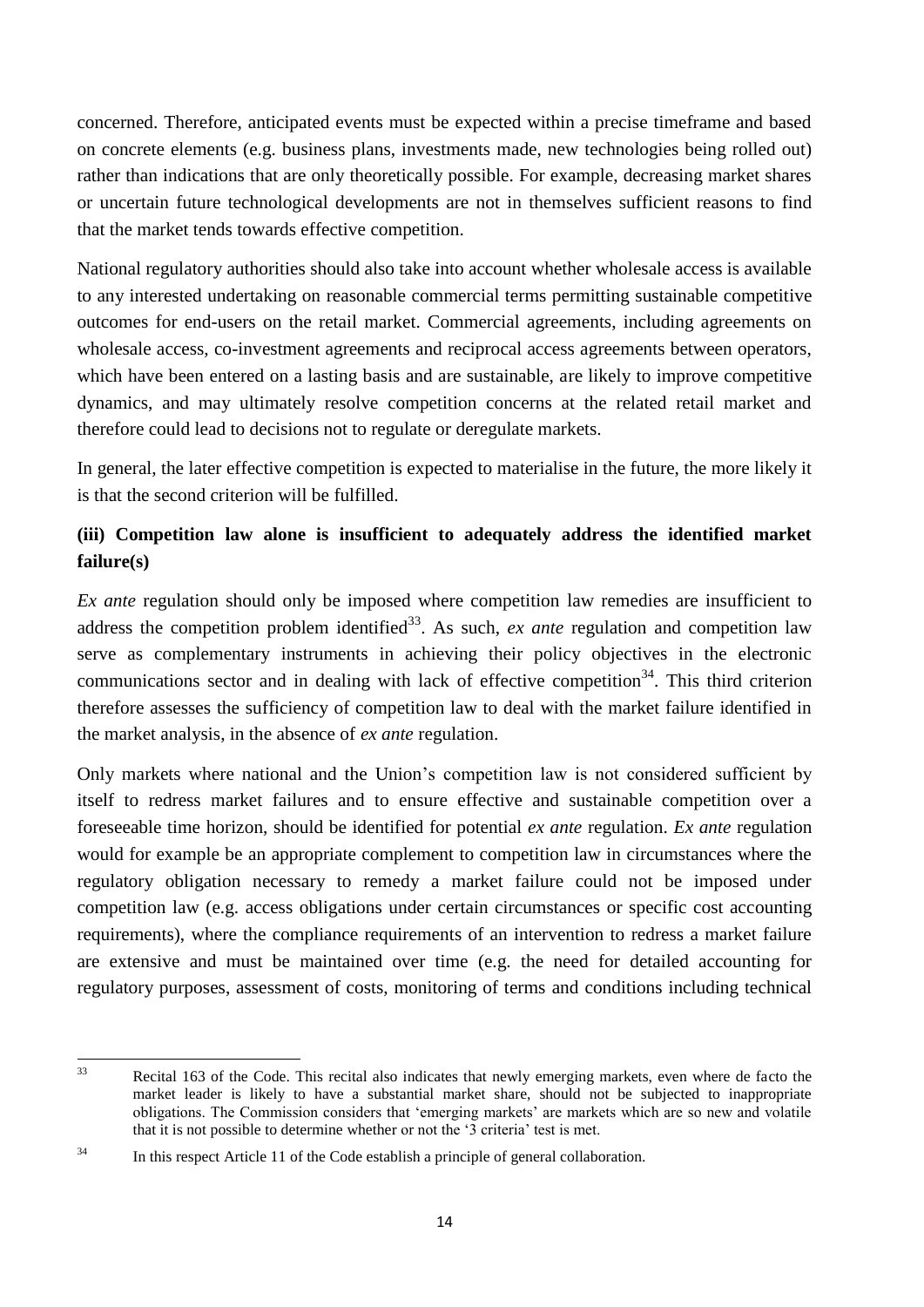parameters and so on), or where frequent and/or timely intervention is indispensable, or where creating legal certainty is of paramount concern (e.g. multi-period price control obligations).

In summary, whether an electronic communications market is susceptible to *ex ante* regulation would depend on the existence of high and non-transitory entry barriers, on the lack of a tendency towards effective competition and on the insufficiency of competition law by itself to address persistent market failures.

## <span id="page-15-0"></span>**2.3. Identification of markets susceptible to ex ante regulation by NRAs**

Given the examination of retail markets and their related wholesale markets conducted by the Commission in this Explanatory Note, there is a presumption that for the markets listed in the Recommendation, the three criteria test is met across the Union. However, an NRA may consider it appropriate, based on specific national circumstances, to conduct its own three criteria test on the wholesale markets in this Recommendation and notify its findings according to the consultation procedure set out in Article 32 of the Code.

At the same time, NRAs should always carry out the three criteria test when they intend to regulate a market which is not listed in the Recommendation but which, in the light of specific national circumstances and having conducted an analysis of competition at retail level, could be susceptible to *ex ante* regulation. This would be the case when an NRA identifies an instance of consumer harm that cannot be addressed by imposing regulation on another market listed in the Recommendation. In such case, the market to be analysed first is the one that is most upstream from the retail market in question in the vertical supply chain.

Moreover, the exact boundaries of the specific product or service markets may differ among the Member States due to national specificities (e.g. network topologies or technology) and/or their geographic dimension.

NRAs should at all times ensure that a market identified on the basis of national circumstances (i) is defined on the basis of competition law principles laid down in the Commission Notice on Market Definition, (ii) is consistent with the SMP Guidelines<sup>35</sup>, and (iii) satisfies the three criteria set out above. Based on Article 32(3) of the Code, the definition and analysis of relevant markets is subject to the consultation procedure set out in Article 32 of the Code.

## <span id="page-15-1"></span>**2.4. Relation between the three criteria test and the assessment of significant market power**

The three criteria test differs from the assessment of whether one or more operators active on a particular market have significant market power, even though both analyses may make use of similar indicators. The indicators used in the analysis of the first and second criterion are also relevant for the assessment of SMP and for the deregulation of markets when the market no longer

 $35$ 

See SMP Guidelines, OJ C 195/1 of 7.05.2018.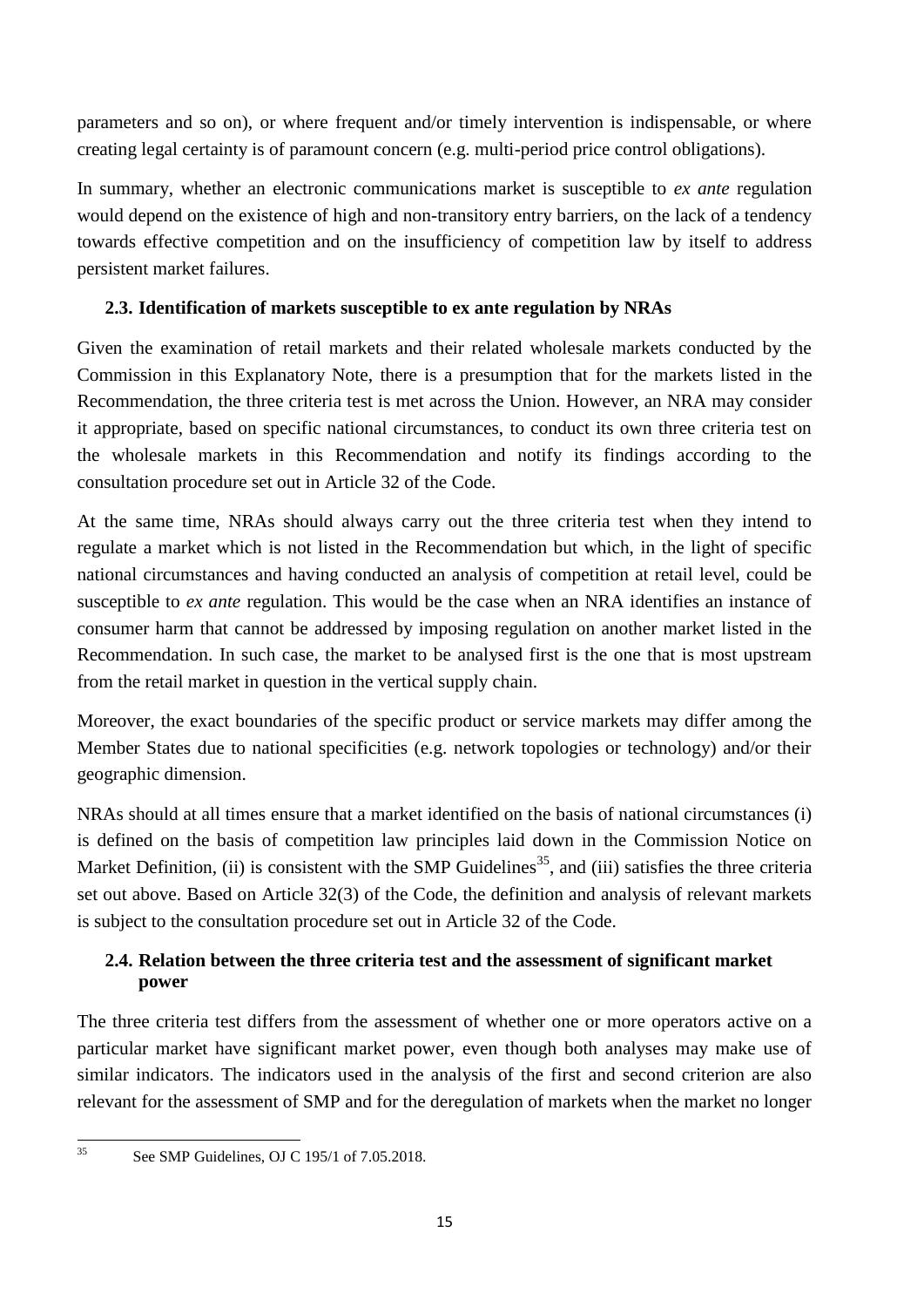fulfils the three criteria test. The three criteria test focuses on overall market characteristics and structure, for the sole purpose of identifying those markets that are susceptible to *ex ante* regulation. The assessment of significant market power, instead, determines whether a specific operator active in a market that has been identified as susceptible to *ex ante* regulation enjoys a position equivalent to dominance, namely a position of economic strength affording it the power to behave to an appreciable extent independently of competitors, customers and ultimately consumers.<sup>36</sup> While a market may meet the three criteria for the purposes of the Recommendation, and is therefore considered as susceptible to *ex ante* regulation at Union level, regulation on the identified market in an individual Member State still requires the designation of an SMP operator.

In this context, for the imposition, maintenance, amendment or withdrawal of obligations, Article 68 of the Code requires a determination based on a market analysis that a relevant market is not effectively competitive and that one or more undertakings are found to have SMP. This should always be done having regard to the ultimate objective of the regulatory framework of ensuring effective competition on all related retail markets.

### <span id="page-16-0"></span>**2.5. The definition of relevant geographic markets**

This section addresses issues linked to the definition of relevant geographic markets by NRAs. It provides explanations for the NRAs to take account in their assessment. The Commission services consider that such explanations are relevant for all product markets and that the assessment of the geographic dimension of these markets should be based on the analysis of the prevailing competitive situation in each of them. The Recommendation aims at ensuring that NRAs base their assessment of the geographic scope of a relevant market on a consistent set of parameters thus furthering regulatory consistency and predictability across the Union.

Once the product market definition is complete, the next step for NRAs is to define its geographical dimension<sup>37</sup>. It is only when the geographical dimension of the product or service market has been defined that an NRA may properly assess whether the competitive conditions on this market require *ex ante* regulation. According to the legislation and to established case-law, the relevant geographic market comprises an area in which the undertakings concerned are involved in the supply and demand of the relevant products or services, in which the conditions of competition are sufficiently homogeneous, and which can be distinguished from neighbouring areas in which the prevailing conditions of competition are appreciably different  $38$ . On the contrary, areas in which the conditions of competition are heterogeneous do not constitute a uniform market<sup>39</sup>. Significant variations of competitive conditions between different areas of a same country - for instance, but not limited to, differences between urban and rural areas - might

 $36$ Article 63 of the Code.

<sup>37</sup> SMP Guidelines, paragraph 46.

<sup>38</sup> Commission Notice on Market Definition, paragraph 8. A review of the Notice was launched on 3 April 2020.

<sup>&</sup>lt;sup>39</sup> SMP Guidelines, paragraph 48.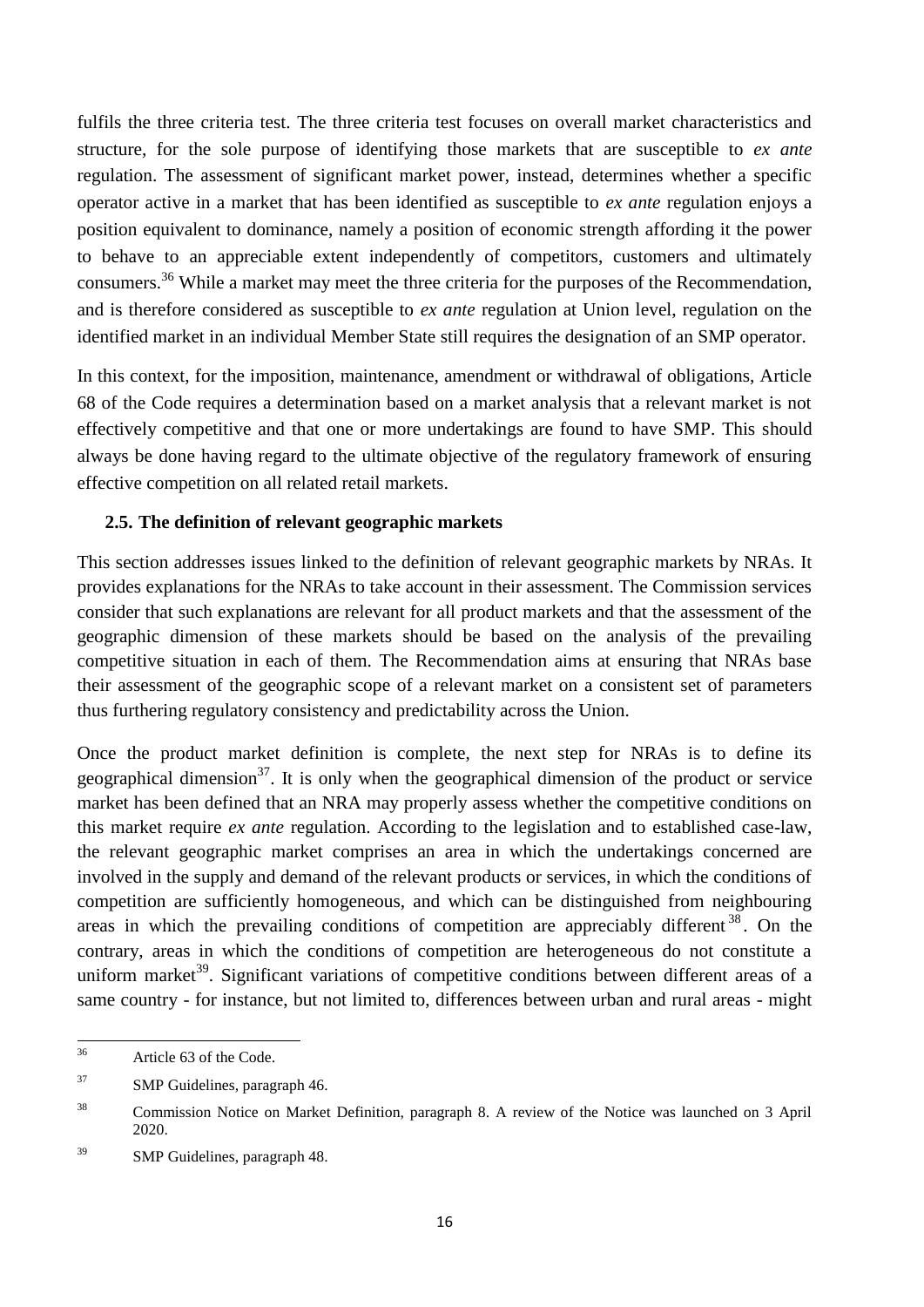therefore require the definition of separate relevant markets and eventually lead to different designations of SMP and regulatory treatment of the SMP undertakings.

As for the product market definition, the tools for geographic analysis are based on the principles of competition law. They include analyses of demand and supply-side substitutability<sup>40</sup>, and potential competition, when relevant and to the extent possible at this stage of the analysis  $41$ .

Based on such analysis, NRAs can find the geographic scope of relevant electronic communication markets to be transnational<sup>42</sup>, national, regional or local. In the past, NRAs found most markets to be national, reflecting the footprint of the legacy network that was in most cases national. However, the trend from recent years tends towards a more granular type of analysis. In several recent cases<sup>43</sup>, NRA have defined local/regional markets. As a result, fifteen Member States already have some form of geographic segmentation on markets 3(a), 3(b) or 4, at the level of market definition, remedies, or both (see table 1).

|                                           | <b>Market</b> 3a | <b>Market 3b</b>                     | <b>Market 4</b> |
|-------------------------------------------|------------------|--------------------------------------|-----------------|
| Geographic<br>segmentation of<br>markets  | FI, HU, IT, PL   | FI, DE, HU, IE, LT<br>PL, PT, ES, UK | AT, HR, FI, IE  |
| Geographic<br>segmentation of<br>remedies | CY, BE, DK, ES   | DK, FR                               | FR              |
| <b>Mix</b>                                | IТ               | BE, IT                               | PТ              |

Table 1: NRAs applying geographical segmentation of markets and/or remedies (by 31-04-2020)

This trend is likely to increase in the future, as the infrastructure-based competition is developing at a different pace within Member States, which in turn leads to different competitive conditions at subnational level. For instance, the wholesale broadband access market used to be characterized by a ubiquitous copper network owned by the national incumbent. With the competition of cable networks that cover, in most of the cases, only parts of the country, the progressive deployment of fibre by various actors and the switch-off of the copper network in certain areas, competitive conditions are likely to become heterogeneous within many Member States.

 $\Delta 0$ Demand-side substitution takes place when consumers switch from one area to another in response to a price change. If consumers can source their requirements from suppliers located in other areas, then it is unlikely that price increases will be profitable. Supply-side substitution takes place when suppliers start offering their services in an area where the price has increased.

 $41$  Potential competition, like supply-side substitution, refers to the ability of alternative suppliers to enter a market, but on a longer timescale. See for instance case SE/2019/2016 mentioned below.

<sup>&</sup>lt;sup>42</sup> Article 65 of the Code contains specific provisions for the definition of a transnational market.

<sup>43</sup> E.g. market 3a: Italy and Poland; market 3b: Germany, Ireland, Lithuania, Poland, Portugal, Spain and the UK.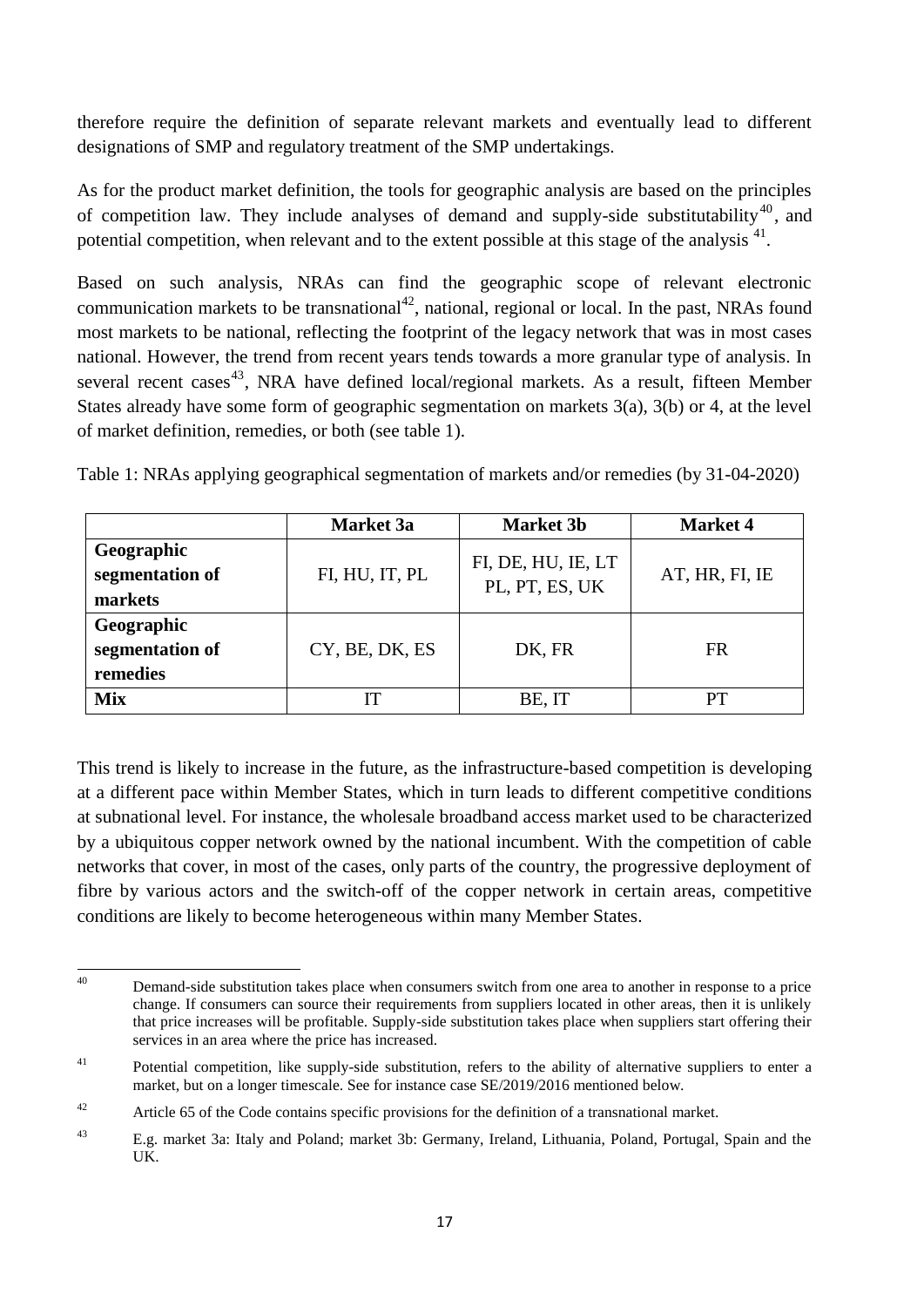Sweden<sup>44</sup> is a relevant example of this evolution towards increasing geographical heterogeneity of competitive conditions within a Member State. In its last market analysis, the Swedish NRA (PTS) defined a separate market for fibre. The fibre market was characterised by the presence of numerous non-overlapping fibre networks that typically reach very high market shares in their coverage area. Moreover, those networks were found to be unlikely to expand into the coverage area of a different fibre network. The Commission, supported by BEREC, contested PTS's definition of a national market under these circumstances because of the lack of demand and supply side substitution of wholesale access between non-overlapping networks. The Commission argued that PTS should have considered local geographic markets to reflect better the competitive situation in the country.

The SMP Guidelines and the 'BEREC Common Position on geographical aspects of market analysis' <sup>45</sup> already provide some guidance on geographic market definition. However, as the analysis of cases shows (see table 2), NRAs usually look at the intensity of the competition, but through very diverse criteria and thresholds.

|                        | <b>Market</b> 3a     | <b>Market 3b</b>       | <b>Market 4</b>    |
|------------------------|----------------------|------------------------|--------------------|
| Number of significant  | $1&2$ (BE*)          | $1$ (FR), $1&2$ (BE*), | 1 (FR, AT), 2 (PT, |
| alternative operators  | $2$ (ES, HU, IT, PL) | 2 (PT, HU, IE, IT,     | IE)                |
|                        |                      | $LT, PL$ , 3 ( $DE$ )  |                    |
| Competitors' market    | 10% (ES) 15%         | 10% (ES, IE), 15%      |                    |
| share <sup>46</sup>    | (HU)                 | $(HU), 25\% (LT)$      |                    |
| Competitors' coverage  | 20% (ES), 50%        | 30% (IE), 50%          | 50% (PT), 75%      |
|                        | (BE, LT) 60%         | $(PT, BE)$ , 60%       | (IE)               |
|                        | $(HU), 65\% (PL**)$  | (HU), 65% (SI,         |                    |
|                        | 75% (DK**)           | $PL^{**}$ , 70%        |                    |
|                        |                      | $(LT^{**}), 75\%$      |                    |
|                        |                      | $(DK^{**})$            |                    |
| <b>Market share of</b> | 40% (DK, $IT***$ ),  | 40% (DE, DK, SI,       | 40% (AT), 50%      |
| incumbent              | PL) 50% (ES, HU),    | $IT***, LT, PL$ ),     | (PT, FR)           |
|                        | 80% (IT****)         | 50% (ES, HU, IE,       |                    |
|                        |                      | PT), $80\%$ (IT****)   |                    |

Table 2: Criteria used by NRAs for segmentation of markets or remedies (by 29-02-2020).

\* Different regimes if there are 0, 1 or 2 alternative operators on top of the incumbent.

\*\* Cumulative coverage of alternative operators.

\*\*\*\* Wholesale market share

<sup>\*\*\*</sup> Retail market share

 $44$ Commission decision C(2020) 619 in Case SE/2019/2216.

<sup>&</sup>lt;sup>45</sup> BEREC Common Position (BEREC CP) on geographical aspects of market analysis (definition and remedies) of 5 June 2014, BoR (14) 73.

<sup>&</sup>lt;sup>46</sup> When not specified, it is the retail market share.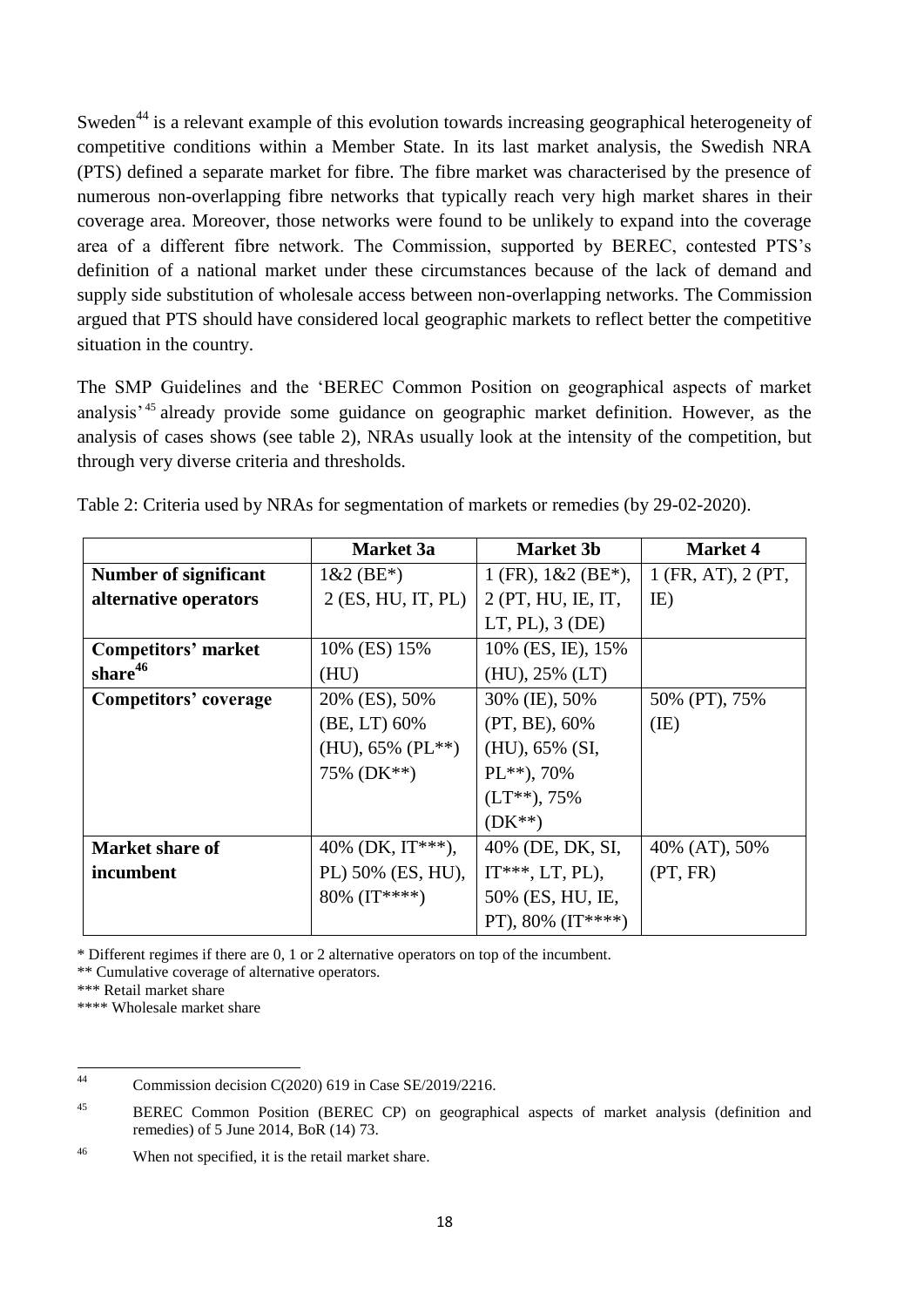In light of the market and regulatory developments described above, the Commission services consider useful to provide further clarifications on the geographic analysis.

In the first place, NRAs should define a basic geographic unit on which to perform their initial assessment of competitive conditions. Analysis of such units should be the starting point for the delineation of the geographic market. Based on the analysis at the level of the chosen unit, NRAs may aggregate geographical units that exhibit the same competitive conditions into a single geographical market. Once this geographic market definition is complete, NRAs should subsequently perform the SMP assessment and imposition of remedies on each of the geographical markets defined.

As regards the geographic unit that should be chosen as the basis for the analysis, the Commission has frequently stated that NRAs should ensure that this unit: (a) is of an appropriate size, i.e. small enough to avoid significant variations of competitive conditions within each unit but big enough to avoid a resource-intensive and burdensome micro-analysis that could lead to market fragmentation, (b) is able to reflect the network structure of all relevant operators, and (c) has clear and stable boundaries over time<sup>47</sup>. As regards condition (b), NRAs can use the geographical survey of network deployments required by the  $EECC<sup>48</sup>$  if sufficiently robust. NRAs can define units reflecting network topology (e.g. areas covered by a main distribution frame (MDF) / optical distribution frame  $(DDF)$ <sup>49</sup>. However, as noted by the BEREC Common Position, this approach is harder to follow when more alternative infrastructures are rolled out and do not necessarily follow the same structure<sup>50</sup>. NRAs may therefore also use appropriate administrative units or proxies – including, but not limited to, municipalities, postcodes, or telephone code areas. NRAs should select the most relevant unit according to country-specific circumstances.

NRAs should first assess whether there are any variations in competition at retail level, assuming, according to the modified Greenfield approach, the absence of SMP based regulation. There could be variations namely in the number of infrastructure-based suppliers (including, where available, cable), quality and prices available, or in wholesale market shares (including self-supply). If competitive differences are found at retail level, a detailed geographic analysis should be conducted at the wholesale level.

Following the principles of competition law, and based on the analysis of the geographic units previously described, NRAs should establish a preliminary definition of the scope of the geographic markets by aggregating together the geographic units previously examined. They should do so on the basis of indicators such as (a) the number of competing networks, (b) their distribution of market shares, (c) a preliminary analysis of pricing and price differences at regional level and (d) behavioural patterns. They should then check and adjust their resulting definition of geographic markets against an analysis of demand and supply side substitutability, as the above

<sup>49</sup> ES/2015/1818 and ES/2015/1819.

 $\frac{47}{3}$ SMP Guidelines, par. 49.

<sup>48</sup> EECC, art. 22.

<sup>50</sup> BEREC CP, par 87.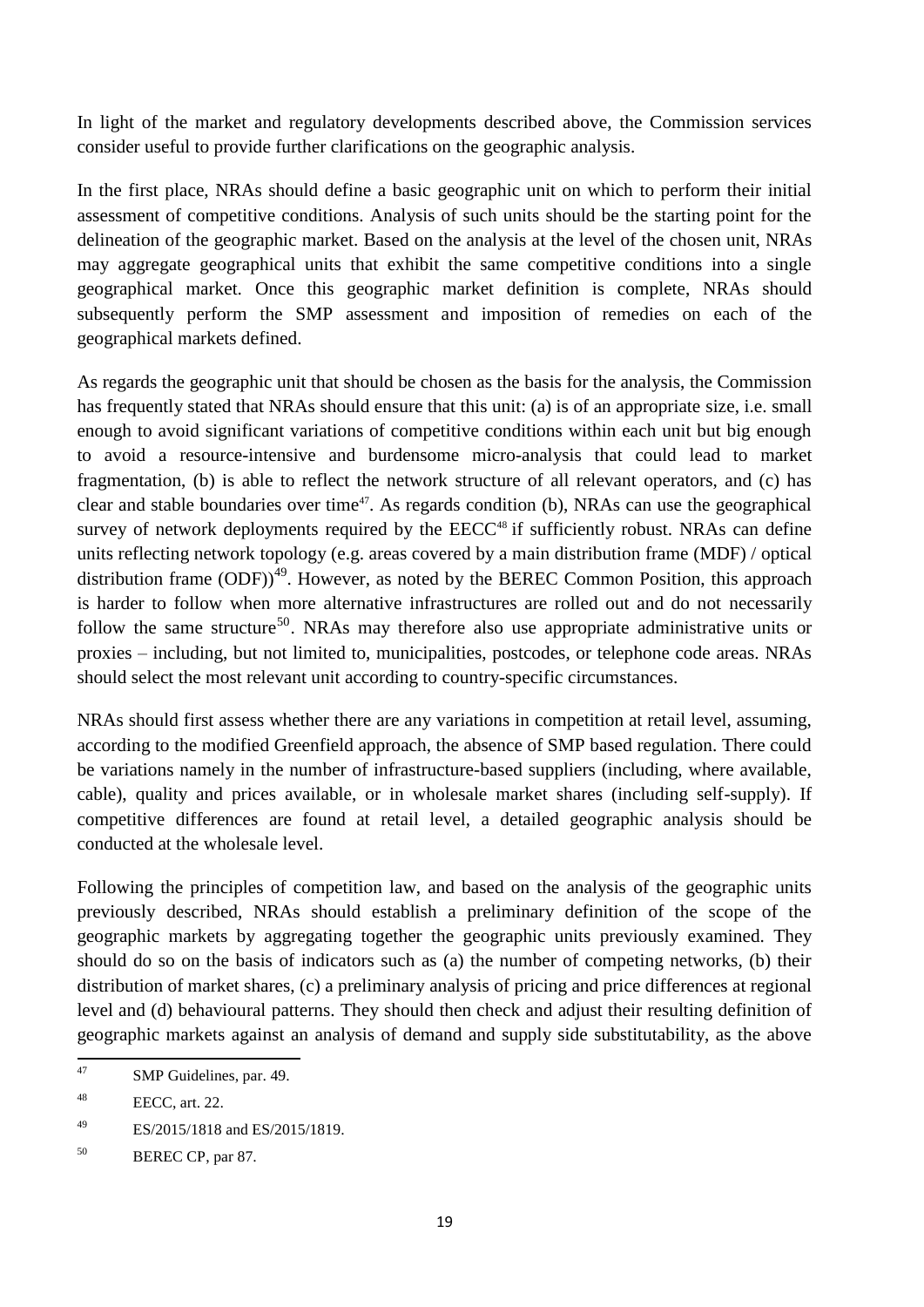indicators could be considered as a proxy for the geographic delineation of markets but should not be treated as the only decisive factor<sup>51</sup>.

Criterion (a) should be an important factor in the analysis, as the Code specifies that NRAs should define relevant geographic markets within their territory by taking into account, inter alia, the degree of infrastructure competition in those areas<sup>52</sup>. The mapping of networks foreseen in the Code, where relevant, can once again be useful for that purpose<sup>53</sup>. Networks should be counted if they allow to reach end-users independently (i.e. they should not rely, even partly, on another operator's network unless the operator benefits from symmetric access<sup>54</sup> and if they cover a significant share of end-users in the chosen geographic unit. In addition, if the number of suppliers is identical between geographical areas but the identity of these suppliers differ – especially for the main suppliers - NRAs should consider such areas as different markets. The presence of wholesale-only operator(s) and/or of co-investment agreements can have a significant impact on competitive behaviour. They may be taken into account already at the level of market definition, on a case-by-case basis<sup>55</sup>.

Analysis of criterion (b), both at retail and wholesale level, can help to assess the effective level of competition faced by an operator. Retail market shares can usefully supplement data on network coverage, in order to determine whether the SMP operator faces significant competition at retail level. However, in the context of the modified Greenfield approach, it might be only a partially relevant indicator if retail market shares reflect the effects of a past or ongoing regulation of the corresponding wholesale market. NRAs should therefore also take into account wholesale market shares $56$ .

As regards criterion (c), pricing differences can be useful to assess if competitive conditions differ in various areas. Higher prices in an area can for instance reflect higher costs due to specific geographic conditions, possibly indicating higher barriers to entry. NRAs should however be cautious in using price levels to assess differences of competitive conditions. It should in particular be noted that the presence of a uniform price in an area – possibly the Member State – does not automatically mean that the area constitutes a single geographic market<sup>57</sup>.

<sup>51</sup> In the same way, as under competition law, the market share of 40 % or above is a presumption of potential dominance, but cannot be considered, without further analysis, as a proof of dominance.

 $52$  EECC, art 64.3.

<sup>53</sup> EECC, art 22 and Article 64(3).

<sup>&</sup>lt;sup>54</sup> According to the modified Greenfield approach, networks can however be counted even if they rely on access to another network, if such access is based on Article 61(3) of the Code or on the BCRD.

 $T/2019/2181.$ 

<sup>56</sup> See for instance cases IT/2019/2181-2, where AGCOM used both retail and wholesale market shares to segment geographically markets and remedies on markets 3a and 3b.

<sup>&</sup>lt;sup>57</sup> See case SE/2019/2245 as well as the BEREC CP, par. 113 and BEREC opinion on SE/2019/2245.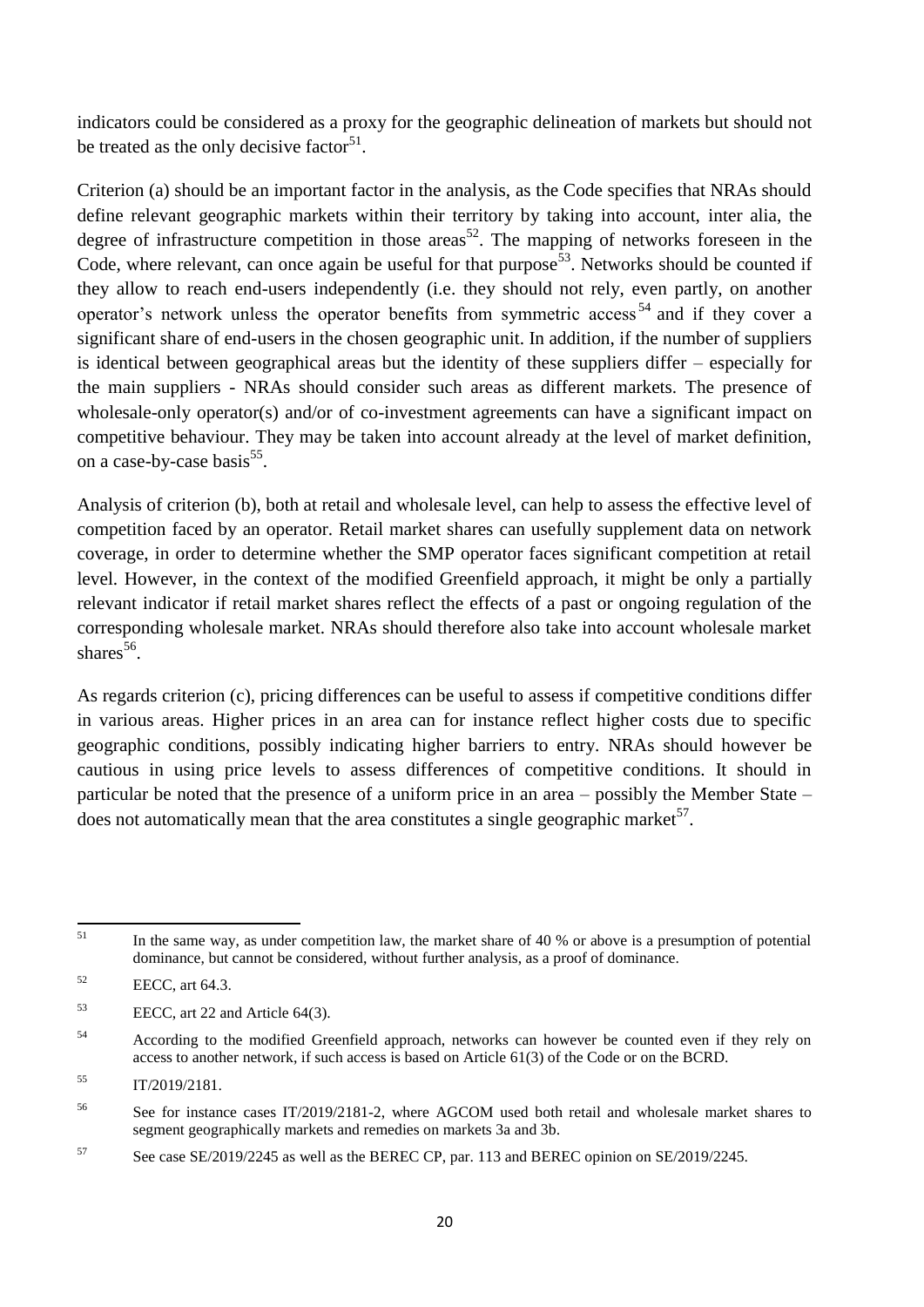Criterion d) can include elements both on the supply side, such as localised marketing strategies, and on the demand side, such as differences in the level of customer switching and/or churn as well as differentiated demand in terms of speeds and or bundles<sup>58</sup>.

In the context of the geographic market definition, demand-side substitutability refers to the ability of customers to switch to suppliers located outside of their hypothetic geographic market in reaction to a price increase. It is likely to play a limited role for the analysis of fixed-networks, as customers can only be served by a network that connects to their premises.

Analysis of supply-side substitutability, however, is likely to be an important factor in NRAs' approach, and contributes to make it more robust from a forward-looking perspective. It refers to the ability of alternative suppliers to enter the geographic market in reaction to a price increase. NRAs should therefore take into account the potential for deployment, using a range of cumulative indicators. These can include the presence of an alternative network in a neighbouring area or of an alternative network in the area considered that does not yet reach end-users' premises. They can also include indicators of a favourable business case, such as a high population density or a low retail market share of the potential SMP operator. NRAs may combine these indicators with rollout plans from network operators, especially if such rollout is already underway.

NRAs have usually defined two types of geographic markets: competitive and non-competitive areas. However, intermediary situations between fully competitive areas and areas with very little or no competition should be reflected already at the level of geographic market definition. For instance, competitive conditions in areas with only one network can already significantly differ from areas with two competing networks and even more from areas with a multiple networks' presence. However, it should be recalled that whether a market is competitive or not is for NRAs to determine taking into account local circumstances, and that there is not a single number of competing networks that would automatically qualify a market as competitive. Moreover, as mentioned before, the number of competing networks is an important criterion to assess competitive conditions but NRAs should also analyse other criteria and not conclude their assessment solely on the basis of the number of networks.

Geographic segmentation of markets and of remedies are not mutually exclusive<sup>59</sup>. Geographic differences of competitive conditions that are significant and sufficiently stable over time are in principle to be treated at the level of market definition<sup>60</sup>. The present methodology encourages in particular NRAs to adopt a forward-looking approach in order to proceed to a robust market definition. Moreover, in accordance with recital 181 of the Code, if dynamic competitive conditions require it, NRAs should conduct market reviews more often than the 5-year maximum period foreseen by the Code but not earlier than three years after the previous market review, unless there are significant developments on the market. This ensures a right balance between the

<sup>58</sup> See for instance UK/20017/0733.

<sup>59</sup> See for instance IT/2019/2181.

<sup>&</sup>lt;sup>60</sup> SMP Guidelines, par. 50.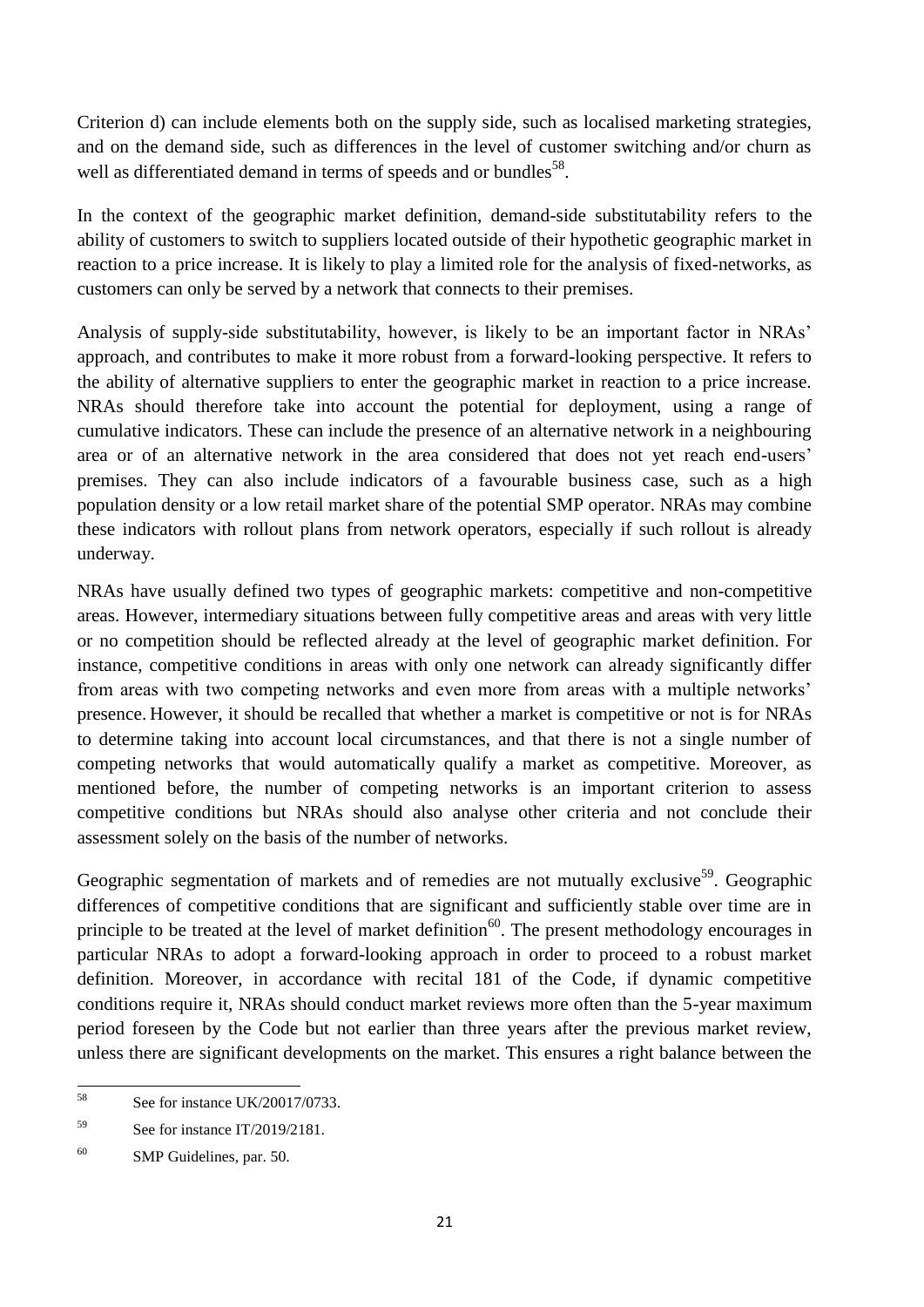need to adapt the market review to the evolution of competitive conditions and the need to provide regulatory certainty to operators and to avoid disproportionate administrative burden for NRAs. Geographical differentiation at the level of remedies should be limited to less significant or less stable variations of competitive conditions than mentioned previously. It might for instance be used by NRAs for a periodical or punctual update of remedies, in accordance with Article 68(6) of the Code. The market review may foresee such reviews and the criteria to be used for that purpose.

In any case, a granular geographic analysis should be done first, in order for the NRA to determine whether a geographic segmentation is necessary or not, and whether it should be done at market definition level, at remedies level, or both. It should indeed be noted that both approaches are not mutually exclusive: NRAs may for instance define separate local markets and differentiate remedies within these.

In conclusion, market trends indicate growing differentiation of competitive conditions within most Member States, some of which can be expected to last for a long time. Therefore, without prejudice to the conclusion reached by NRAs on the geographic market definition, the Commission services emphasise the importance of a proper geographic analysis and of applying the bottom-up approach recommended above.

### <span id="page-22-1"></span><span id="page-22-0"></span>**3. HORIZONTAL ISSUES**

### **3.1. Technological developments**

An understanding of the technological dimension is of paramount importance for the relevant markets defined in the Recommendation. Performance of alternative technologies directly determines the type and degree of replacement that may be possible for end users, while at the same time, it is also important to evaluate what types of access can be provided via different technologies and the degree of freedom a wholesale access seeker may have when designing its own product using the wholesale input. The objective of this section is therefore to synthesize the main past, current and future technological trends and developments that have and will continue to have an impact on competition at retail level and on the boundaries of the relevant markets during the period of this Recommendation.

### 3.1.1. Retail level

<span id="page-22-2"></span>The performance of access technologies is primarily determined by the physical characteristics of the medium that is being used: twisted pair copper in an unshielded or shielded manner, coax, optical fibre or radio waves. The performance is subsequently determined by the way the medium is accessed and the efficiency of the transmission protocols used.

Analysis of household behaviour and upcoming digital use cases suggests that both residential and business consumers will increasingly require very high capacity connections of up to 1Gbit/s and more in the coming 5-10 years, to meet their needs, such as use of improved video standards, cloud services, applications based on virtual and augmented reality, artificial intelligence (AI)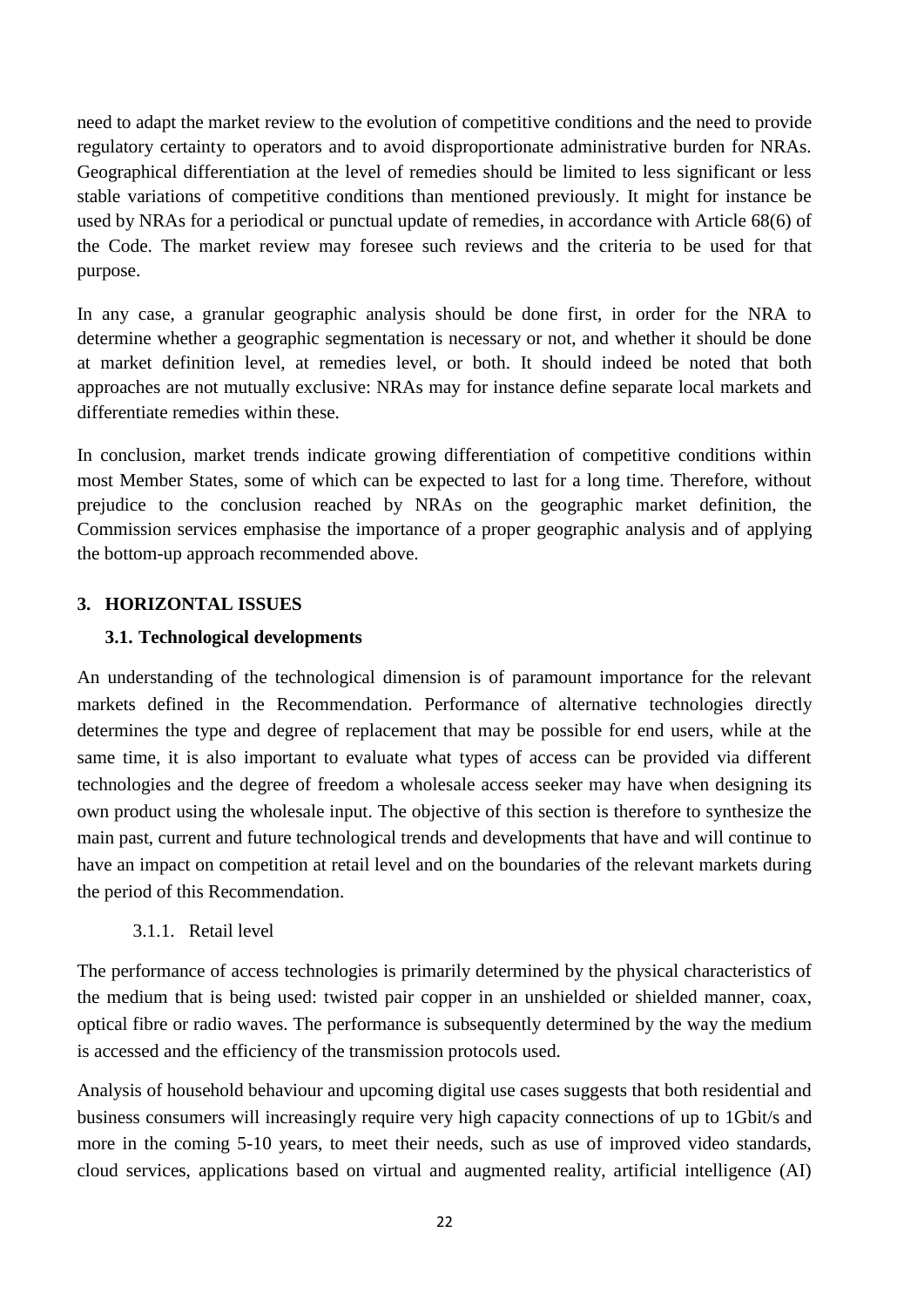applications, automated driving, logistics and manufacturing processes. Increased symmetry of upload and download speeds and low latency will be required for some of these applications. In addition to high and symmetrical guaranteed data rates and low latency, redundancy and high service levels are already vital for high-end business needs such as big data processing.

The Internet-of-Things (IoT) introduces a wide variety of new end-users, with a wide range of communication needs, both in terms of consumer IoT and industrial IoT. These new classes of end-users typically require a different treatment and require dedicated high capacity connectivity to be available in locations where it was not previously developed (e.g. alongside roads or to remote businesses and farms).

#### *Fibre networks*

Deployment of full fibre networks to homes and businesses has accelerated since the last Recommendation was adopted in 2014. A significant gap can be observed between the technical capabilities of current generations of upgraded copper and those of fibre-based technologies. Current and upcoming copper upgrades like G.fast and  $G$ .mgfast<sup>61</sup> can address the existing gap to some extent, but further upgrades to Fibre to the Home (FttH) technologies<sup>62</sup> are set to largely surpass the expected performance available via upgraded copper networks during the next decade. Additionally, fibre networks are not only the most advanced technology but also the most cost efficient and carbon efficient solution currently available on the market. All these factors cause a shift in strategy towards fibre installation, with at least regional FttH deployment even in countries in which the incumbent's initial focus was on Fibre to the Cabinet (FttC), very high speed digital subscriber line technology (VDSL)<sup>63</sup>, vectoring<sup>64</sup> or G.fast. Cable operators' investment strategies mostly rely on the upgrade of existing networks with DOCSIS  $3.1^{65}$ . However, when expanding their existing footprint, cable operators mostly deploy FttH technology and it is reasonable to expect that in the period towards 2030, all cable operators will adopt an FttH deployment strategy.

<sup>61</sup> <sup>61</sup> G.fast is the latest generation of copper broadband technology that is currently deployed. G.mgfast technology represents a further step in development and the G.mgfast standard should be finalised by the end of 2022.

 $62$  XGS-PON is a technology that can deliver upstream and downstream (symmetrical) speeds of up to 10 Gbit/s and Next-Generation Passive Optical Network 2 (NG-PON2) represents a new generation of PON technologies.

 $63$  Fibre to the cabinet (FttC) is a telecommunications system based on fibre-optic cables run to a platform (located in a cabinet) that serves several customers. Operators in the cabinets generally use very high speed digital subscriber line technology (VDSL).

<sup>&</sup>lt;sup>64</sup> Vectoring is a transmission method that requires the coordination of line signals for reduction of crosstalk levels and improvement of preformance.

<sup>65</sup> Cable specification realised in 2013. It provides for 10 Gbit/s downstream and 1-2 Gbit/s upstream.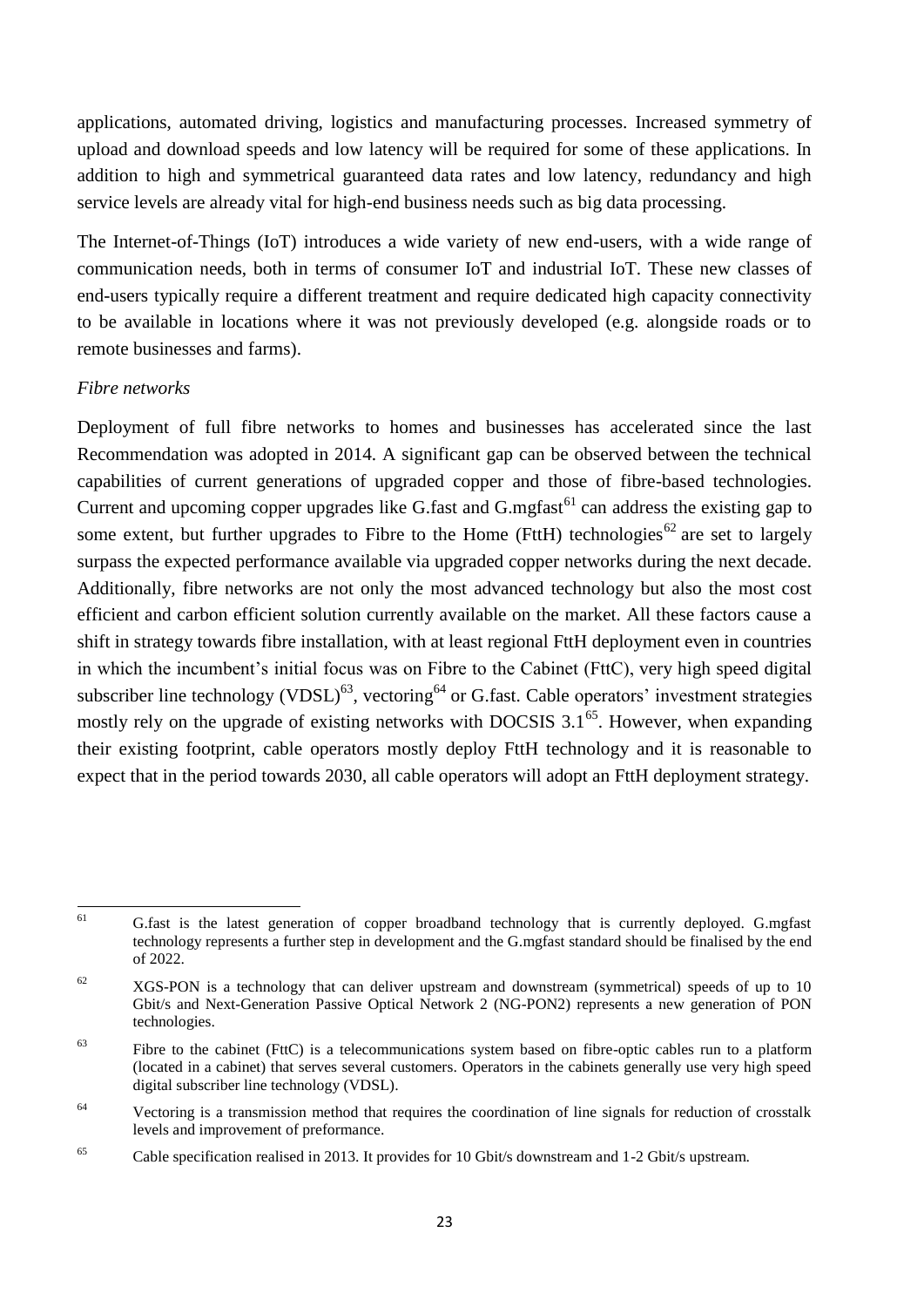#### *5G networks*

5G is the latest developed generation of wireless communication technologies supporting cellular data networks<sup>66</sup>. 5G will enable a vast coverage of new applications across the economy in both private and public sectors in addition to its consumer dimension, in fields like logistics, connected mobility, intelligent cities, infotainment, health care, and the IoT. In Europe, a number of pilot projects are currently being run; the impact of the new technology and services on the market remains to be seen.

5G has three main specific areas of application:

- eMBB enhanced Mobile Broadband: up to 10Gbps peak speed. Average speed can be expected in the range 0.5-0.6 Gbps in dense urban areas;
- $mMTC massive Machine-type Communication up to 1 million devices/km2;$
- $uRLLC ultra Reliability Low Latency 1-10 msec.$

It is expected that initial 5G services will mainly be focussed around enhanced mobile broadband and potentially 5G Fixed Wireless Access (FWA). FWA based on 5G could offer downlink data rates which are equivalent to downlink data rates offered on some currently used fixed technologies  $67$ , while the ITU IMT2020<sup>68</sup> specification for 5G should offer even better performances in terms of speeds and latency. However, it is not expected that 5G in any of the coming specifications will outperform 1 Gbit/s FttH Ethernet in a point-to-point (PtP) topology (1000BASE- $X^{69}$ ). 5G will also support diverse IoT use cases based on new radio capabilities. Taking into account the need for increasing industrial reliance on connectivity, the new wireless or mobile IoT applications will likely require in the coming years a dedicated fixed connectivity to key sites coupled with 5G.

### *Terabit connectivity*

Shared media technologies or infrastructures are not suitable for many large business customers. These require terabit access to cloud infrastructures and High Performance Computing centres (HPC) based on a PtP fibre topology and switched optical transport network (OTN) nodes. The

<sup>66</sup> <sup>66</sup> See Communication from the Commission to the European Parliament, the Council, the European Economic and Social Committee and the Committee and the Committee of the Regions 5G for Europe: An Action Plan, COM(2016) 0588. The European 5G Observatory monitors market developments and preparatory actions taken by industry stakeholders and Member States in the context of 5G roll-out in Europe and beyond. The Observatory helps the Commission to assess the progress of Europe's 5G Action Plan, and take action to fully implement it.

<sup>67</sup> VDSL2, VDSL2-Vector and VDSL2-35b, for DOCSIS 3.0 through 4.0, and for BPON, GPON, XGPON and XGS-PON from 2017.

<sup>68</sup> International Mobile Telecommunications-2020 (IMT-2020 Standard) are the requirements issued by the ITU Radiocommunication Sector (ITU-R) of the International Telecommunication Union (ITU) in 2015 for 5G networks, devices and services.

<sup>&</sup>lt;sup>69</sup> 1000BASE-X is used in industry to refer to gigabit Ethernet transmission over fibre.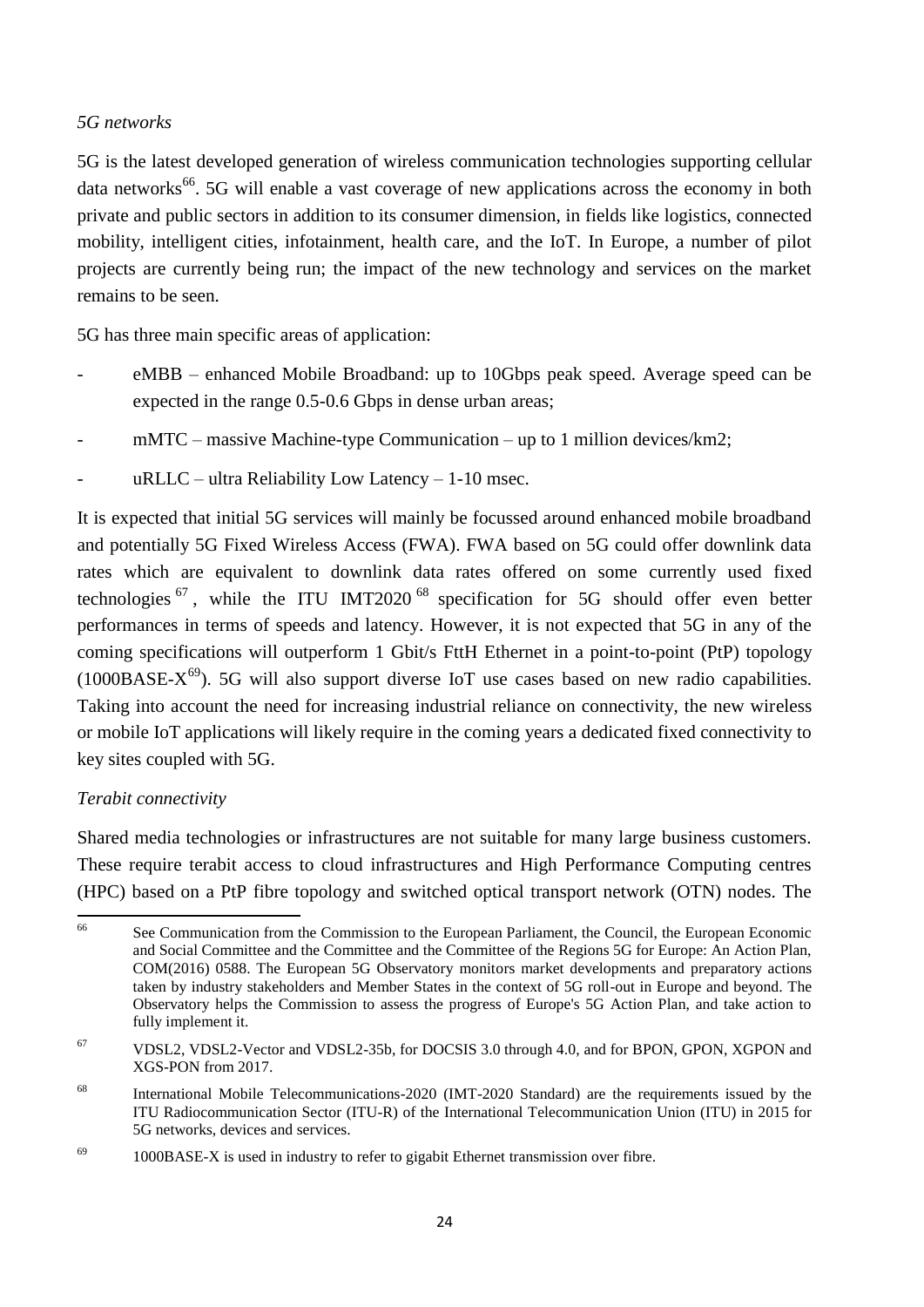development of big data analytics, requiring two-way access to high performance computing facilities, is also likely to require dedicated connections, with some links needing terabit connectivity to support real-time processing of data by HPCs. This need is further escalated by the European EuroHPC  $70$  project for supercomputing facilities, with the objective to develop European HPC infrastructure based on Exa-scale Systems, connected by a Terabit network infrastructure with the N-REN (National Research and Education Networks) of the Member States. It is envisaged that these HPCs could provide access to the computation infrastructure not only for the science and public research community, but also to other stakeholder groups such as hospitals, large, medium and small enterprises and even small/home offices and student homes. Taking all this into account, it is clear that in the future we can expect increasing need for dedicated connectivity as the only way to provide terabit connectivity.

3.1.2. Wholesale level

<span id="page-25-0"></span>Technologies in and by themselves can also influence the degree of retail competition that is possible in cases where there is a limited number of parallel infrastructures. For instance, the degree to which a particular service is tied to a particular technology or the degree to which technologies can be physically unbundled or can allow for a variety of virtual services to be offered as such can affect the degree of competition that is possible via wholesale access. The limitations defined by the used technologies also influence whether a wholesale access seeker would consider two wholesale products to be functional substitutes. Taking all this into account, the main trends like decreasing usage of physical access, wholesale access to upgraded copper networks or  $xPON^{71}$  based networks in the form of Virtual Unbundled Local Access (VULA)<sup>72</sup> and network-slicing technologies will be important in the upcoming ten years.

#### *Prospects for physical unbundling*

Physical local loop unbundling  $(LLU)^{73}$  at the local exchanges was the basis of infrastructurebased competition in the last two decades. It resulted in unbundling by operators of the copper access lines as the main access product in the denser populated areas of a country. However, the deployment of VDSL2 and G.fast copper technologies have shifted the active equipment from the local exchange towards the end-users (first to the cabinet then to the distribution point located even closer to an end-user). This undermined LLU and resulted in an economically non-viable sub-loop unbundling (SLU), as explained below in section 4.1.3 .

<sup>70</sup> The EuroHPC Joint Undertaking is a legal entity which enables pooling of EU and national resources in HPC.

<sup>71</sup> A PON is a P2MP passive optical network: x stands for different technologies GPON, XG-PON, XGS-PON, NG-PON (only using part of the wavelength for one operator).

 $72$  See dedicated section below.

<sup>&</sup>lt;sup>73</sup> LLU refers to the process in which operator with SMP lease, wholly or in part, the local segment of their access/distribution copper or fibre network to a competitor.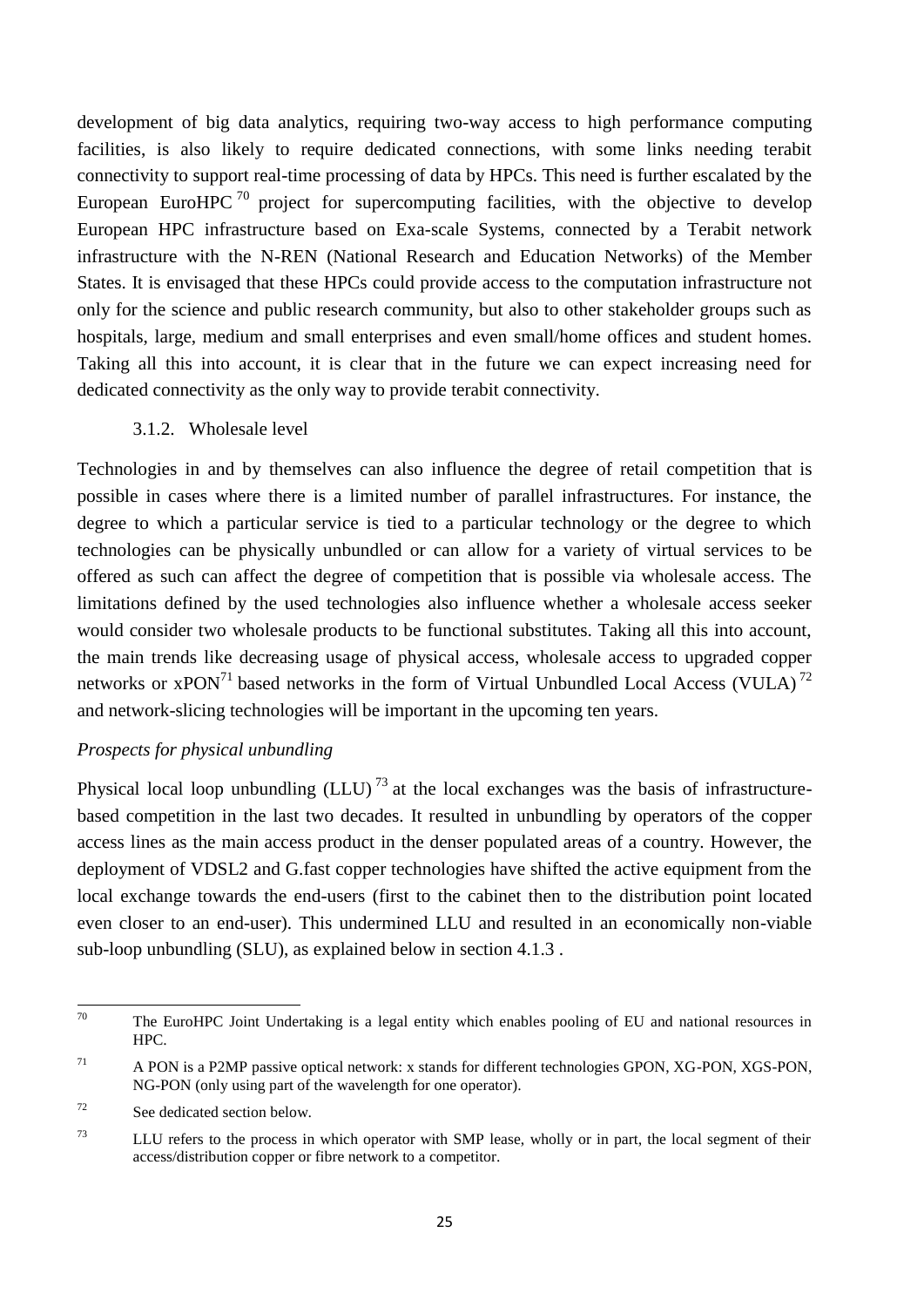In parallel, FttH networks are mostly deployed using Point to Multipoint (PtMP) topology with splitters closer to the end user (e.g. cabinet, distribution point located even closer to an end-user) and physical unbundling at the last splitter towards the end user is in most cases not economically feasible, as an alternative operator would need to deploy fibre very close to end users. Fibre unbundling is viable with PtP network architectures that move the concentration point higher than cabinets or distribution points in the network, or with new technologies such as Wavelength Division Multiplexing (WDM)<sup>74</sup>. However, fibre unbundling is still not available in many markets, and where it is available, it may be geographically limited.

Therefore, it is expected that in general physical unbundling will in many cases become less important over the course of the next 10 years.

### *Virtual Unbundled Local Access (VULA)*

In the 2014 Recommendation on Relevant Markets, the Commission introduced the concept of VULA as an alternative to the use of physical unbundling where fibre physical unbundling was not technically or economically possible, or where copper physical unbundling would not allow the realization of benefits achieved by using vectoring technologies. VULA should provide, to the extent reasonably possible, the wholesale access seeker with the same degree of product functionality as physical unbundling. VULA is defined as an access product provided at local level; however, virtual access products provided at different handover points may be designed with similar characteristics<sup>75</sup>. VULA is already the most common wholesale access product in case of upgraded twisted pair copper  $access^{76}$  as well as in case of xPON based networks, because many alternative operators climbed the ladder of investments and developed their own networks to the local access point.

With the transition to DOCSIS 3.1 FD (4.0) and the implementation of an optional feature of Business Service over DOCSIS (BSOD)<sup>77</sup> accompanied by the full digital use of the coax cable spectrum, a Very High Capacity (VHC) bitstream or VULA equivalent could also be defined for DOCSIS-based access networks. In practice, the BSOD prerequisites for VULA offering are likely to be installed by DOCSIS 3.1 FD (4.0) operators, only if they are required to do so, or have sufficient spare capacity and face a competitive situation, which forces them to fill their network with wholesale instead of directly contracted retail customers  $^{78}$ .

<sup>74</sup> The introduction of WDM in optical access networks provides an opportunity to assign different wavelengths to different operators, i.e. it allows for a functional equivalent unbundling of the access based on wavelengths.

<sup>75</sup> See also BEREC Opinion, BOR (20) 174, Page 20.

<sup>76</sup> FttC/VDSL and G.fast.

<sup>77</sup> Business Service over DOCSIS: allows for transporting L2 Services with dedicated capacity and QoS and thus enables VULA like services if sufficient upstream capacity can be provided.

<sup>78</sup> Source: WIK report, chapter 2.7.2.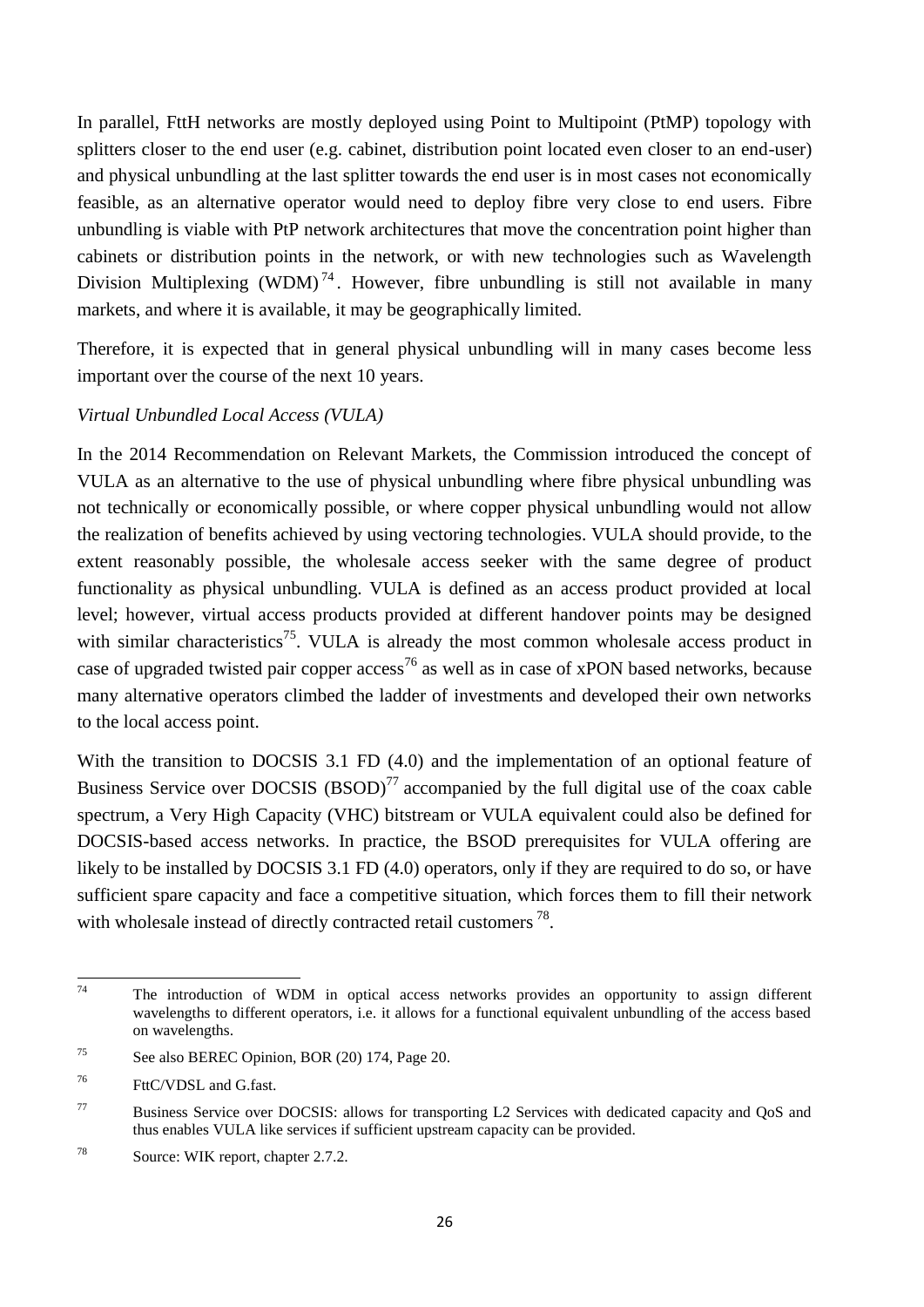Given the migration trends from passive access products towards VULA, a properly specified VULA product could become the main wholesale access product in the future.

#### *Software Defined Networking (SDN) and Network Function Virtualization (NFV)*

Another development that may enhance the potential for service providers to innovate based on wholesale access is the emergence of Software Defined Networking (SDN) and Network Function Virtualization (NFV). These technologies facilitate the so-called slicing of networks, i.e. the creation of virtual networks that can be tuned towards the needs of particular user groups or to particular users, such as Mobile Virtual Network Operators (MVNOs) in case of mobile networks or Fixed Virtual Network Operators  $(FVNOs)^{79}$  in the case of virtualized fixed networks. Through virtualization, MVNOs/FVNOs can have the same degree of network control as  $MNOS/FNOS^{80}$ . This would remove any differences that exist today between the services provided by operators using bitstream or VULA access and the services that are provided by the incumbent operator. However, this requires that services management via application programming interfaces (APIs) is opened-up to the virtual network operators in a multi-tenant manner. The open question is whether this will allow access seekers to offer distinct products from those access products the access provider offers. This will depend on the suppliers' capability to offer multi-tenant Operations Support Systems  $(OSS)^{81}$  and network operating systems and the demand from and willingness of access providers to procure such solutions. SDN/NFV-based network systems are already implemented in some networks, and thus are in the process of penetrating the network platforms of the operators. However, since the features required for providing VULA-based services are not mandatory elements of the SDN/NFV implementation, a regulatory obligation to provide VULA features and characteristics would still be required to ensure that this solution is taken up. If these characteristics can be met, the point of handover for the VULA services can be migrated from local to a regional level, following the trend of longer access network links associated with fibre transmission conditions.

<sup>79</sup> <sup>79</sup> Mobile Virtual Network Operator (MVNO) and Fixed Virtual Network Operator (FVNO) do not possess the network infrastructure, instead they provide telecom services by acquiring the required capacity from other operators. These network providers are classified as virtual because they offer network services to clients without possessing the actual network.

<sup>80</sup> Mobile Network Operators (MNO) and Fixed Network Operators (FNO) possess their own network infrastructure.

<sup>&</sup>lt;sup>81</sup> Operations Support Systems (OSS) are computer systems used by telecommunications service providers to manage their networks.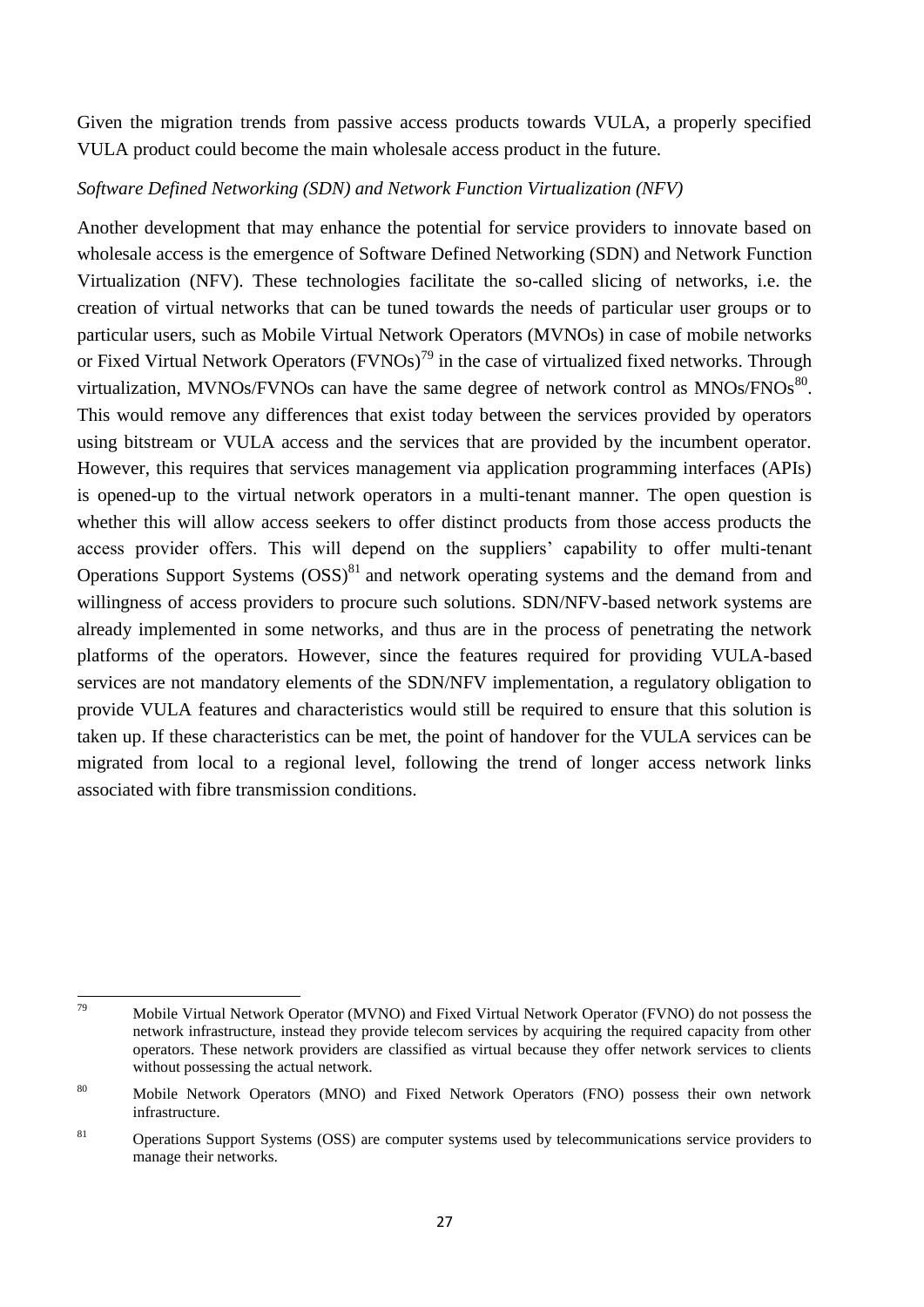#### <span id="page-28-0"></span>**3.2. Market trends**

#### 3.2.1. Personal communications

<span id="page-28-1"></span>Since 2014, the take up of fixed and mobile broadband has increased across the Union, but growth in terms of number of connections has recently slowed down due to saturation of the market. $82$ The amount of mobile data traffic has increased significantly over that time period and is expected to increase further at growing pace. A 2.6 fold increase in mobile data traffic per smartphone in Europe between 2019 and 2025 can be expected. Differences persist between Western Europe and Central and Eastern Europe in the number of GB used per month $^{83}$ .

The demand for mobile broadband has increased due to the proliferation of additional connected devices <sup>84</sup> and the increasing availability of unlimited, or more generous mobile data plans. Internet video streaming is projected to be the dominant factor for personal internet traffic, both on fixed and mobile networks, and will continue to grow. However, according to IDATE estimates, pay-TV revenue reached a high point in 2018 and will begin to decline slowly<sup>85</sup>.

While the volumes of mobile voice calls have remained relatively stable over the last years, there has been a decline in the volumes of fixed calls in many countries, and an even steeper decline in the use of SMS. Managed telephony is likely to stagnate or decline in the coming years. However, it remains a core service for certain users and use cases. At the same time, the usage of OTT voice and messaging services will further increase. Indeed, it is expected that data transmission will form the basis of the vast majority of communications services and managed voice services will have fully migrated towards IP in most cases.

### 3.2.2. Internet of things and machine to machine communications

<span id="page-28-2"></span>Internet of things (IoT) and Machine-to-Machine (M2M) communications are expected to grow significantly over the next years<sup>86</sup>. The number of M2M devices has increased significantly in recent years and will soon overtake the number of personal devices globally. They are expected to account for more than 60% of connected devices in Western Europe already by 2022 and the

<sup>85</sup> WIK report, chapter 3.1.1

 $\mathbf{S}^{\prime}$ <sup>82</sup> In 2019, there were 96 mobile and 35 fixed connections per hundred population in the EU. Source: WIK report, chapter 3.1.1.

<sup>&</sup>lt;sup>83</sup> Ericsson predicts data consumption to increase from 10GB in 2019 to 37GB in 2025 in Western Europe, while in Central and Eastern Europe, data consumption will increase from 7GB in 2019 to 24GB per month in 2025, triggered by the continuous increase in video consumption over mobile data (through streaming and VoD services and embedded video). Source WIK report, chapter 3.1.1.

<sup>&</sup>lt;sup>84</sup> Cisco predicts that the number of devices per capita will increase from 5.4 to 9.4 in Western Europe between 2017 and 2022. Source: WIK report, chapter 3.1.1.

<sup>&</sup>lt;sup>86</sup> Staff Working Document: "Advancing the Internet of Things in Europe", accompanying the document "Communication from the Commission to the European Parliament, the Council, the European Economic and Social Committee and the Committee of the Regions: Digitising European Industry - Reaping the full benefits of a Digital Single Market COM(2016) 180.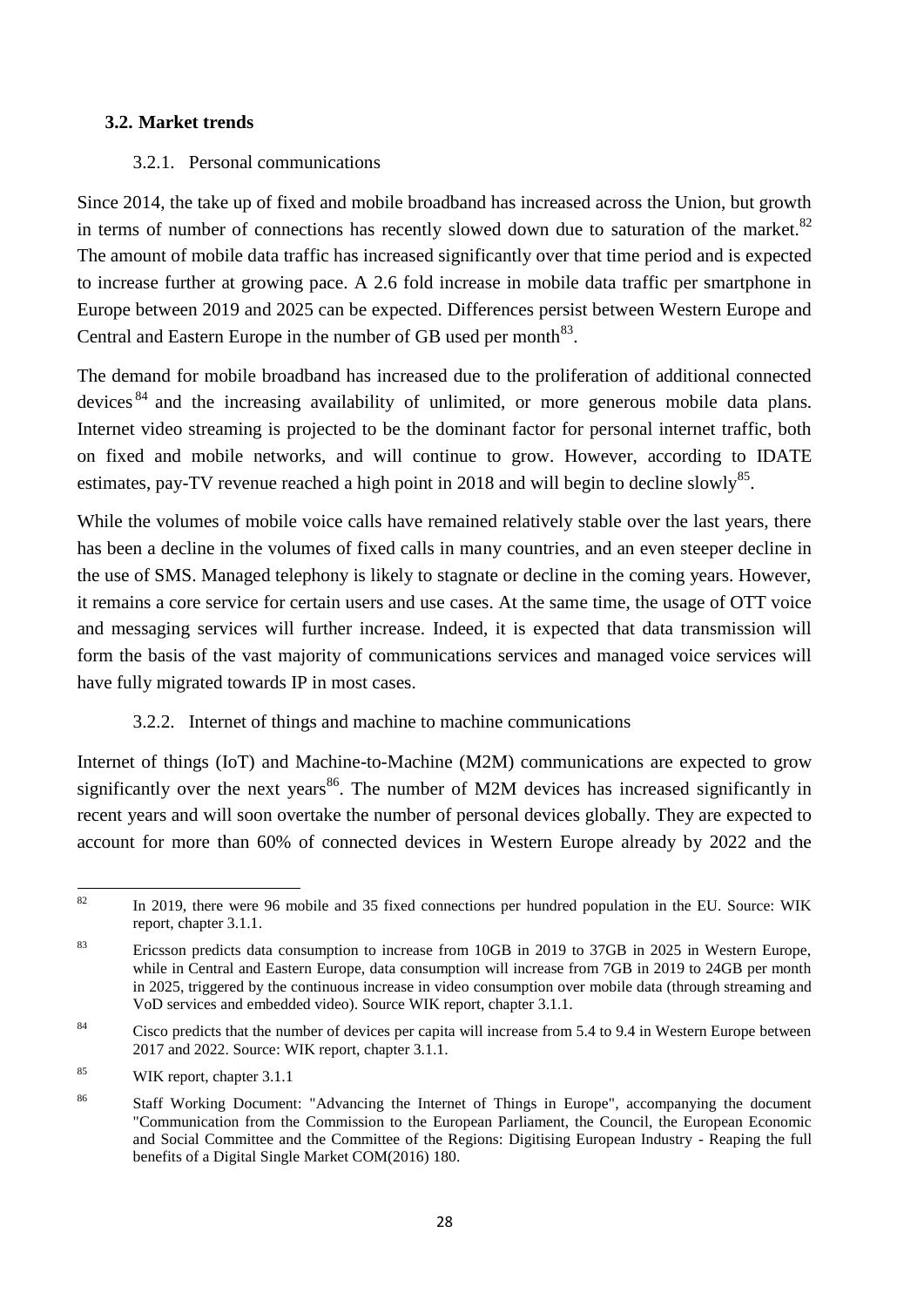related traffic is expected to increase significantly from 0.8 GB to 2.1 GB per device and per  $month<sup>87</sup>$ .

5G will play an important role for M2M communications. 5G is expected to be deployed from 2020, and IDATE forecasts that it will represent 8.7% of total M2M SIM cards by 2023. The automotive market and data-hungry applications are expected to support the early adoption of enhanced mobile broadband (eMBB). The massive use of IoT devices is expected to follow after 2022<sup>88</sup> .

## 3.2.3. Digitisation of the workplace and industry

<span id="page-29-0"></span>Business communications have seen a clear trend towards remote collaboration and the virtualization of the workplace. This trend has been drastically accelerated due to the Covid-19 crisis in early 2020 and is likely to remain. The usage of integrated audio – video solutions and web conferencing has increased and is expected to grow further at a higher pace. The trend towards full virtualisation of the workplace requires support through cloud services to enable the virtualisation of business applications, data centres, security and data storage.

Digitisation of industry refers to the development and industrial use of digital applications and services such as IoT, cloud computing, big data, artificial intelligence and robotics to improve processes and business productivity. Recent studies estimate that digitisation of products and services can add more than EUR 110 billion of annual revenue to the European economy in the next five years<sup>89</sup>. Indeed, in all Member States, actions have been taken to support the digitisation of industry, with a particular focus on the manufacturing sector<sup>90</sup>.

As is pointed out in the Commission's European Strategy on Data, the digital transformation of the Union's economy depends on the availability and uptake of secure, energy-efficient, affordable and high-quality data processing capacities, both in data centres and closer to the user "at the edge". Indeed, a new data paradigm can be expected to emerge, where proportionately less data will be stored in data centres, and more data will be spread in a pervasive way 'at the edge'<sup>91</sup>.

Moving forward, those trends will show a clear intensification. The global cloud data centre traffic is expected to reach 19.5 zettabytes (ZB) per year by 2021, up from 6.0 ZB per year in

<sup>87</sup> Cisco (2020): Annual internet report (2018–2023), White paper, retrieved from: [https://www.cisco.com/c/en/us/solutions/collateral/executive-perspectives/annual-internet-report/white](https://www.cisco.com/c/en/us/solutions/collateral/executive-perspectives/annual-internet-report/white-paper-c11-741490.html,%20retrieved:%202020-05-04)[paper-c11-741490.html, retrieved: 2020-05-04.](https://www.cisco.com/c/en/us/solutions/collateral/executive-perspectives/annual-internet-report/white-paper-c11-741490.html,%20retrieved:%202020-05-04)

<sup>88</sup> WIK report, chapter 3.1.2.

<sup>89</sup> [https://ec.europa.eu/digital-single-market/en/policies/digitising-european-industry.](https://ec.europa.eu/digital-single-market/en/policies/digitising-european-industry)

<sup>90</sup> [https://ec.europa.eu/digital-single-market/en/news/workshop-monitoring-progress-national-initiatives](https://ec.europa.eu/digital-single-market/en/news/workshop-monitoring-progress-national-initiatives-digitising-industry)[digitising-industry.](https://ec.europa.eu/digital-single-market/en/news/workshop-monitoring-progress-national-initiatives-digitising-industry)

<sup>&</sup>lt;sup>91</sup> Communication from the Commission A European strategy for data, COM(2020) 66 final of 19.2.2020, page 9 -11.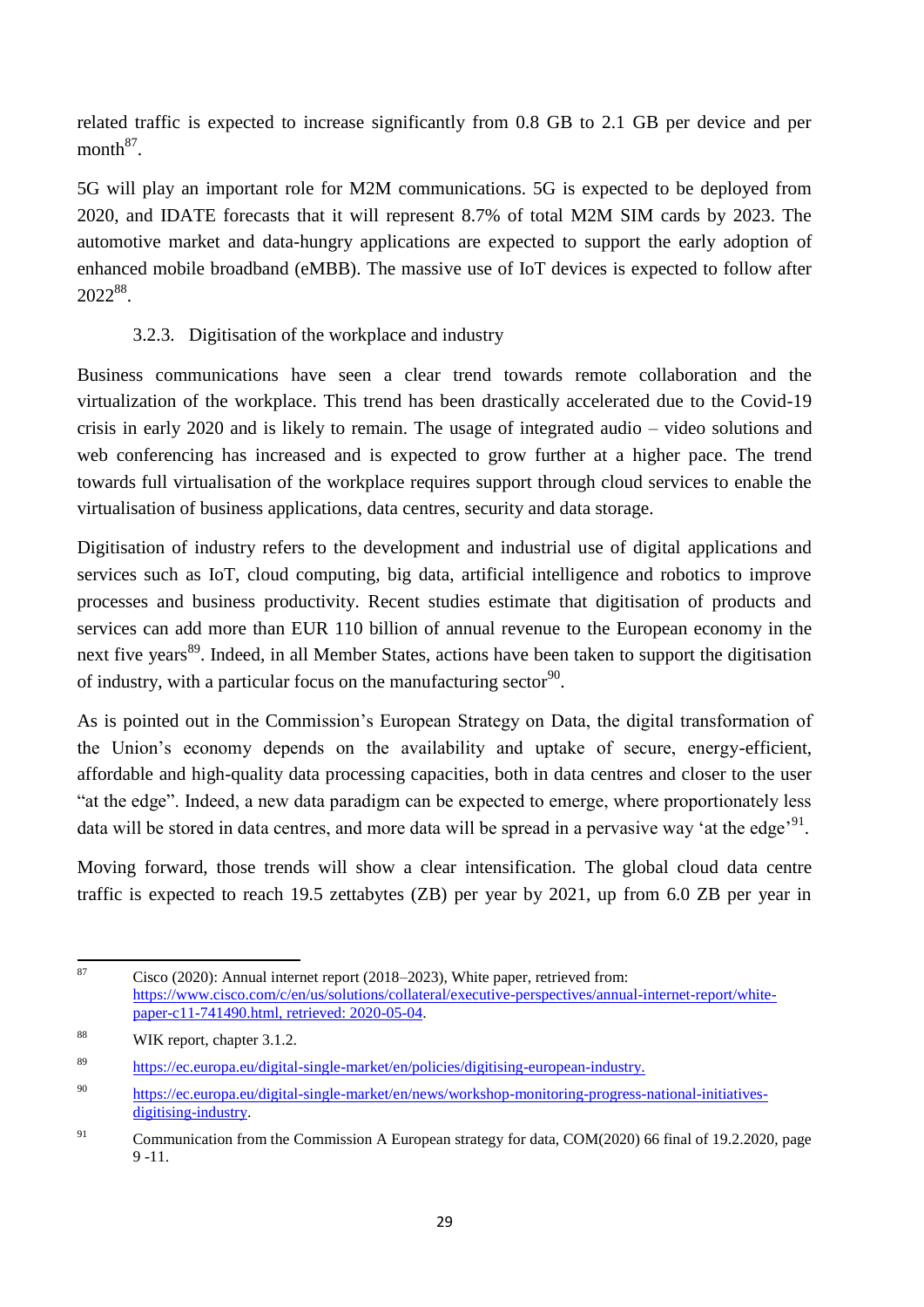$2016^{92}$ . The increasing demand will be supported by an increased number of large-scale public cloud data centres.

### 3.2.4. Standard broadband for business use

<span id="page-30-0"></span>As networks are upgraded and are able to achieve higher data throughput, the connectivity needs of businesses can increasingly be met in full or in part over a standard broadband connection, such as FttC<sup>93</sup>, FttH and cable connections, thanks to SDN and virtual private networks (VPN)<sup>94</sup>. Suppliers of business applications and VPN functionalities are more and more independent from the suppliers of the broadband connection. Moreover, encryption techniques are implemented to ensure that company data can be securely placed on 'the public internet'.

We expect that in the future the trend towards virtualization, through SDN and NFV, will increasingly enable network slicing and allow services to be better tailored towards the needs of business users.

### <span id="page-30-1"></span>3.2.5. Entry of new economic actors and operators' response to new emerging competition

OTT-based services have emerged and gained significant importance as a competing force to certain retail services, in particular with respect to video content, cloud services, IoT services etc. Some, in particular incumbent operators and other large telecommunication infrastructure owners, reacted and have sought to develop similar products and try to compete in those retail markets (for example by launching their own OTT video content or by bundling of OTT offers in the case of consumer services; by supplying cloud and IoT in the case of business services). Other operators have reacted to the emergence of OTT services and their retail success by solely focussing their commercial activities at the infrastructure level as "wholesale only" providers.

Entry into electronic communications markets by non-telecoms operators such as utilities (energy, railway) or operators linked to municipalities has expanded in recent years, in many cases as a response to the failure of incumbent operators to upgrade their networks towards gigabit capabilities. As these types of operators do not have an existing retail customer base and/or (in the case of municipalities) may intrinsically prefer to avoid competing with commercial retail service providers, many have pursued a wholesale only approach.

 $\overline{Q}$ WIK report, chapter 3.1.2. for further reference.

<sup>93</sup> WIK report, chapter 5.1.2.

<sup>&</sup>lt;sup>94</sup> Already today, a significant number of "high quality" lines provided to businesses have been offered via "mass-market" broadband technologies, including FttH/B, FttC and cable, while the number of symmetric dedicated connections for business (leased lines provided via point to point FttP or copper) has remained stable or in some cases (especially for copper) has been in decline.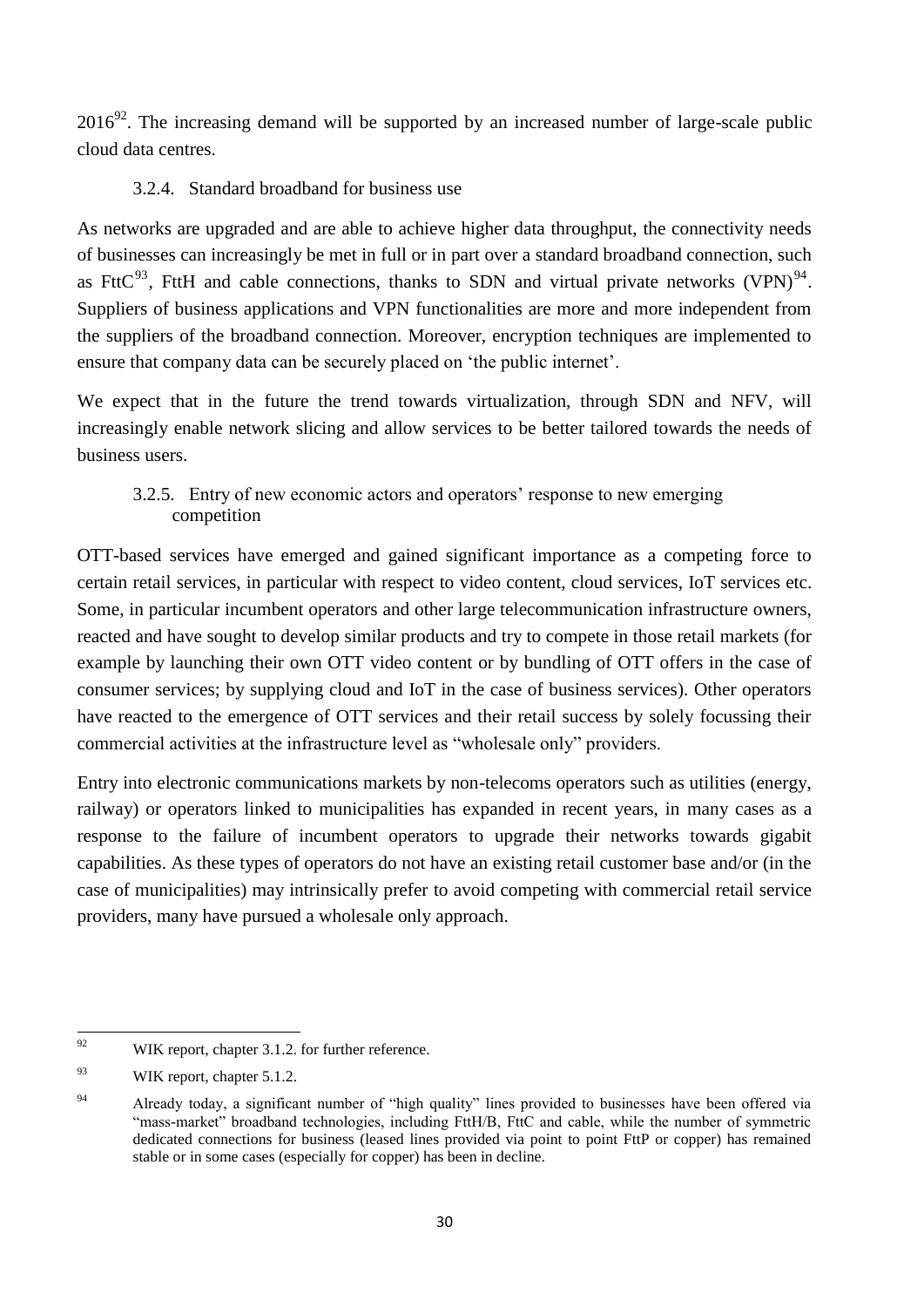#### 3.2.6. Trends in infrastructure deployment

#### <span id="page-31-0"></span>*Fixed networks*

The deployment of full fibre networks to homes and businesses has accelerated since the adoption of the 2014 Recommendation. FttH and FttB together represent 19% of Union broadband subscriptions<sup>95</sup> or 31% of total NGA subscriptions. However, compared to global frontrunners such as South Korea and Japan, Europe as a whole continues to lag behind in the deployment of these technologies $96$ .

The relatively low EU-wide coverage rates for FttH entail significant variations between EU Member States. While FttH/B coverage is high in several countries including Spain, Portugal, Scandinavian countries and much of Eastern Europe, including Latvia, Bulgaria and Lithuania, full fibre coverage remains limited in Germany, Italy and Belgium, and is fragmented in France and the Netherlands. In the case of Germany, Italy and Belgium the initial focus for the incumbent was on FttC/VDSL, supplemented with vectoring in Germany. However, today there is a clear trend towards FttH deployment in all Member States from both incumbents and alternative operators, at least at regional level.

Cable operators, which are present across the whole of Belgium, the Netherlands and Malta, and in some regions of other countries including Germany, Spain, France, Poland, Portugal and Ireland, have mainly pursued incremental investment strategies relying on the upgrade of existing networks with DOCSIS  $3.1^{97}$ .

At retail level, technological developments have generally led to inter-platform competition between services provided via fixed networks, as retail services provided over different platforms have been found to be functionally equivalent and increasingly interchangeable from the demandside perspective. As a result, regulators have established a high degree of substitutability between broadband services delivered via VDSL and coaxial cable from consumers' perspective, because of their similar characteristics and costs. Indeed, in some Member States<sup>98</sup>, access seekers found access to cable preferable over access to the incumbents' FttX network, because of the availability of higher speeds and overall better performance of the network. The functional equivalence at the

<sup>95</sup> <sup>95</sup> FttH/B is the most widely used technology in Lithuania, Latvia, Sweden, Romania, Spain, Bulgaria and Finland.

<sup>96</sup> Digital Economy and Society Index (DESI) 2020, Connectivity.

<sup>&</sup>lt;sup>97</sup> WIK report, chapter 3.3.1.

<sup>&</sup>lt;sup>98</sup> French cable operator Numericable initially provided cable access on a commercial basis to operators such as Bouygues Telecom. Following the merger between Numericable and SFR, the French competition authorities mandated the supply of cable bitstream by the merged company. The Commitments originally made in 2014, were however not renewed at the time of the Competition authority's review in 2019. Also TDC, in Denmark, has played a more active role in the provision of cable-based bitstream access since launching a commercial offer (in use since April 2016) for alternative telecommunications companies to access its cable TV network. (Source: WIK report, page 180).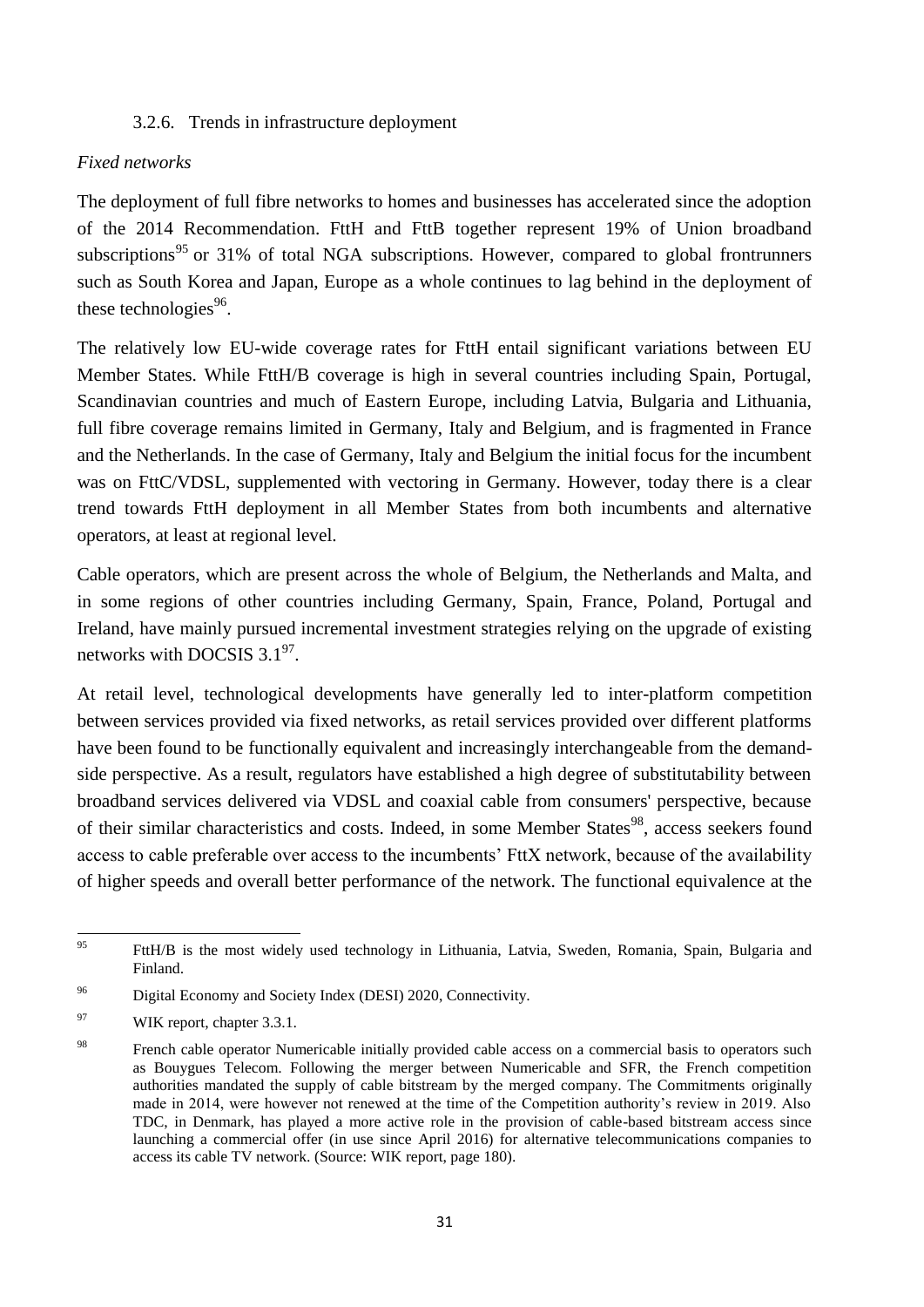retail level of internet access over VDSL and over cable networks is generally accepted. Also retail prices are usually similar<sup>99</sup>.

At wholesale level, regulated access to cable networks is currently only available in Belgium and in Denmark based on a centrally provided bitstream product.

The potential for duplication in FttH varies according to population density and these variations are relevant in considering the need for geographic segmentation of the market or differentiation of remedies. FttH requires significant investments, which can affect the degree to which access networks can be profitably duplicated. Theoretical models suggest that there are areas, which can commercially support only a single fibre network or areas which cannot support the commercial deployment of such networks and that subsidies are required. Moreover, the presence of cable beside competing traditional FttX networks can also limit the degree to which additional replication is commercially viable  $100$ . However, the prospects for duplication of FttH infrastructure can be improved, at least in dense urban areas, through duct access. Even where end-to-end duplication of the network is not viable, competitive access can also be provided through various co-investment models, or through regulated or commercial wholesale access.

As investment in FttH require high market shares to be viable, there has been a trend in some markets towards co-investment based on joint ventures or infrastructure swaps. In other Member States or areas (e.g. Italy, Sweden, France's Public Initiative areas), wholesale only models have emerged to aggregate traffic on fibre networks. Wholesale only models with their reduced incentive for discrimination have the capacity to improve competition in access-related markets characterised by persistent problems, making it easier for compliance with non-discrimination obligations to be verified and enforced while maintaining incentives for investment in new networks. Another supporting factor for wholesale only networks has been an influx of capital from financial investors, who see fibre networks as a utility type of asset, providing a stable stream of revenues over a relatively long expected lifetime of about 50 years while the risk is perceived as relatively low.

In the coming 5-10 years, it is likely that fibre will overtake copper as a primary source of electronic communications connections. In most countries, this is expected to be driven by incumbent operators, which progressively upgrade their networks to FttH and the related progressive switch-off of the copper network. Estonia and France, for example, have set concrete milestones for the copper switch-off $101$ .

<sup>99</sup> Commission Staff Working document accompanying the Guidelines on market analysis and the assessment of significant market power under the EU regulatory framework for electronic communications networks and services of 27.4.2018, SWD(2018) 124 final.

<sup>&</sup>lt;sup>100</sup> WIK report, chapter 3.3.2.

<sup>&</sup>lt;sup>101</sup> WIK report, chapter 3.3.4.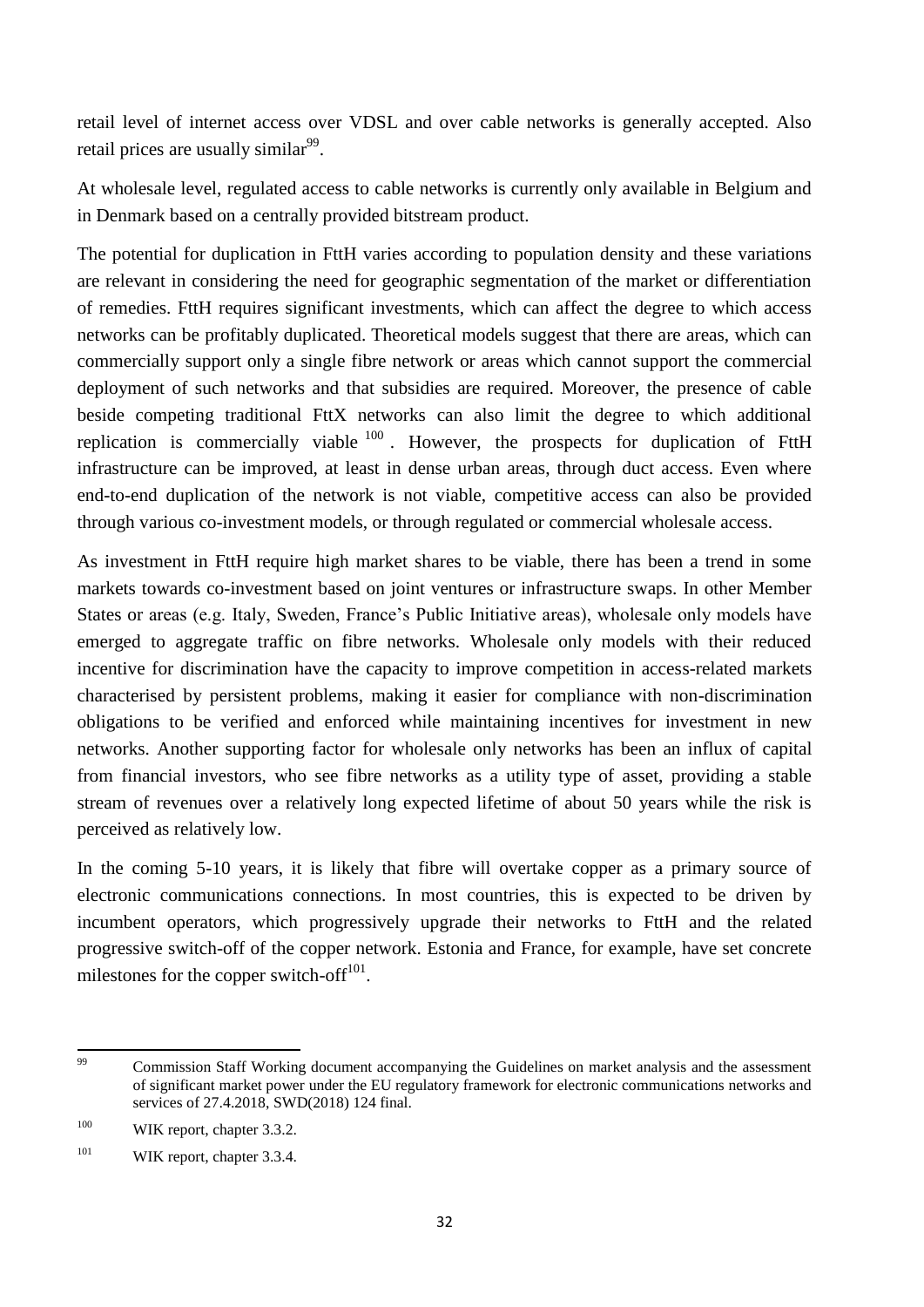#### *Mobile networks*

5G will provide higher bandwidth and will enable operators to provide tailor-made services for the different requirements of different customers in terms of latency, reliability, bitrates, and endto-end service levels. Although 5G services are likely to be made available in certain areas in the relatively short term, initial 5G services will mainly be focussed around enhanced mobile broadband and potentially 5G FWA. 5G deployments capable of supporting ultra-reliable low latency communication (URLLC) and connected automotive mobility (5G CAM) are likely to take longer, and may only enter into widespread use in the medium term<sup>102</sup>.

### *Fixed-mobile convergence*

There is an increasing trend of fixed-mobile convergence both commercially and technically.

**Commercial convergence:** Customers can purchase different electronic communications services such as IP-TV, fixed internet, fixed telephony and mobile telephony as standalone products or in a bundle. Sometimes these services are sold jointly for a single price and are not available on a stand-alone basis, or comprise various services that are also sold on a stand-alone basis but the sum of the stand-alone prices is higher than the bundled price ("pure bundles"). Other times, services are sold jointly with a discount but those products are also available as stand-alone products ("cross-selling"). A number of Member States have seen an increase in the popularity of commercial convergence at retail level, although the degree varies considerably in different Member States.

**Technological convergence:** Convergence also has a different aspect as fixed fibre networks are increasingly needed for the transmission of mobile traffic. Mobile networks often use microwave and sometimes fixed-line (e.g. copper, fibre) solutions as backhaul for the transmission of data between base stations and the core network. However, if the current trend of exponential growth in data consumption in mobile networks continues, fibre connections may become necessary for backhaul in mobile networks, especially in the most densely populated areas. This situation will be reinforced by 5G networks, which will require denser networks with smaller cells and thus more cell sites. Significant synergies between integrated FttH and 5G deployments are therefore to be expected.

Therefore, many operators that historically were providing fixed-only or mobile-only services have become converged fixed mobile operators, either by deploying networks themselves or through corporate mergers and acquisitions. However, for those operators that have not succeeded yet in becoming converged operators, fixed-mobile convergence poses questions relating to possible competition concerns. For example, if bundles become prevalent, mobile-only operators (i.e. operators without a fixed network) may be progressively forced out of the market unless they

<sup>102</sup> WIK report, chapter 3.4.1.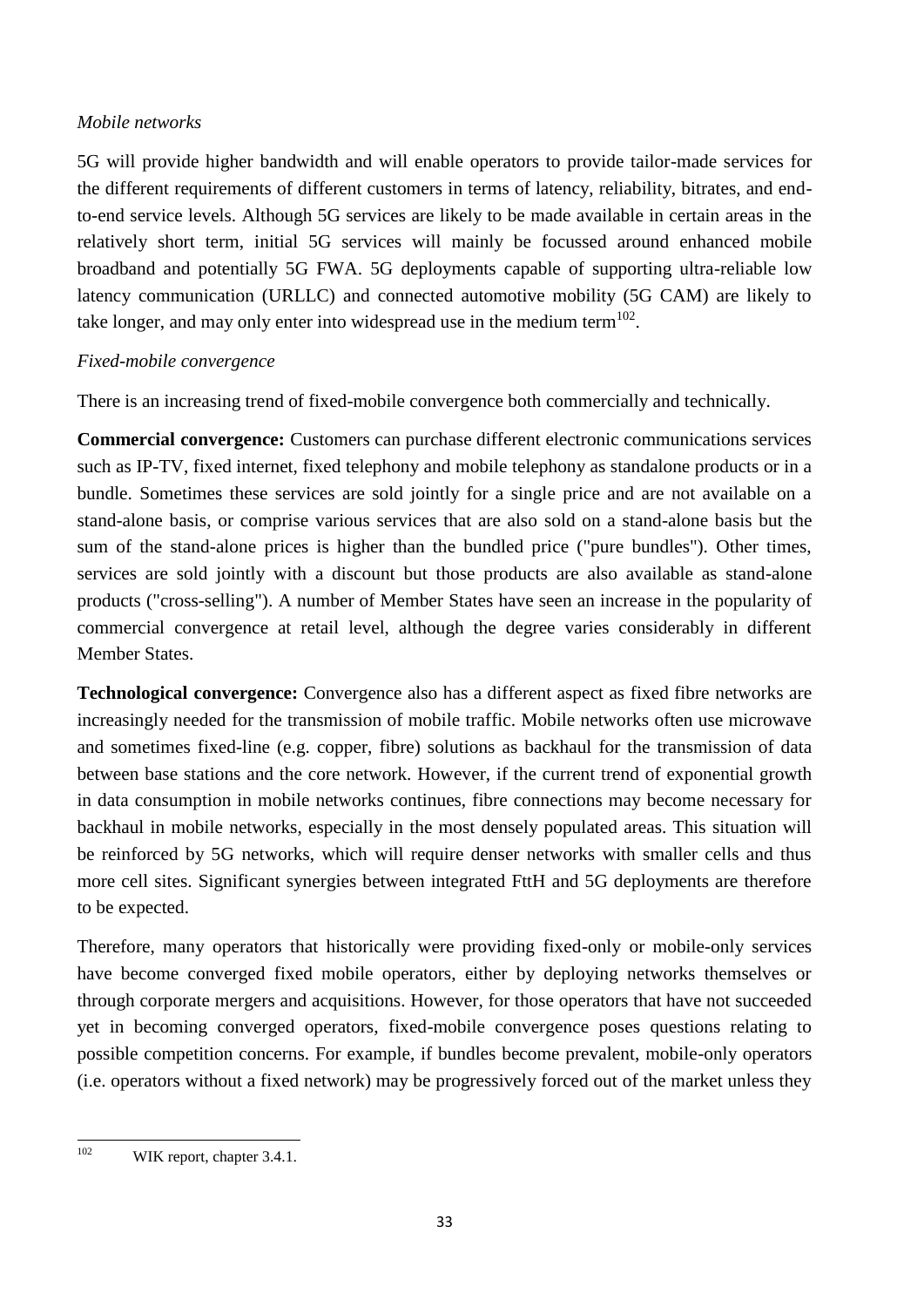can have wholesale access to fixed services. Similarly, fixed-only operators require wholesale access from an MNO to provide mobile services $103$ .

### <span id="page-34-0"></span>**3.3. Self-Supply**

Given that in the context of *ex ante* regulation, NRAs will have to assess whether future regulatory intervention in a relevant market is warranted, the issue of how to take into account the self-provision of wholesale inputs arises frequently in both defining and analysing wholesale markets<sup>104</sup>. In some cases, what is under consideration is the self-supply of the incumbent operators. In others, it is the self-supply of alternative operators.

NRAs should commence the exercise of defining the relevant product or service market by grouping together products or services that are used by consumers for the same purposes (end use). Where self-supply and external supply are undistinguishable from a consumer perspective and services are functionally similar and interchangeable, such self-supply should be considered to be part of the same product market as the services supplied externally  $105$ .

In cases where there is likely demand substitution, i.e. where wholesale customers are interested in procuring from alternative operators, it may be justified to take self-supply of such products into consideration for the sake of market delineation. Even where there is an alternative potential supplier, it may share the same strategic interests as the incumbent regarding supply to third parties. Alternative operators' self-supply should, in particular, be assessed when alternative operators' networks are included in the relevant market due to the strong direct pricing constraints they exert on the incumbent operator. However, this is not justified if alternative operators face capacity constraints, or their networks lack a sufficiently large scale within the relevant geographic market expected by access seekers, and/or if alternative providers have difficulty in entering the merchant market readily.

The correct treatment of self-supply in the market analysis is not only relevant for the question whether the wholesale market comprises only one or multiple network infrastructures. It is also essential in order to carry out a proper market analysis and to identify correctly the competition

<sup>103</sup> Another competitive challenge is that convergence increases barriers to entry in telecoms markets, not only because new entrants would have to be able to offer both fixed and mobile products, but also because consumer switching might be reduced (i.e. switching telecoms operator may become more difficult if consumers have to switch fixed and mobile services at once).

<sup>&</sup>lt;sup>104</sup> The objective of the market definition exercise under Article 15 of the Framework Directive is to assess whether regulatory intervention is warranted in the first place, which justifies a potentially different treatment of the self-supply of wholesale services if compared with *ex post* competition law.

<sup>&</sup>lt;sup>105</sup> See Case AT/2017/2020. The NRA proposed in its draft measure to define a market, excluding self-supply of the SMP operator to its parent company. The Commission required the NRA to withdraw its draft measure, finding that the exclusion of self-supply would not be in accordance with Union law.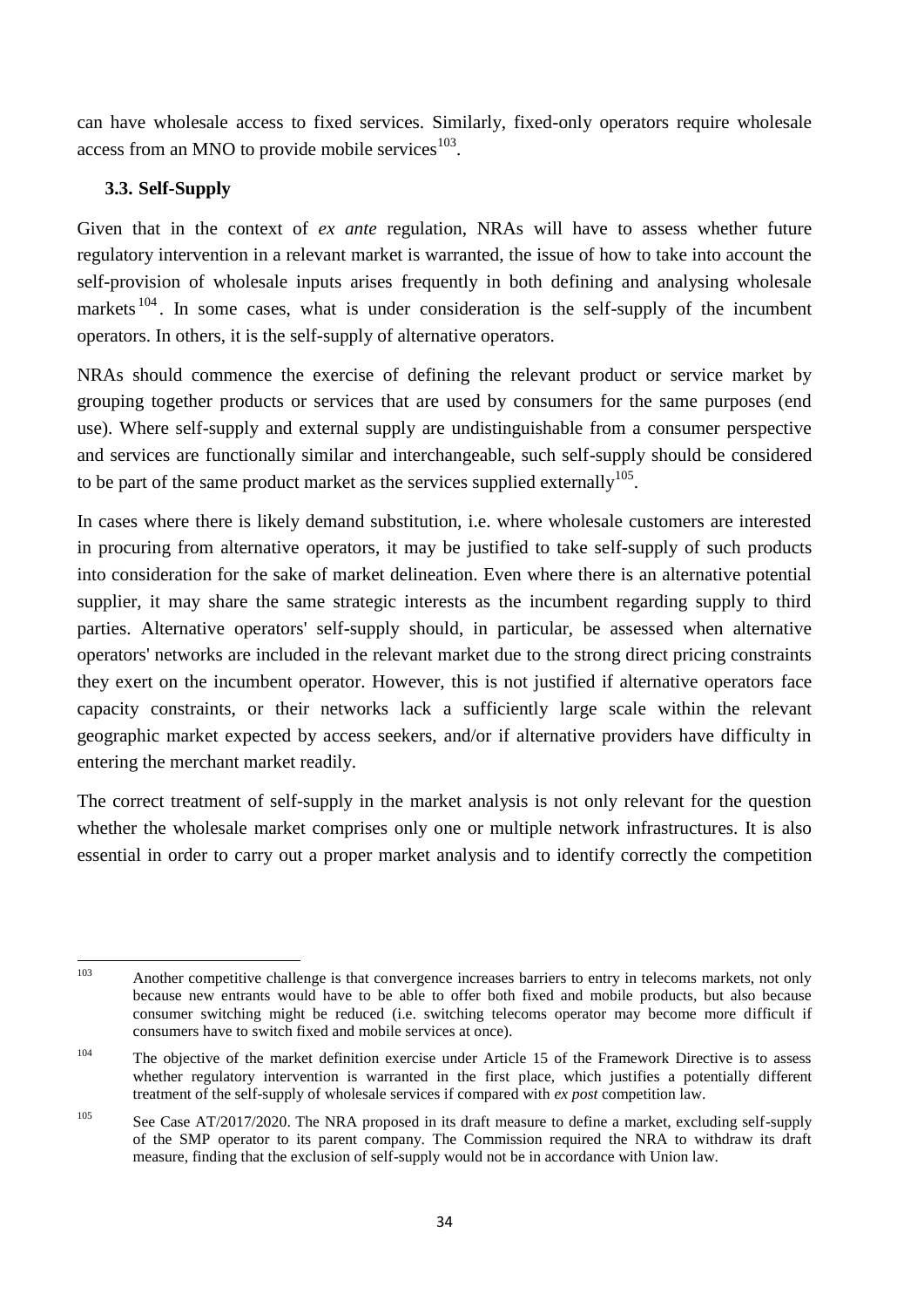problems in the market, which need to be taken into account in the assessment of the appropriate remedies $^{106}$ .

In addition, in many cases the incumbent operator is the only undertaking that is in a position to provide a potential wholesale service. In the absence of a merchant market and where there is consumer harm at retail level, it is justifiable and appropriate for NRAs to construct a notional market when potential demand exists. Here the implicit self-supply of this input by the incumbent to itself should be taken into account.

### <span id="page-35-0"></span>**4. EXAMINATION OF MARKETS IN ORDER TO IDENTIFY RELEVANT MARKETS FOR THE PURPOSES OF THE RECOMMENDATION**

## <span id="page-35-1"></span>**4.1. Access to data and related services at a fixed location**

The aim of this section is (i) to describe and define markets for access to generic data services (in particular the provision of Internet service) at fixed locations at a retail level, (ii) to define the linked wholesale markets and (iii) to identify the relevant markets which are susceptible to *ex ante* regulation.

Related to data services at fixed locations, the 2014 Recommendation identified the following markets as susceptible to *ex ante* regulation:

- Market 3: a) Wholesale local access provided at a fixed location
	- b) Wholesale central access provided at a fixed location for mass-market products
- Market 4: Wholesale high-quality access provided at fixed location
	- 4.1.1. Retail markets

<span id="page-35-2"></span>According to the SMP Guidelines (point 33), when defining the relevant product and services market, NRAs should begin by grouping together products and services that consumers (endusers) use for the same purpose.

As a first step, NRAs should assess, at the retail level, whether, from a demand side perspective, they can observe a difference in demand at the retail level for broadband and broadband-enabled services between different end-users.

## *Retail mass-market*

Residential customers have an increased tendency to purchase bundles, which are combined offers including several different types of services. Despite a large variety of combinations across Member States, services that are being bundled usually include a combination of two or more of the following services: voice, data access, TV, and mobile. It is important to bear in mind that

<sup>106</sup> Case AT/2017/2020.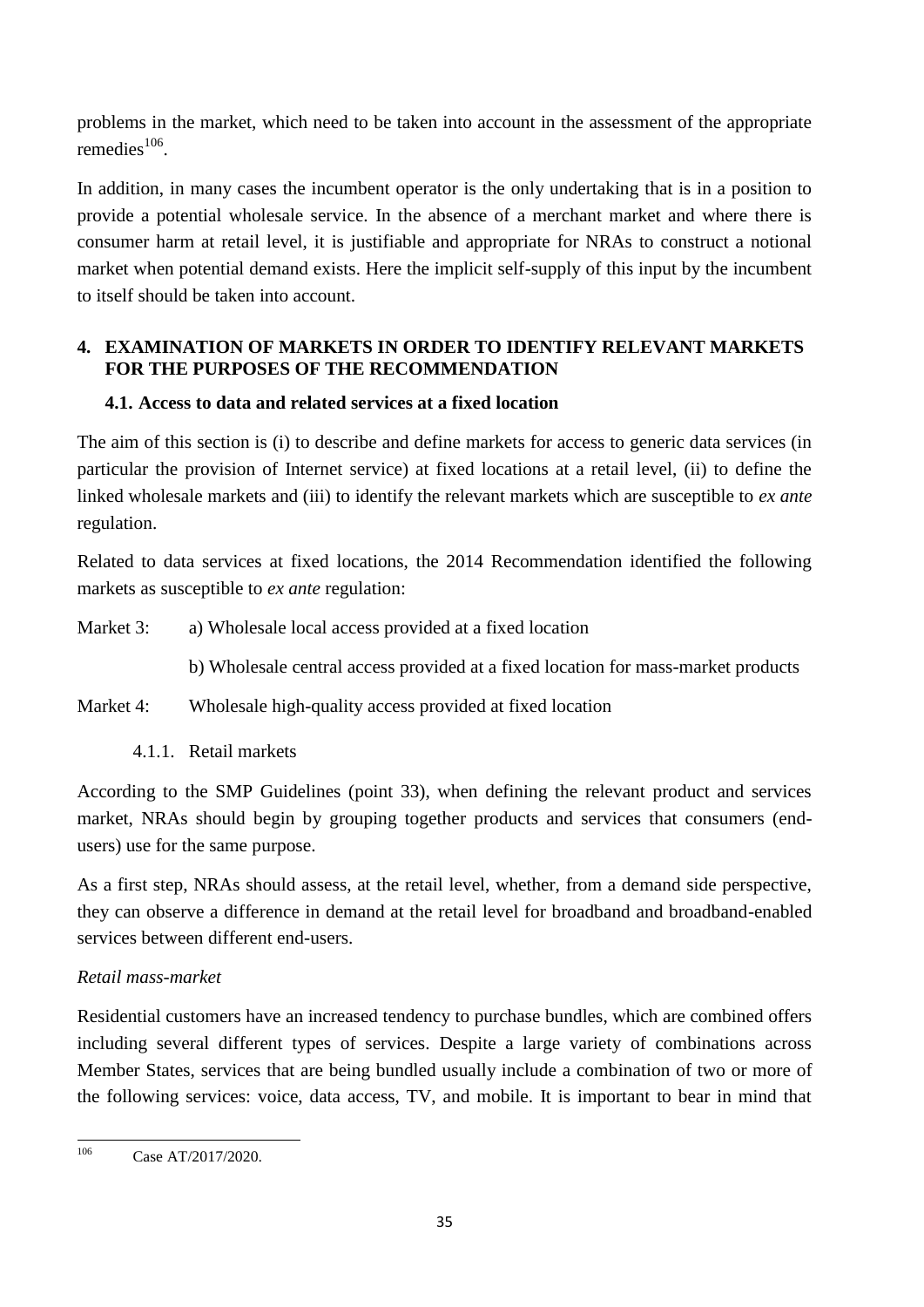despite the significant increase in the demand for bundles<sup>107</sup> and although certain operators have a strong tendency to bundle Internet access with fixed telephony, the majority of operators continue to offer stand-alone services besides the bundle, especially in their core businesses. Another important factor when assessing whether a retail market for bundles exists is the increased use of services offered by OTT providers. Those services break the link between network access and service provision. The reason is that users relying on OTT services would usually have no real incentive to subscribe to a bundled plan, as broadband access alone may suffice for the delivery of the required service bouquet. Depending on the outcome of the retail analysis, an NRA might however define a retail market for bundled offers $^{108}$ .

At the retail level, a number of broadband access possibilities at a fixed location exist. These include copper-based Digital Subscriber Line (DSL) networks (which includes a variety of technologies, such as  $\text{ADSL}^{109}$ ,  $\text{ADSL2}$ ,  $\text{ADSL}^{2+}$ , FttC/VDSL), fibre networks (FttB<sup>110</sup>, FttH), cable networks and satellite communications, capable of providing retail Internet services and TV.

In addition, from an end-user's perspective, services provided over alternative technologies (WiMAX, mobile and FWA) may, under certain circumstances, also be regarded as a substitute for services over fixed infrastructures. Indeed, WIMAX had been deployed in certain areas in Europe and at a much larger scale in the USA. Meanwhile it has been- overtaken by 4G mobile services. 5G FWA offers more promise as a potential alternative to wireline VHC broadband connections. However, its capabilities lie at the lower end of those available via FttH. NRAs should thus consider whether it offers a substitute on a case by case basis, noting that it may offer a permanent alternative to copper infrastructure in very rural areas, while substitution between FWA and wireline VHC technologies in other areas may depend on the presence of and prospects for FttH deployment $^{111}$ .

 $107$ WIK: According to the Eurobarometer survey, almost 60% of respondents said they bought at least two communications services as a bundle. While there are differences between Member States, it is interesting to note that only two countries in the survey had a bundle penetration rate of less than 50% of households.

<sup>108</sup> E.g. in the past, some NRAs (e.g. in Greece and Belgium) considered the imposition of the multicast functionality in broadband markets as justified and proportional vis-a-vis the market trends towards the provision of multiple play offers, with the capacity to offer TV services constituting an essential element in the provision of competitive bundled offers. Also, the Dutch NRA defined a retail national market for fixed internet access services.

<sup>109</sup> ADSL - Asymmetric Digital Subscriber Line. A technology that enables, for example, rapid access to interactive broadband services and video on demand through copper wire used in existing local telephone loop plant, In its "2+" iteration, ADSL supports one-way transmission at bit rates up to 24 Mbps on a single pair of copper wires and enables subscribers to connect to data networks and the Internet at speeds from 50 to 200 times faster than current analogue modems operating at 28.8 Kbps.

<sup>&</sup>lt;sup>110</sup> Fibre to the house or building are broadband network architectures using optical fibre to create a broadband network for the last mile.

<sup>&</sup>lt;sup>111</sup> WIK Report: Future electronic communications product and service markets subject to ex ante regulation Recommendation on relevant markets, page IV.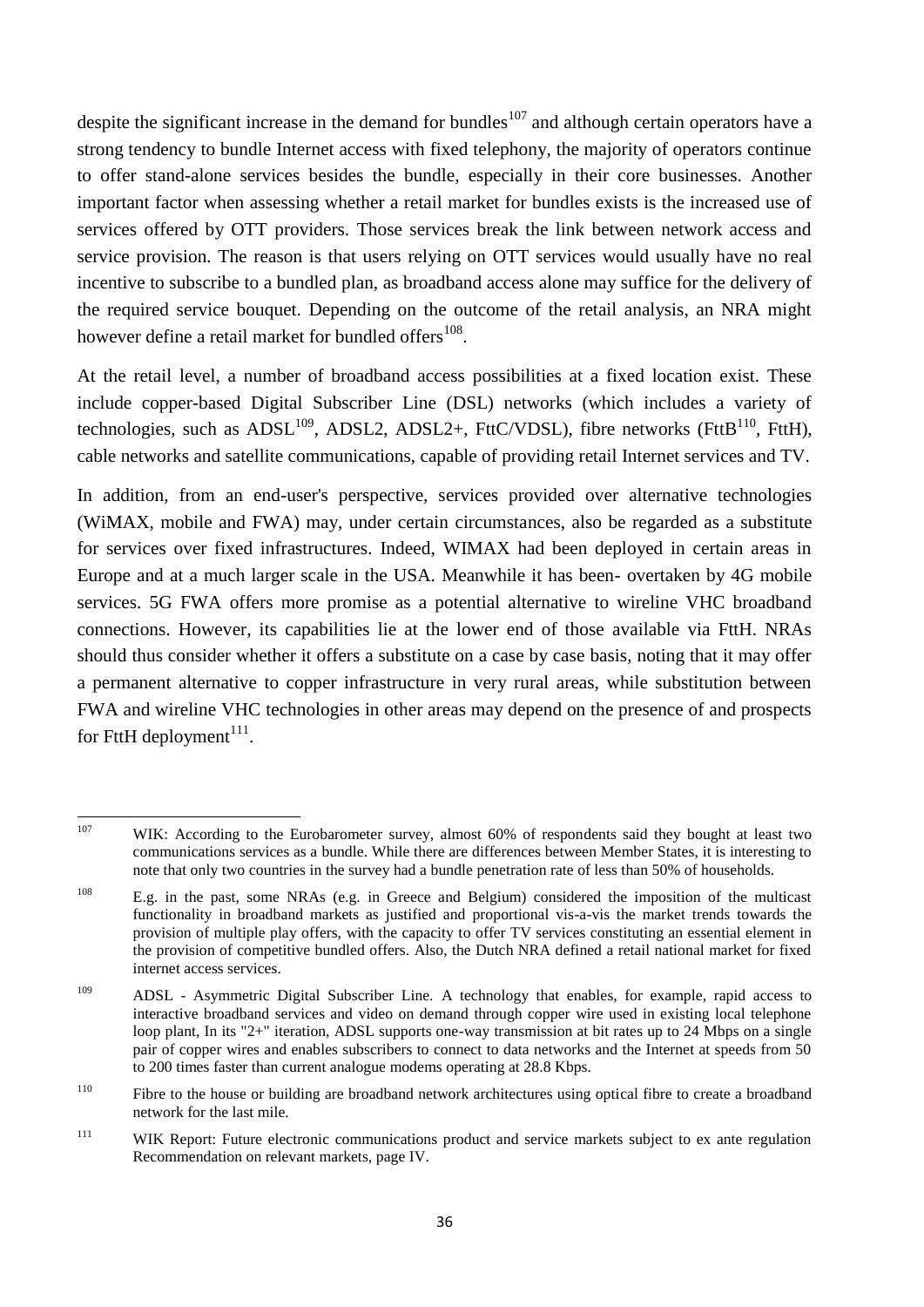As regards mobile data services that are currently widely used (mainly 4G/LTE), significant improvements have been made in mobile downlink data rates across different generations. Already today 4G/LTE is able to provide performance and customer experience comparable to copper based technologies (ADSL , ADSL2, ADSL2+, VDSL). However, fixed technologies have also experienced substantial improvements. While upgrades in more advanced fixed and mobile technologies are made in tandem<sup>112</sup>, performance gaps appear to persist between them.

In some Member States, mobile broadband is regarded as substitute to fixed broadband. In particular in areas where the fixed networks have not been upgraded, achievable speeds over mobile networks are similar or even superior to the speeds achievable over fixed networks and operators market the relevant products with generous or unlimited data volumes.<sup>113</sup> In most Members States to date that is not observable and fixed and mobile broadband remain complementary $^{114}$ .

From a technological perspective, the capacity in mobile networks is increasing and it requires additional transport capacity in the fixed network. In fact, to support increasing data rates the cell deployment needs to become denser which in turn extends the demand for fixed backhaul. 5G is the new generation mobile protocol, which in addition to delivering higher data throughput speeds also allows for the virtualisation of network functions and intelligent management of network elements. Next Generation Access (NGA) and VHCN are defined on the basis of the speeds that can be provided over those networks. Already 4G/LTE significantly improved the bandwidth achievable through mobile connections by bringing mobile broadband services closer to the bandwidth offered by fixed broadband. With respect to 5G, bandwidth is only one of the main characteristics together with latency, reliability and data rates. However, 5G is also a mobile technology, which implies that even if the performance of a fibre-based network could be the same, the possible areas of application are very different.

Mobile technologies are in continuous expansion. Therefore, it is likely already with in the timeframe of this Recommendation, that the potential substitutability between fixed and mobile, particularly 5G, broadband access will need to be considered. This applies in particular in areas that are not covered by fibre networks.

<sup>112</sup> Where the fixed network has not been upgraded to at least NGA, the gap between mobile and fixed broadband performance – if any – is limited and the technologies may be regarded as full substitutes.

<sup>113</sup> See case AT/2017/1987-1988, C(2017) 4687 final, regarding the Austrian markets for wholesale local and wholesale central access provided at a fixed location. The NRA found mobile broadband to be part of the residential retail broadband market.

<sup>114</sup> WIK Report: "*Already today, while the percentage of mobile-only households is continually increasing in the Union, a majority of customers still takes both fixed and mobile subscriptions: more than half of all households have both fixed line and mobile access (54%), while 37% only have mobile access, 7% only have fixed line access. These figures indicate a greater degree of complementarity than of substitutability between these products in most Member States*.".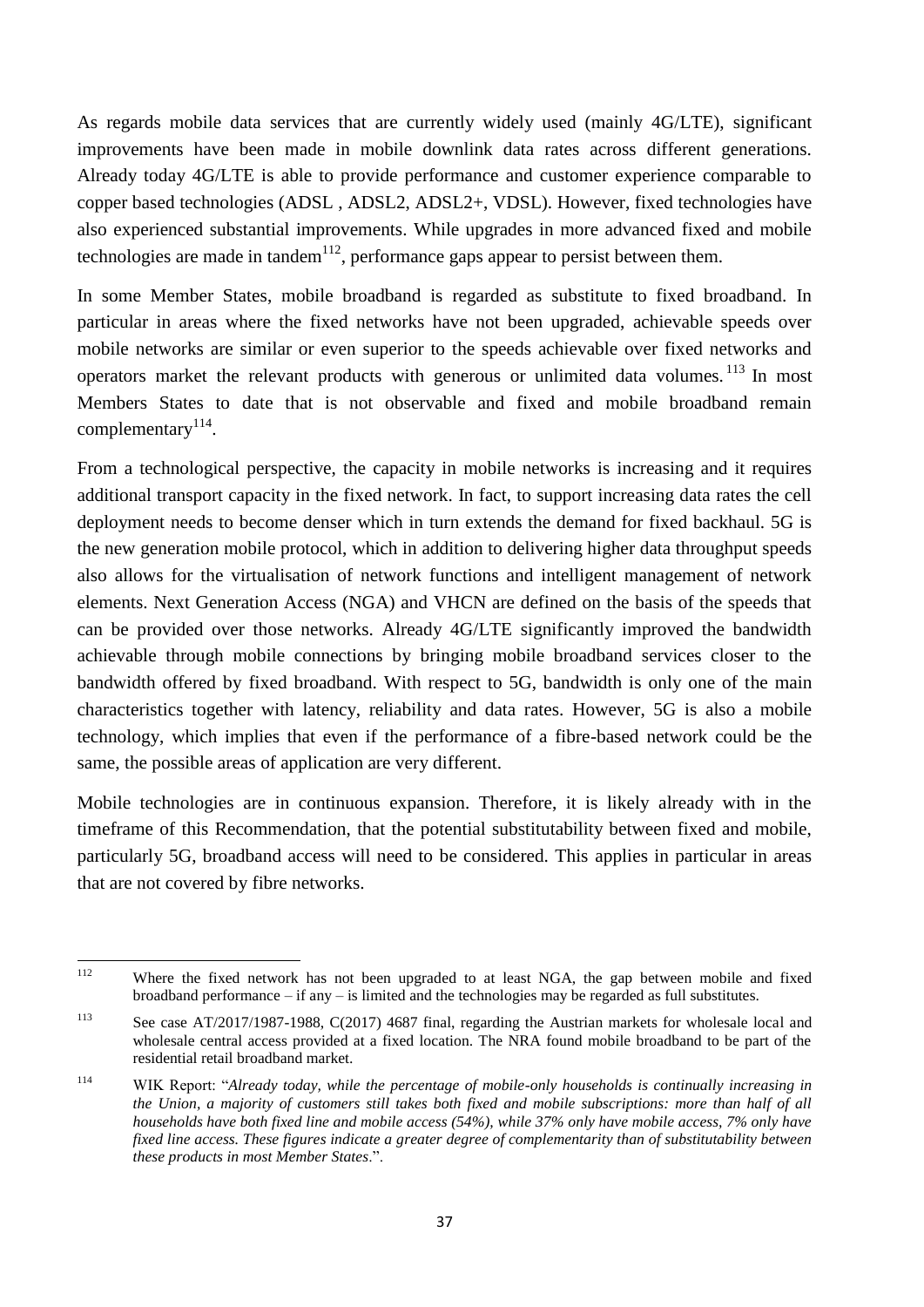#### *Retail market for small and medium enterprises*

Data connectivity services provided over the "last mile" connection can, apart from serving massmarket customers, target business clients. As networks are upgraded and are able to achieve higher data throughput, the connectivity needs of businesses can increasingly be met in full or in part over a standard broadband connection, such as FttC, FttH, thanks to SDN and VPNs. While the data throughput of some business users might be fully satisfied with general broadband products, those broadband products might need to be adjusted with heightened Service Level Agreements (SLAs) and performance indicators such as KPIs to enhance e.g. reliability and security of the connection. The prices for that type of business connections tend so far to exceed the price for mass-market broadband. From the demand side perspective, products for business customers therefore tend not to be direct substitutes of mass-market retail products. However, from the supply side perspective, many suppliers of mass-market broadband connections are readily able to also supply certain business products. Therefore, those producs are substitutes from the supply side.

## *Retail market for large and/or technologically advanced businesses*

While the demand for connectivity by small offices/home offices and SME business customers may develop along that of residential customers with a higher level of quality, especially large and/or technologically advanced accounts cannot be satisfied by shared media technologies or infrastructures and will need dedicated capacity.

High-quality users have typically demanded a number of features that were not available to endusers of mass-market broadband connectivity. The target retail customers are for example banks or large corporate customers, which wish to connect their multiple premises located in one or several Member States with a reliable high speed broadband network or purchase complex and bespoke bundles of services combining connectivity with hardware and applications.

The digitization of industry and public interest services may encourage an increasing number of businesses and public services such as hospitals and schools to require also dedicated connectivity. Indeed, the reliance on connectivity is set to increase further with the addition of "smart" applications supported by M2M and IoT e.g. in the fields of smart agriculture, transportation, health, education etc. Moreover, the development of big data analytics, requiring two-way access to high performance computing facilities, is also likely to require dedicated connections, with some links needing terabit connectivity to support real-time processing of data by HPCs.

There is evidence that the needs of these businesses are distinct from the standardised communications services that may be purchased by consumers or some small businesses with lower connectivity needs. Some of the services provided to this segment of users require high and symmetric bandwidths, dedicated capacity, high quality of service metrics (including low latency, jitter and packet loss), high levels of reliability and redundant connections to ensure alternatives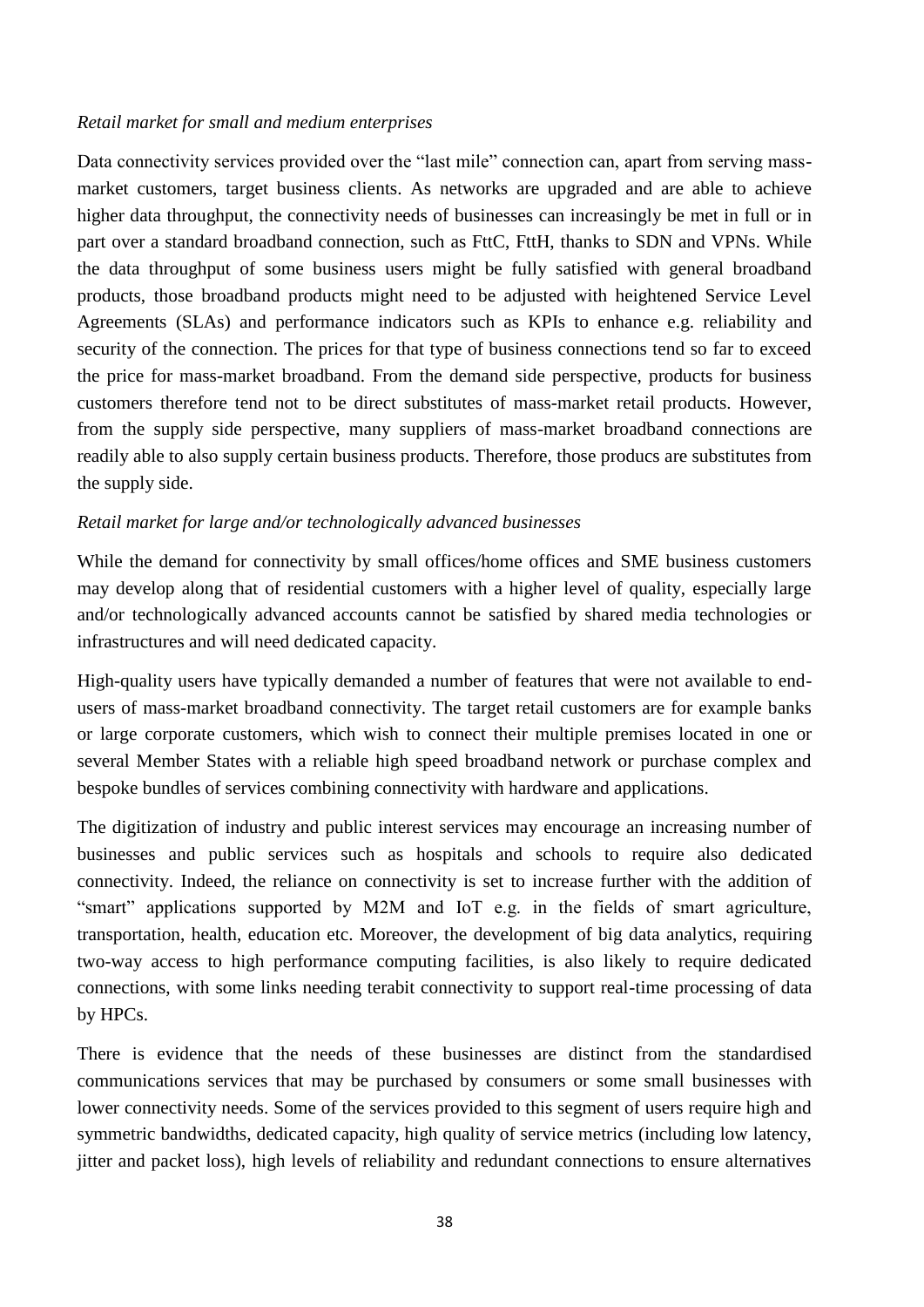are available in case of failure. In addition, those services are provided through higher SLAs, with short repair times and service desks available 24/7. Due to these specificities, the cost of these wholesale services is typically much higher than the cost of the access products for the mass market.

The entry of mass-market providers into the deployment of FttH could provide a source of alternative supply, as such players may offer point to point FttH or be able to deploy it alongside mass-market PON solutions. Such players could expand the coverage of areas for which competitive supply of dedicated access is available. However, the geographic coverage of massmarket infrastructure-based alternative operators (or regional or municipal providers) is still typically lower than the incumbent one, and thus may not address the problem in its entirety. Moreover, there are zones in which FttH may not be viable, and mass-market connectivity may be provided via wireless solutions. However, even in these areas, it should be possible for major business and public sector customers to obtain a dedicated fibre connection. Even if mass-market providers of FttH are able to supply dedicated capacity in the areas in which they have deployed infrastructures, they may still need access to wholesale dedicated capacity outside their networkfootprint to compete for multi-site contracts. Otherwise, the incumbent for the time being might still maintain an advantage for multi-site contracts, because of the ubiquity of its network.

Therefore, both from the demand side and supply side perspective, some business products cannot be substituted with mass-market retail products.

# *Analysis of the retail markets*

Any analysis of a wholesale market must be preceded by an assessment of the competitive conditions at the related retail market absent regulation. If, based on a modified Greenfield scenario, the retail market would not be competitive absent wholesale regulation, the NRA should first examine the most upstream wholesale market. Conversely, where retail markets are found to be effectively competitive even in the absence of wholesale regulation, NRAs should conclude that regulation is no longer needed at wholesale level and withdraw existing regulation on the corresponding wholesale markets.<sup>115</sup>

After imposing regulatory remedies at the most upstream wholesale level, the modified Greenfield assessment should be carried out in order to assess if the retail market is competitive. If this is not the case, an additional layer of *ex ante* regulation of a more downstream market might be necessary as well. If one or more operators hold SMP in any such wholesale market, the NRA should impose *ex ante* regulation.

Evidence gathered through the Article 7 procedure suggests that, although retail broadband markets are not yet fully effectively competitive across the Union absent regulation, in many

115

See i.a. Recital 29, 168 and 169 of the EECC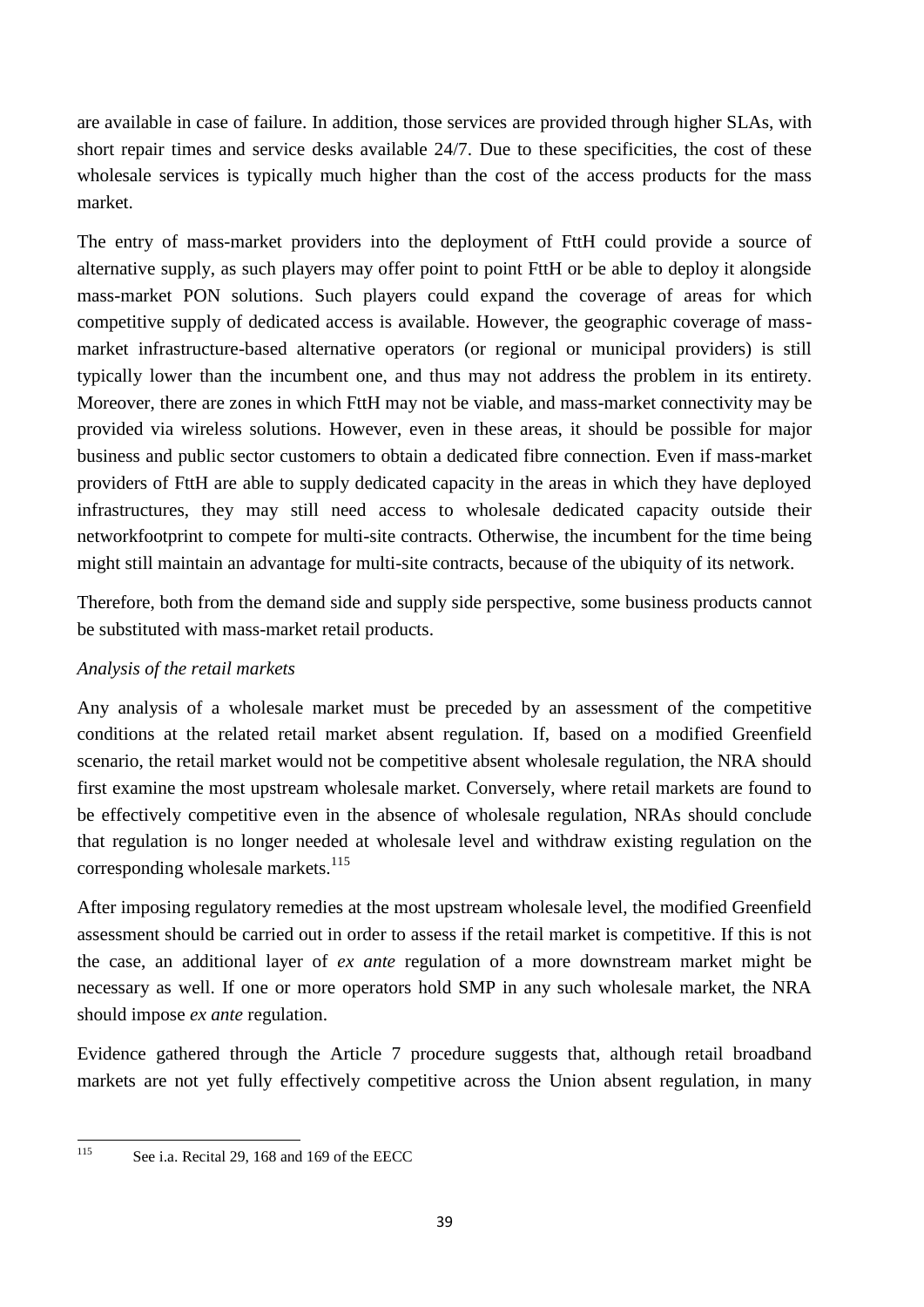Member States there are important market entrants (e.g. cable operator or local fibre operators) that introduce infrastructure based competition, often on a regional scale  $116$ .

If there are competing infrastructures present with significant coverage in a given geographic market, which are providing equivalent user experience, a retail market competitive problem absent wholesale regulation should not be assumed solely based on the number of infrastructures present, but should be further supported by analysis of other structural and behavioural elements.

However, in most Member States, retail competition and choice between providers for consumers and businesses continues to be heavily supported by the presence of SMP regulation at wholesale level. If SMP regulation were removed, it is likely that the degree of competition would be much more limited. This is due to the high sunk costs involved in deploying electronic communications infrastructure, which affects the degree to which this infrastructure can be viably duplicated at least in some geographic areas.

In many Member States, the business market segment is experiencing an increasing competitive pressure in particular in more densely populated areas and business districts and in the higher speed segment. Nevertheless, in the absence of appropriate wholesale regulation, the fixed incumbent would continue, in principle, to be the only operator with a ubiquitous local access network. This means that in certain areas, where alternative infrastructures are not present, the incumbent could be incentivised to act as a monopolist, for example by charging excessive prices. In particular it may also be able to do so vis-à-vis those customers who require multi-site access and procure services from a single supplier.

Having in mind the above, the three criteria test has been applied to the related wholesale markets below.

# 4.1.2. Wholesale inputs to fixed broadband access

In order to supply broadband access to Internet and related data services to an end-user at a fixed location, a suitable communication channel is required that is capable of passing data in both directions and at rates that are appropriate for the service demanded. Therefore, any undertaking willing to provide broadband services to end-users has the choice to either build such a communication channel network to their locations or obtain access to an already existing infrastructure.

Access to the network can be granted at several network levels, potentially allowing the access seeker to replicate each of them. Full replication of the network access occurs when operators can build the entire access transmission channel to an end-user location, i.e. the local access or local loop. Following a typical demand and supply substitutability analysis, networks access products may fall into different broadband wholesale access markets.

<sup>116</sup> 

Strong presence of alternative infrastructure which had an impact on regulation at regional level is visible e.g. in Germany, Italy, Poland, Sweden, and Spain.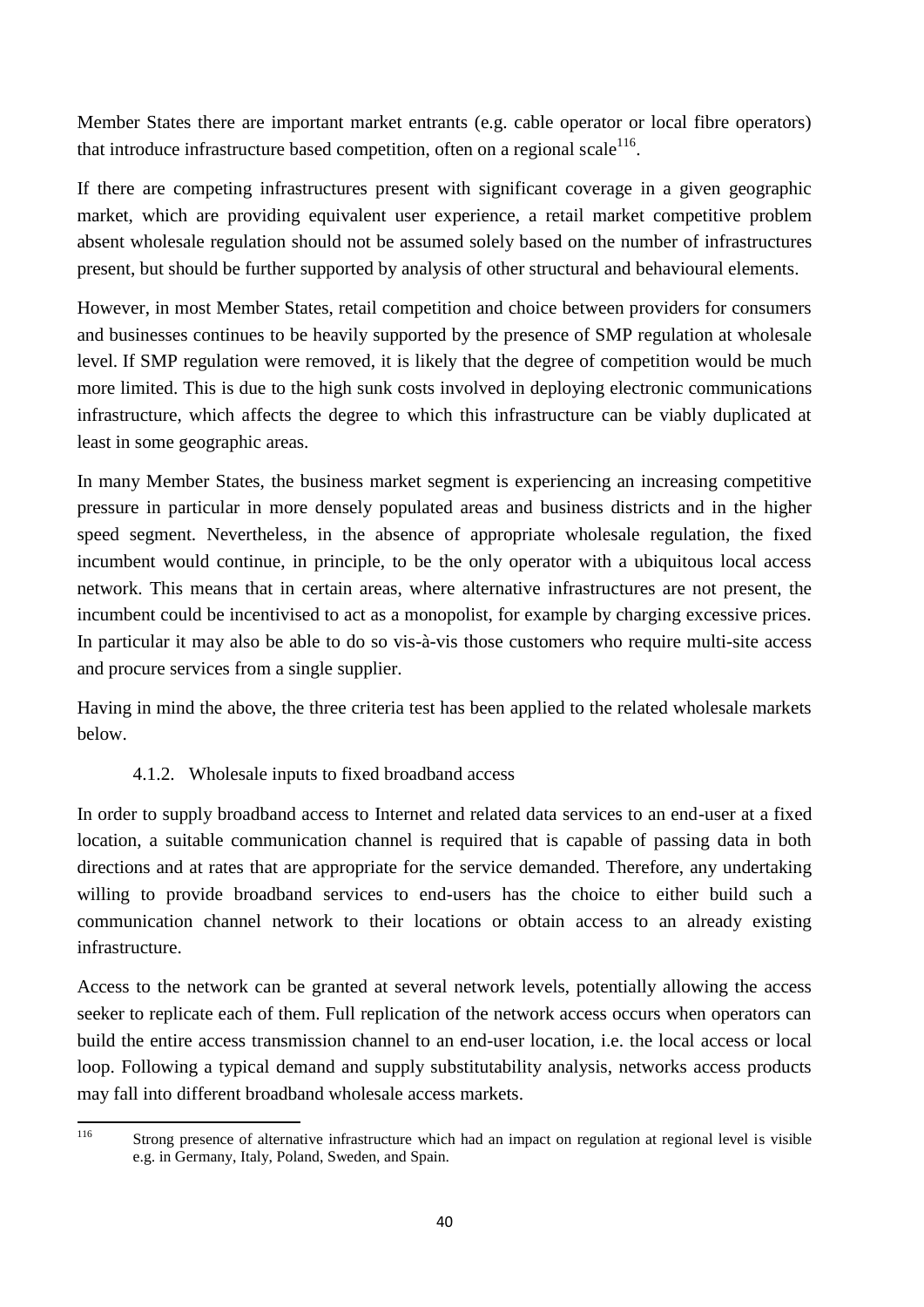A key trend that has accelerated since the last Recommendation is the deployment of full fibre networks to homes and businesses.

The initial focus of some incumbents was on FttC/VDSL, supplemented with vectoring and/or G.fast. That is why DSL remains the most widely used fixed broadband technology within the Union, although its market share declined from 79% in 2009 to 58% in 2019 – more than 20 percentage points in 10 years. Its main challenger - cable - increased its share slightly (from 15% to 19%) during the same period<sup>117</sup>. Moreover, there has been a recent shift in strategy towards FttH, with incumbents in all Member States targeting at least regional FttH deployment  $^{118}$ . The VHCN coverage remains significantly different among Member States. Several countries are getting close to full VHCN coverage, while in a large group of Member States the rollout is limited or patchy $119$ .

On the supply-side, the emergence of full-service providers in countries in which FttH has been widely deployed for the mass-market (e.g. via PON) provides some signals that the entry conditions for dedicated access could become closer to those of the mass-market, over time. However, the multi-site nature of high-end business demand tends to reward operators with a "ubiquitous" network, and requires competitors to piece together access, potentially over a range of networks.

Cable operators with nationwide or regional presence have mainly pursued incremental investment strategies relying on the upgrade of existing networks with DOCSIS 3.1. This is recently changing as some cable operators have deployed FttB networks to households within their existing footprint, while others have plans to expand their existing footprint with FttH technology.

# *Current situation and technological trends*

# *NGA rollout*

In 2019, coverage of NGA technologies (VDSL, VDSL2 vectoring, FttP, DOCSIS 3.0, DOCSIS 3.1), capable of delivering download speeds of at least 30 Mbps, reached 86%, up from 83% the previous year thanks to an increase of 3 percentage points in VDSL and 4.5 percentage points in FttP coverage. Coverage of DOCSIS 3.1 networks was 19%. DSL coverage remained stable. 44% of households already benefit from VHCN coverage with gigabit connectivity on FttP and

<sup>117</sup> Digital Economy and Society Index (DESI) 2020, Connectivity

<sup>118</sup> In 2019, 19% of EU broadband subscriptions was served using FttH and FttB infrastructure, whereas market share of FttB/FttH broadband subscriptions 8 years ago was insignificant.

<sup>119</sup> Digital Economy and Society Index (DESI) 2020, Connectivity - Broadband coverage: In 3 Member States VHCN coverage is at least 90% (Malta, Denmark and Luxemburg). On the other hand, in 3 Member States VHCN coverage is less that 20% (Greece, Cyprus and Austria).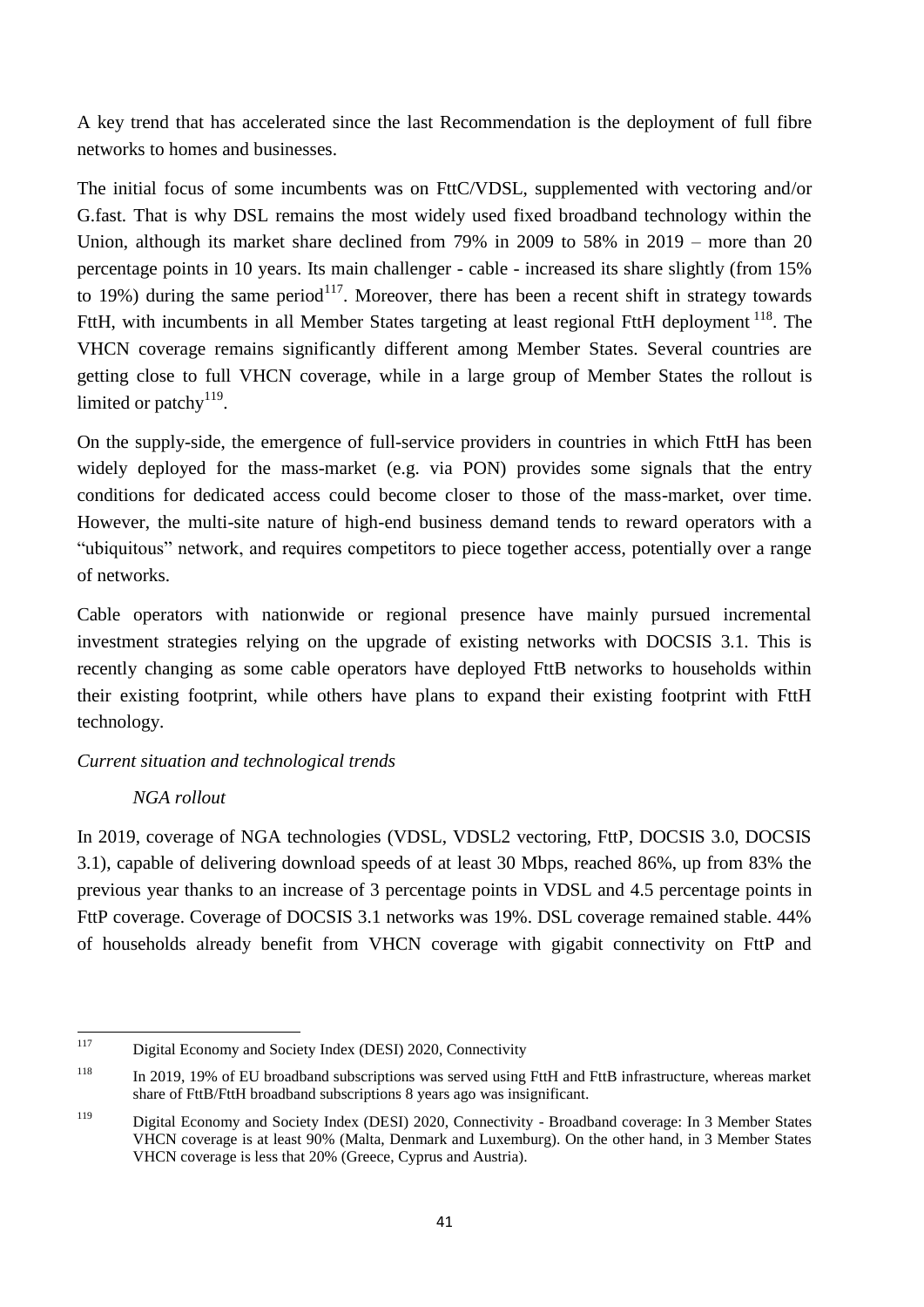DOCSIS 3.1 networks, up from 29% last year. 4G mobile coverage is almost universal at  $99.4\%$ <sup>120</sup>.

# *Upgrade of coaxial-based networks*

Coaxial-based networks play an important role in providing broadband services and exerting competitive pressure on incumbent operators in several Member States. In 2013 the DOCSIS 3.1 specification was released. It provides for 10 Gbit/s downstream and 1-2 Gbit/s upstream. DOCSIS 3.1 allows for a smooth migration from DOCSIS 2.x and 3.0. It does not require major stepwise investments, but rather enables investments to be made incrementally to meet demand. With the introduction of DOCSIS 3.1 regional differences in specifications have disappeared. In 2019 the 10/10 Gbit/s full symmetrical specification was released as DOCSIS 4.0.

DOCSiS 3.0 cable networks have a household coverage of 46% at EU level. This is the second largest network coverage after  $xDSL^{121}$ . The footprint of DOCSiS 3.1 that may be subject to wholesale access, reached 19% and is expected to grow further.

Apart from access to cable mandated by the regulators  $122$ , cable access has already been implemented and launched on a commercial basis<sup>123</sup> in some Member States by smaller cable operators. However, such offers remain limited.

Access to current generation of cable networks (DOCSIS 3.1) can only be provided at central level. Therefore, the WLA market does not include access to cable networks. However, a relatively widespread presence of cable at retail level can constrain the ability of fixed incumbents to act independently at wholesale level. Under such circumstances, the WLA market could be left, at least partly, unregulated based on indirect retail constraints stemming from cable. Such deregulation is not unprecedented $^{124}$ .

The analysis of the economic impact of cable companies' indirect retail constraints on the WLA market is particularly necessary where fixed electronic communications markets have evolved away from single market dominance towards more oligopolistic market structures.

<sup>120</sup> Digital Economy and Society Index (DESI) 2020, Connectivity.

<sup>&</sup>lt;sup>121</sup> Digital Economy and Society Index (DESI) 2020, Connectivity.

<sup>&</sup>lt;sup>122</sup> At wholesale level, regulated access to cable networks is currently only available in Belgium and in Denmark based on a centrally provided bitstream product.

<sup>&</sup>lt;sup>123</sup> Dutch operator Ziggo provided such access in the past. The offer was withdrawn in March 2015. Also French cable operator Numericable initially provided cable access on a commercial basis to operators such as Bouygues Telecom. Following the merger between Numericable and SFR, the French competition authorities mandated the supply of cable bitstream by the merged company. The Commitments originally made in 2014, were however not renewed at the time of the Competition authority's review in 2019.

<sup>&</sup>lt;sup>124</sup> E.g. this approach was taken by the Romanian NRA which decided not to regulate either of the wholesale broadband markets due to competitive conditions at retail level, mainly resulting from the strong presence of cable networks.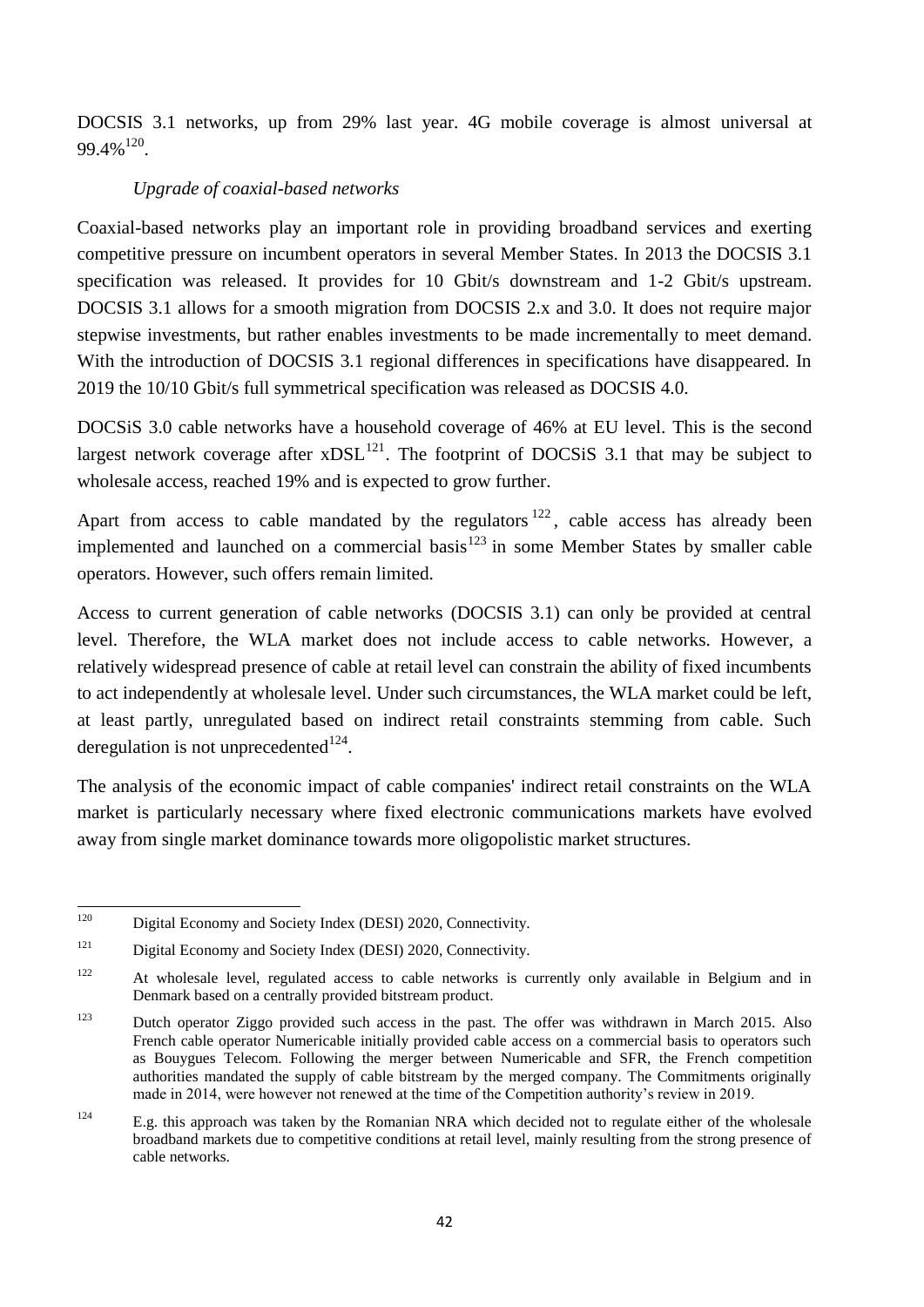Deregulating the WLA market could risk undermining the business case and investments of alternative operators who have invested in unbundling and have an impact on wholesale competition as well as competition on downstream retail markets to the detriment of end-users.

## *DSL acceleration techniques*

Some incumbents<sup>125</sup> have chosen to rollout a FttC/VDSL network i.e. replace the copper between the local exchange and the street cabinet with fibre while upgrading the final few hundred metres of copper to support VDSL. In this regard, some technological developments have arisen in the last years, in particular, the use of vectoring, a dynamic crosstalk cancellation technique, which was standardised in 2010 for use in combination with VDSL2 and VDSL2+. The use of vectoring requires all copper loops to be operated by one network operator, rendering physical unbundling impossible.

In 2014, the G.fast specification was approved for the deployment on copper loops of max. 500 metres. G.fast implies the use of vectoring. At a distance of 500 metres it can provide 100 Mbit/s. At distances less than 100 metres an aggregated capacity (sum of uplink and downlink) of up to 1Gbit/s can be realised. The ratio between down link and uplink data rates is flexible. In G.fast deployments, fibre in the access network is extended to the distribution point (FttDp) close to the homes or inside larger multi-dwelling units. The fibre architecture used can be PtP or PtMP with GPON, XG-PON, EPON and  $10G$ -EPON<sup>126</sup>.

Higher data rates on shorter copper loops avoid the need of replacing the final existing copper access links with fibre and thus the expensive trenching towards individual homes and limit the in-house adaptations to the replacement of modems. A G fast  $DSLAM<sup>127</sup>$  today aggregates up to 48 copper access lines, with interference prevention through the use of vectoring.

# *High-quality access*

High quality access (HQA) products provide dedicated, and uncontended connections, and symmetrical upload and download speeds. Those connections are provided using a range of technologies: PtP connections on legacy network, as well as Ethernet-based leased lines technologies both on PtP and PtMP architecture. Based on an analysis of demand and supply conditions (including the need for business-grade SLAs) some NRAs<sup>128</sup> also included businessgrade bitstream as substitute for dedicated business-grade products in a number of markets. The actual engineering of the network, in particular the degree to which spare capacity is built-in,

 $125$ E.g. in Germany, Greece, Belgium.

 $126$  See for a discussion the section below on fibre-based access.

<sup>&</sup>lt;sup>127</sup> DSLAM - a digital subscriber line access multiplexer is a network device, often located in telephone exchanges, that connects multiple customer digital subscriber line (DSL) interfaces to a high-speed digital communications channel using multiplexing techniques.

<sup>&</sup>lt;sup>128</sup> NRAs in France, the Netherlands, Portugal, Spain and Sweden included business bitstream in the market definition.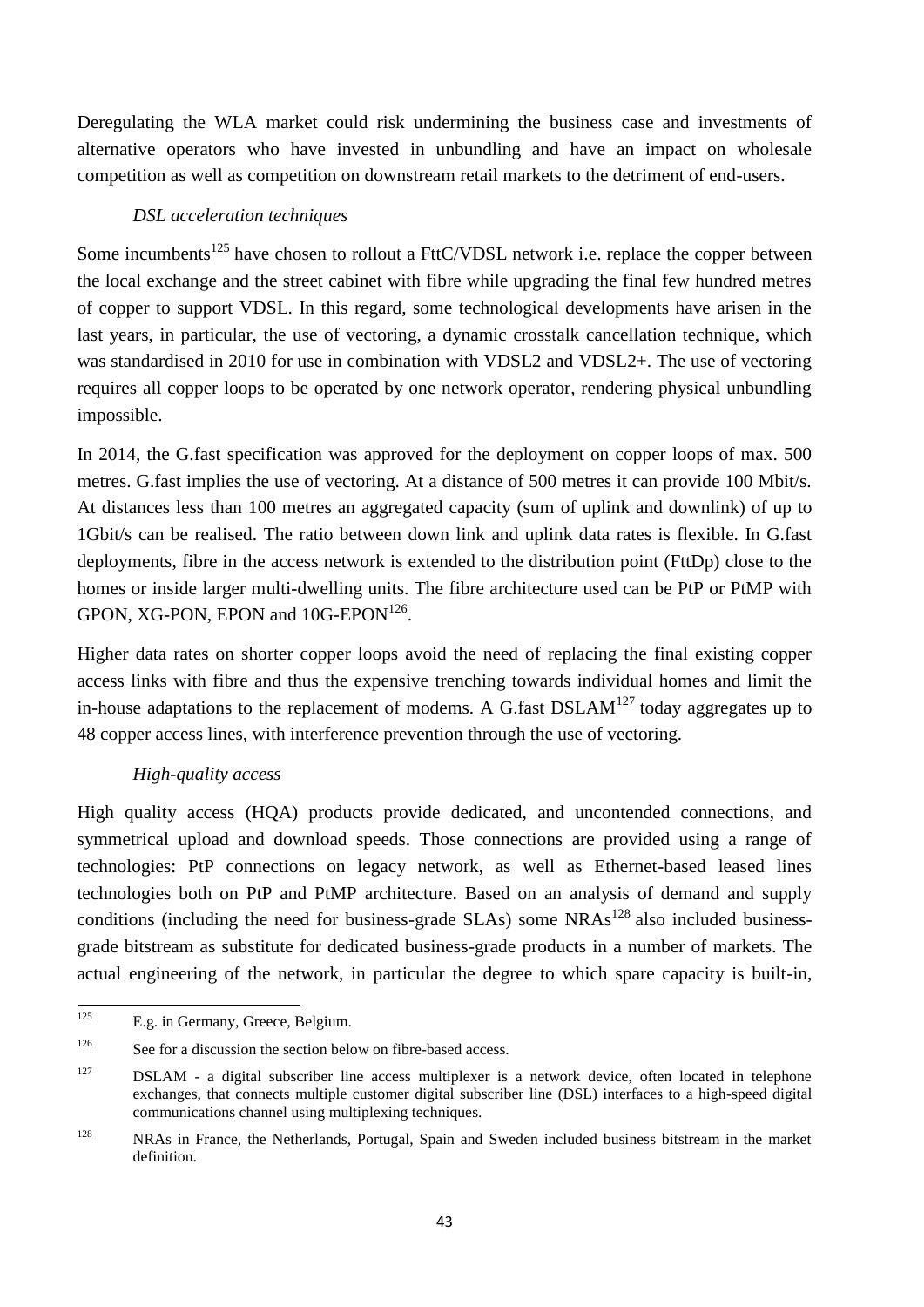determines whether higher data rate demands of business users can be provided in a timely manner in a passive optical network (PON). As the optical networks migrate to higher capacities over time, the needs of SMEs can increasingly be served through the provision of virtual circuits.

Most NRAs have restricted the scope of HQA market to active wholesale products such as traditional and Ethernet interface leased lines<sup>129</sup>. However, dark fibre is available on commercial terms from certain operators (such as business-focused providers or municipal network providers) in most countries. Some  $NRAs<sup>130</sup>$  have included dark fibre within the HQA market as a substitute for Ethernet leased lines, although the regulation has been limited geographically.

In contrast to residential markets, cable has traditionally been excluded from the scope of HQA markets. Traditionally the PtP copper network provided a better control over QoS than the shared coax network. Deployment of the DOCSIS 4.0 standard will allow full symmetrical connectivity and reduced latency. However, according to the WIK report and BEREC opinion<sup>131</sup>, DOCSIS 4.0 is not foreseen to be widely deployed during the period of this Recommendation.

FWA technologies, in particular associated with 5G, are expected to offer data rates similar to wired solutions, which may be sufficient to serve the capacity needs of some businesses. However, currently FWA technologies are considered insufficient to meet the high quality demand and it remains to be seen whether the desired QoS can be provided once 5G has been broadly implemented. This is largely a matter of the technical characteristics and network topologies, as well as the engineering on the one hand and costs of provisioning on the other.

As 5G allows for differentiation in QoS and allows for network slicing to provide certain service characteristics, 5G may provide a solution for certain types of business services. Moreover, it is anticipated that 5G will be able to provide for the potential future needs of business users through its support of a wide range of use cases: enhanced mobile broadband; ultra-high reliability and low latency; and mass machine type communication. Furthermore, the use of 5G in enterprise networking and the flexibility it provides may offer an alternative in some cases for wired enterprise solutions. However, the high and symmetric data rates coupled with high quality requirements, security and resilience suggest that large business premises will continue to require PtP fixed connectivity.

<sup>129</sup> E.g. in Germany, Belgium, Poland, Greece, Italy.

<sup>&</sup>lt;sup>130</sup> In its 2018 Decision, the Austrian regulator TKK concluded that the scope of the "high quality access" market should include dark fibre.

<sup>&</sup>lt;sup>131</sup> WIK report p. VIII and BEREC opinion, p.14.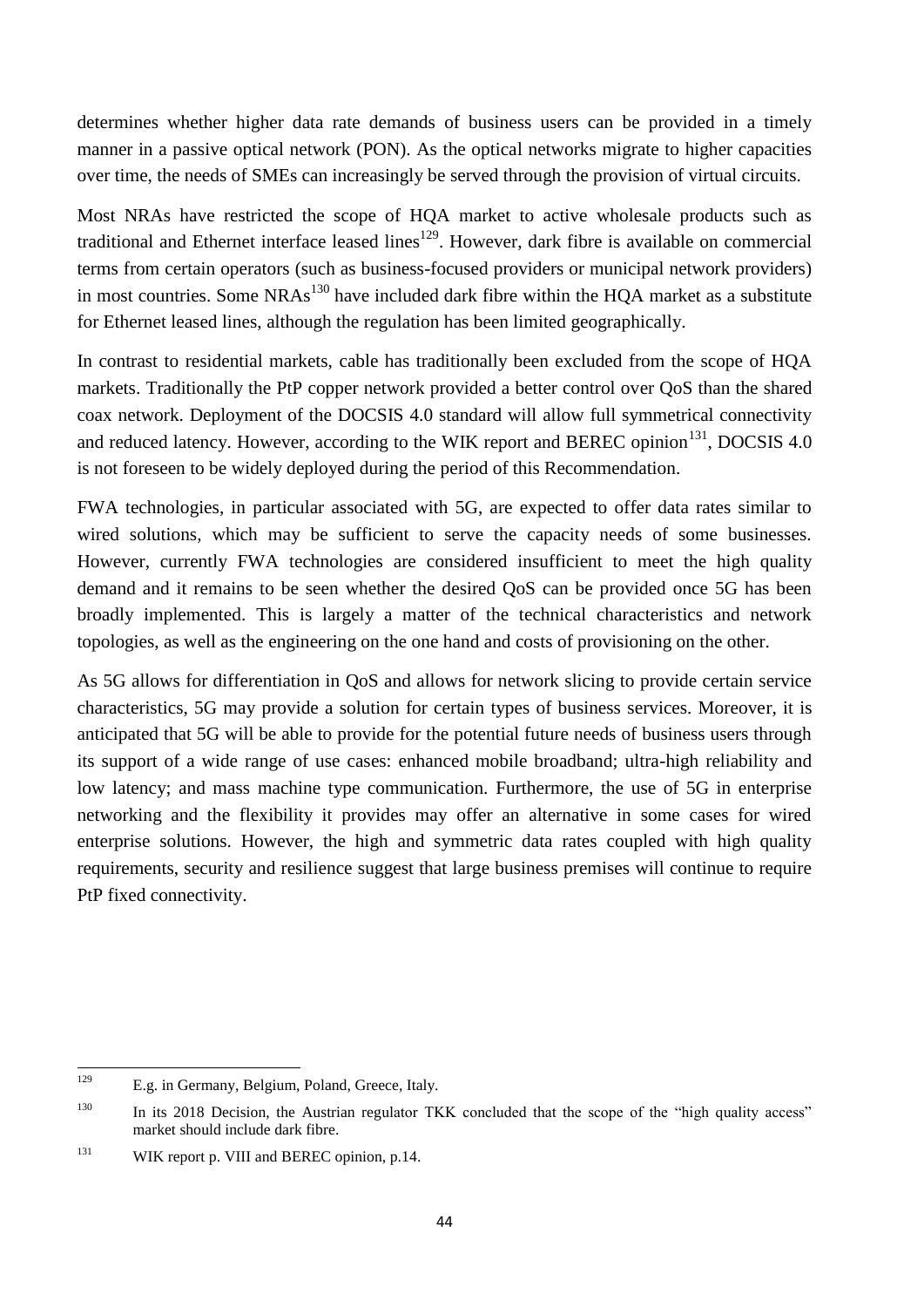# *Need for re-assessing the product characteristics and boundaries of the wholesale broadband access markets*

Wholesale broadband access may be granted at central or local level. Local access is usually defined as access at the MDF/  $\text{OLT}^{132}$  or closer to the customer, while central access is provided at one or few interconnection points.

Due to the history of network investments (triggered by regulation), many alternative operators deployed their networks up to the local exchanges, as unbundling has always been considered as access means which guaranteed access seekers' independence and even a possibility to outperform the access provider $^{133}$ .

WLA is regulated in almost all Member States<sup>134</sup>. Local access markets typically include access via copper, FttC and FttH/ $P^{135}$ , while central access may also include coax cable.

Nearly all NRAs consider that wholesale local access is not limited to physical access but includes also virtual access (VUL $A^{136}$ ).

The question as to whether the market should be defined narrowly (local) or more broadly (local and central) should be based on a number of factors such as a proper evaluation of the degree of virtualisation of wholesale access products, the technical specifications of WLA and WCA products, the observed patterns of wholesale and retail demand substitution, as well as the extent of indirect constraints. This is also in line with the BEREC opinion<sup>137</sup>.

Virtual access products may be designed in a way that they display similar or equal product features, regardless of the location of the handover point for access. Therefore, it could be technically possible to provide wholesale broadband access at central or local level with comparable quality of service from both the access seeker and the end-user perspectives. In particular, the characteristics of high quality virtual access products provided at central level could be set equivalent to those of VULA, allowing access seekers to provide similar retail services based on either product.

Both the product features and the willingness of access seekers to migrate between access points or to make use of various handover points within the network architecture need to be analysed as

<sup>132</sup> <sup>132</sup> OLT - an optical line terminal is a device which serves as the service provider endpoint of a passive optical network.

<sup>&</sup>lt;sup>133</sup> If access seekers rely on Bitstream or VULA, there is no possibility to outperform the host network operator.

<sup>&</sup>lt;sup>134</sup> WLA access is not regulated in Romania, Bulgaria and the Netherlands, and is not regulated in certain geographic areas in Italy and Poland.

<sup>&</sup>lt;sup>135</sup> The Swedish regulator found that access via copper and access via fibre are separate local access markets due to a lack of substitution.

<sup>&</sup>lt;sup>136</sup> WIK Report: Future electronic communications product and service markets subject to ex ante regulation Recommendation on relevant markets, Table 5-4, page 140.

<sup>&</sup>lt;sup>137</sup> BEREC opinion, p.13.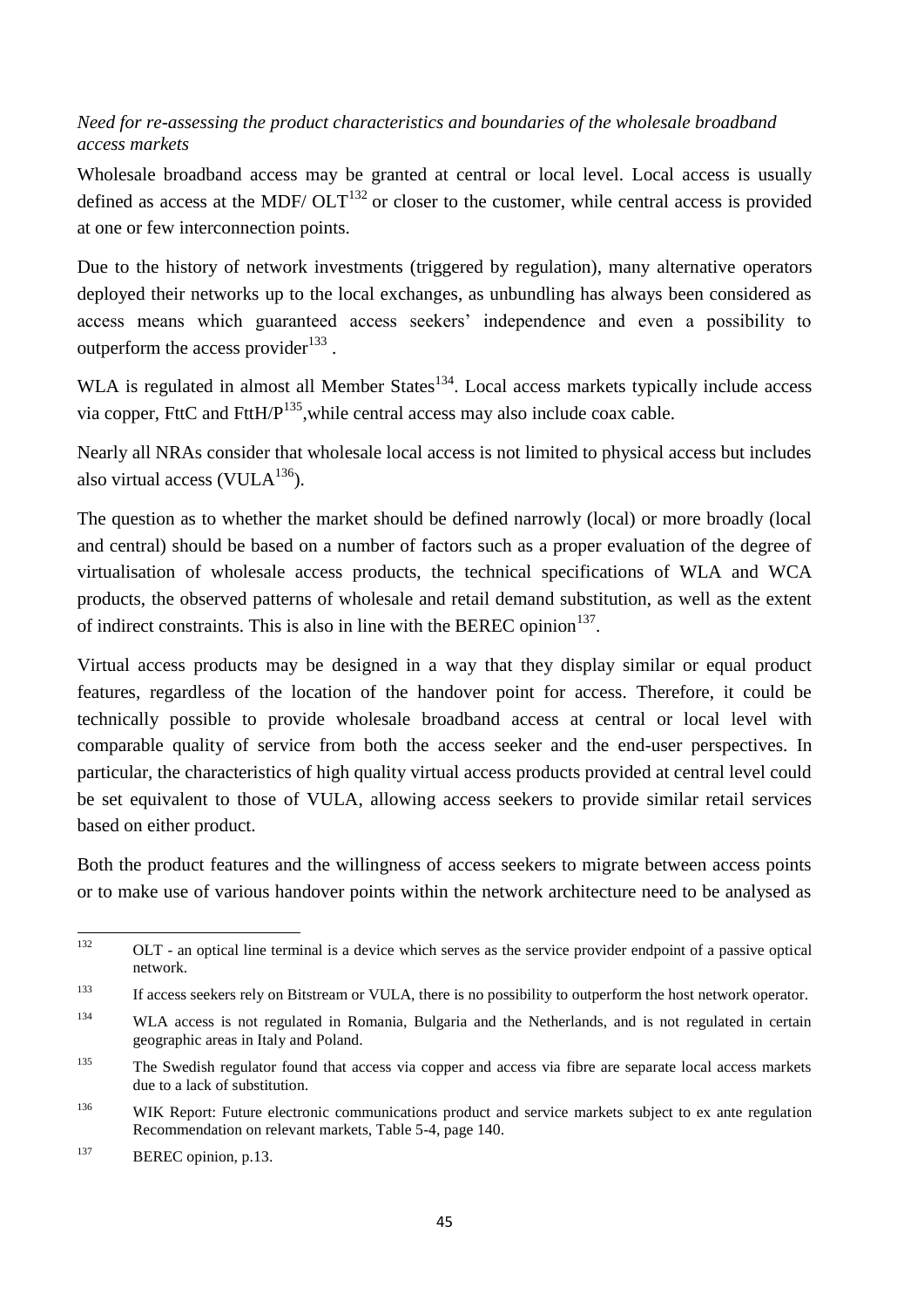part of the substitutability analysis<sup>138</sup>. In particular, in relatively small Member States, alternative operators might consider switching from local to central interconnection points (and vice versa), while in larger markets they might be more reluctant.

If, because of national circumstances, virtual access products with enhanced functionalities<sup>139</sup> provided at different handover points are found to be substitutes, the market should be defined to encompass all substitutable access products. As such a broad market would differ from the recommended WLA market, the NRA would have to assess if it meets the three criteria test, based on specific national circumstances.

The question as to whether the market should be defined narrowly (local) or more broadly (local and central) may also arise and be relevant in the presence of cable networks. Traditionally, while cable would be part of a broader market, it would likely not be part of a local broadband access market<sup>140</sup>. Furthermore, in the absence of existing or potential cable-based wholesale access, provided at local level (e.g. VULA), NRAs could nevertheless assess indirect constraints stemming from cable retail offers and wholesale central offers (potential or actual) and include cable in the local access market based on indirect constraints<sup>141</sup>.

The requirements for business broadband, depending on scale and type of business customers, can be very broad. Therefore it is most likely that business services will not be delivered via a single access product. The needs of large businesses are distinct from the standardised communications services that may be purchased by consumers or small single site businesses. Differences include the manner in which services are bundled, the "multi-site" nature of service requirements, and the need for dedicated fibre-based capacity. However, as networks are upgraded and VHCN deployed, thus becoming able to achieve higher data throughput, the 'standard' or 'mass-market' connectivity needs of SMEs and small and home offices (including those supplied by businessgrade bitstream) can increasingly be met in full or in part over a standard broadband connection with enhanced SLA.

<sup>138</sup> Migration between handover points refers to the situation where an access seeker who is currently interconnected at interconnection point A would consider migrating from interconnection point A to B. Making use of various handover points refers to the situation in which an access seeker makes use of different access products that are provided at different handover points to serve equal retail products in different areas of one Member State.

<sup>&</sup>lt;sup>139</sup> See: Description of VULA in section 3.1.2 above.

<sup>140</sup> See for example DK/2017/1994 and BE/2018/2074.

<sup>141</sup> See for example PT/2016/1889, UK/2018/2062 and DE/2019/2200.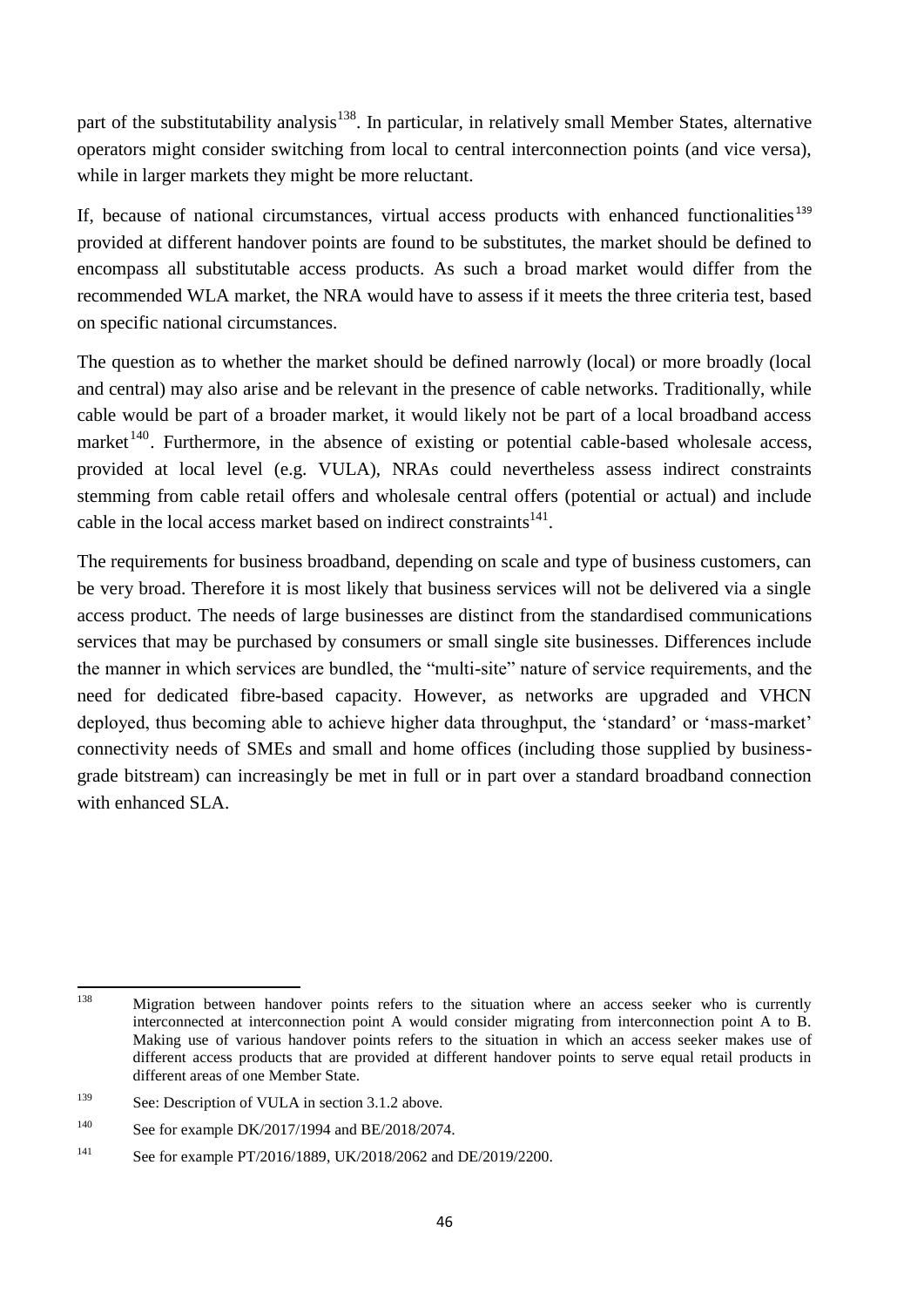This is confirmed by the evidence from the Article 7 procedure, showing that in many Member States, there is a clear trend of businesses customers relying on mass-market broadband infrastructure<sup>142</sup>.

Nevertheless, a gap between mass-market customers and certain categories of business customers is likely to remain, in particular as regards the scale of bandwidth required, the needs for reliability, redundancy and high service levels as well as the possibility to serve multi-site businesses.

In particular, significant performance gaps are likely to remain between shared and dedicated PtP fibre connections. Indeed, an analysis<sup>143</sup> of the performance of different technologies and the evolution of connectivity demand points towards a distinct market segment for dedicated (or guaranteed) high quality connections. This high quality market serves different needs and therefore is separate from the 'mass-market' for shared connectivity for residential and business use.

This evidence of the segmentation both from the demand-side and supply-side supports a potential review and clarification of the market boundaries between shared and dedicated accesses. It appears, in general, appropriate to define a wholesale market for dedicated capacity access which may include a wider range of access products necessary to fulfil the needs of business service providers.

However, in cases where a PtP fibre infrastructure has been deployed to the mass-market, the same network could provide services for all the ranges of connectivity needs, including for the dedicated high quality connectivity. In those circumstances, full-service providers could emerge and a single connectivity market (including both 'mass-market' and dedicated connectivity market) could be found based on supply-side substitution.

Overall, the analysis of the retail broadband markets has shown that distinct markets for massmarket broadband and high quality broadband exist. Mass-market broadband usually includes all types of fixed connectivity, including copper, fibre and cable. The inclusion of wireless broadband services depends on national circumstances. In particular, where VHCN are available, some smaller and medium size businesses may be sufficiently served based on mass-market connections, possibly with reinforced SLAs. Larger businesses and businesses with high connectivity needs however will depend on HQA-based products, which provide dedicated and uncontended connections, as well as symmetrical upload and download speeds. This type of connectivity cannot currently be supplied by cable networks. In the future, 5G may provide a

<sup>142</sup> <sup>142</sup> A number of respondents to the European Commission's public consultation, primarily incumbent operators and specialist providers of business connectivity, also highlighted trends towards an increasing reliance by businesses on mass-market broadband infrastructure. See replies to question 5.2.6.

<sup>&</sup>lt;sup>143</sup> WIK report: Future electronic communications product and service markets subject to ex ante regulation Recommendation on relevant markets, page 111.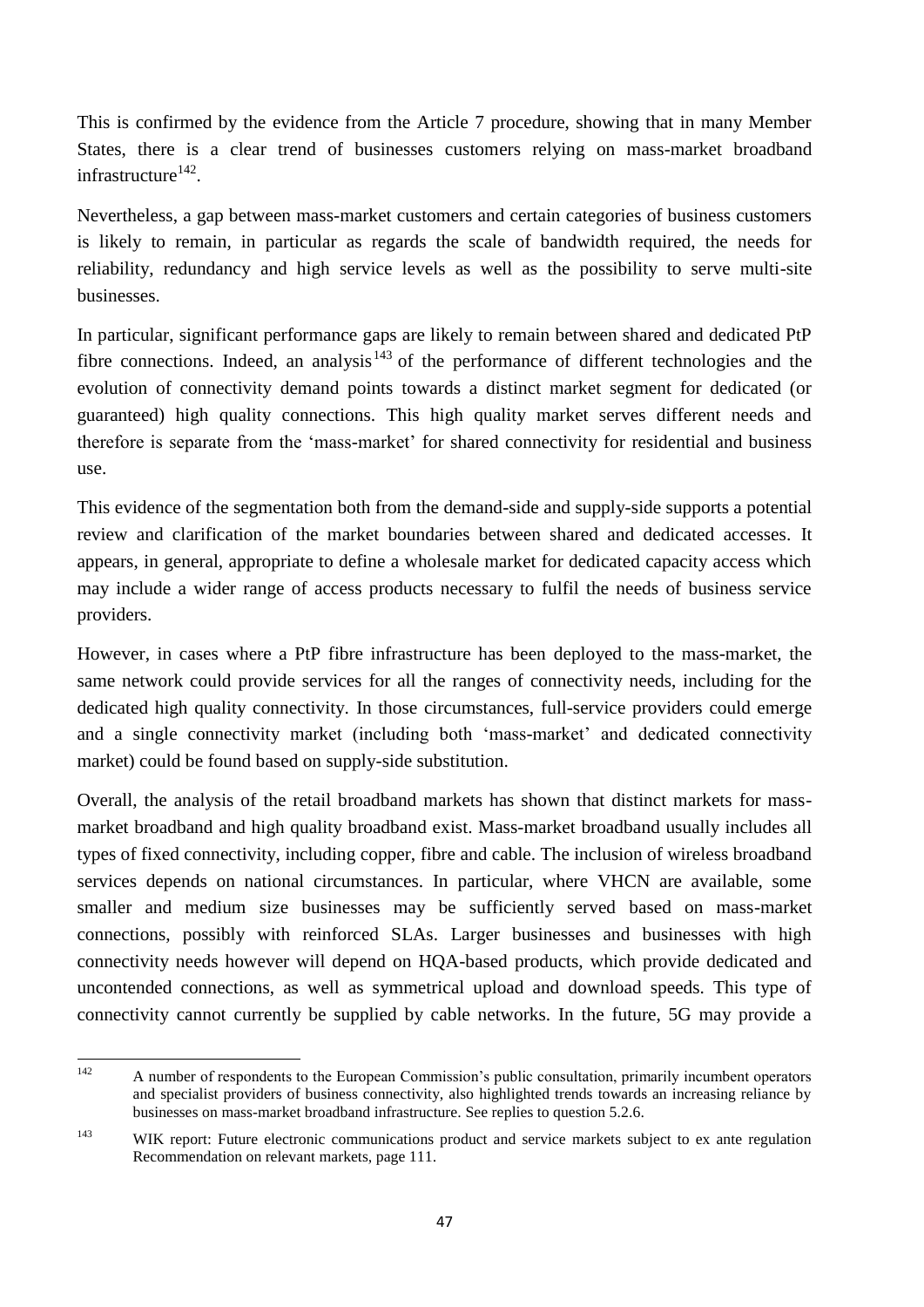solution for certain types of business services. However, the high and symmetric data rates coupled with high quality, security and resilience requirements suggest that large business premises will continue to require a PtP fixed connectivity.

# 4.1.3. Wholesale Local Access at a fixed location

# *Relevant product market*

At present, the Wholesale Local Access (WLA) market primarily consists of physical access products as well as those virtual access products that mimic the capabilities of physical access (VULA) enabling transmission of internet and related data services <sup>144</sup> . Copper local loop unbundling (LLU) and copper sub-loop unbundling  $(SLU)$  – although to a decreasing extent – are still applicable access products used throughout the Union.

So far, experience under the Article 7 procedure has not, in most Member States, shown significant breaks in the chain of substitution when comparing current generation broadband services provided over copper to those provided over fibre. Therefore, at least in the near term, access to FttH, FttB or FttC/VDSL (either PtP or PtMP) network should be considered as a substitute to traditional copper LLU. However, in particular where the copper network has not been upgraded to FttC/VDSL and FttH/FttB has overtaken copper as the dominant technology, a break in the change of substitution between broadband technologies might increasingly occur<sup>145</sup>.

The development and deployment of VDSL vectoring, G.fast and G.mgfast move the transition point from fibre to copper closer to the customers' premises. In most cases sub-loop unbundling is not economically feasible and the vectoring technology used in these architectures requires all copper loops to be operated by one network operator. Therefore, physical unbundling is no longer feasible in these situations. Hence, as typically these networks cannot be duplicated in an economically attractive manner, this development has necessitated a greater regulatory focus on virtual and active access products.

The introduction of WDM in optical access networks provides an opportunity to assign different wavelengths to different operators, i.e. it allows for a functionally equivalent unbundling of the access on the basis of wavelengths. However, it is the network operator that provides for the (active) WDM equipment and the provisioning of the wavelength services. This is different from physical unbundling of the optical fibre, whereby the access seeker obtains access to the full fibre capacity (dark fibre). Thus, this solution still presents some limitations, i.e. the wavelength

 $144$ Note however, that in principle, it is not adequate to include civil engineering infrastructures in the market given their lack of substitutability with data transmission products. Access to such an infrastructure may constitute nevertheless a remedy on the WLA market or based on national circumstances a separate market.

<sup>145</sup> See case SE/2019/2216-2218, C(2019) 8884 final. The Swedish NRA found that broadband via copper is not in the same market as broadband via fibre or cable. This finding was attributed mainly to the fact that copper subscriptions were generally more expensive than fibre subscriptions and to a lack of competitive pressure that copper was able to exercise on fibre and cable, due to the limited importance of upgraded copper.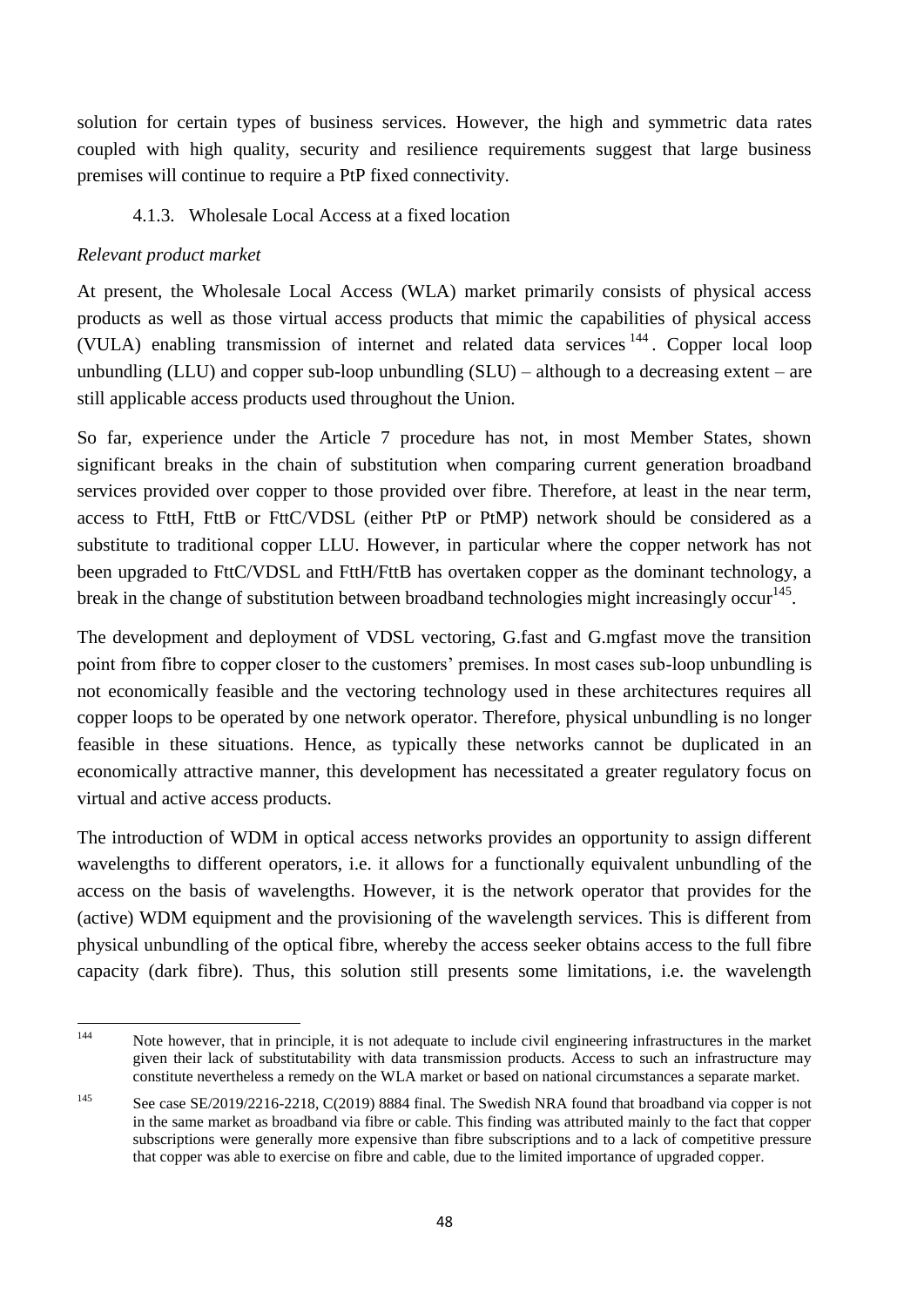capacity, on the degree of innovation possible in comparison with physical unbundling (i.e. full fibre capacity, the full wavelength spectrum).

As explained above, there are technical limitations regarding the physical unbundling of fibre PtMP topologies and VDSL vectoring deployments. Experience under the Article 7 procedure has shown that many NRAs regulate virtual access products that functionally replicate the key features of physical unbundling. Such virtual access products should be included in the WLA market. VULA characteristics should be applied not only in case of FttC/VDSL and G.fast, but also in the case of xPON based networks, unless these allow for wavelength unbundling.

VULA should as far as possible be functionally equivalent to physical unbundling. In technical terms this means that access should, (i) in principle occur locally; (ii) be generic and provide access seekers with a service-agnostic transmission capacity which is uncontended in practice; and (iii) provide access seekers with sufficient control over the transmission network to allow for product differentiation and innovation similar to LLU. In addition, effective migration processes towards VULA from physical unbundling should be implemented to foster take-up, and ensure that competition is preserved where technological solutions force a migration from unbundled access to VULA.

In order to identify precisely the boundaries of the WLA market, NRAs should assess, in line with competition law principles, the constraints stemming from cable and other platforms (e.g. LTE) used to provide services on the retail broadband market.

Cable networks are already capable of providing IP-based bitstream, as defined in Market 3b of the 2014 Recommendation. With the transition to DOCSIS 3.1 FD (4.0) accompanied by the full digital use of the coax cable spectrum, a VHC bitstream or VULA equivalent could also be defined for DOCSIS-based access networks. This is however not the case yet. The offering of VULA is likely to be technically feasible once DOCSIS 4.0 is implemented by operators. WIK considers that the availability and timing of wholesale offers via DOCSIS 4.0 may fall outside the period of this Recommendation<sup>146</sup>. BEREC puts forward that DOCSIS 4.0 is not foreseen to be widely deployed during the period of this Recommendation $^{147}$ .

# *Three criteria test*

In the following section, the Commission services shall examine whether the WLA market meets the criteria for including it in the list of relevant markets susceptible to *ex ante* regulation.

# *Presence of high and non-transitory structural, legal or regulatory barriers to entry*

In the large majority of Member States, the WLA market is characterised by the existence of only one infrastructure capable of offering local access products on a national scale. Given the high

<sup>146</sup> WIK report, p.170.

<sup>&</sup>lt;sup>147</sup> BEREC opinion, BoR(20)174, p.14.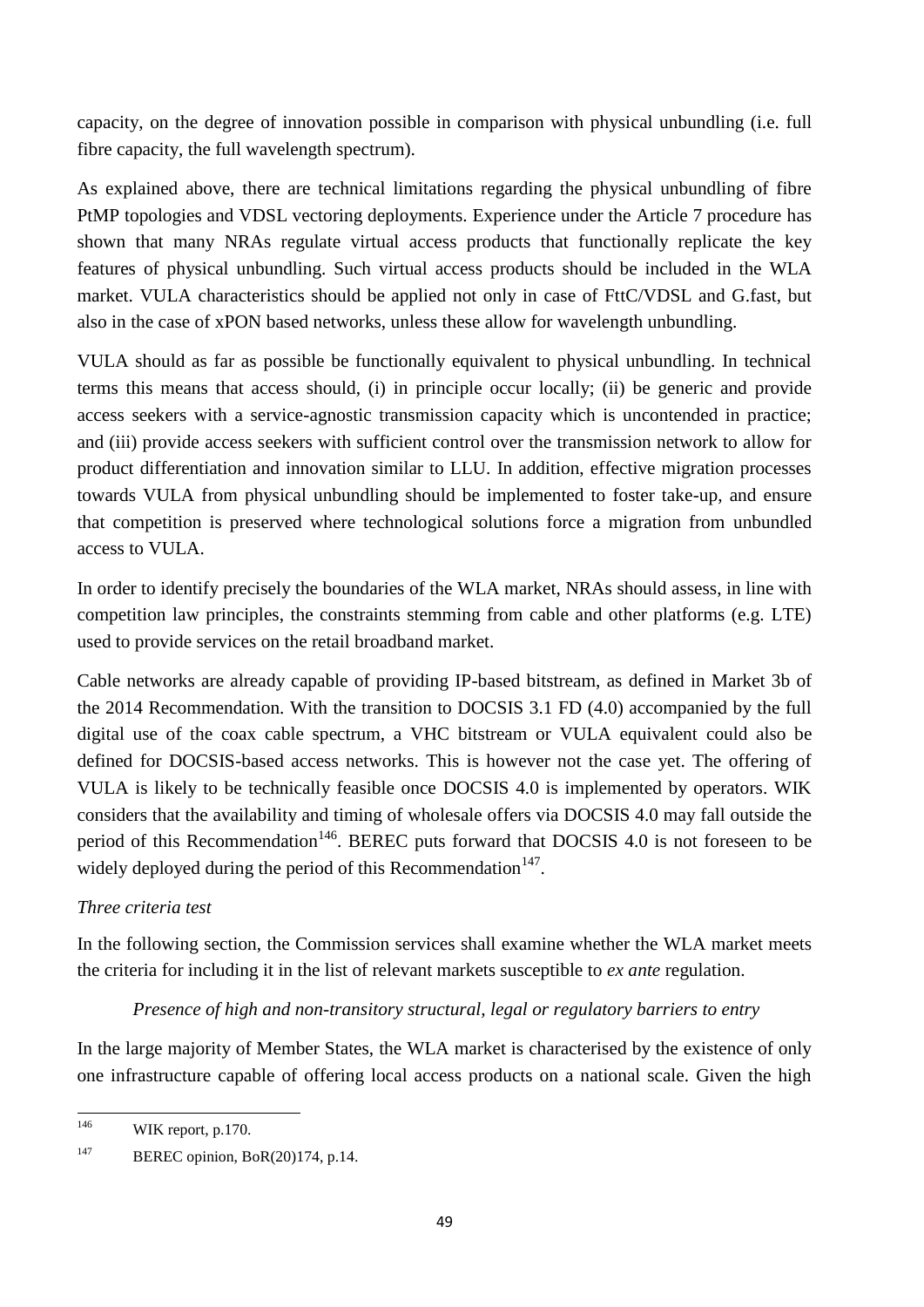sunk costs and the time needed for any potential entrant to replicate the infrastructure of such a ubiquitous access network, the entry barriers in this market should be considered to be high and non-transitory. In addition, given the small number and often limited geographic reach of competitors operating their own alternative infrastructure it is unlikely that without continued regulatory intervention, the competitive dynamics in this market will change significantly on a national scale over the foreseeable future. Networks based on alternative technologies such as cable or mobile technologies are likely to remain limited both in terms of their geographic coverage and in terms of availability of wholesale access products, which are substitutes for traditional WLA access products.

5G FWA as well as other wireless technologies could potentially decrease the costs of the last metres to connect the end-user, as compared to establishing fixed connections. Trials have shown that speeds of 1Gbit/s can be achieved over 500m with 5G FWA technology. Although 5G services are likely to be made available in certain areas in the relatively short term, initial 5G services will mainly be focussed around enhanced mobile broadband and potentially 5G  $FWA^{148}$ . Moreover, the capabilities of 5G FWA fall short of the most performant FttH infrastructures, and lie at the lower end of those available via FttH. Thus, it is not clear that it would continue to be a substitute over the coming decade, in particular if widespread availability, service demands and the capabilities of FttH will further evolve, although it may be more relevant as a constraint in areas where there is currently no business case to upgrade to fibre (or even to further upgrade the copper network).

Although the vast majority of NRAs have excluded cable from the WLA market on the basis that it does not provide a direct constraint to physical unbundling and VULA services, this technology should be analysed from an indirect constraint perspective as explained before.

If there is effective competitive pressure stemming from alternative platforms at retail level, such platforms should be included in the WLA market if the following conditions are met: (i) access seekers would be forced to pass a hypothetical wholesale price increase onto their consumers at the retail level based on the wholesale/retail price ratio; (ii) there would be sufficient demand substitution at the retail level based on indirect constraints such as to render the wholesale price increase unprofitable; and (iii) the customers of the access seekers would not switch to a significant extent to the retail arm of the integrated hypothetical monopolist, in particular if the latter does not raise its own retail prices. When the above-mentioned criteria are fulfilled, constraints should be deemed to be strong enough so that the platform concerned is included in the market. When indirect constraints are found to exist but are not strong enough to constrain the

148

<sup>5</sup>G deployments capable of supporting ultra-reliable low latency communication (URLLC) and connected automotive mobility (5G CAM) are likely to take longer, and may only enter into widespread use in the medium term (3-5 years). However these kind of 5G use cases are likely less relevant in the context of the market for wholesale local access.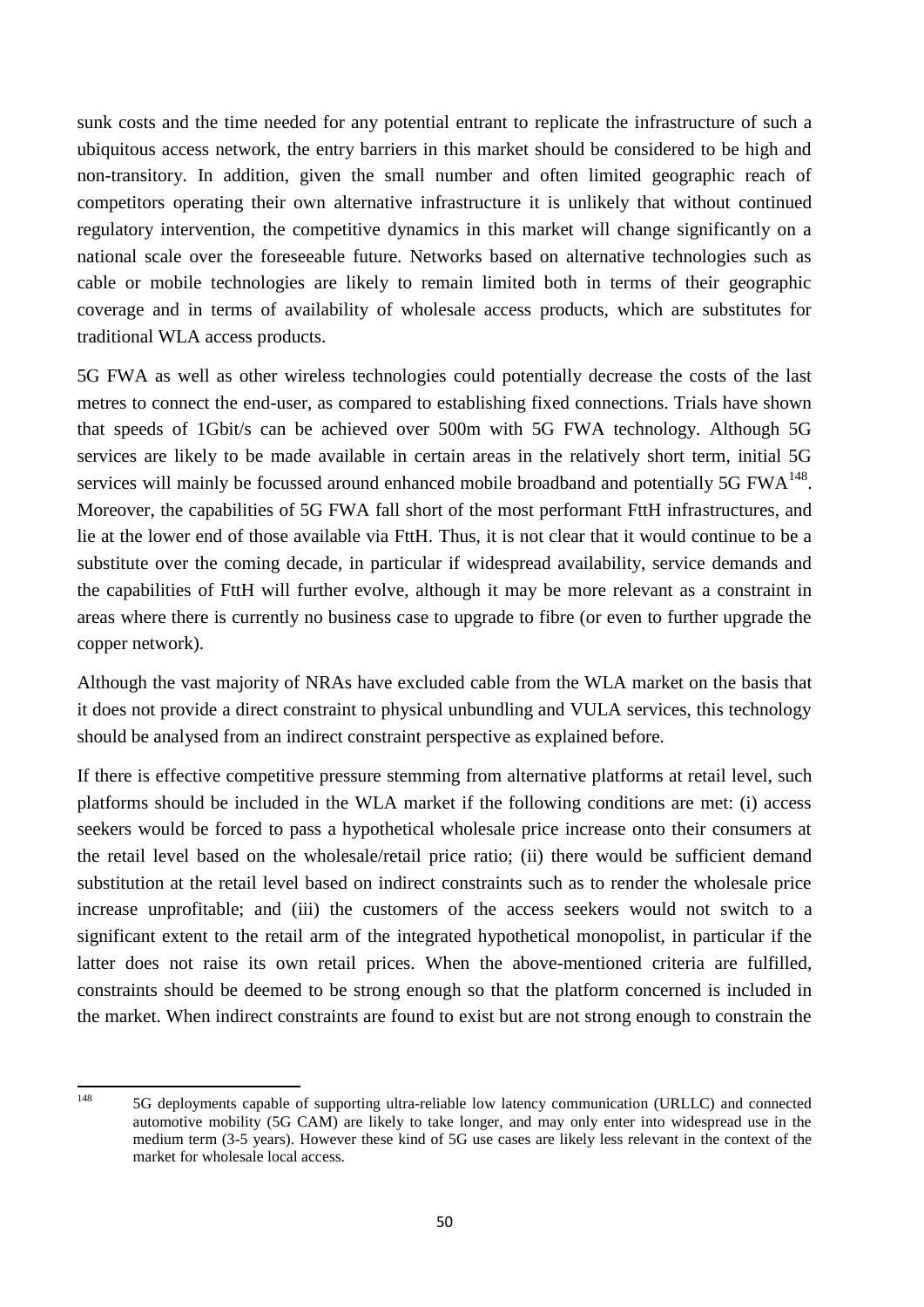price of other WLA products, they should be taken into account when assessing whether the incumbent operator has SMP on the relevant market.

## *Market structure tending towards effective competition*

Some NRAs fully or partly deregulated the WLA market relying on a strong presence of alternative infrastructure (mainly cable) at retail level<sup>149</sup>. The availability of (multiple) alternative fixed infrastructures is not yet the predominant market structure in a majority of the Member States. Therefore, in the absence of direct constraints and, even though it is not excluded that indirect constraints become more significant over time, it is not expected that effective retail competition will be ensured in the absence of regulation of wholesale local access.

However, the impact of alternative infrastructures on infrastructure-based competition needs to be monitored and assessed on a case-by-case basis and direct or indirect constraints from in particular cable should be taken into account in NRAs' assessment. Indeed, SMP access regulation should be applied only where this is necessary in order to address – under modified Greenfield approach – a lack of effective competition at the retail level. It should thus be removed as soon as competition is achieved at retail level, which is sustainable in the absence of (wholesale) regulation.

According to competition law principles, if indirect constraints coming from the downstream (retail market) are strong enough to make an increase in the WLA price unprofitable for an access provider, it might be concluded that this operator does not have SMP. With regard to the indirect competitive constraint stemming from retail cable services (or, in the coming future also from mobile technologies), it is assumed that in case of a small but significant non-transitory increase in price ("SSNIP") (5% to 10%) the retail price of the broadband access would increase, and as a result end users would switch to cable-based access products to such an extent as to make the price increase unprofitable  $150$ .

# *Sufficiency of competition law alone to adequately address the identified market failure(s)*

Throughout the Union, access-based competition influences the competitive situation on the retail fixed broadband market by allowing access seekers to offer not only often less expensive but also differentiated products. *Ex post* competition rules seem unlikely to be able to effectively address the observed market failures, requiring frequent intervention, persistent monitoring and price setting remedies.

Given the crucial importance to guarantee effective and timely network access, *ex post* competition law alone is not yet able to address such entrenched access bottlenecks. As a result, the use of *ex ante* regulation appears indispensable, at least for the time being.

<sup>149</sup> E.g. Full deregulation took place in Romania, Bulgaria whereas partial deregulation was observed in e.g. Italy and Poland.

<sup>&</sup>lt;sup>150</sup> PT/2008/0850.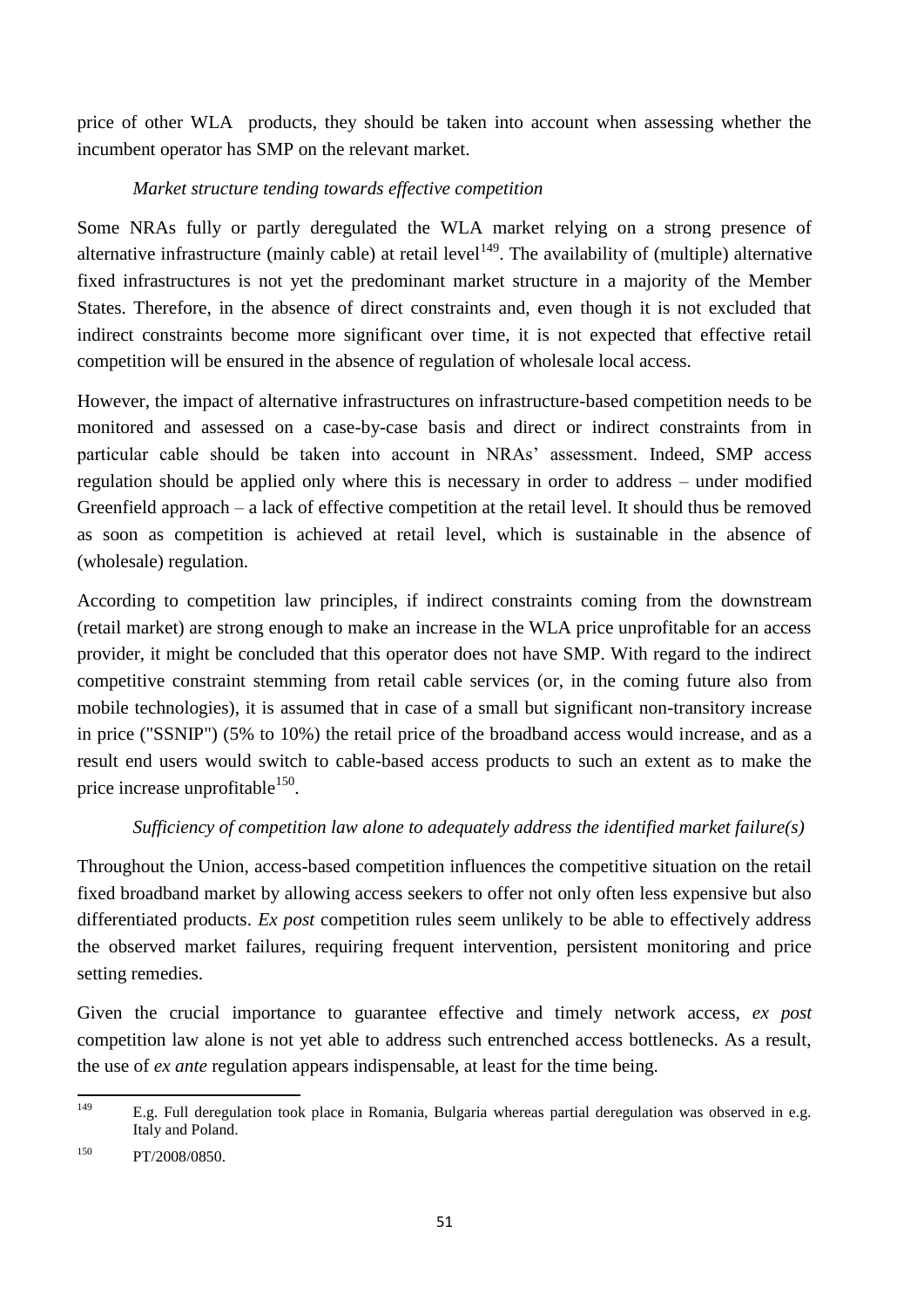The three criteria test therefore continues to be met for the WLA market.

# *Potential geographic market differentiation*

The fact that the WLA market would in general pass the three-criteria-test is however without prejudice to specific competitive scenarios, which may justify the lifting of regulation in the WLA market, either on a national, or more likely on a sub-national basis.

In some Member States infrastructure or inter-platform competition is more advanced, although not always necessarily throughout the whole country. The presence of cable networks, subject to constant developments, is visible on regional or even nationwide scale. Moreover, in many Member States fibre operators have deployed FttH networks at local or regional scale<sup>151</sup>. Also the Code is expected to further stimulate the emergence of infrastructure based competition through, for example, co-investment or wholesale only schemes.

As a result, the competitive conditions in the WLA market may vary considerably across the territory of one Member State. This means that in Member States with a higher degree of interplatform competition, in particular in areas where penetration of alternative infrastructures is high, an analysis of the relevant variables of competitive conditions in different parts of the country is necessary.Therefore NRAs should assess whether there is a case for defining separate sub-national relevant geographic markets in specific competition conditions and consider whether *ex ante* regulation is still needed or could be lifted or differentiated in particular areas.

# 4.1.4. Wholesale Central Access at a fixed location

# *Relevant product market*

Compared to WLA, Wholesale Central Access (WCA) products are typically provided to the access seekers at a higher and more central layer in the network architecture<sup>152</sup>. As regards WCA services, it remains likely that there is a chain of substitution between copper DSL-based bitstream services <sup>153</sup> and fibre-based bitstream services provided over FttH and FttC/VDSL networks in the near future.

Alternative operators have developed their own network infrastructures up to local access points in order to provide retail services based on SLU, LLU, VULA or local bitstream<sup>154</sup>. However, as BEREC observes in its opinion<sup>155</sup>, the deployment of alternative infrastructure was often focused

<sup>151</sup> <sup>151</sup> Digital Economy and Society Index (DESI) 2020, Connectivity - Broadband coverage: FttP coverage at Union level is 34%.

<sup>152</sup> At layer 3, i.e. typically referring to regional and national hand over points.

<sup>153</sup> For example, ADSL, ADSL2, ADSL2+, and VDSL.

<sup>&</sup>lt;sup>154</sup> See WIK study chapter 5.2.6.2. Based on data provided by NRAs regional bitstream accounted for around 10% of total lines provided by alternative operators. The remaining 90% were provided either entirely via their own infrastructureinfrastrucutreinfrastructure or based on local access.

<sup>&</sup>lt;sup>155</sup> BEREC opinion, p.17.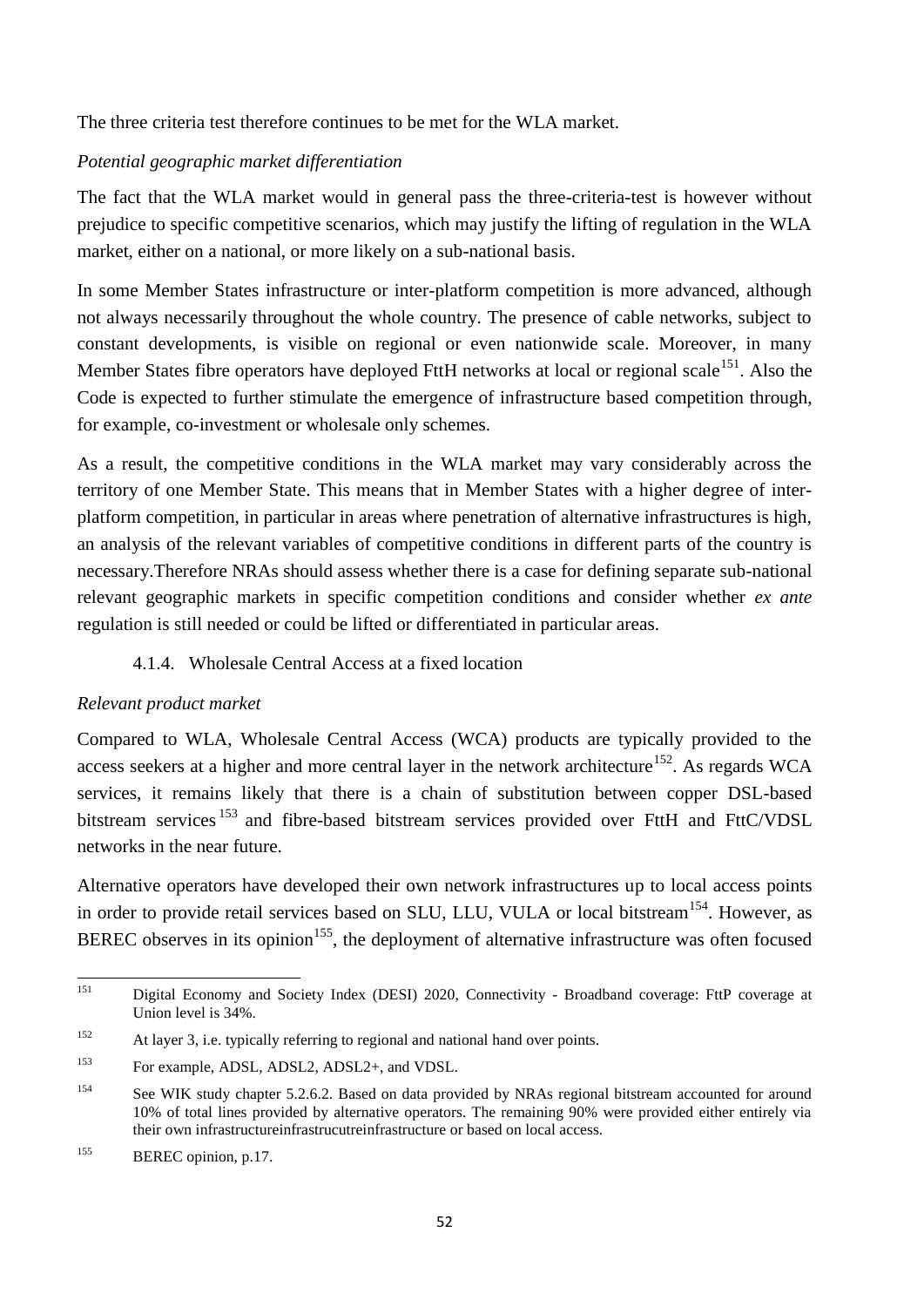on urban and densely populated areas, while deployment in rural areas has been limited and fragmented. In those latter areas, the reliance on regional bitstream has persisted to a significant extent to serve the end-users that depend on copper connections. However, commercial network upgrades and state aid<sup>156</sup> programmes are likely to further reduce the reliance on copper in rural areas. In particular, the Recovery and Resilience Facility and Connected Europe Facility (CEF) will be used to reinforce digital investments in networks.

Moreover, it can be expected that wireless technologies will compete with or replace copper infrastructure in such areas and further competitive options for VHC access via wireless infrastructure may develop with the deployment of 5G  $FWA<sup>157</sup>$ . Although BEREC points out that today most Member States conclude that there is a lack of substitutability between fixed and fixed wireless technologies and believes it is premature to consider those technologies as substitutes, BEREC also acknowledges that this perceived lack of substitutability may lessen in the future<sup>158</sup>. As of 2020, substitution between fixed and FWA technologies has been already found in Italy, Hungary, Romania, Belgium, the Czech Republic<sup>159</sup>, and in Austria, mobile broadband is part of the retail broadband market. In other Member States, to date FWA does not yet serve as a viable substitute. However, in view of the expected short to medium term developments of mobile technologies, 5G FWA in particular is expected to play a significant role as a substitute for fixed access, particularly in rural areas across Member States (e.g. in Estonia, Sweden and Italy)<sup>160</sup>. Significant advancements of 5G roll out can be expected in the coming years<sup>161</sup>, which are in many Member States coupled with comprehensive coverage obligations, which require coverage of a large majority of housholds in rural areas. Moreover, mobile broadband technolgies are already relatively broadly used. Given the forward looking nature of the Recommendation, BEREC's assessment may be unduly cautious.

Cable should generally be included in the WCA market. Whether the WCA market includes all broadband technologies capable of providing bitstream offers or consists of separate segments e.g. for Fttx and cable depends on the degree of constraints on switching at the wholesale level. In order to determine whether different wholesale platforms such as copper, fibre and cable should be included in a single wholesale market, the SSNIP test should be applied.

<sup>161</sup> The 5G EU action plan foresees a coordinated launch throughout the single market: at least one major city in each Member State by 2020 and 5G available in all urban areas and along the main transport paths by 2025.

<sup>156</sup> WIK report, chapter 5.2.6.2. A summary of national state aid programmes and proposals for the implementation of the EU CEF2 programme are contained in Ecorys et al (2020). The Commission has proposed funding of €3bln to cover digital infrastructure via the new CEF programme.

<sup>&</sup>lt;sup>157</sup> WIK study chapter 5.2.6.2.

<sup>&</sup>lt;sup>158</sup> BEREC opinion, BoR (20) 174, Page 17.

<sup>&</sup>lt;sup>159</sup> BEREC opinion, BoR (20) 174, Page 17.

<sup>&</sup>lt;sup>160</sup> Estonia plans to switch 10% of its copper connections to wireless in the context of copper switch-off. 42% of Sweden's copper exchanges have been closed in rural areas and replaced by wireless technologies. See WIK (2019b). Wireless technologies have been used for rural areas in the context of state aid programmes in Italy, Greece and elsewhere. SourceWIK report footnote 363.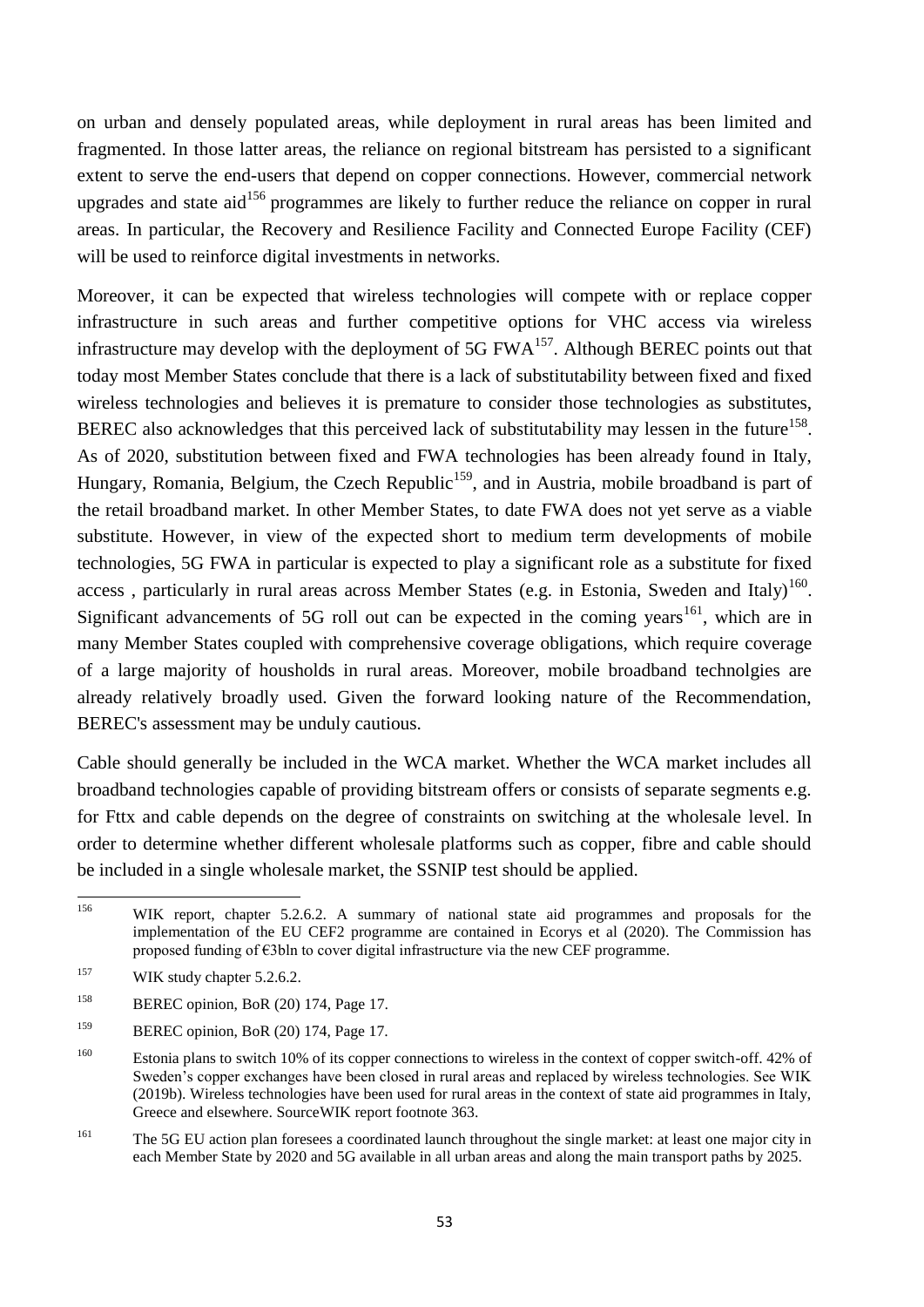In this context, it should be noted that switching between cable and copper/fibre platforms may give rise to costs and potentially stranded assets for access seekers. If these factors are significant to the extent that one platform could raise prices above the competitive level without risk of losing wholesale market share, then separate segments should be identified for each technology group. However, given the forward-looking character of the analysis, such assessment should take into account that potential access seekers which are not yet providing access-based services do not have to consider switching costs when choosing their access platform. This assessment should address, on a case-by-case basis, the significance of such entry, while bearing in mind that the scale of future entry is inherently difficult to predict. Furthermore, such analysis should assume a hypothetical competitive access regime facilitated by regulation, disregarding non-objectively justifiable impediments to switch which may have been artificially inflated by the network operators to prevent switching away from, or to a given platform  $162$ .

In cable networks, the wholesale customer can offer broadband to retail customers from one or a few centrally located points in the network. Thus, the criterion of the possibility of central network access to collect traffic is met.

The use of cable bitstream as an alternative to xDSL or Fttx bitstream, although still limited, has been increasing in markets where such access has been mandated by the NRA or where the cable operator has voluntarily provided cable bitstream<sup>163</sup>.

## *Three criteria test*

## *Presence of high and non-transitory structural, legal or regulatory barriers to entry*

WCA products can be provided by alternative operators using their own infrastructure or by relying on an upstream access product (for copper LLU, VULA or fibre-based equivalents). As regards the high barriers to entry, operators, relying on WLA products, who control the backhaul component of the network are in a position to provide WCA, thus directly constraining the incumbent services. It is also possible that the effective regulation of backhaul, for example via the market for dedicated connectivity, could support more extensive use of WLA in areas where there has been reliance on WCA.

Furthermore, experience from Article 7 notification procedures so far shows that cable technology is available in a significant number of Member States<sup>164</sup>. Where it is present and relatively widespread, cable is typically considered part of the relevant market(s) for wholesale central access market and it may have important implications for finding or otherwise of individual or joint SMP within its coverage area.

<sup>162</sup> See point 40 of SMP guidelines.

<sup>&</sup>lt;sup>163</sup> Bitstream access over cable is mandated in Denmark and Belgium.

<sup>164</sup> Apart from Italy and Greece, all Member States have, at least regional coverage of cable networks. Cable has a very high market share in Belgium, Hungary, Malta and the Netherlands, with the last three countries having national coverage.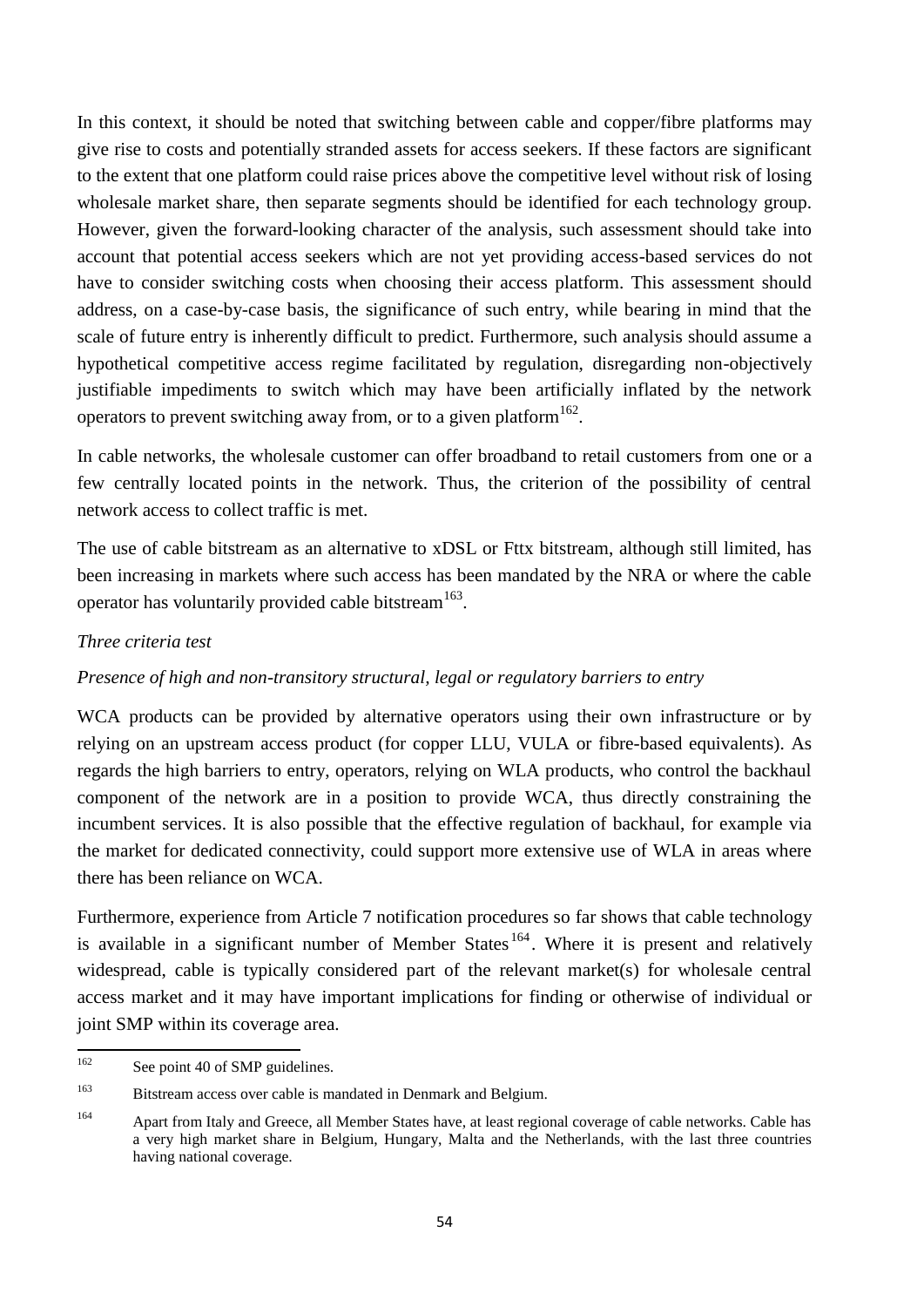In addition, in certain other cases, with the migration to NGA, and associated challenges in maintaining physical unbundling, bitstream access on NGA has been mandated through the WCA market. However, the introduction of VULA in the WLA market in these countries is expected to be sufficient to support downstream competition, because of the sufficient commercial availability of trunk capacity to reach the local interconnection point.

## *Market structure tending towards effective competition*

In most Member States, WCA is gradually losing its significance. Data provided by NRAs on the degree to which alternative operators have climbed the ladder of investment show a significant increase in competition based on own infrastructure and local access (based on SLU, LLU, VULA or local bitstream). As of 2018, regional bitstream accounted for around 10% of total lines provided by alternative operators<sup>165</sup>. Mostly in rural areas, in the absence of regulated access to copper bitstream, customers for whom copper is the only network available may experience a decline in the choice of service provider and some regionally targeted intervention by means of ex-ante regulation may be still required.

As regards the tendency towards effective competition, the presence of access seekers on WLA markets and alternative platforms, such as cable networks, which can actually or potentially constrain WCA services provided by former incumbents lead to the increase of competition at central level. Indeed, connection points for FTTC/VDSL and FTTH-based infrastructure may aggregate a larger number of households than were possible via copper, improving the economics of reaching rural communities via regulated WLA. The presence of different types of potential access providers being able to create wholesale competition is coupled with indirect constraint stemming from wireless broadband connections. As stated above, it can be expected that wireless technologies will compete with or replace copper infrastructure in some, mainly rural, areas and further competitive options for VHC access via wireless infrastructure may develop with the deployment of 5G FWA.

Therefore, even if those markets are not fully competitive, the Commission services consider that in most cases they exhibit a tendency towards effective competition over the timeframe of this Recommendation.

Although BEREC rightly points to the fact that WCA remains at least partially regulated in the majority of Member States<sup>166</sup>, as of 2018, regional bitstream accounted for around 10% of total lines provided by alternative operators $167$ . The increasing role of virtual access products with

<sup>165</sup> Chapter 5.2.5.9. of the WIK Report.

<sup>&</sup>lt;sup>166</sup> BEREC opinion, BoR (20)174 p.18.

<sup>&</sup>lt;sup>167</sup> BEREC argues that the three criteria test of the WCA is currently fulfilled in the vast majority of member states, as 24 out of 27 Member states still regulate at least part of the market. However, it should be noted that under the 2014 Recommendation on Relevant Markets, WCA is recommended (market 3b of the 2014 Recommendation) and therefore, NRAs do not need to individually prove the presence of the 3 criteria for the WCA market in order to regulate the market. Given the technological and market trends outlined above,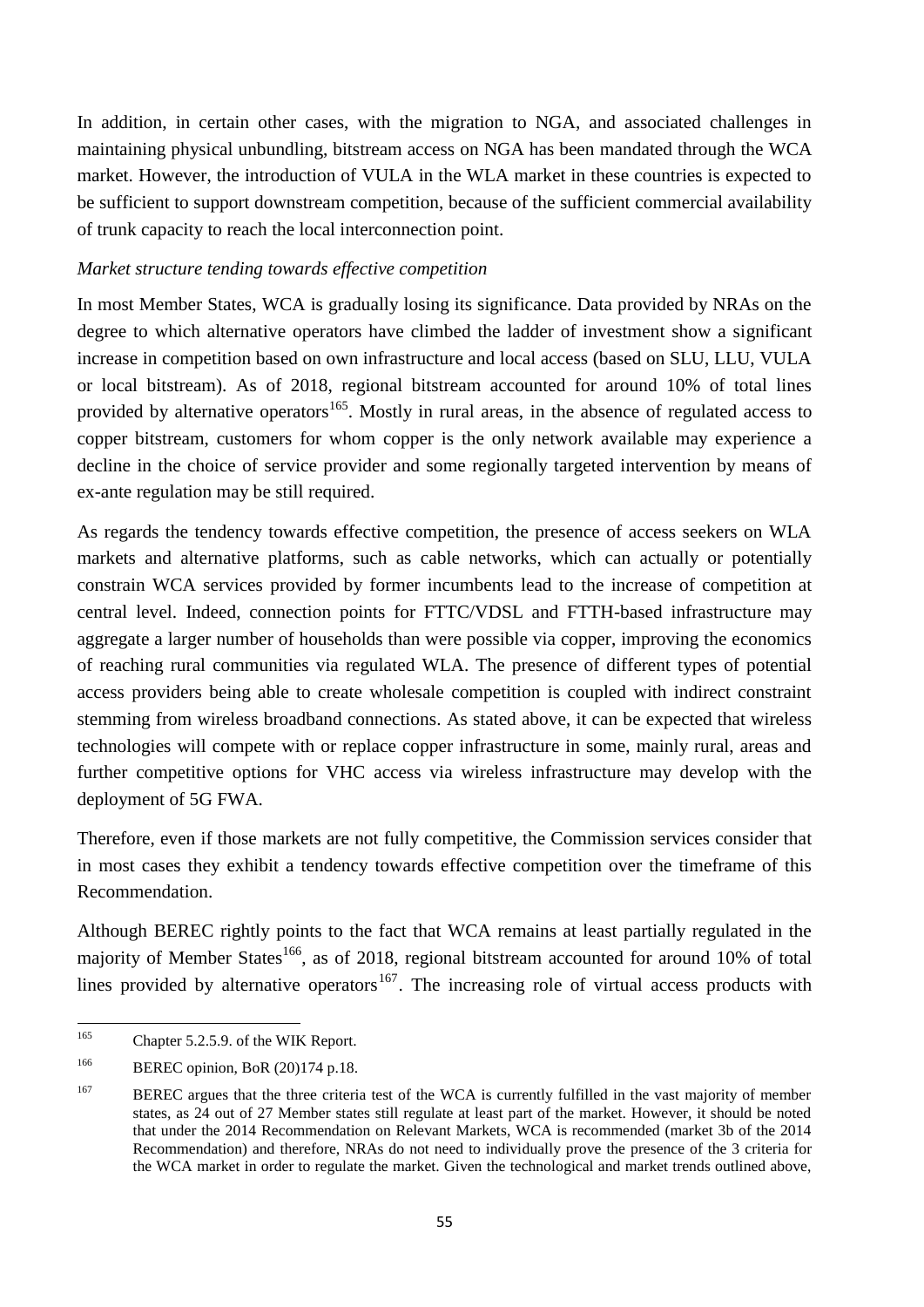enhanced functionalities <sup>168</sup>, which can be considered as part of WLA products, lead to the conclusion that the three criteria test is not met for the WCA market on a forward looking basis. as barriers to entry into the market in many Member States<sup>169</sup> can no longer be considered to be high and non-transitory and the market is tending towards effective competition at Union level.

# *Sufficiency of competition law alone to adequately address the identified market failure(s)*

In view of the above, in particular the lower barriers to entry and tendency towards effective competition, the competition law instruments seem to be sufficient to ensure competitive market conditions of the WCA market from a forward-looking perspective. The ex- post competition law safeguards are more suitable to address potential (individual) market problems than ex ante regulatory intervention.

# *Conclusion*

At Union level, a difference between the markets for WLA and WCA remains, as access seekers in most Member States do not consider local and central access products as substitutes.

The market for WLA remains relevant across the Union at least in some areas. However, significant geographical variations of competition are likely to exist within a given Member State due to local fibre deployments, which might require a thorough geographical market analysis.

The WCA market no longer meets the three criteria test at Union level, due to significantly lower barriers to entry, which have been overcome by a number of alternative operators that have developed networks up to local interconnection points. Additionally, cable network upgrades to DOCSIS 3.x allow the possibility to offer wholesale cable access. Consequently, in most cases cable is considered part of the WCA market. The market therefore is found to tend towards effective competition.

However, given the high number of Member States where the market for WCA has currently not been found effectively competitive, it is possible that some NRAs will not yet identify a sufficiently clear tendency towards effective competition in their national markets combined with a sufficiently pronounced lowering of entry barriers. Where this is the case, the market can be seen as (remaining) susceptible to ex ante regulation provided that the three-criteria test is satisfied for the subsequent review period.

it can no longer be established that the market for WCA meets the three criteria test at EU level with a forward looking perspective.

 $\overline{a}$ 

<sup>&</sup>lt;sup>168</sup> E.g. in Germany, Denmark.

<sup>&</sup>lt;sup>169</sup> WCA is already completely deregulated in some Member States, e.g. Bulgaria, Romania, Malta, the Netherlands and Sweden. Further, WCA is only partly regulated at least in Italy, Lithuania, Poland, Portugal, Germany and Ireland.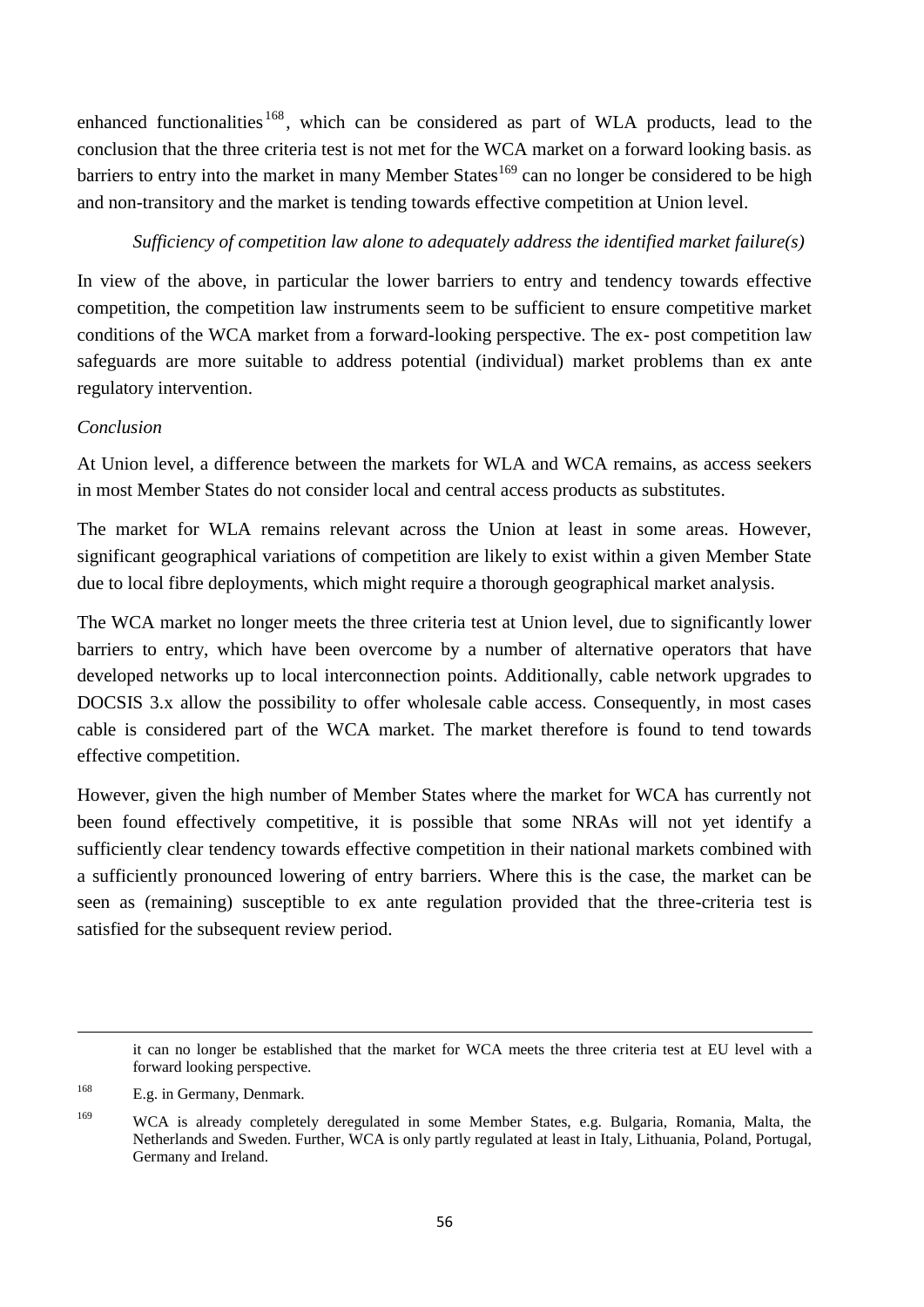## 4.1.5. Wholesale high quality access – Dedicated capacity market

### *Relevant product market*

While the evolution of mass market access products ensures their capability to serve, under certain conditions, business customers, an important segment of the business market requires dedicated capacity. At the same time, reliance on connectivity is set to increase further with the digitisation of industry and demand by public services such as hospitals and schools<sup>170</sup>. Indeed, significant performance gaps remain between mass-market shared capacity connections and dedicated PtP connections and therefore the specific need for dedicated capacity could, in particular in certain geographic areas, become a competitive bottleneck. Currently, the wholesale market for HQA is regulated in most Member States.

The dedicated capacity market should comprise the terminating segments of leased lines providing dedicated capacity<sup>171</sup>. The terminating segment can be defined as the portion of the PtP line service between the end-user site and the closest exchange. The precise definition of the market should however be determined by the characteristics of the service delivered rather than by technological details. Depending on the network topology in a given Member State, there may be a dedicated connection all the way between the exchange and the customer or traffic can be collected already at an aggregation switch and transmitted to the exchange over an interconnection link, which provides scope for overbooking. In these cases, the physical link may not be "dedicated" across the whole path, but may still be distinguished from residential offers, when the service provider is offering "guaranteed" bandwidth, with very stringent quality of service parameters and service level guarantees. Especially when there is limited or no overbooking provided for, point-to-aggregate leased lines may constitute substitutes for PtP leased lines. At the same time, noting that a ladder of investment may exist for dedicated circuits as well as for massmarket fibre, elements for which access is made available should be as disaggregated as possible to enable the use of own-built or competitively supplied backhaul.

Ethernet (layer 2) is likely to be the prevailing interface for terminating segments of leased lines.<sup>172</sup> As demand for higher bandwidth increases, there is likely to be increasing take-up of WDM leased lines, because leased lines of 1 Gbit/s or more can be more efficiently connected to the underlying  $OTN^{173}$ .

<sup>170</sup> As an example the development of big data analytics, requiring two-way access to high performance computing facilities, is also likely to require dedicated connections, with some links needing terabit connectivity to support real-time processing of data by HPCs.

<sup>&</sup>lt;sup>171</sup> This is to confirm that areas/routes that are competitive should not be regulated. Inter-exchange/trunk segments should normally be excluded as normally provided on competitive basis.

<sup>&</sup>lt;sup>172</sup> Terminating segments of leased lines with traditional interfaces can be considered still part of the products market provided that the substitutability test is passed.

<sup>&</sup>lt;sup>173</sup> OTN - Optical transport network or its DWDM (Dense wavelength division Multiplex) functions.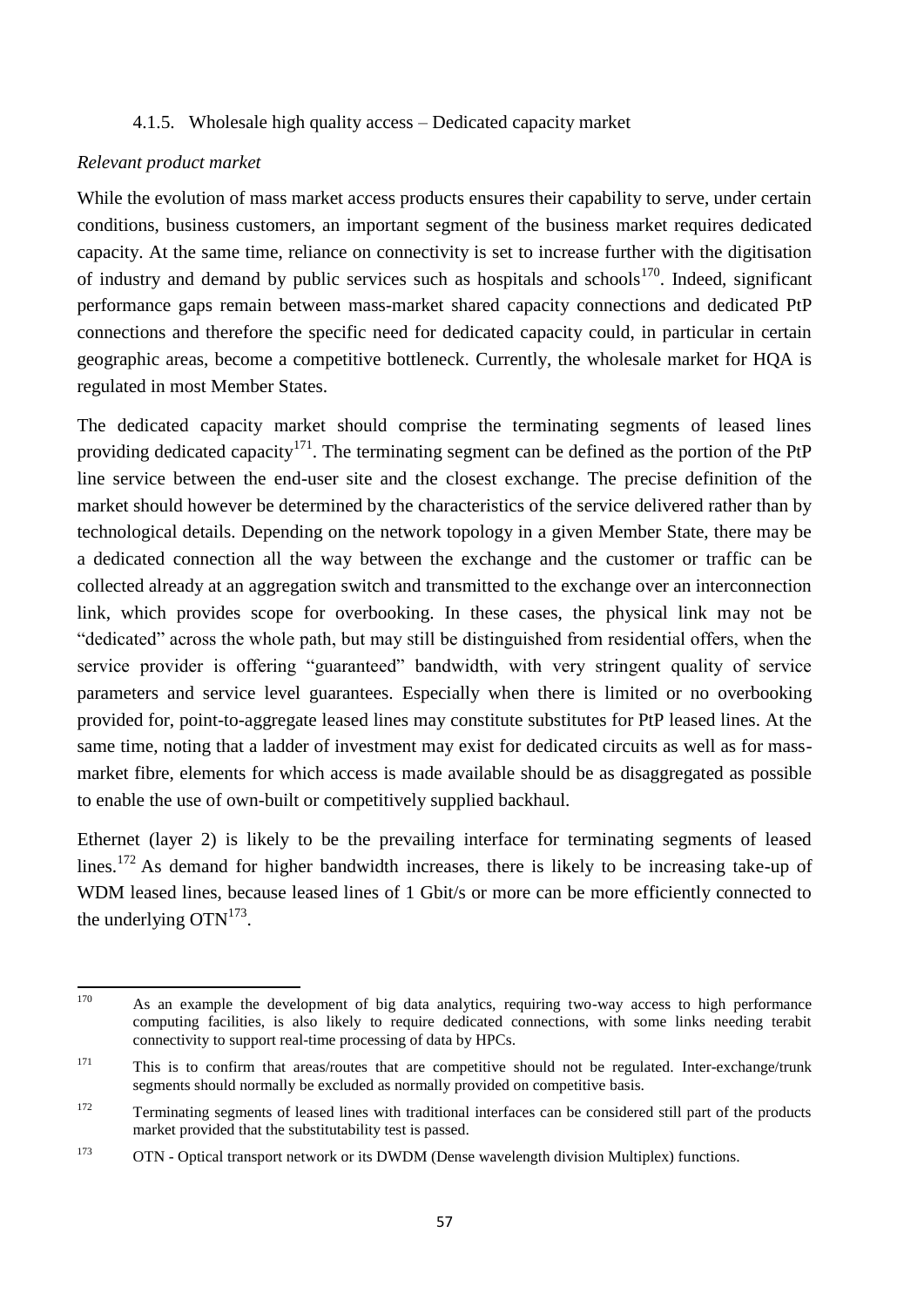With a view to delineating the boundaries of the market for dedicated capacity and other business access products, several factors should be taken into account (i.e. different product functionalities and intended use, price evolution over time, cross-price elasticity). The distinguishing product characteristics of leased lines are their ability to provide dedicated and uncontended connections and symmetrical speeds. Moreover, certain advanced quality characteristics are relevant at the wholesale level, such as (i) guaranteed availability and high quality of service in all circumstances (including SLAs, uninterrupted customer support, short repair times and redundancy), (ii) highquality network management resulting in upload speeds appropriate for business use and in very low contention and (iii) the possibility to access the network at points which have been defined according to the geographic density and distribution of business rather than mass-market users.

Dark fibre could, based on an appropriate substitutability analysis under certain conditions and in certain geographic areas, be included in the dedicated capacity product market, due to its flexibility in terms of technical characteristic, price and bandwidth. In particular, access to dark fibre could be included in cases where either access to physical infrastructure is not available or in areas where there are not sufficient incentives to deploy. Already today some NRAs (e.g. Austria and UK) mandated dark fibre wholesale access on the HQA market. The substitutability depends on the ability of the access seeker to self-provide the knowledge and active equipment needed as well as the difference in price to active products. If dark fibre is found to exert sufficient competitive constraint over the pricing of leased lines, it could be included in same relevant market for dedicated capacity.

Dark fibre based connections are capable of providing dedicated capacity, despite the need to purchase additional active equipment. As Gigabit symmetric broadband connections grow in terms of prices and functionality, operators requiring significant bandwidths might choose dark fibre instead of active connections. From a functional viewpoint, darkfibre can provide higher quality and greater potential for customization because of the potential to integrate the lines into the access seeker's own network operation systems and/or because of the capability to use different Ethernet protocol parameters (i.e. larger packet sizes) or even different protocols (others than Ethernet) than those offered by the access providers .

There is evidence from a number of countries (notably including those with significant PtP fibre deployment<sup>174</sup>) that operators and larger businesses purchase and make use of dark fibre (fibre unbundling) in a similar manner to the way in which they would use active leased lines. Moreover, from the supply-side, there are relatively low barriers to a dark fibre supplier to offer active leased line connectivity and vice versa, and many commercial suppliers of dedicated capacity make both options available in the areas in which they are present. Under certain circumstances, dark fibre and active dedicated connections may be included in the same wholesale dedicated capacity market.

<sup>174</sup> E.g. Luxemburg, the Netherlands and Sweden.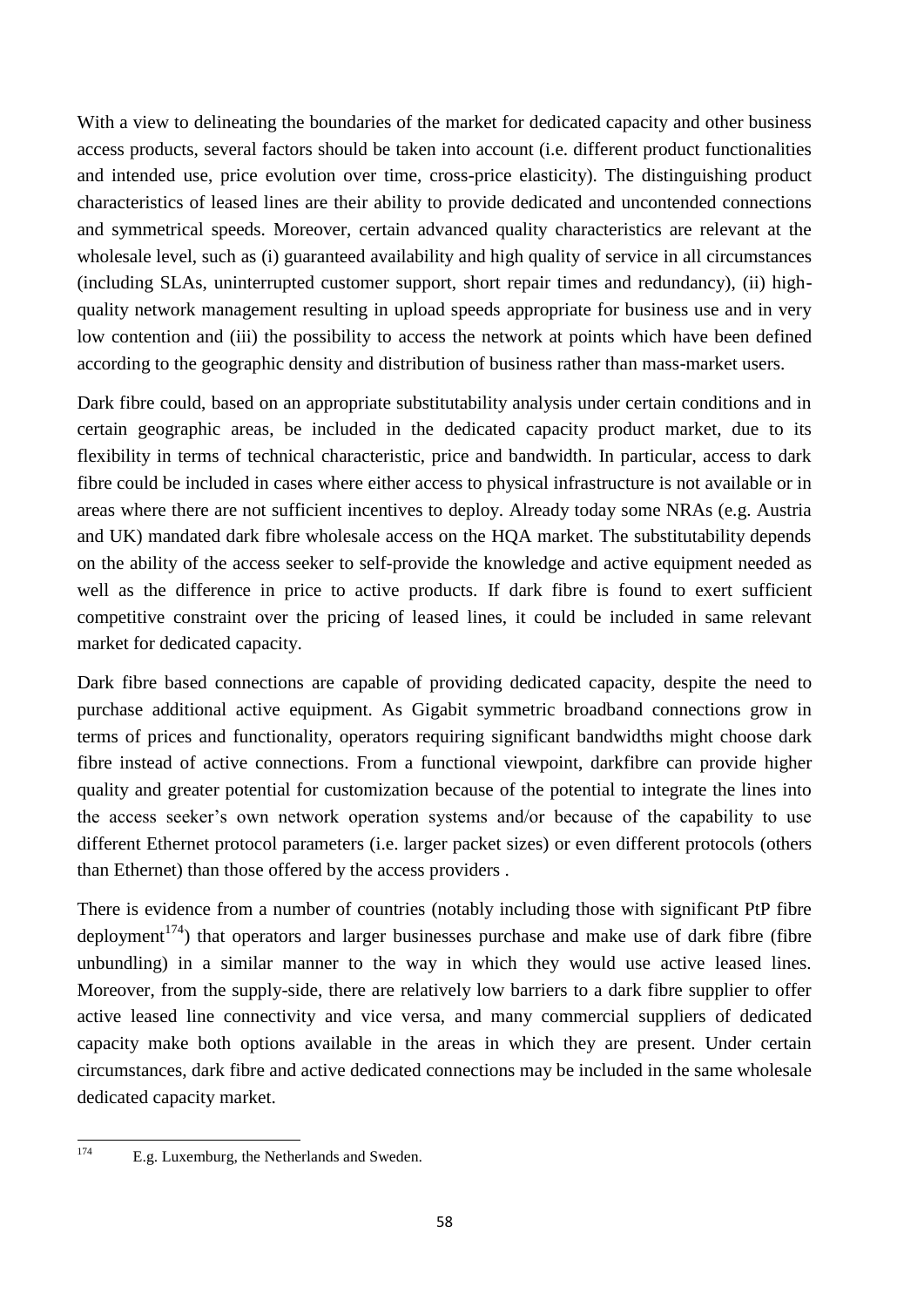Where NRAs determine based on a substitutability analysis that dark fibre and active dedicated connections belong to the same market, it may be justified to identify a market for high quality dedicated connectivity encompassing terminating segments of leased lines (with a focus on fibrebased lines) and dark fibre. However, with a view to delineating the boundaries of the market for dedicated capacity and other business access products NRAs should ensure that the relevant wholesale products<sup>175</sup> correspond to the retail market problem identified. In particular, because currently retail mobile markets are in general competitive at EU level<sup>176</sup> absent wholesale regulation, in the absence of additional elements relevant in a prospective analysis to include the mobile backhaul within the market for wholesale dedicated capacity.

#### *Three criteria test*

In the following, the Commission services shall examine whether the high quality dedicated connectivity markets meet the criteria for including them in the list of markets relevant for ex ante regulation.

#### *Presence of high and non-transitory structural, legal or regulatory barriers to entry*

The deployment of alternative infrastructures providing a dedicated fibre connectivity for business has increased significantly, in particular in more densely populated areas, commercial centres and business districts. However, in less competitive areas, it is less economically viable to duplicate networks providing isolated dedicated connections, in particular for certain customer types, including schools and hospitals, which are not able to pay high prices to obtain the required connectivity. The prospects for effective competition in dedicated connectivity for businesses can be improved in the case where duct and pole access is available. However, the cost of deploying PtP fibre is still very high, especially in rural areas so it is unlikely that deployments of alternative infrastructures in those areas will occur. Consequently, it is unlikely that without continued regulatory intervention, the competitive dynamics in this market will change significantly over the foreseeable future. Lastly, it must be noted that networks with nation-wide presence hold an important advantage to secure multi-site-contracts.

#### *Market structure tending towards effective competition*

It is worth noting that the increase in demand for dedicated connections from businesses and industry but also from socio-economic drivers such as schools, hospitals etc. will not only occur in dense areas, but will be more widespread across the regions. In less densely populated areas, due to a lack of infrastructure-based competition, there is a risk that the demand would not be served with competitive dedicated connections in the absence of regulation.

<sup>175</sup> Moreover, NRAs should consider whether access to physical infrastructure is already available upstream, which may improve Mobile Network Operators' potential reach and ability to deploy dedicated fibre connections with a high degree of flexibility to operate their networks.

<sup>&</sup>lt;sup>176</sup> See also the opinion expressed by the majority of stakeholders in the public consultation process.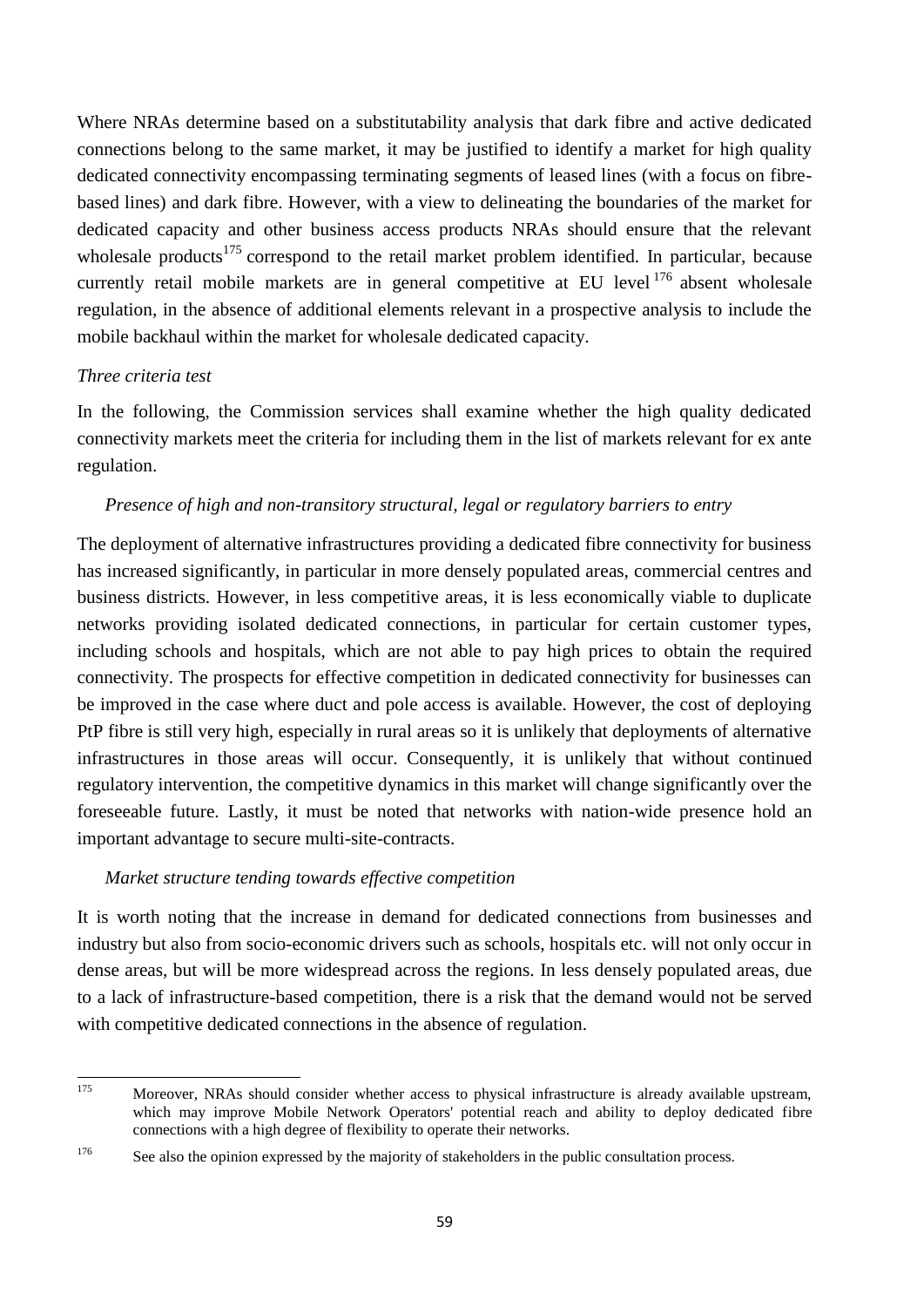Moreover, wireless technologies are unlikely to be able to replicate dedicated fibre connections because business users do not consider wireless technologies as a substitute but as a complementary service. This complementarity is further reinforced by the fact that the dedicated fibre connections will be increasingly essential for the deployment of wireless technologies to be able to meet the required quality of service.

Suppliers of mass-market fibre may be well placed to enter the market for the provision of dedicated fibre access; however, the prospective entry is likely to be limited to certain more competitive areas. The same conclusion can be reached with regard to the fibre networks deployed under commercial co-investment agreements, because it is unlikely that such agreements would cover economically less viable areas. As incumbents are strongly placed in dedicated infrastructure outside more densely populated areas, they can leverage their wider coverage to gain multi-site contracts and obtain an advantage in the speed of provisioning of 5G and the quality of the broadband connection. Incumbents, in order to protect their strong market position, would also have limited incentive to offer wholesale access on a commercial bases.

# *Sufficiency of competition law alone to adequately address the identified market failure(s)*

In the absence of direct constraints, and even though it is not excluded that indirect constraints become more significant over time, it is not expected that effective retail competition will be ensured in the absence of regulation of the wholesale market for dedicated connectivity*.* Ex post competition rules also seem unlikely to be able to effectively address the observed market failures, requiring frequent intervention, persistent monitoring and price setting remedies, especially taking into account that such measures are subject to a very high standard of proof. Therefore, competition law alone would not ensure effective, non/discriminatory and timely wholesale access.

As a result, at least in the mid-term, the three criteria test continues to be met for the dedicated capacity market.

# *Potential geographic market differentiation*

As competition in VHC develops, we can expect a more important role for geographic market segmentation in the market for dedicated fibre business access. Therefore, the market for the dedicated capacity, although it would in general pass the three-criteria-test, is likely to have different competitive characteristics which may justify the lifting of regulation or a differentiated regulatory approach, either on a national, or more likely on a sub-national basis. Some Member States have already geographically segmented the HQA market  $177$ . In addition to the considerations already developed above<sup>178</sup>, there are some specificities linked to the dedicated

<sup>177</sup> E.g. in countries such as Ireland, Austria and the UK.

<sup>&</sup>lt;sup>178</sup> See section 4.1.3 of this document.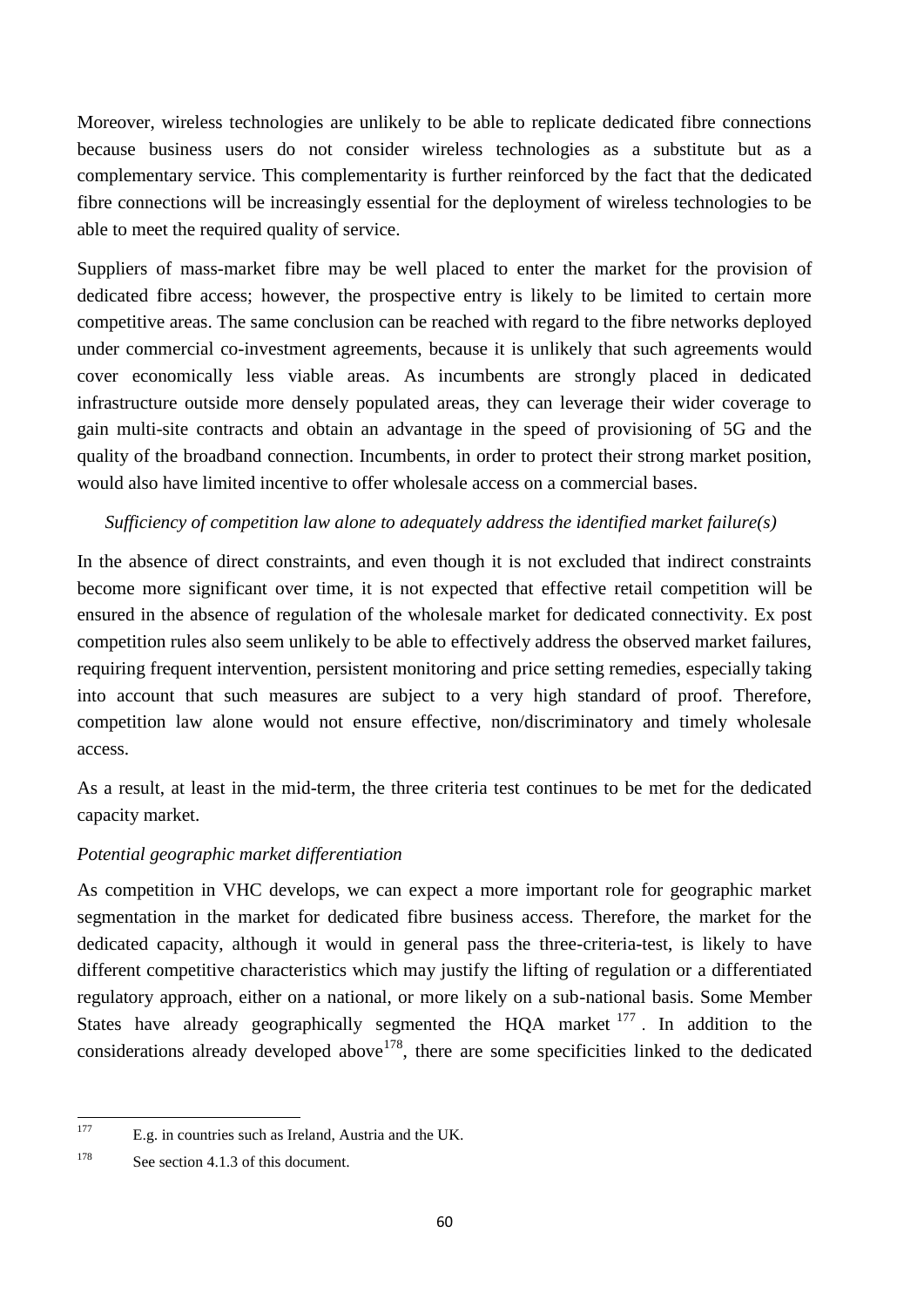capacity market for example business districts may be served by specialist business access providers, which are not present in residential areas.

The geographic units chosen by regulators when analysing the market should therefore, as far as possible, enable a reflection of the scope of coverage of existing infrastructure-based competitors and in particular take into account the specificities of the network presence in case of dedicated capacity markets<sup>179</sup>. Indeed, a network can be considered as present when it is relatively close to the customer premises which need to be connected<sup>180</sup>.

However, there may also be remote geographic areas where FttH has not been deployed (and may not be viable in the long term), but where demand for dedicated connectivity remains and may increase in the future, with limited potential for competitive supply.

Moreover, in contrast with consumer and small business demand, high-end business demand is often multi-site or even multi-national. Because competition for contracts requires competitors to connect multiple sites, there may be an advantage from having networks with national-wide coverage, which may confer a benefit for the incumbent operators  $181$ . It also means that competitors to the incumbent seeking to win multi-site or multi-national contracts, are likely to require wholesale access, and will probably not be able to rely solely on the footprint of their own network.

In conclusion, after the geographic analysis, an NRA should assess whether there is a case for defining separate sub-national relevant geographic markets based on specific competition conditions and, as a result, consider whether *ex ante* regulation is still needed or could be lifted in particular geographic areas.

# 4.1.6. Physical infrastructure

Physical infrastructure are facilities or elements associated with an electronic communications network, which enable or support the provision of services, and include buildings or entries to

<sup>179</sup> Indeed the geographic segmentation will not necessarily correspond to that of the WBA market. The high value nature of business services in certain countries leads to the situation that certain districts have become competitive for dedicated access, while they are not (yet) and may not become competitive as regards very high capacity connectivity to the mass-market.

<sup>&</sup>lt;sup>180</sup> Some NRAs considered that a 50 metres from business parks or premises is a distance sufficient to consider the network to be present in a given area. However, the appropriate distance may vary due to national circumstances.

<sup>&</sup>lt;sup>181</sup> This practice can be observed, for example, in the Spanish high quality access market review from 2016, when the NRA found that the retail market share revenues of Telefonica in fixed business communications had fallen significantly for companies with up to 10 sites (although still remained about 60%), but had declined very little for businesses with more than 10 sites, remaining at 75.9% in 2014. See table 12 page 41 [https://circabc.europa.eu/sd/a/5f7c608d-d39d-4d6b-b6a9-](https://circabc.europa.eu/sd/a/5f7c608d-d39d-4d6b-b6a9-87fc07b2421e/Proyecto%20Medida%20Mercados%203a%203b%204_18%2011%202015_PARTE%201_PUBLICA.pdf) [87fc07b2421e/Proyecto%20Medida%20Mercados%203a%203b%204\\_18%2011%202015\\_PARTE%201\\_PUBLICA.pd](https://circabc.europa.eu/sd/a/5f7c608d-d39d-4d6b-b6a9-87fc07b2421e/Proyecto%20Medida%20Mercados%203a%203b%204_18%2011%202015_PARTE%201_PUBLICA.pdf) [f](https://circabc.europa.eu/sd/a/5f7c608d-d39d-4d6b-b6a9-87fc07b2421e/Proyecto%20Medida%20Mercados%203a%203b%204_18%2011%202015_PARTE%201_PUBLICA.pdf)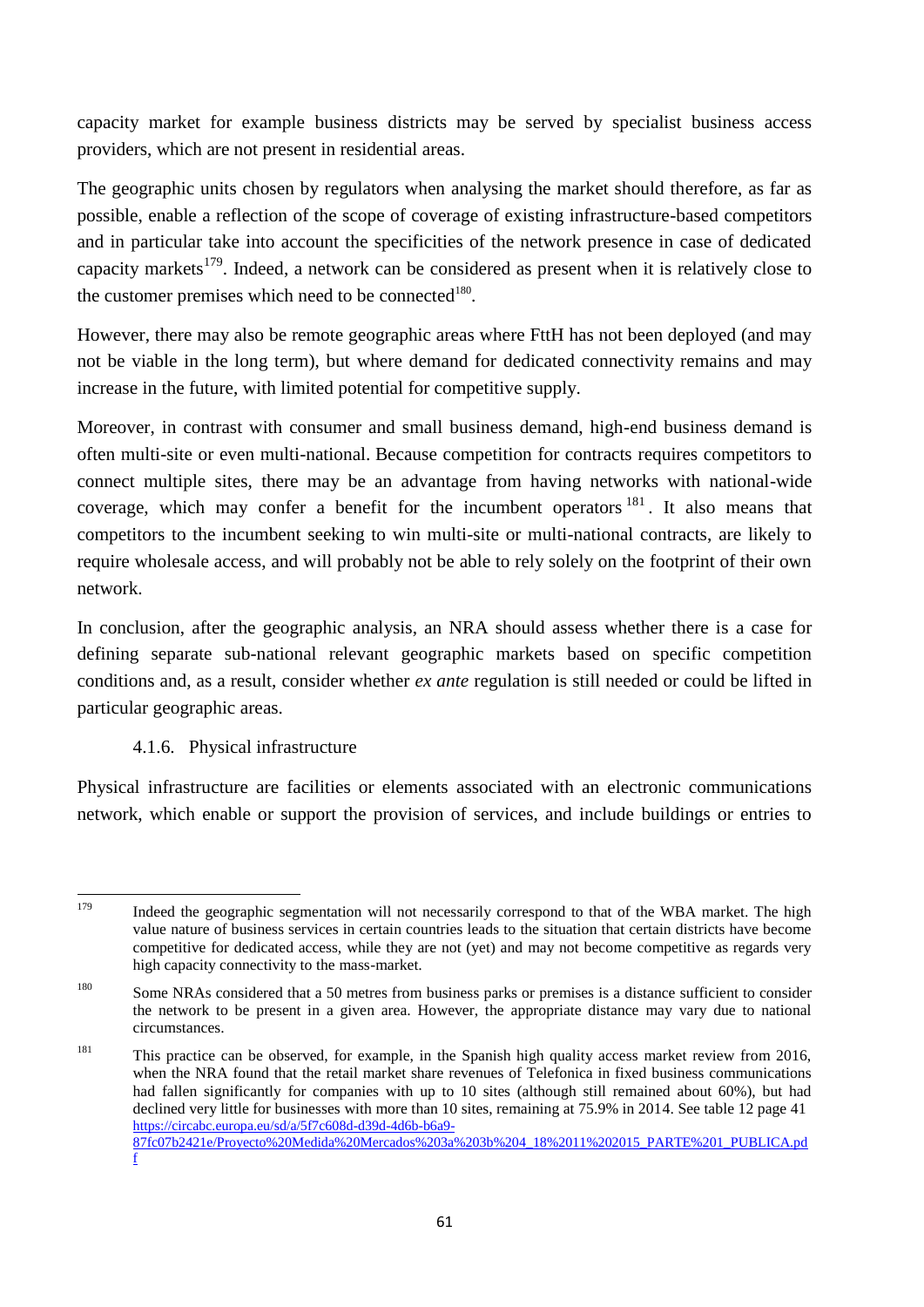buildings, building wiring, antennae, poles, towers and other supporting constructions, ducts, conduits, masts, inspection chambers, manholes, and cabinets $^{182}$ .

Physical infrastructure that can host an electronic communications network is essential for the deployment of new networks. Physical, or civil engineering, infrastructure is the most upstream market of all electronic communications markets as, in the majority of cases, fixed and mobile networks rely on ducts and poles to install copper, fibre and cable lines. Physical infrastructure represents a significant proportion of investment in networks as civil works can represent up to 80% of the total cost of deployment. Where civil engineering assets exist and are reusable, effective access to such physical infrastructure may significantly facilitate the roll-out of competing networks.

## *Regulatory framework: Code and Broadband Cost Reduction Directive*

According to Article 72 of the Code, NRAs may impose obligations on undertakings with significant market power to meet reasonable requests for access, and use of, civil engineering. This new provision provides a more flexible tool compared to the previous practice of many NRAs, to impose duct and pole access purely as an ancillary remedy in market 3a of the 2014 Recommendation (wholesale local access provided at fixed location). The Code allows for a specific physical infrastructure access (PIA) remedy, which can be imposed as a stand-alone remedy when denial of access, or access given under unreasonable terms and conditions having a similar effect, would hinder the emergence of a sustainable competitive market and would not be in the end users' interest. In these cases, NRAs may impose obligations of access to physical infrastructure, even if the latter is not included as a stand-alone product in the relevant market in accordance with the market analysis<sup>183</sup>. This is particularly relevant as it can be imposed as a stand-alone remedy in different regulated markets when needed<sup>184</sup>.

In addition, the Code establishes that where NRAs intend to impose an access obligation for specific network elements and associated facilities, they must first assess whether the imposition of obligations of access to civil engineering under Article 72 alone would be a proportionate means by which to promote competition and end users' interest<sup>185</sup>.

Where an NRA analyses electronic communications markets with a view to determine whether any of those markets require ex ante regulation, and before imposing any obligations, an NRA must take into account other types of regulation or measures already imposed which affect the

<sup>182</sup> Article  $2(10)$  and 72 of the Code.

<sup>183</sup> Article 72(2) of the Code.

<sup>&</sup>lt;sup>184</sup> This will be in particular significant for business providers, which in order to design their offer use both products from mass-market connectivity and from dedicated capacity, and can therefore have a similar remedy for access to physical infrastructure in both markets, and thanks to this design their offer more independently and with greater flexibility.

<sup>185</sup> Article 73(2) of the Code.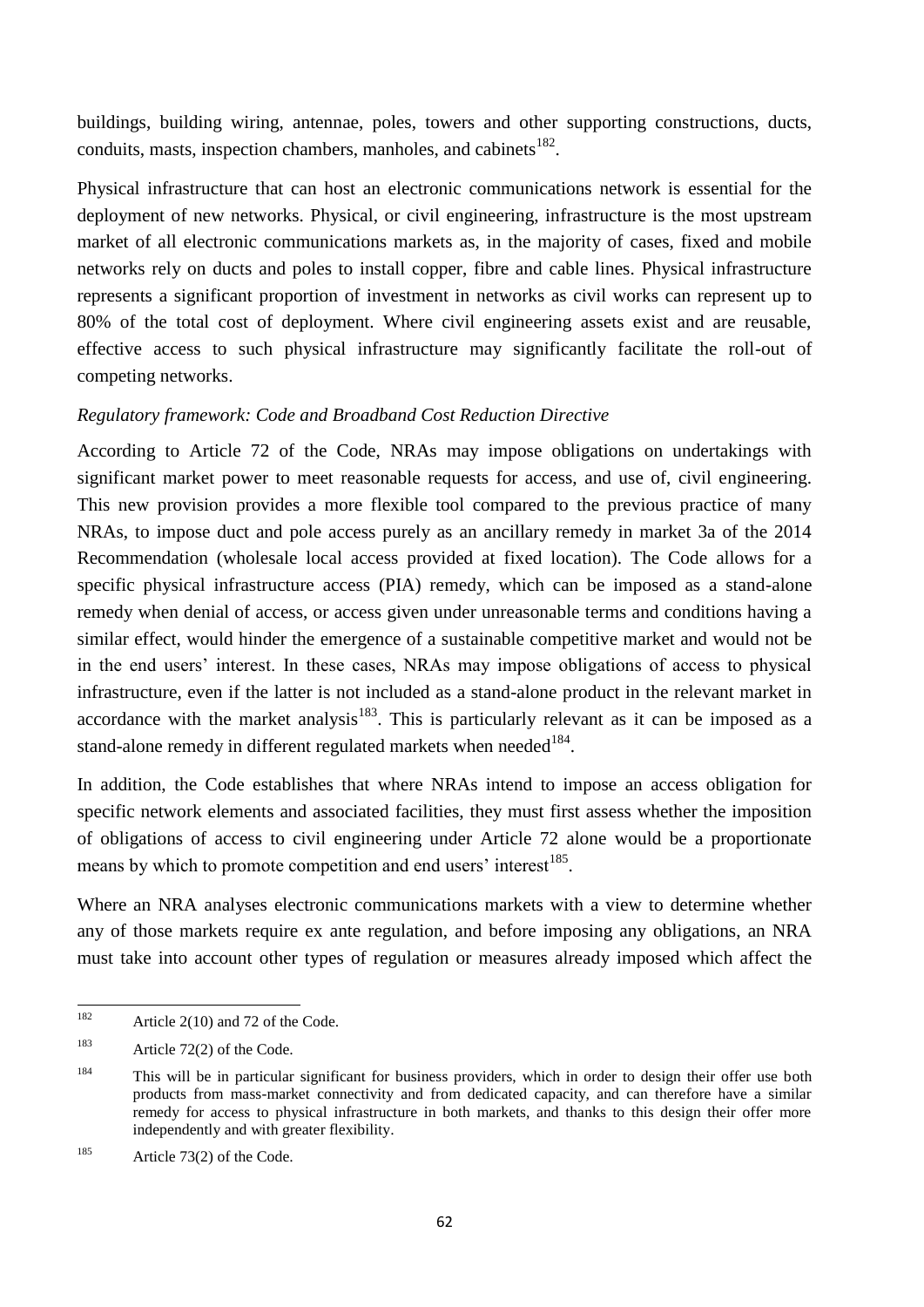relevant market<sup>186</sup>. This includes, in the case of physical infrastructure, measures taken under the Broadband Cost Reduction directive (BCRD)<sup>187</sup>.

The BCRD aims to facilitate and incentivise the rollout of high-speed electronic communications networks by promoting the joint use of existing physical infrastructure and by enabling a more efficient deployment of new physical infrastructure so that such networks can be rolled out at lower cost<sup>188</sup>. To that end, the BCRD mandates that any network operator (not only from the electronic communications sector but also from other utilities sectors such as energy, transport and water) meet all reasonable requests for access to its physical infrastructure under fair terms and conditions, including price. Access may only be refused for objective, transparent and proportionate reasons. In addition, if parties cannot reach a commercial agreement on the terms of access, a dispute resolution mechanism is available. Access through the BCRD represents a dispute-resolution based intervention, and is not based on an *ex ante* intervention by the regulatory authority<sup>189</sup>.

## *Current situation across the Union*

Evidence gathered through the Article 7 procedure shows that, at present, several NRAs regulate access to civil engineering infrastructure as an associated facility<sup>190</sup> to the market for wholesale local access provided at a fixed location (market 3a of the 2014 Recommendation) as an SMPrelated remedy<sup>191</sup>. Only one Member State<sup>192</sup> has included civil engineering infrastructure in the market for wholesale local access at a fixed location, as a substitute for other forms of wholesale physical access, namely local loop unbundling.

Only in one Member State  $^{193}$ , the provisions of national law implementing the BCRD, accompanied by extensive use by alternative operators of their own ducts, have been considered

<sup>186</sup> Article  $67(2)(c)$  of the Code.

<sup>&</sup>lt;sup>187</sup> Directive 2014/61/EU of the European Parliament and of the Council of 15 May 2014 on measures to reduce the cost of deploying high-speed electronic communications networks.

<sup>&</sup>lt;sup>188</sup> Article 1(1) of the BCRD.

<sup>&</sup>lt;sup>189</sup> The review of the Broadband Cost Reduction Directive (BCRD) is included in the 2020 Commission Work Programme as a REFIT initiative and is part of the actions announced in the Commission's Communication 'Shaping Europe's Digital Future' (COM(2020)67 final).

<sup>&</sup>lt;sup>190</sup> Article 2(10) of the Code includes physical infrastructure in the concept of 'associated facilities' defined as the associated services, physical infrastructures and other facilities or elements associated with an electronic communications network or an electronic communications service which enable or support the provision of services via that network or service, or have the potential to do so, and include buildings or entries to buildings, building wiring, antennae, towers and other supporting constructions, ducts, conduits, masts, manholes, and cabinets.

<sup>191</sup> Belgium, Cyprus, Germany, Estonia, Spain, France, Hungary, Ireland, Italy, Lithuania, Latvia, Poland, Portugal, Sweden, Slovenia, Slovakia, United Kingdom.

<sup>&</sup>lt;sup>192</sup> See: FR/2017/2030. However ARCEP has recently proposed a separate PIA market (FR/2020/2277).

<sup>&</sup>lt;sup>193</sup> Bulgaria. Please note however that the Bulgarian NRA found the WLA market competitive and lifted all regulation.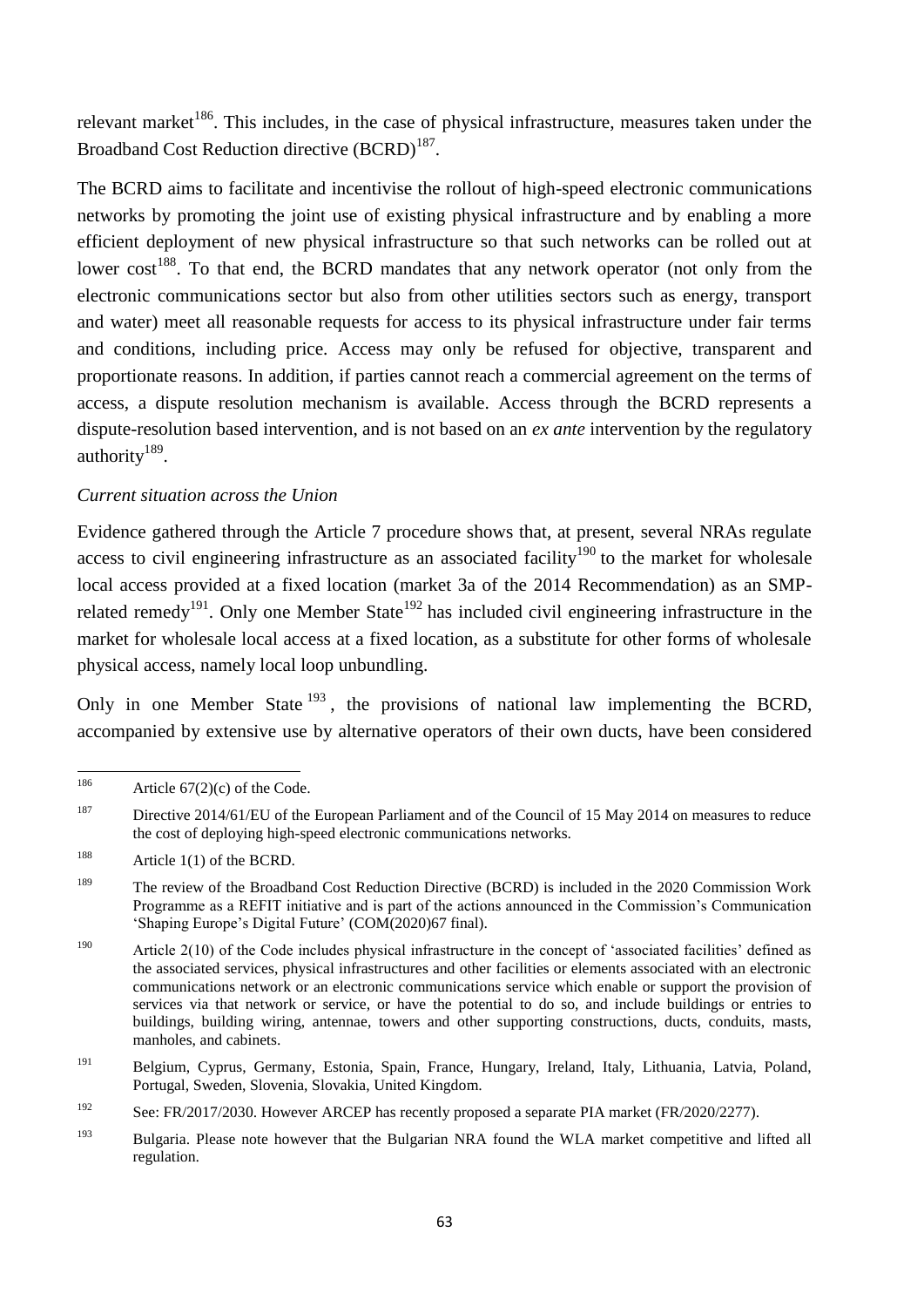by the NRA as sufficient to ensure access to ducts and poles and hence the SMP access to PIA was lifted<sup>194</sup>. However, in the large majority of cases, the BCRD alone is not considered sufficient to ensure effective access to relevant civil engineering infrastructures for access seekers<sup>195</sup>.

Furthermore, information collected in the context of the WIK report indicates that the SMP-based duct and pole access has been used extensively in several Member States where fibre rollout is well advanced, and is currently stabilising<sup>196</sup>, while increasing in Member States with a lower level of fibre deployment.

However, some national regulators did not impose access to civil infrastructure even where they found that the WLA market lacked competition, based on national circumstances. In some cases, duct access was only imposed in the feeder segment of the access network. The lack of imposition of a duct access remedy is also linked with the fact that in some countries<sup>197</sup> the duct and pole access network of the incumbent operator is not ubiquitous. This may occur where only part of the incumbent operator's network has been deployed in ducts, namely the segment between the MDF and the street cabinet, but not the terminating segment connecting the street cabinet and the end user. Duct access was not imposed in some Member States due to limited demand for ducts<sup>198</sup> in particular where wholesale-only networks are available.

Moreover, two NRAs have concluded that the WLA market was competitive and, therefore, did not impose any SMP-based remedy<sup>199</sup>. That conclusion was based on evidence suggesting that alternative operators were deploying and expanding their network while using their own physical infrastructure as well as on the consideration that the BCRD is a sufficient tool to address any potential competitive concern.

<sup>194</sup> <sup>194</sup> BG/2019/2155: The Bulgarian national law transposing the BCRD directive significantly reinforced its provisions by including obligations for access, non-discrimination, transparency - including the publication of a reference offer - and price control equivalent to a significant extent to the set of obligations imposed on BTC due to its SMP status. Thus, CRC considered that the opportunities for BTC's anti-competitive behaviour are constrained.

<sup>195</sup> This is also confirmed by Recital 187 of the Code, that states that *'in addition to the rules on physical infrastructure laid down in Directive 2014/61/EU, a specific remedy is necessary in those circumstances where civil engineering assets are owned by an undertaking designated as having significant market power'*.

<sup>&</sup>lt;sup>196</sup> In particular Spain and Portugal.

<sup>&</sup>lt;sup>197</sup> For example Germany and Austria.

<sup>&</sup>lt;sup>198</sup> SE/2019/2216: PTS did not intend to impose access to ducts as it considers access possibilities to passive infrastructure provided through national law to be sufficient. PTS did not have current data on the extent to which re-using of existing ducts for fibre deployment is possible. It would depend on the condition of the ducts, the precise geolocation of ducts, available capacity etc. According to PTS, the quality of the ducts was likely to be questionable. Lack of demand for ducts may also due to the widespread presence of Point-to-Point fibre municipal networks. The Commission vetoed the Swedish draft measure. The Luxembourgish NRA withdrew access to ducts (LU/2019/2137-2138) on the bases of the specific national circumstances in Luxembourg such as the observed lack of demand for regulated access to ducts and in light of alternative access possibilities through national legislation.

<sup>&</sup>lt;sup>199</sup> RO/2015/1804 and BG/2019/2155.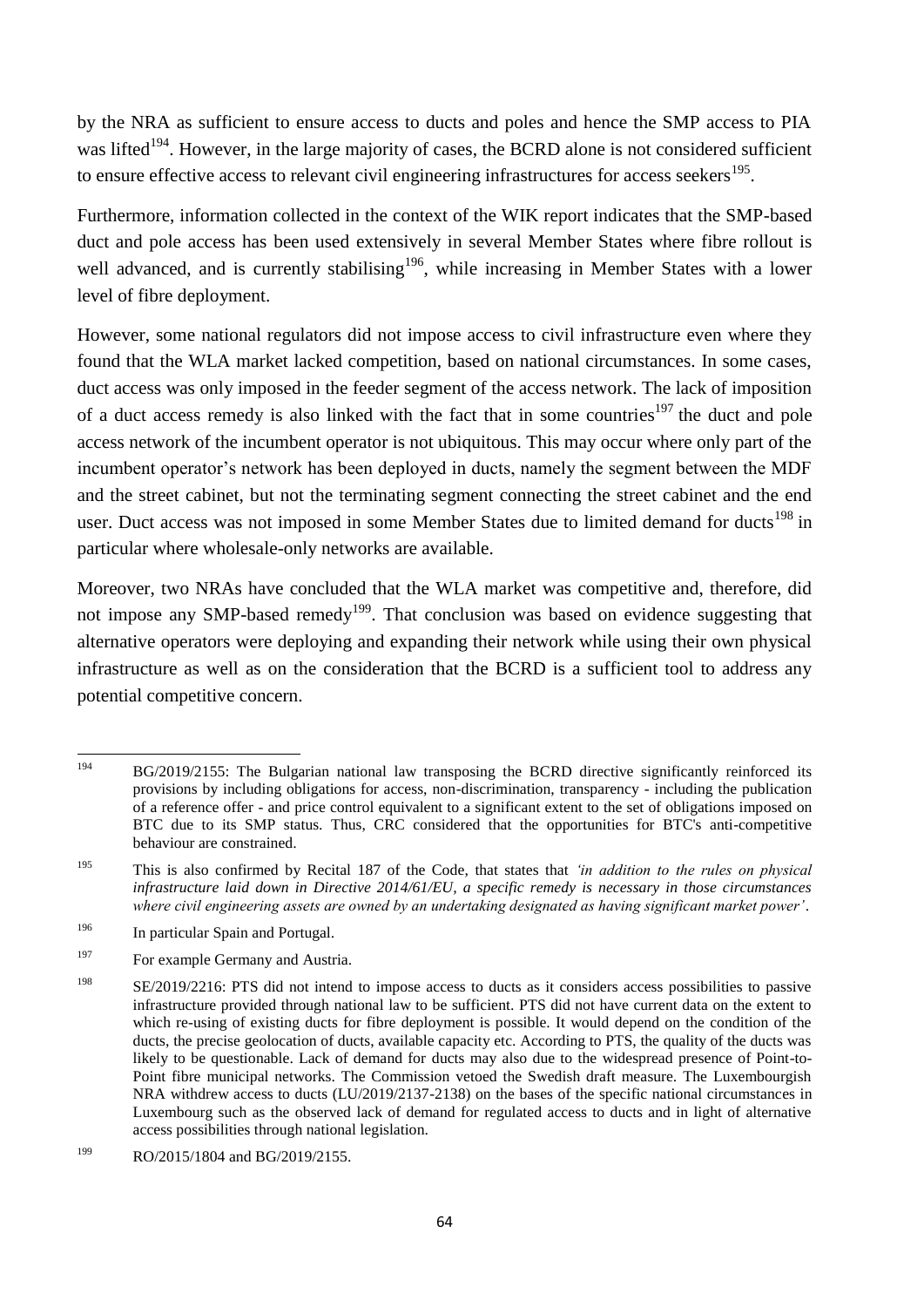So far, two national regulators have, or are proposing to, define and regulate a self-standing market for access to civil engineering infrastructure, namely the UK's Ofcom and France's ARCEP. This approach reflects specific market circumstances, with a ubiquitous electronic communications-specific ducts and poles infrastructure of the incumbent and a clear policy choice to incentivise fibre deployment through regulation focusing on creating network competition. Ofcom argued that when ducts and poles access turns out to be the key factor, which promotes competition in the WLA or dedicated access market, the latter should be deregulated and the analysis should move to a separate market upstream for ducts and poles access.

Overall, NRAs' practice regarding access to physical infrastructure appears to be very heterogeneous. The divergences are justified by differences in network topologies, availability of ubiquitous ducts, level of demand for access to ducts and poles etc.

Duct and pole access voluntarily provided by utility companies or mandated on the basis of the measures implementing the BCRD could in theory be sufficient – but it was rarely in practice – to address competition concerns where utilities' ducts and poles are suitable to host electronic communications-specific cables. Indeed, in a number of countries, utilities' infrastructure has been used extensively, but not exclusively, to support broadband deployment<sup>200</sup>.

Therefore, provisions in the Code as well as past and current experience show that SMP-based remedies are likely to be necessary to ensure effective access to the SMP operator's civil engineering infrastructure.

# *PIA: stand-alone remedy or separate upstream market?*

NRAs should consider mandating PIA as a stand-alone remedy based on an SMP finding in one or more of the downstream markets.

According to Article 73(2) of the Code, where NRAs assess the appropriateness of imposing an access obligation in accordance with the principle of proportionality, NRAs must first analyse whether other forms of access to wholesale inputs, either on the same or on a related wholesale market, would be sufficient to address the identified competition problem. NRAs must thus assess whether there are existing commercial access offers, regulated access under Article 61 of the Code, or planned regulated access to other wholesale inputs. In light of the level of market development, NRAs should take into account whether it would be technically and economically viable for operators to use or install competing facilities based on duct access.

In those Member States where downstream markets (WLA or dedicated access) lack sufficient competition, a self-standing remedy of physical infrastructure access may be an appropriate and sufficient instrument to support the deployment of alternative network infrastructure in the next years. In such cases, alternative networks may indeed still rely on the access to the SMP

<sup>200</sup> This is the case for example in Italy, France and Portugal, where PIA was also imposed based on SMP regulation.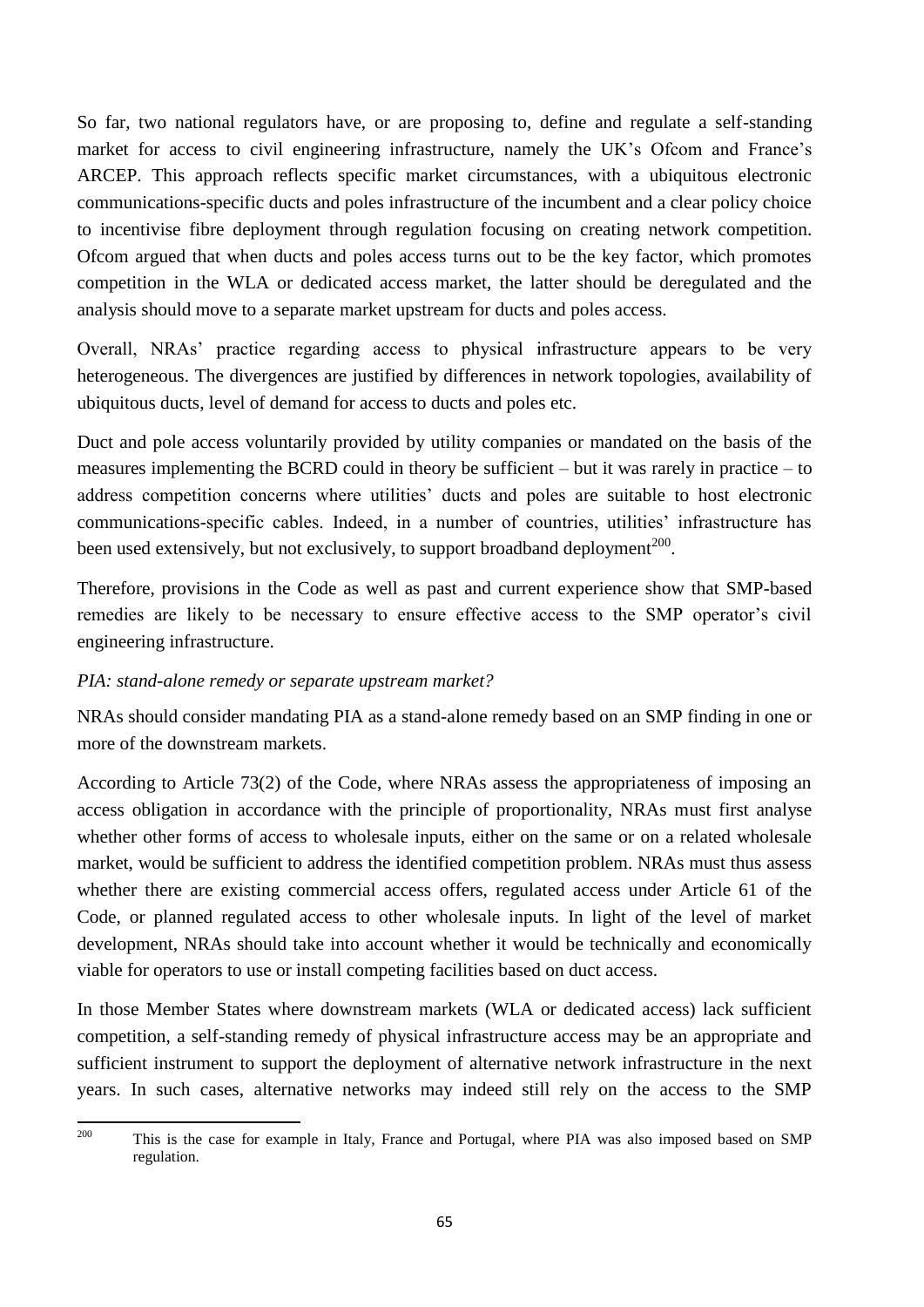operator's ducts and poles. In this particular case, based on the modified Greenfield approach<sup>201</sup>, NRAs may maintain regulation on the WLA or dedicated access market by imposing only the PIA remedy. For this purpose, it is essential that Member States correctly implement Article 72 and 73 of the Code.

As suggested by  $WIK^{202}$ , Article 72 may prove to be a practical and efficient alternative to the delineation of a separate PIA market:

- In the short term, in Member States where infrastructure-based competition is emerging and/or where it is unclear if PIA will play a significant role in driving infrastructure-based competition and new market entry;
- In the longer term, in Member States where a ubiquitous physical infrastructure network owned by a single operator is not present (ex. Germany) or demand for PIA is absent or very limited (ex. Sweden), and therefore a separate PIA market cannot be clearly defined or distinguished;
- Where SMP-based PIA is not or might not be the trigger for deployments, or where it is only imposed to a limited extent, if at all, this approach could be particularly appropriate.

However, as also suggested by WIK, Article 72-based PIA might not be appropriate, and therefore NRAs might consider delineating a separate PIA market:

- In cases where SMP-based PIA is (or becomes in future) the only SMP remedy required to ensure effective competition in electronic communication markets;
- Where PIA is effective in stimulating deployment by alternative operators, and the reliance on PIA as a remedy could lead to a mismatch in the geographic scope of PIA obligations and the geographic scope of downstream markets, due to emergence of infrastructure competition in some areas (warranting no SMP designation) and/or the deployment of VHC infrastructure by an operator other than the incumbent, which may warrant an SMP finding (e.g in other areas where only one VHC network is economically viable).

In this case, NRAs may be inclined to define downstream VHC or dedicated access markets as national (due to their reliance on a nationwide PIA remedy). Indeed, today WLA markets have mainly been defined on a nationwide basis, in part due to the ubiquity of incumbent's PIA and copper networks. However, this may not accurately reflect the competitive conditions of VHC networks, and may risk over- or under-regulation. In addition, it would be particularly odd in

<sup>201</sup> This requires NRAs to assess whether markets are effectively competitive from a forward-looking perspective in the absence of regulation based on a finding of significant market power.

<sup>&</sup>lt;sup>202</sup> Chapter 5.2.3 of the WIK Report.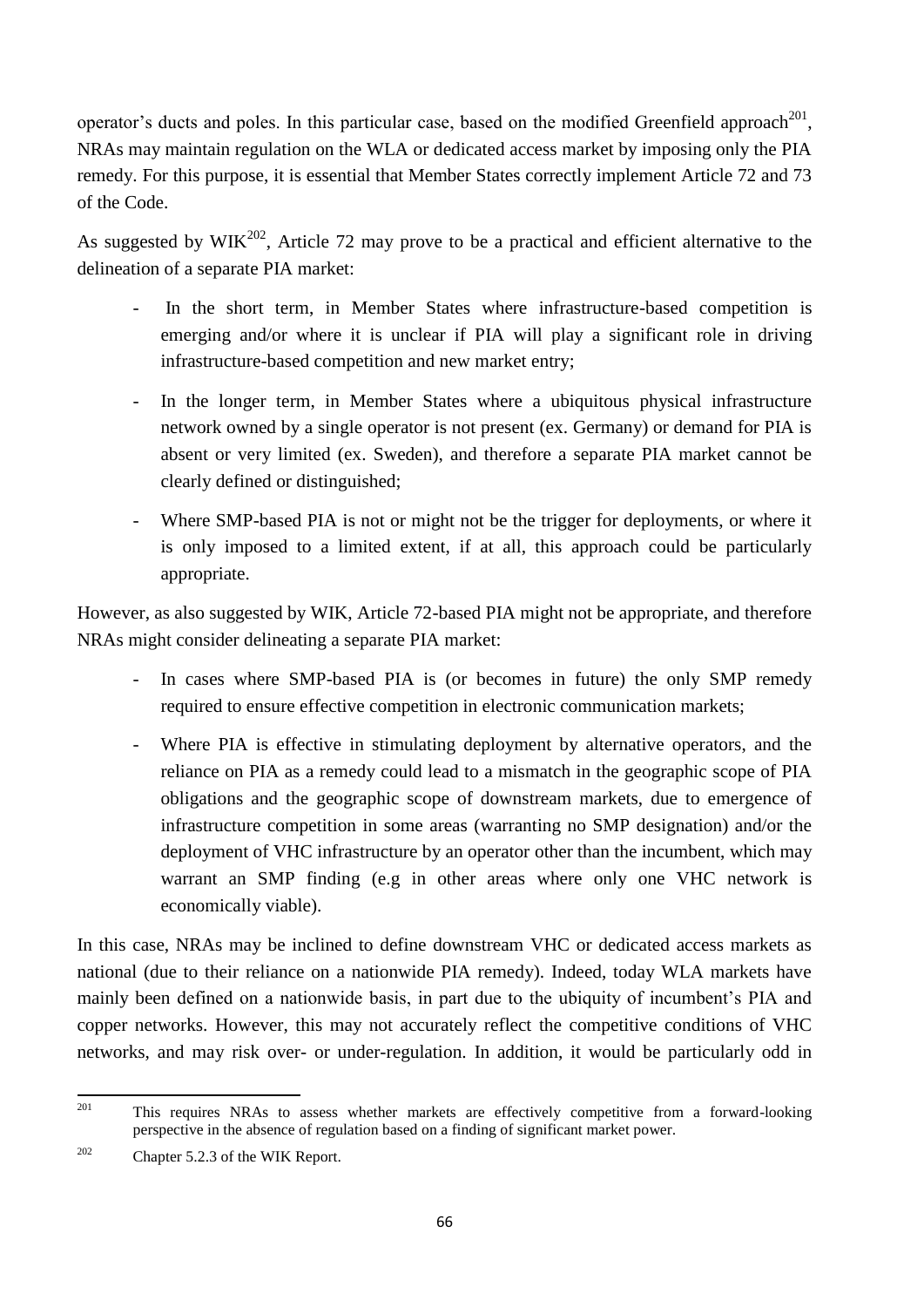cases where SMP operators and/or competitive characteristics in downstream market would be different from those of the potentially separate PIA market.

Therefore, where the competitive conditions across the same Member State differ in the downstream market, NRAs should consider the need to define separate geographical markets downstream and to deregulate those areas of the country, which are found to be effectively competitive absent regulation. However, downstream competition in some areas may depend on the use of existing ducts of the SMP operator.

In such cases, NRAs should consider whether it would be justified and proportionate, based on competition law principles, to define a separate market for physical infrastructure, with the aim of facilitating the deregulation of parts of the downstream market for wholesale local access or for wholesale business connectivity.

The definition of a separate market for PIA would be particularly relevant in Member States where one single operator owns a physical infrastructure network which is ubiquitous (it has national coverage and allows reaching all households in the national territory) and suitable for the deployment of alternative fibre networks.

In such cases, a separate PIA market would have the benefit of allowing the use of physical infrastructure for multiple purposes, including providing local access, central access, backhaul, and potential future/new emergent services. In this sense, PIA could be a "cross-market" wholesale remedy that can be used to facilitate the deployment of fixed access infrastructure to consumers as well as businesses and (if applied in the relevant network segments) for fixed and mobile access and backhaul.

## *PIA as a separate market*

The Commission acknowledges the potential benefits associated with the delineation of a separate market for PIA. However, at this stage and given the diverse characteristics of physical infrastructure networks across Member States, the Commission does not consider it appropriate either to mandate the definition of a PIA market or to include such a market in the list of markets susceptible to *ex ante* regulation at Union level.

With respect to situations where the delineation of a separate market for PIA would be the most balanced approach, the chapter provides further indications on how the PIA market could be defined in its product and geographic market dimensions.

## *Separate product market*

A separate market for PIA would be upstream of wholesale broadband markets and dedicated connectivity, and ultimately of the retails markets for broadband services for mass-market and business customers.

The relevant product market may comprise physical infrastructure and other facilities, which can be used to host elements of a network, including buildings or entries to buildings, building wiring,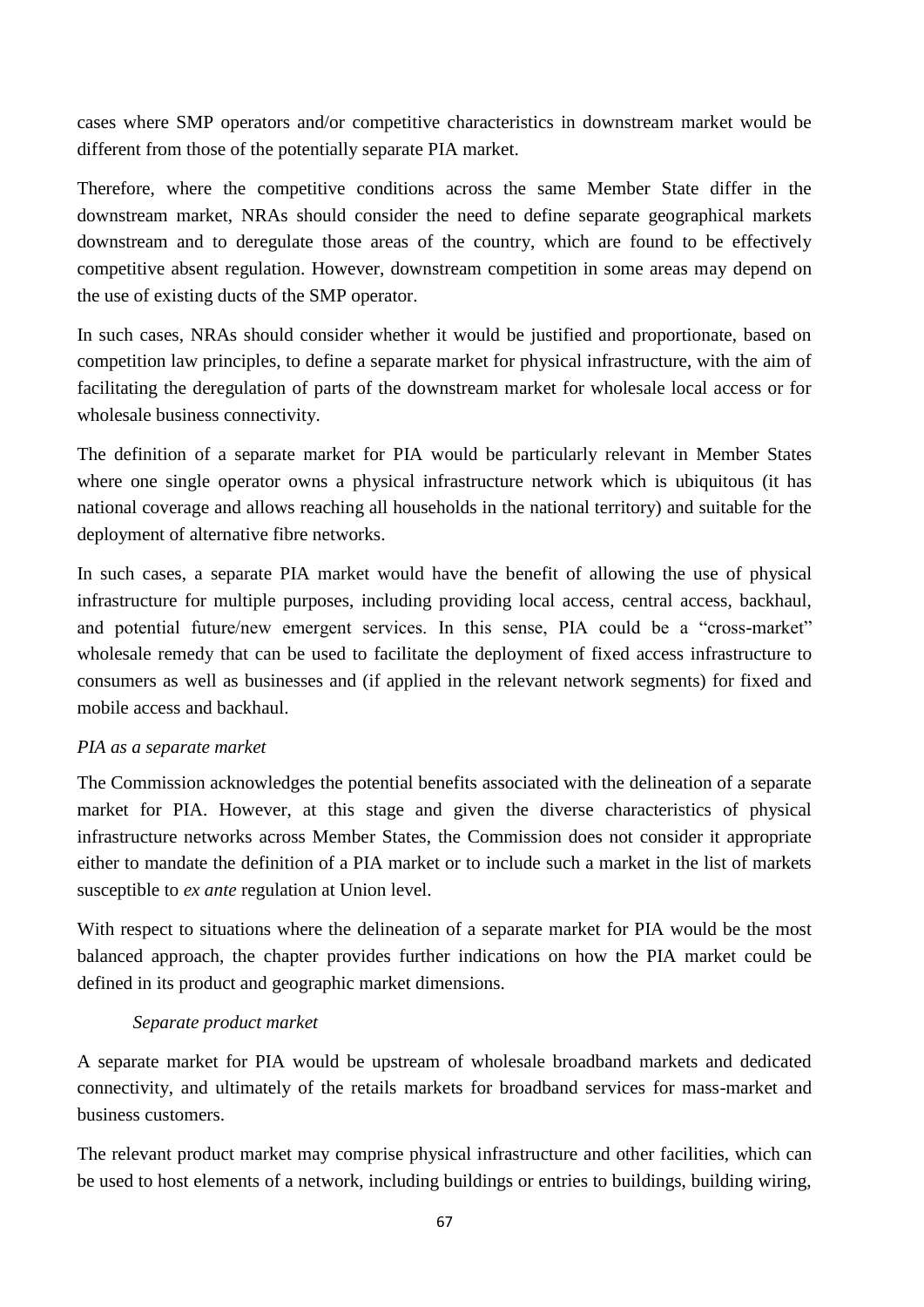antenna installations, towers and other supporting constructions, pipes, ducts, conduits, masts, inspection chambers, manholes, and cabinets.

This market would include the supply of wholesale access to electronic communications-specific physical infrastructure for deploying an electronic communications network. The scope should be limited to networks that can be used to host fixed elements of electronic communications networks, such as ducts, poles and chambers.

The scope of the relevant product market would likely be limited to the electronic communications-specific physical infrastructure in many Member States. This is because ducts constructed for other purposes may not be always suitable to host electronic communications networks for the following main reasons:

- technical characteristics, including lack of suitable sites for hosting technical facilities,
- accessibility, including the lack of sufficient access points and/or restrictive rules for access (in particular for water, gas and electricity physical infrastructure),
- **unsuitable network design or topology** they may be more fragmented and may not mirror the routes followed by electronic communications-specific infrastructure,
- constraints arising from saturation of certain segments,
- security requirements and risks, including a hostile environment for network co-existence (sewers),
- difficult and costly adaptation and repair. For instance, district heating networks may not be suitable due to temperature and leakage constraints, and it may be particularly difficult to install fibre within water and gas networks due to the presence of valves, while rail and motorway networks lack the necessary capillarity for the deployment of electronic communications networks.

All these factors raise costs in comparison with the use of ducts specific for hosting electronic communication networks. In addition, the terms and conditions for access may potentially be less favourable.

Although non-electronic communications infrastructure is currently used to host electronic communications networks, this use is limited in scale and has led to only limited network  $rollout<sup>203</sup>$ .

There is no demand-side substitution between electronic communications-specific physical infrastructure and non-electronic communications physical infrastructure. NRAs may however

<sup>203</sup> Based on an assessment conducted by WIK in its report. However, the use of utility infrastructure is significant in Italy and France. As noted by WIK, there is also much interest in municipal and utility infrastructure in Germany, judging by the number of disputes brought on this subject under the BCRD.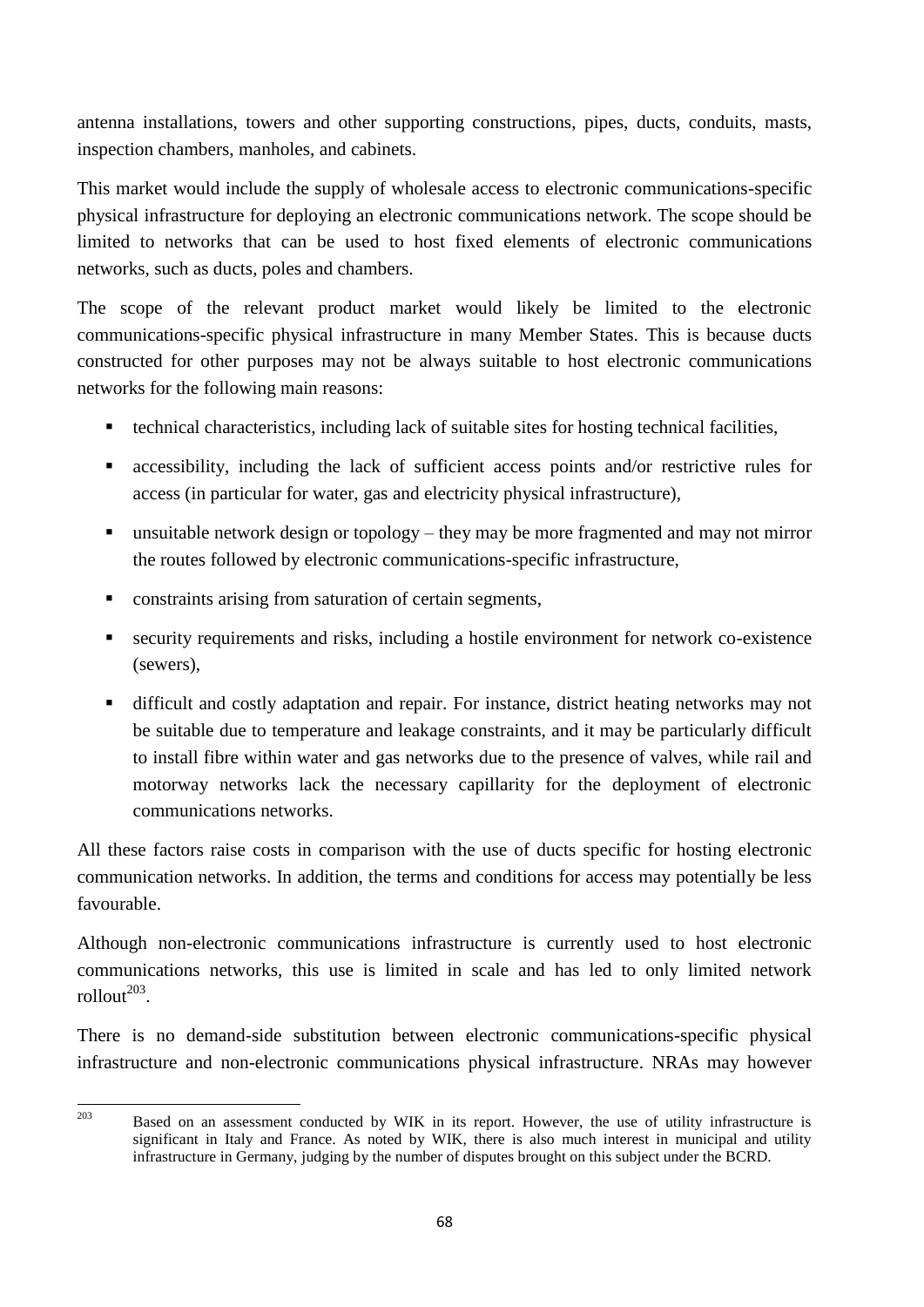examine whether utilities' ducts voluntarily provided or mandated via BCRD have such characteristics that may allow them to exert a constraint on the offer of electronic communications ducts and poles. Generally, non-electronic communications infrastructure would be excluded from the product market.

NRAs do not need to identify specific use cases associated with ducts and poles, or to distinguish between the use of ducts for access and backhaul (open-ended approach). Some flexibility is desirable as the full range of potential access seekers cannot be predicted at this stage, nor the downstream services provided over that network, nor the network architectures they desire. Any product market definition in relation to stylised use cases could result in remedies that artificially restrict innovation and lock access seekers into existing markets and network topologies.

## *Geographic dimension of the market*

In the assessment of the geographic dimension of the market, the relative ubiquity and suitability of the duct and pole network deployed by the incumbent electronic communications network operator (where present), is likely to present a considerable advantage for access seekers over use of multiple PIA networks with different standards. This factor, considered in conjunction with a national demand, the non-availability of commercial offers for duct access and the considerable cost that would be associated with the combination of multiple non-ubiquitous networks and/or self-built physical infrastructure (where these circumstances are confirmed), may be relevant for the definition of a national market. Indeed, operators investing in their own fibre networks would seek to install their infrastructure with the least inconvenience, greatest relevance (in delivering services to customers) and lowest cost. From a demand-side perspective, ubiquity is likely to play an even greater role for operators deploying infrastructure for major businesses and/or mobile networks. The reason for that lies in the relevance of multi-site provision of services for business customers (and to dispersed mobile base stations), the flexibility to roll-out networks to target locations where there is demand and the cost advantages of using a single provider of physical infrastructure.

Furthermore, the situation where operators have already used the incumbents' ubiquitous duct and pole network may point towards a national market definition, given the operational and administrative complexity associated with concluding ducts and poles access agreements, and the lack of potential to switch to alternative arrangements for the hosting of installed fibres.

That said, the geographic dimension of the market should be assessed on a case-by-case basis. The national dimension of the market should not be presumed, especially in situations in which the physical infrastructure network of the SMP operator is not ubiquitous. Lack of ubiquity may occur, for example, where ducts are present only in the segment between the MDF site and street cabinet (but not the final segment) or where an alternative operator rather than the incumbent has delivered fixed coverage in certain areas, whether commercially or in the context of state aid.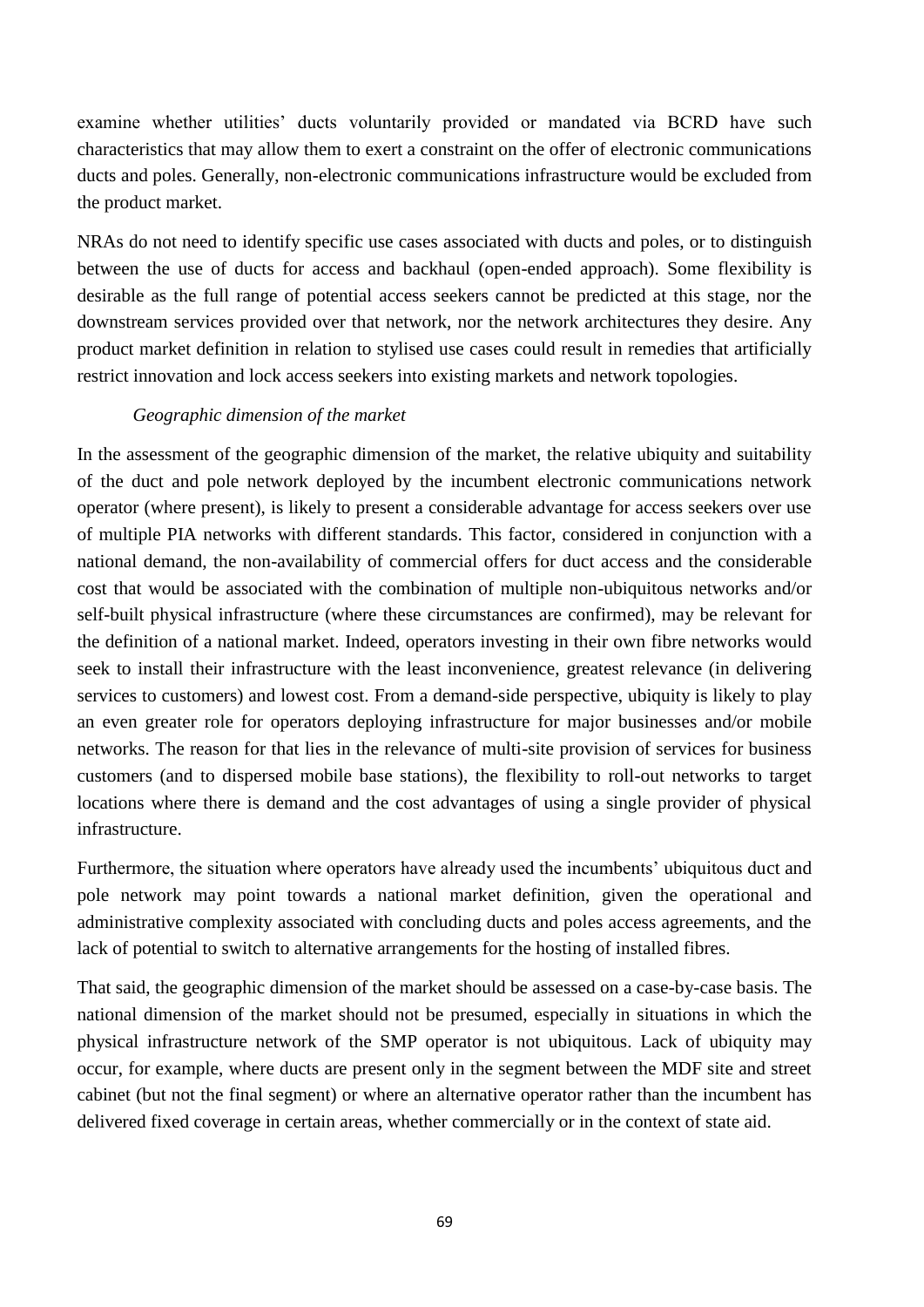In cases where it is not possible for operators to purchase PIA from a single supplier, they would need to self-install or buy a combination of duct and poles from different PIA providers in the electronic communications sector or from utilities.

It should also be considered that in view of the high and sunk costs involved in deploying physical infrastructure, it is unlikely that there would be many areas with extensive availability of three or more parallel duct and pole networks suitable for electronic communications networks. However, based on the evidence gathered by WIK, even if and where such areas exist, wholesale access is unlikely to be made available on a commercial basis, meaning that, in the absence of regulation, there would be high barriers for operators to enter as a mass-market supplier, or deploy networks for specific purposes such as dedicated access or mobile backhaul.

# *Conclusions*

Based on the above considerations, it is at this stage premature to include access to physical infrastructure in the list of recommended markets at Union level, given the differences in national circumstances. BEREC supports the proposal of the Commission services, not to include the wholesale market for access to physical infrastructure in the revised list of recommended markets, as this would oblige all NRAs to undertake an analysis that in many cases would offer little, if any, material benefit<sup>204</sup>. Nevertheless, the Commission services acknowledge recent developments in Member States' regulatory practice, which strongly signal the increasing importance of access to physical infrastructure in the next 5 to 10 years, in particular in those Member States where ubiquitous physical infrastructure is available.

Indeed, the ability to connect any site using a ubiquitous infrastructure of national coverage allows an access seeker to design its networks with more flexibility  $205$ . Even in case of future deployments that can be made without adding the burdens and costs of changing access infrastructure. Having ubiquitous physical infrastructure provides a clear advantage over the alternative of either combining multiple non-ubiquitous infrastructures, or complementing the use of non-ubiquitous infrastructure with partial self-build infrastructure.

The growing focus on upstream regulation is embedded in the Code, which aims to promote the deployment of VHCN and to foster network-based competition.

Moreover, the deployment of fibre networks by alternative operators may result in the emergence of different competitive conditions within a Member State (i.e. some areas may become competitive while others would remain non-competitive), which may warrant lifting access remedies, in those areas where competition develops in the market for wholesale local access or

<sup>204</sup> BEREC opinion, BoR (20) 174, p. 27.

<sup>&</sup>lt;sup>205</sup> This flexibility gives to alternative operator the possibility for example to choose the best alternative connection between different points of the network.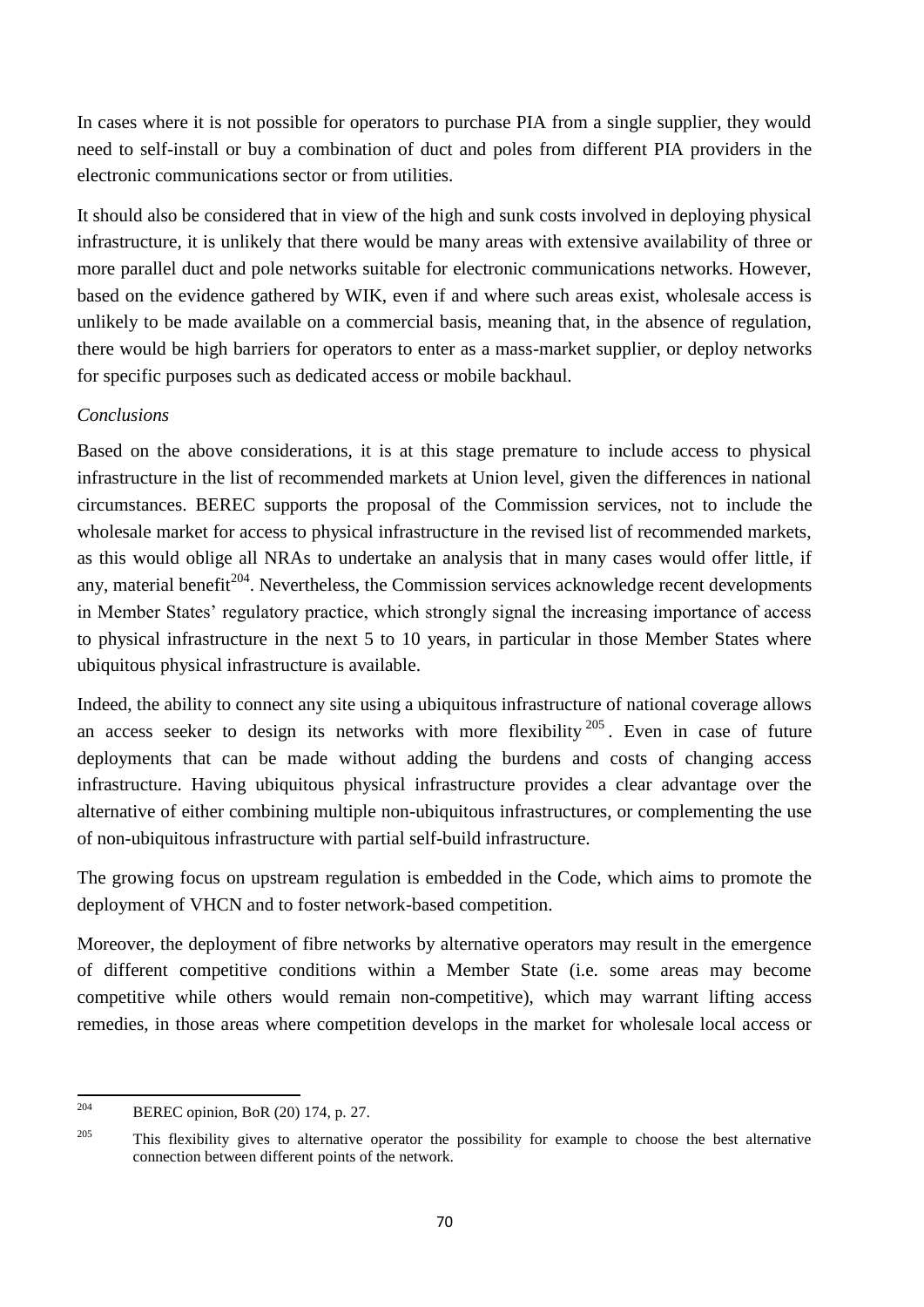dedicated capacity for business users. BEREC welcomed the Commission's indications on how the PIA market could be defined in its product and geographic market dimensions $^{206}$ .

# **4.2. Termination Markets**

As regards wholesale call termination, the 2014 Recommendation identified the following markets as susceptible to *ex ante* regulation:

- (i) the market for wholesale call termination on individual public telephone networks provided at a fixed location;
- (ii) the market for wholesale voice call termination on individual mobile networks.

This section describes and defines termination services markets and assesses whether they are still susceptible to *ex ante* regulation.

Voice termination rates are the wholesale rates that electronic communications operators charge each other to terminate calls on their respective networks ("termination rate"). Each operator has full control over terminating voice calls to its own subscribers. Thus, each operator has a monopolistic position on the market for terminating calls on its own network and has the ability and incentives to set the wholesale price for terminating calls at a level that is significantly abovecost.

In the 2007 and 2014 Recommendations on relevant markets, termination services were considered the least replicable wholesale inputs for retail voice services. The Commission found that the wholesale fixed and mobile termination markets met the three criteria test and consequently included both markets in the list of markets susceptible to *ex ante* regulation.

In terms of regulatory practice, in all cases but one (Finnish fixed termination markets $^{207}$ ), NRAs followed the Commission's recommendation and concluded that national circumstances do not warrant deregulation of the termination markets.

NRAs can impose both price and non-price obligations on providers of fixed and mobile voice termination services. Price control obligations are always in the form of a maximum fixed and/or mobile termination rate and cost accounting to support price control. Non-price obligations include obligations such as access, non-discrimination, transparency and accounting separation. The scope of non-pricing obligations varies across the Member States. Access obligations are

<sup>206</sup> BEREC opinion, BoR (20) 174, p. 27.

<sup>&</sup>lt;sup>207</sup> The Finnish regulator (FICORA) found that 'end users can substitute calls made to a fixed telephone subscription by making a call from a fixed or mobile telephone subscription to a mobile telephone subscription'. Consequently, FICORA proposed to remove existing regulation of the fixed termination markets. However, following the Commission's veto decision, FICORA withdrew its notification. See case FI/2013/1498.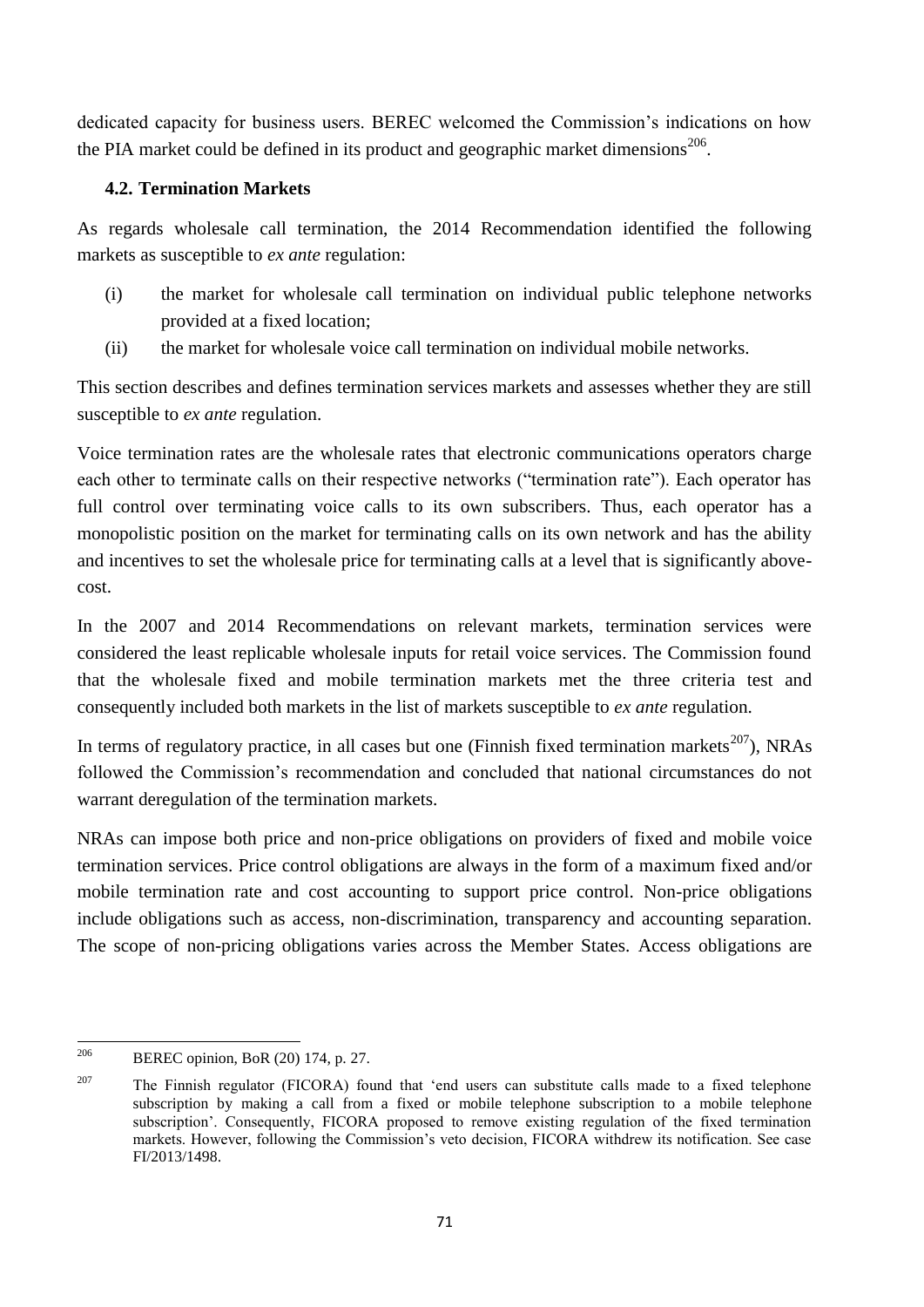imposed in all Member States, transparency and non-discrimination obligations are very common<sup>208</sup>, while accounting separation obligations are often imposed only on large operators<sup>209</sup>.

## 4.2.1. Relevant product market

In line with the 2014 Recommendation, the Commission services consider that even in presence of substitution between fixed and mobile calls at retail level, termination of fixed and mobile calls at the wholesale level represent different services<sup>210</sup>. Thus, the Commission services continue to identify a separate product market for the wholesale termination of fixed and mobile voice calls.

Any specific call can only be terminated by the network provider of the called party. This means that there is no substitution between terminating calls on a different network. Due to this lack of substitution between networks, each network represents a separate product market.

Most  $NRAs<sup>211</sup>$  define termination markets based on the number called rather than the type of the network (i.e. fixed or mobile) on which the call is terminated. Some NRAs (e.g. Luxembourg) define termination services by reference to both network and numbering range. BEREC favours 'a definition of wholesale voice call termination which is not technology based (fixed networks or mobile networks) but based on numbers<sup>212</sup>.

In line with current regulatory practice, the views expressed in the public consultation on the Union-wide voice termination rates  $2^{13}$  and the BEREC opinion on the Delegated Act  $2^{14}$ , the Commission services consider a delineation of the termination markets based on numbering as the most appropriate. Calls to geographic numbers are part of the fixed termination markets while calls to mobile numbers are part of the mobile termination markets.

<sup>208</sup> <sup>208</sup> For example, the Lithuanian regulator imposed non-discrimination and the transparency obligations only on the largest fixed operator but not on the others. See case LT/2019/2162. The Dutch regulator did not impose non-discrimination obligations on any fixed and mobile operators. See cases NL/2017/1975-1976.

<sup>&</sup>lt;sup>209</sup> For example, the Czech regulator imposed access, transparency and non-discrimination obligations on all providers of fixed termination services. In addition, it imposed accounting separation obligation on the largest fixed operator (CETIN). See cases CZ/2016/1927-1928. The Irish regulator imposed access, transparency, non-discrimination and price control obligations on all SMP operators and removed the cost accounting and accounting separation obligations previously imposed on Eircom. See case IE/2019/2151

<sup>&</sup>lt;sup>210</sup> Commission Staff Working Document Explanatory Note accompanying the 2014 Recommendation on Relevant Markets, SWD(2014) 298, p 28.

<sup>211</sup> NRAs in Austria, Belgium, Bulgaria, Croatia, Czechia, France, Greece, Ireland, Lithuania, Malta, Portugal, Romania, Slovakia and Sweden use a number based approach. Germany is currently considering moving from a network-based to a number-based market definition.

<sup>&</sup>lt;sup>212</sup> See Synopsis Report on the open consultation on the scope of the Delegated Act setting the maximum Union-wide voice termination rates, https://ec.europa.eu/digital-single-market/en/news/synopsis-reportopen-consultation-setting-maximum-union-wide-voice-termination-rates.

<sup>&</sup>lt;sup>213</sup> See Synopsis Report on the open consultation on the scope of the Delegated Act setting the maximum Union-wide voice termination rates, https://ec.europa.eu/digital-single-market/en/news/synopsis-reportopen-consultation-setting-maximum-union-wide-voice-termination-rates.

<sup>&</sup>lt;sup>214</sup> BEREC opinion on Delegated Act, BoR (20) 190.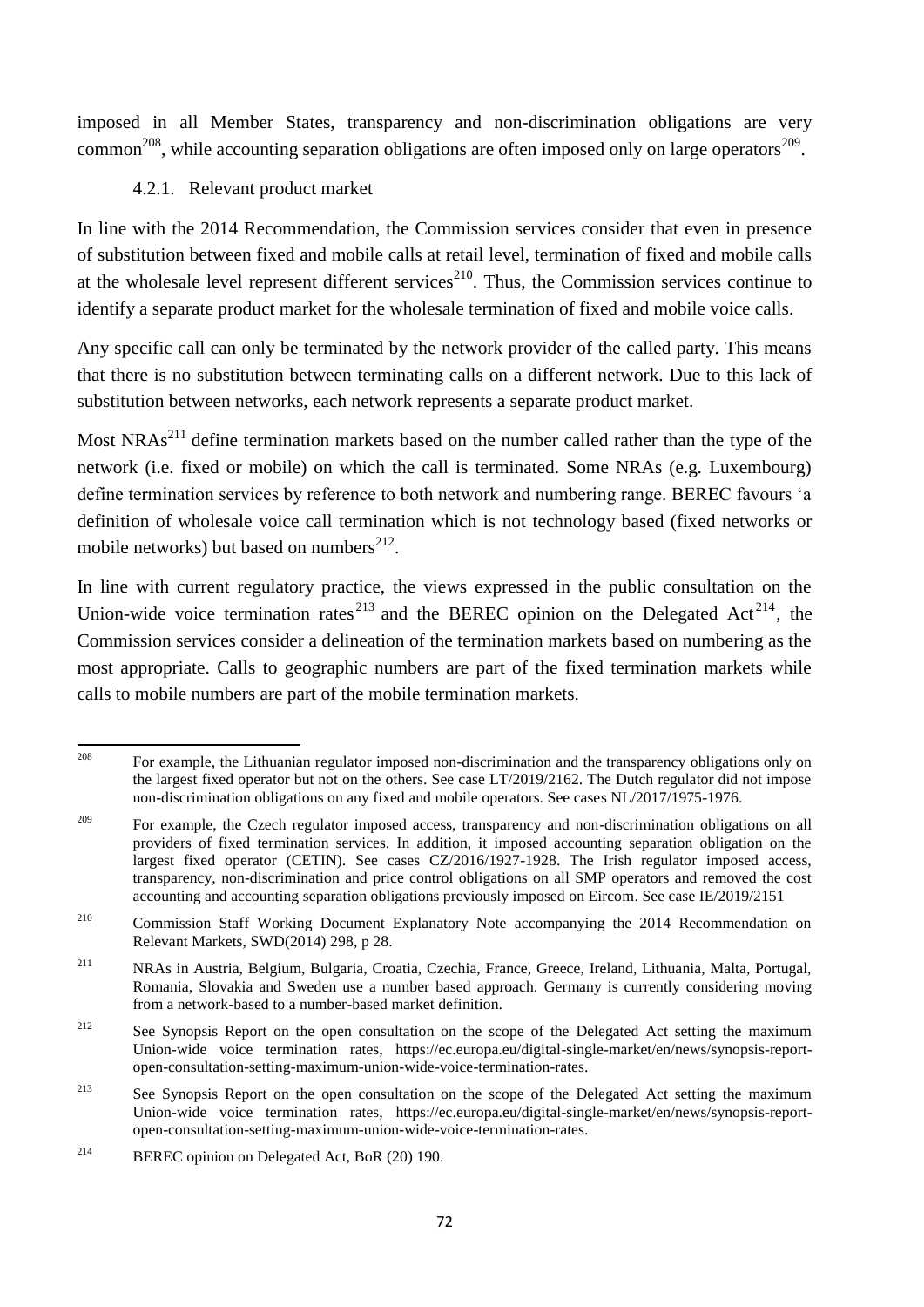As in the past, the Commission services maintain a technology-neutral approach and consider that all technologies used to terminate calls (e.g. on a 2G, 3G, 4G or 5G network and/or via WiFi, any type of fixed network), form part of the termination markets. Similarly, the origin of calls (national/international, fixed/mobile) is not a relevant differentiating element for the product market definition.

### *Non-geographic numbers other than mobile numbers*

There are several services provided through non-geographic numbers other than mobile numbers. BEREC identifies the following main categories $^{215}$ :

- a) value added services  $(VAS)^{216}$ ,
- b) machine to machine (M2M) services, in Member States where non-geographic numbers other than mobile are used for M2M voice communications,
- c) fixed nomadic services<sup>217</sup>, and
- d) emergency services (e.g. 112).

In BEREC's opinion, the business model and economic rationale of voice interconnection to VAS services are very different from person-to-person voice interconnection, because of the involvement of service providers in the value chain. Fixed and mobile voice termination under the calling party pays <sup>218</sup> (CPP) principle follow a 'two-way' model, whereby an interconnection agreement needs to be negotiated by the interconnecting operators A and B, to deliver calls from operator A's customers to operator B's customers, and vice versa. However, the competition dynamics are different when negotiating interconnection agreements to access VAS. Voice calls to VAS are one-way only, and the charging principles do not follow the traditional CPP charging regime. The provision of VAS is subject to the receiving party pays (RPP) principle (free-cost numbers) or revenue sharing agreements (e.g. premium numbers) where the terminating

<sup>215</sup> BEREC opinion on Delegated Act, BoR (20) 190, p. 8-9.

<sup>&</sup>lt;sup>216</sup> VAS consist of (1) free-phone services, where the charge for the call is paid by the called party and not the caller, (2) premium-rate services used for calls where certain services are provided, and for which the prices are higher than normal calls. Unlike a normal call, part of the total call charge is usually paid to the premium rate service provider, generally a distinct entity from the ECS provider, thus enabling businesses to be funded via the calls, (3) shared-cost services, which allow the caller to be charged for only part of the cost of the call, with the called party being charged for the remainder, (4) social value services, such as the EEA harmonised number range 116 XXX, and (5) Other special phone services, which do not fall into the other categories but are charged more than a regular fixed call, like directory services, (e.g. 11 8 XY in some MS used for directory services).

<sup>&</sup>lt;sup>217</sup> Common examples of fixed nomadic services are VoIP, delivered through wireless technologies such as WiFi and Bluetooth.

<sup>&</sup>lt;sup>218</sup> Under the calling party pays principle applicable in the Union, it is the operator of the calling network that pays the termination rate to the operator of the called network. The called party is not billed for termination services and thus it is unaffected by the level of the termination rate set by its network provider.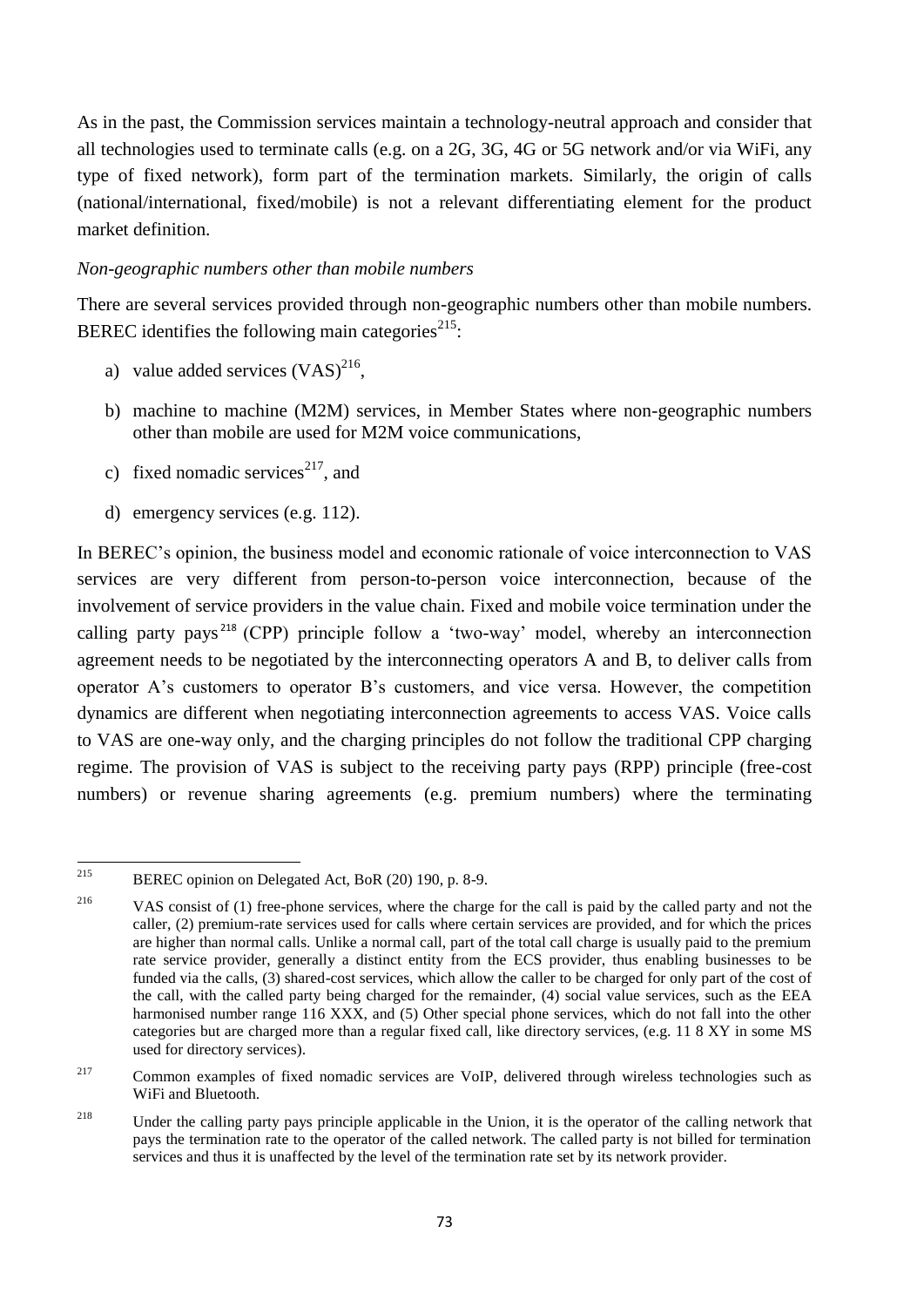network/service provider determines the end-user pricing of the call and the originating operator charges a wholesale origination rate.

In line with the above arguments, most NRAs exclude VAS from the relevant market. Most NRAs, however, include calls to fixed nomadic and emergency numbers in the fixed termination market because they follow similar competition dynamics as calls to fixed geographic numbers. The Commission services accept BEREC's arguments and acknowledge that the competition dynamics for terminating voice calls in numbering ranges for VAS differ from "traditional" CPPbased termination. Therefore, the Commission services consider that the termination for calls to numbering ranges for VAS are not part of the termination markets.

Regarding M2M services, the Commission services note that as they are overwhelmingly not voice based<sup>219</sup>; they should therefore not be part of the voice (fixed and mobile) voice call termination markets.

Regarding fixed nomadic services and emergency services, BEREC does not argue that they are substantially different to "traditional" fixed termination services. The Commission services have not identified special characteristics of these services that would require their exclusion from the fixed termination market. The qualification of fixed nomadic services as part of the fixed termination market also reflects common business practice of operators of billing such services as fixed calls in retail calling plans for end-users.

## *Interconnection ports*

The Delegated Act setting single maximum Union-wide voice termination rates includes the cost of interconnection ports into the termination rates. This is justified by the fact that interconnection ports are essential – for all operators and in all Member States – for the provision of voice termination services, which require the interconnection of networks. However, this is not the case for most (if not all) associated facilities which depend on the individual agreements and situation per operator in each Member State (for example colocation is often used to provide other services than termination and is in the majority of cases also needed for origination services). For these reasons and in line with the Delegated Act, the Commission services consider interconnection ports to be part of the termination markets.

<sup>219</sup> 

<sup>219</sup> However, in BoR(20)190, BEREC notes that "*there are MS (e.g. Spain and the Netherlands) where specific M2M numbering ranges are assigned to both fixed and mobile operators for voice connectivity of M2M equipment. In these cases, voice termination interconnection agreements are in place, applying FTR or MTR depending on the terminating network operator*. BEREC adds that *in some MS, (e.g. Germany) dedicated M2M numbering ranges do not exist. M2M business models often use normal numbering ranges if they use telephone numbers at all. If they use normal telephone numbers, it is difficult if at all possible for originating operators to identify that a call is an M2M connection in these cases. There are also hybrid M2M-Cases, for example eCall (M2M communications with the possibility of voice communication in case of an accident)".*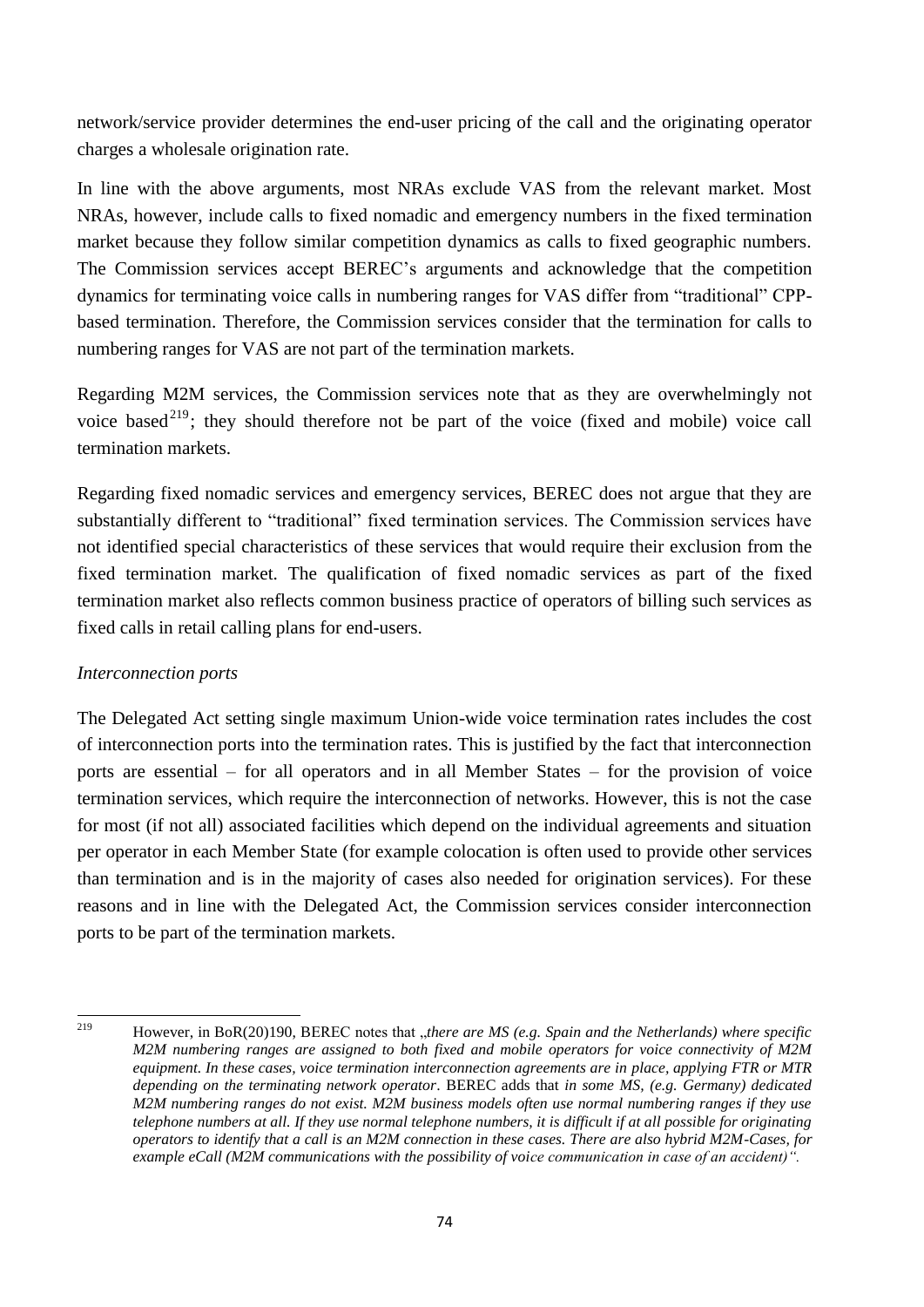### *Voice over Internet Protocol (VoIP)*

The substitutability of fixed and mobile voice services by managed and unmanaged VoIP services depends on a number of factors such as product characteristics, quality of service, broadband penetration, pricing, and possibility of receiving domestic or international calls.

Managed VoIP, usually over fibre, cable TV or DSL networks, has been included by NRAs in the same market as traditional voice calls. Unmanaged VoIP provided as an OTT service is considered functionally not a full substitute because the service is mainly used to make or receive calls to/from other users using the same service. The termination of voice calls originating from some OTTs (e.g. Skype, Viber or Google Voice) to numbers in the numbering plan as a paid-for service is included in the relevant market.

The usage of unmanaged voice services has been significantly increasing in the last years. In parallel, the volume of voice calls has been declining or stagnating <sup>220</sup>. Despite this trend, unmanaged OTT VoIP is not considered by NRAs as a substitute for fixed or mobile voice when defining the relevant retail or wholesale markets. The functionalities are different: in order to make and receive calls, both users need to be logged on to the specific service and have the device (a smartphone, a tablet or a laptop/PC) switched on in order to utilize the service. The UK regulator found that only around 18% of those who have ever used the internet to make voice or video calls do so daily. On the other hand, 70% of mobile phone users make telephone voice calls at least daily<sup>221</sup>.

Therefore, in line with current regulatory practice, the Commission services do not consider unmanaged voice as part of the same market. Nevertheless, the impact of unmanaged voice service on (fixed and mobile) voice termination services should be taken into account for the assessment of SMP on a forward-looking perspective<sup>222</sup>, as an indirect competitive constraint.

### 4.2.2. Relevant geographic market

Some NRAs define the geographic scope of the termination markets as national (e.g. Czechia<sup>223</sup>), others as the geographic coverage of the networks concerned (e.g.  $UK^{224}$ ). In most cases, this does not amount to a real difference because fixed and mobile networks usually cover the whole territory of a Member State. However, some fixed networks have a regional coverage only. Therefore, defining the relevant geographic market in relation to the network coverage is more precise and therefore the recommended approach.

<sup>220</sup> <sup>220</sup> DESI report 2019, European Commission, https://ec.europa.eu/digital-single-market/en/desi.

<sup>&</sup>lt;sup>221</sup> WIK Report, p. 251.

 $P_{\rm R}/2014/1670$ .

<sup>223</sup> See case CZ/2020/2239.

 $224$  See case UK/2017/2024.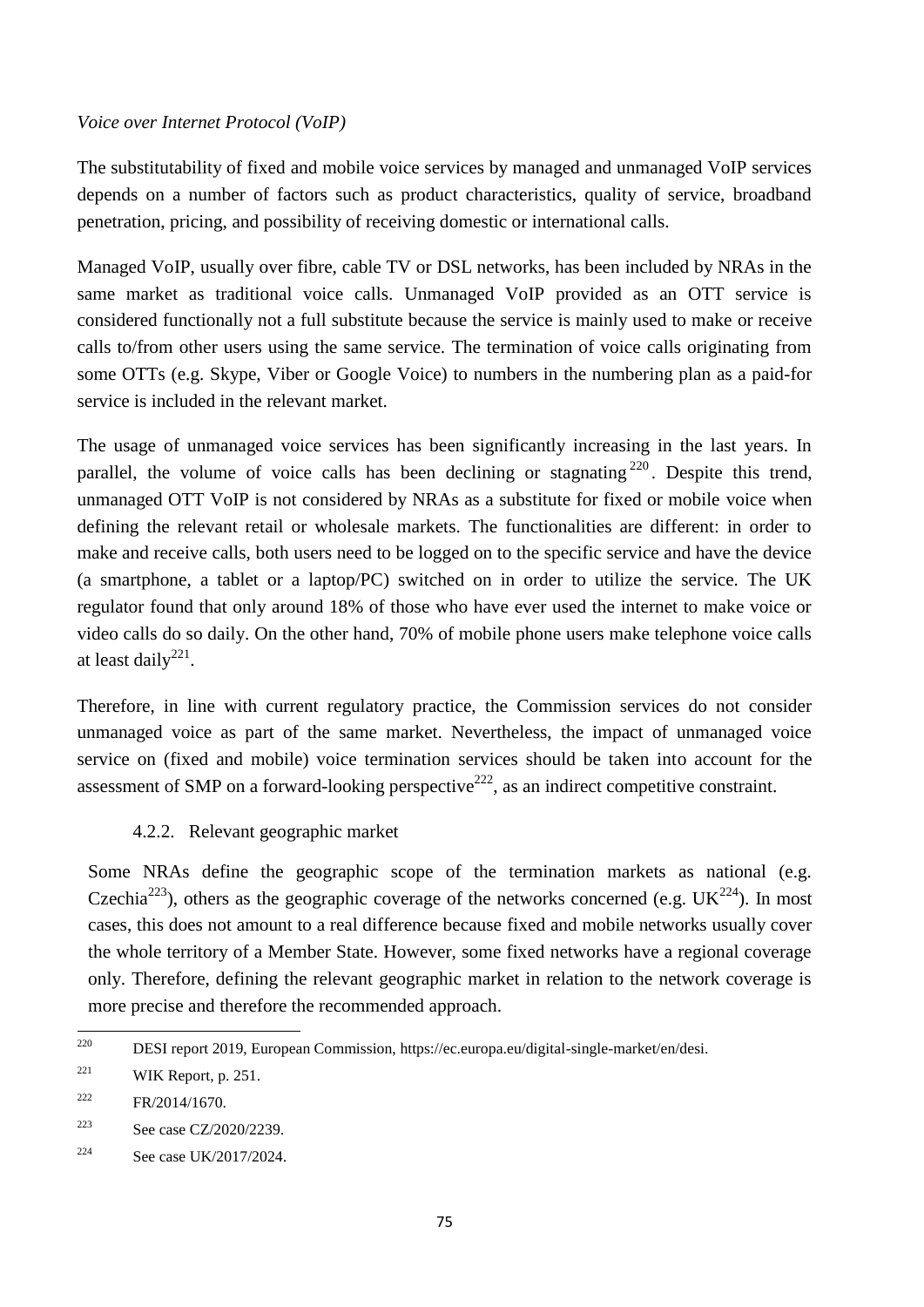The geographic origin (same Member State or other country) of the terminated calls is not relevant for the definition of the geographic market because the call termination service is functionally the same and often indistinguishable from the perspective of the terminating operator.

## 4.2.3. Three criteria test

In the following, the Commission services examine whether the termination markets meet the criteria for including them in the list of relevant markets.

## *High and non-transitory barriers to entry*

Call termination can only be provided by the operator of the called party. No other network operator can replicate this service. The barrier to provide termination by any network operator other than that of the called party is unsurmountable.

Consequently, the first criterion of high and non-transitory barriers to entry is satisfied.

### *Market structure tending towards effective competition*

The main characteristic of the wholesale call termination markets is the presence of a single supplier. Each network is a separate product market and every operator has a 100 % market share on its network.

In the Explanatory Memorandum to the 2014 Recommendation on relevant markets, the Commission considered that due to the calling party pays principle (CPP) operators are not constrained in setting termination rates. Indeed, excessive prices have been throughout the years of regulation of termination markets the most serious threat to competition, given that operators were free – as monopolists on their networks – to set termination rates above competitive levels.

However, the ability of terminating operators to set excessive termination charges will be addressed by the application of a single maximum Union-wide mobile voice termination rate and a single maximum Union-wide fixed termination rate (the single maximum Union-wide voice termination rates). Article 75 of the Code empowers the Commission to adopt a delegated act setting single maximum Union-wide voice termination rates that will directly apply to any provider of fixed and mobile termination services in the Union. The single maximum Union-wide voice termination rates will cap termination rates of all operators providing terminating services at the cost of an efficient operator. NRAs will closely monitor and ensure compliance with the single maximum Union-wide voice termination rates, but they will no longer be able to impose price controls on termination rates.

Under the modified Greenfield approach, the assessment whether markets are effectively competitive should be carried out in the absence of regulation based on a finding of SMP. However, the analysis must take into account the effects of other types of (sector-specific)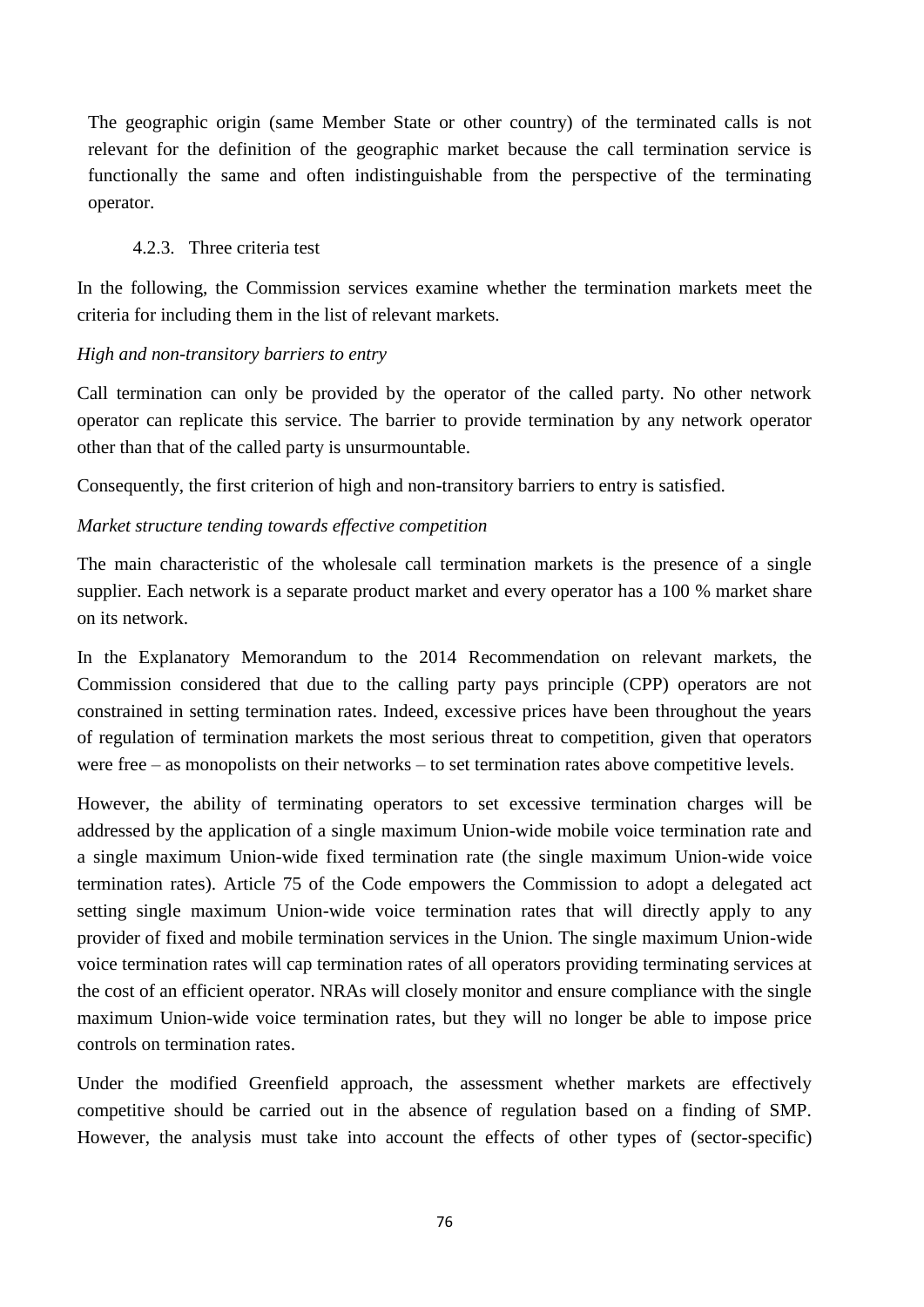regulation, decisions or legislation applicable to the relevant retail and related wholesale market(s) during the relevant period $^{225}$ .

In the presence of single maximum Union-wide voice termination rates regulation the termination markets lack competition but not a competitive outcome (in terms of prices). The Commission services consider that, for the purpose of the three criteria test, the 'competitive pricing' imposed by the single maximum Union-wide voice termination rates, taking into account the specific characteristics of these markets, favours the emergence of effective competition on retail markets $^{226}$ .

As explained, the single maximum Union-wide voice termination rates remove the most serious competition problem identified on these markets – the risk of excessive prices. However, price control is not the only remedy that could be imposed on terminating operators. Operators may be obliged to provide access<sup>227</sup> under non-discriminatory<sup>228</sup> and transparent<sup>229</sup> conditions. These obligations are of particular relevance to prevent anticompetitive behaviours by large operators towards small operators and are usually imposed by NRAs together with the price control. Some NRAs also impose obligations on associated facilities, such as co-location or interconnection equipment, and on other detailed aspects of the provision of interconnection and access (closure/move of points of interconnection, reference offer, transition to IP interconnection)<sup>230</sup>.

In any event, the likelihood of terminating operators systematically refusing access, interconnection or imposing discriminatory and non-transparent conditions has to be seen in light of the threat of re-regulation<sup>231</sup> and of competition law enforcement. NRAs maintain their powers to impose appropriate obligations, except price controls. Such intervention can be implemented

 $225$ <sup>225</sup> Commission Guidelines on market analysis and the assessment of significant market power under the EU regulatory framework for electronic communications networks and services, 7.5.2018, OJ C 159/1, par.18.

<sup>&</sup>lt;sup>226</sup> Similarly, the 2007 and 2014 reviews recognise that the fact that each operator is a monopolist on its own network does not automatically mean that it has significant market power.

<sup>&</sup>lt;sup>227</sup> Access obligations can include, among other conditions, meeting reasonable requests for access, providing access to fixed and mobile termination services and associated facilities, negotiating in good faith, not withdrawing access to facilities already granted, granting access to technical interfaces, protocols and other technologies, ensuring access is provided in a timely manner, etc.

<sup>&</sup>lt;sup>228</sup> The transparency obligation on voice termination providers typically consists of an obligation to publish technical and price information to be made available to access seekers, frequently in connection with the access and non-discrimination obligations, in order to overcome information asymmetries between providers of termination services and termination seekers and avoid lengthy negotiations between termination providers and access seekers.

<sup>&</sup>lt;sup>229</sup> The non-discrimination obligation on voice termination providers addresses possible discriminatory terms in the provision of non-price elements, such as quality of service, to operators requesting termination services, including a more favourable treatment of the terminating retail operator's wholesale arm.

<sup>&</sup>lt;sup>230</sup> BEREC response to the EC public consultation on the review of the Recommendation on Relevant Markets, BoR(19) 107, 13 June 2019, p.9. and BEREC opinion on Delegated Act BoR (20) 190.

<sup>&</sup>lt;sup>231</sup> Although not necessarily timely, possible fines could be imposed by a competition authority.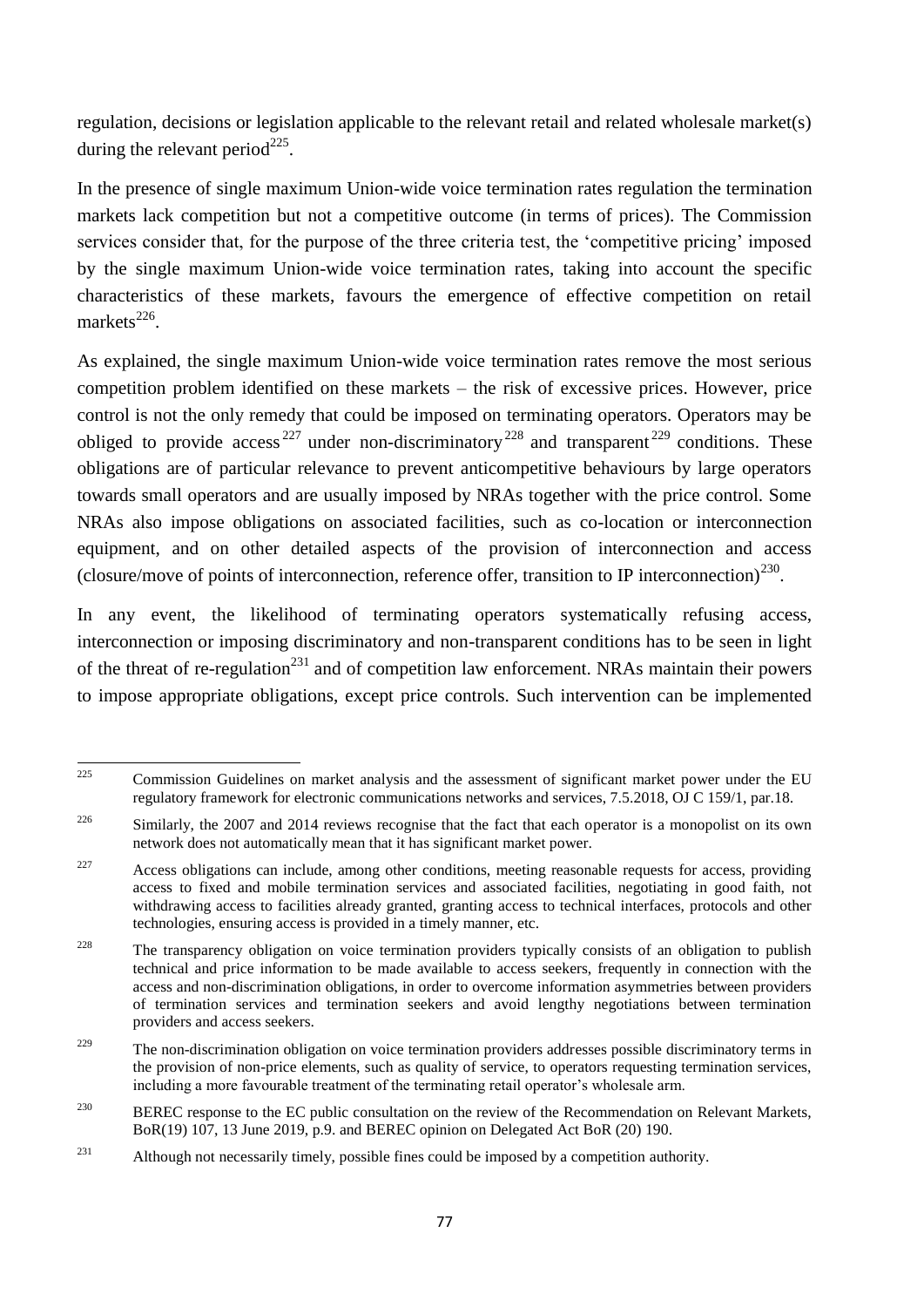relatively swiftly since deviations from long established behaviour (status quo under previous regulation) should be easily observable.

This is particularly true for refusal of access. First, Article 60(1) of the Code obliges all operators, when requested, to negotiate with each other interconnection for providing publicly available electronic communications services, in order to ensure provision and interoperability of services throughout the Union. Second, operators can 'circumvent' any refusal of access by making use of indirect interconnection (transit services). The possibility of substituting direct by indirect interconnection may vary across markets. Thus, if relevant, it should be analysed at the national level.

Furthermore, the incentives for operators to refuse access or discriminate is much more limited than charging high termination rates. High termination rates increase the revenues and profits of the terminating operator and increase the costs of the originating operator, who is often a competitor of the former. Thus, terminating operators benefit twofold from high rates, increased profits and improved competitive position relative to other operators. Refusing access harms competitors as well but at a cost. Operators refusing to terminate calls from other networks would become less attractive to customers and thereby undermine their own business. The same basic logic applies to discrimination but insofar as it creates a noticeable disadvantage to customers. Overall, access provided under discriminatory or non-transparent conditions is more likely to occur than refusal of access. The likelihood of such behaviour would depend on special circumstances such as the migration to IP networks and the resulting uncertainty on interconnection points and timing. Such situations tend to be temporary and do not commonly occur in all Member States. If these behaviours occur, they should be relatively easily observable by market participants, regulators and competition authorities. Hence, they could be addressed either by competition law or by regulatory intervention.

Based on the above, the Commission services consider that the second criterion is not satisfied at Union level. Nevertheless, the introduction of the maximum Union-wide voice termination rates might not eliminate all risks to effective competition on the termination markets. If problems emerge or if there is a high risk that they will, NRAs may conclude that the termination markets do not tend towards effective competition. This could be the case where NRAs have received justified complaints from operators that were denied interconnection. In such case, the termination markets could remain regulated, with regard to aspects other than price control, if the threecriteria test is satisfied. This may be justified especially for the period immediately after the introduction of the Delegated Act setting the maximum Union-wide voice termination rates.

For instance, the Delegated Act will include interconnection ports in its scope, and therefore operators will not be able to charge for these services separately from the maximum Union-wide voice termination rates. However, other associated facilities that may be required to provide termination services by certain operators in certain Member States are not included in the scope of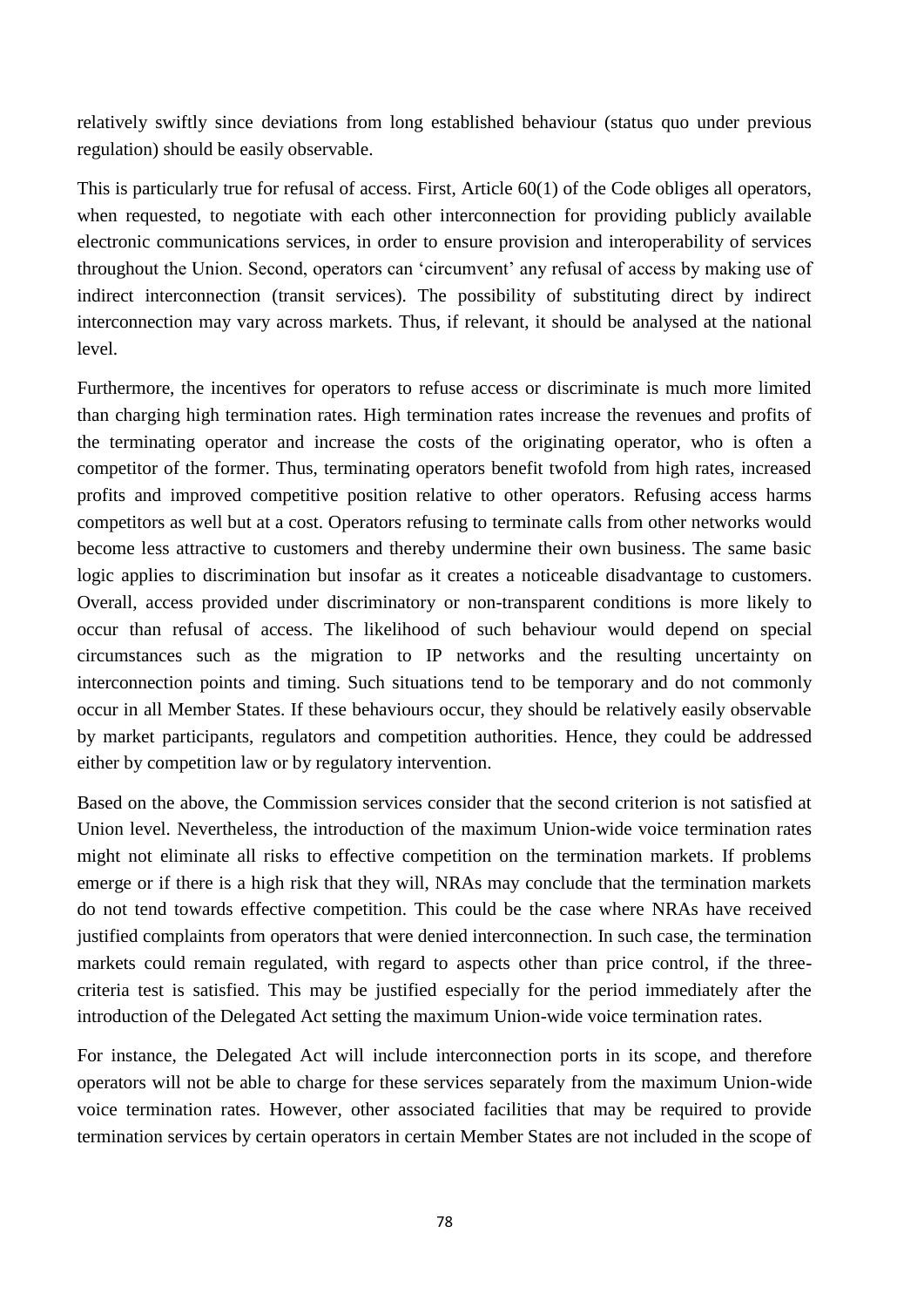the Delegated Act. Therefore, NRAs should assess whether regulation may be warranted for those services.

# *Sufficiency of competition law alone to adequately address the identified market failure(s)*

There is no need to analyse this criterion since the second one is not met.

4.2.4. Regulatory options available for other obligations than price control

As explained above, the Commission services consider that the implementation of the single maximum Union-wide voice termination rates would be sufficient to reduce operators' systematic ability and incentive to behave opportunistically on the termination markets.

As a general principle, Article 3(4)(f) of the Code stipulates that NRAs should impose *ex ante* regulatory obligations only to the extent necessary to secure effective and sustainable competition in the interest of end-users and relax or lift such obligations as soon as that condition is fulfilled. Moreover, regulatory measures should be necessary and proportionate for achieving the objectives set out in Article 3(2).

Nevertheless, if specific problems arise, regulatory authorities are well equipped to address them.

In the public consultation, both for the review of the Relevant Market Recommendation and the Delegated Act on single maximum Union-wide voice termination rates, BEREC and several NRAs urged the Commission to clarify the powers and tools available to NRAs to address any remaining problems on the termination markets, in particular regarding access, non-discrimination or transparency<sup>232</sup>. The Commission services aim to recall the means available to NRAs to impose such obligations after the entry into force of the Delegated Act.

Article 15(2) of the Code<sup>233</sup> gives providers of electronic communications services the right to obtain access to, or interconnection from, other providers of publicly available electronic communications services covered by a general authorisation.

Article 60 of the Code also provides that operators of public electronic communications networks have the right and the obligation to negotiate interconnection agreements in order to ensure the provision and interoperability of services.

NRAs can impose *ex ante* obligations under Article 61(2) of the Code <sup>234</sup> on access, interconnection and interoperability of services in order to ensure the policy objectives of Article

 $232$ See Synopsis Report on the targeted public consultation on the Review of the Recommendation on Relevant Markets, p. 5.

<sup>&</sup>lt;sup>233</sup> The general authorisation shall give providers of electronic communication services the right to 'negotiate' interconnection with and, where applicable, obtain access to, or interconnection from, other providers of public electronic communications networks or publicly available electronic communication services covered by a general authorisation in the Union'.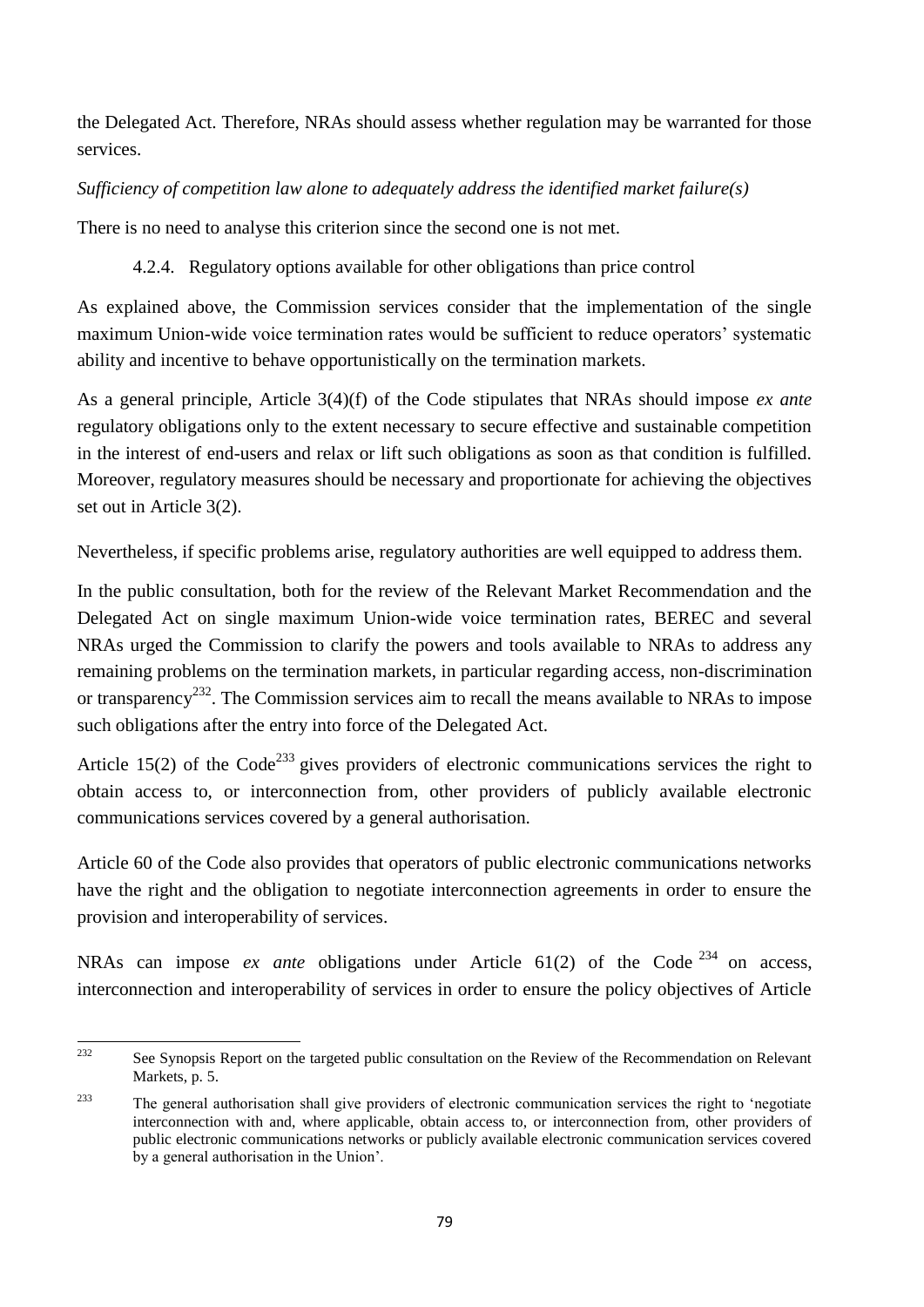$3$  of the Code<sup>235</sup>. In the Commission services' view, in particular in specific circumstances where there is a likelihood that specific operators would adopt anticompetitive conducts on the market, NRAs could justify imposition of other obligations based on Article 61(2). Transparency and nondiscrimination obligations could also be imposed under this provision given that operators requesting interconnection would require non-discrimination vis-à-vis other retail providers, including the termination provider's retail arm, in order to be competitive. In this regard, the Commission acknowledged in its Article 7 practice that Article 5 of the Access Directive (corresponding to Article 61 of the Code) could be the legal basis to impose obligations of transparency and non-discrimination<sup>236</sup>.

Where NRAs consider imposing obligations, namely interconnection, transparency and nondiscrimination, they would have to follow the procedure under Article  $61(2)^{237}$ . The draft measure should therefore first be consulted nationally and afterwards with the Commission under Article 32 of the Code.

It should also be noted that Article 61 could also be the legal basis for imposing obligations in the context of the settlement of a dispute arising between terminating operators.

Finally, NRAs will retain their power to conduct market analyses under Article 67 and impose non-price obligations on SMP operators under Article 68. However, the removal of the termination markets from the list of recommended markets means that NRAs will need to conduct the three criteria test and prove that all criteria are met. In order to do so, NRAs would need to show that specific (non-price related) problems exist. For example, applications for dispute settlement would signal that the market might not function effectively. In such cases, SMP-based *ex ante* regulation may be the more appropriate way to address persistent problems.

It is subject to NRAs' assessment which regulatory tool fits best to remedy identified competition problems according to national circumstances. Imposition of remedies under Articles 61 and 68 requires notification to the Commission.

 $234$ Article  $61(2)$  states that NRAs 'shall be able to impose: (a) to the extent necessary to ensure end-to-end connectivity, obligations on undertakings subject to general authorisation that control access to end-users, including, in justified cases, the obligation to interconnect their networks where this is not already the case; (b) in justified cases and to the extent necessary, obligations on undertakings subject to general authorisation that control access to end-users to make their services interoperable'.

<sup>&</sup>lt;sup>235</sup> Including the promotion of competition in the provision of electronic communications networks and associated facilities, the development of the internal market by favouring the provision, availability and interoperability of pan-European services, and end-to-end connectivity, and the promotion of the interests of the citizens of the Union by enabling maximum benefits in terms of choice, price and quality on the basis of competition.

<sup>236</sup> See case PL/2007/0656.

<sup>&</sup>lt;sup>237</sup> Article 61 applied in the context of a dispute settlement would enable NRAs to address the specific case brought by the parties. However, Article 61 could also be applied on the NRA's initiative.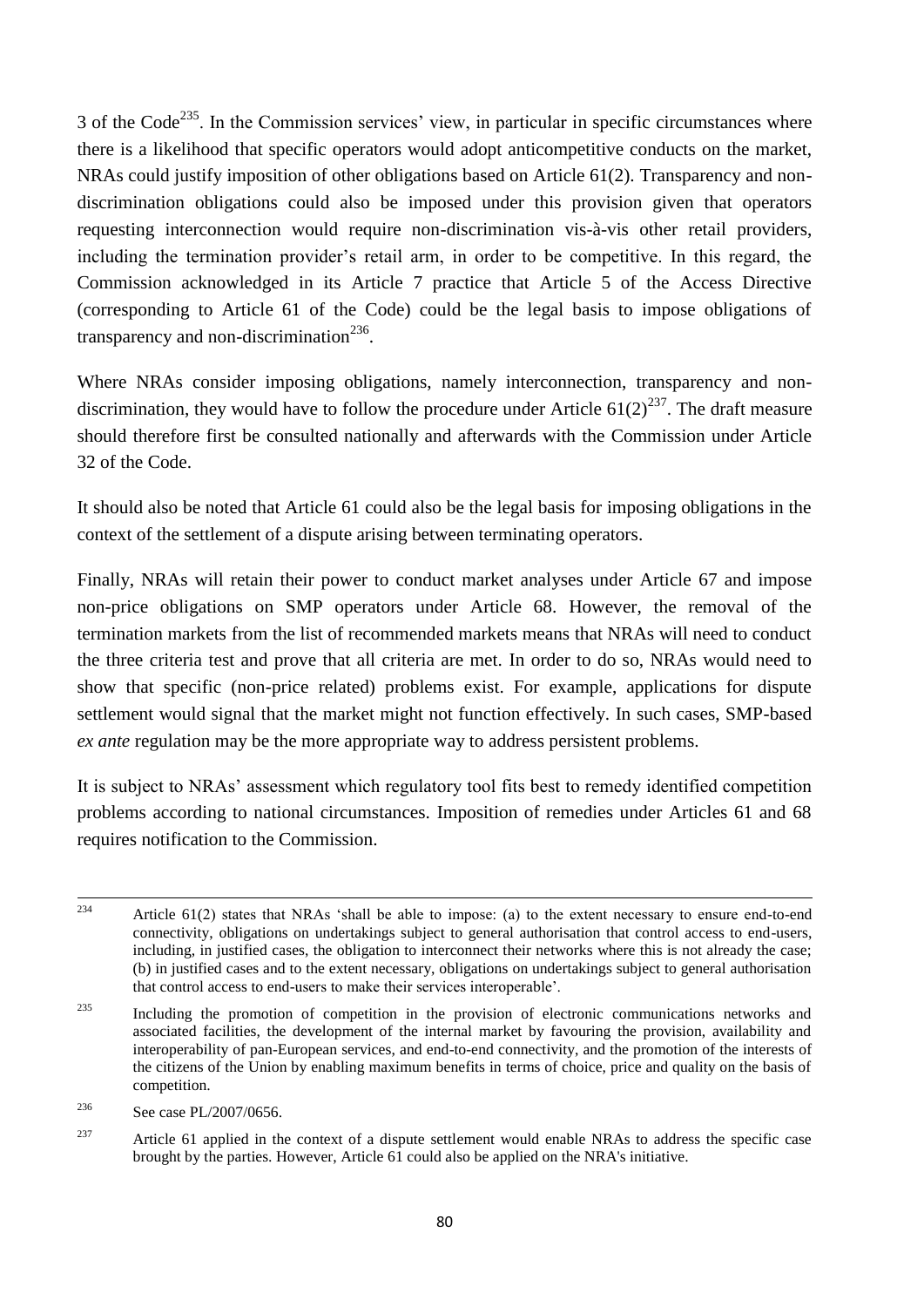## **5. TRANSITION TO THE NEW RECOMMENDATION**

The transition between the versions of the Recommendation raises issues for all stakeholders. The underlying principle is that remedies that have been imposed should stay in place until a new market analysis is undertaken.

Allowing a regulatory measure or remedy to run its course, without risk of it being reversed midterm, is an important element of regulatory commitment, which reinforces the predictability of regulatory intervention. However, as the competitive situation on the markets may rapidly change, the Code provides for a certain flexibility in reviewing the remedies imposed in order to ensure that such obligations still meet the criteria of proportionality required by the Code.

Nevertheless, NRAs should prepare in time for the new round of market analyses following the adoption of the revised Recommendation<sup>238</sup>.

Article 67 of the Code obliges NRAs to carry out an analysis of the relevant markets and notify the corresponding draft measures in accordance with Article 32 within five years from the adoption of a previous measure relating to that market. Article 67(5)(b) also stipulates that for markets not previously notified to the Commission, NRAs need to carry out an analysis and notify it within three years from the adoption of a revised Recommendation on relevant markets. Each of the markets envisaged to be included in the updated Recommendation corresponds to a market present in the 2014 Recommendation. Therefore, NRAs should apply a five-year market review cycle if they have previously conducted a market analysis based on the 2014 Recommendation. For the sole purpose of assessing the expiry of the five-year period mentioned in Article 67(5)(a) of the Code, NRAs should consider that market 1 corresponds to market 3a of the 2014 Recommendation, and market 2 corresponds to market 4 of the 2014 Recommendation.

The circumstance may arise that an NRA is in the process of conducting a market review, including a public consultation in accordance with Article 32 of the Code, at the time when the updated Recommendation is adopted. If an NRA considers regulation of a market, which would no longer be included in the updated Recommendation, then it should apply the three criteria test in order to assess whether based on national circumstances that market would still be susceptible to *ex ante* regulation<sup>239</sup>. Therefore, the notified draft decision should outline and justify why the three criteria are satisfied.

On the other hand, if the NRA is considering departing from a market definition as set out in this Recommendation, its notified measure should contain a reasoned explanation of why this is appropriate in national circumstances. Finally, if an NRA notifies to the Commission a draft measure that reflects the market definition(s) set out in the updated Recommendation, having

<sup>238</sup> The national regulatory authorities should carry out the market analysis within the period set in Article  $67(5)$ of the Code.

<sup>&</sup>lt;sup>239</sup> National regulatory authorities should consider whether the draft measure consulted at national level already includes the elements of the three criteria test and therefore there is no need for a new public consultation.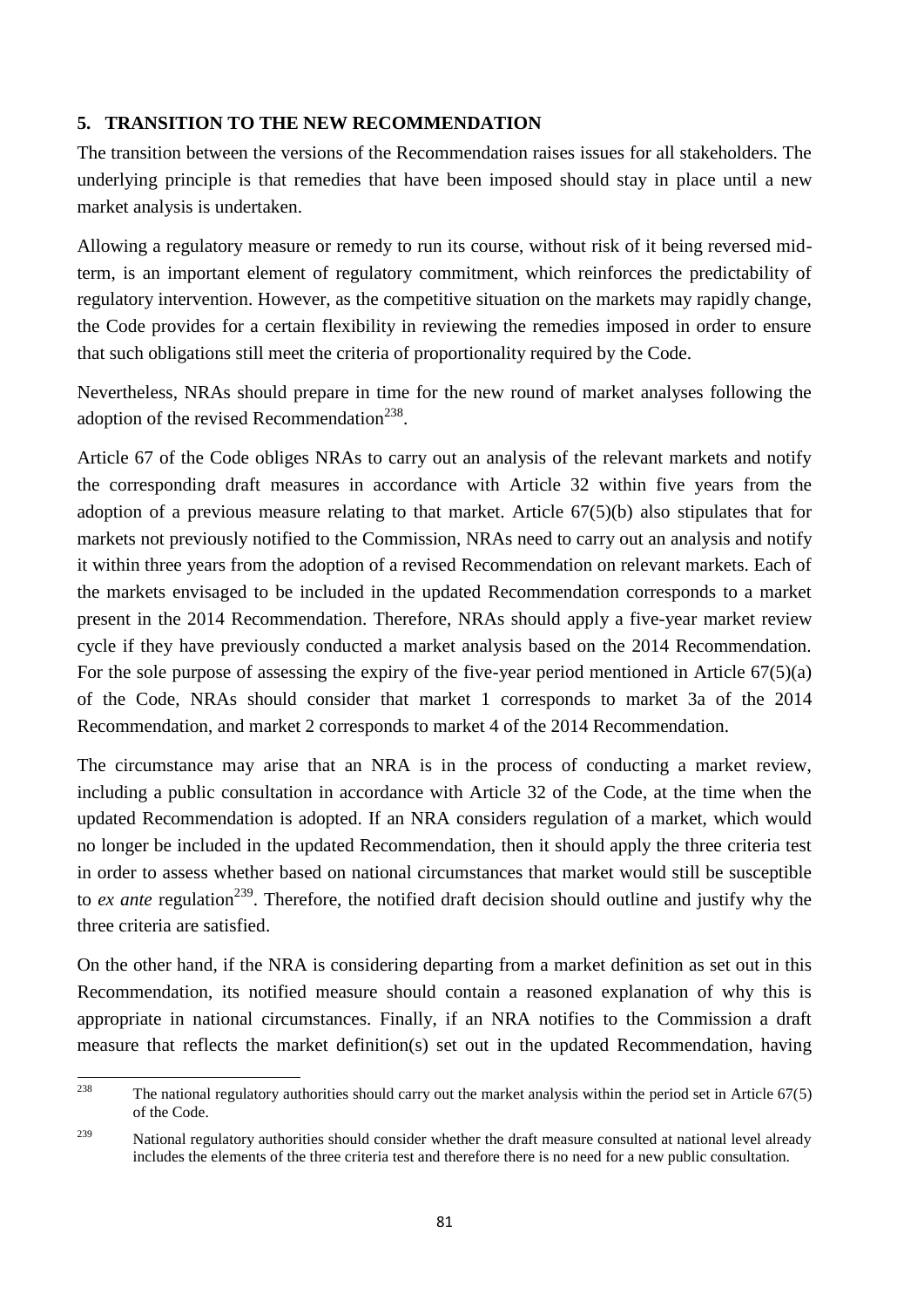already conducted a public consultation on the basis of the market definition(s) set out in the 2014 Recommendation, the mere adoption of this Recommendation should not *per se* require that NRA to conduct a new public consultation.

## **6. PUBLICATION OF THE RECOMMENDATION AND SUBSEQUENT REVISION**

Article 64 of the Code mandates a regular revision of the Recommendation. The length of the review period will depend first on the speed and significance of market developments, especially if they lead national regulatory authorities gradually to find retail markets competitive even in the absence of wholesale regulation. Moreover, timing of the next revision needs to take into account the need for predictability and legal certainty for all market players, as well as the longer length of the market review period of five years.

# **7. ANNEX - INPUTS TO THE PREPARATION OF THE REVIEW OF THE RECOMMENDATION**

The content of the Recommendation as well as this Explanatory Note have been informed by extensive regulatory practice from more then six years of applicability of the 2014 Recommendation, the public consultation, which took place from February to April 2019, the meetings, discussions and workshops with the BEREC Expert Working Group, NRAs and stakeholders, as well as by an expert study delivered to the Commission in May 2020. The Commission also took into utmost account BEREC's opinion of 16 October 2020 on the European Commission's Draft Recommendation. Main inputs are summarized below.

# 7.1. Results of Public consultation

During the public consultation<sup>240</sup>, almost all respondents expected the electronic communications sector to undergo rapid and significant technological changes. They also considered that there is an overall trend towards increasing the capacity of networks in order to meet connectivity needs. According to the majority of respondents, with regard to fixed access networks, new technologies allow for some upgrading of legacy copper networks, while cable technology has evolved to offer gigabit connectivity. However, the highest level of connectivity in terms of latency and speeds are expected to come from the continued rollout and uptake of fibre networks.

As regards the market for wholesale call termination on individual public telephone networks provided at a fixed location and for wholesale voice call termination on individual mobile networks, currently listed in the Recommendation respectively as market 1 and market 2, almost half of respondents consider that these markets should be removed from the list of markets susceptible to *ex ante* regulation in the revised Recommendation. They considered that the

<sup>240</sup> <sup>240</sup> During the public consultation 44 replies (including Body of European Regulators for Electronic Communications - BEREC) were received. Umbrella organisations and individual stakeholders contributed. Replies came mainly from affected operators/industry but also from National Regulatory Authorities (NRAs), individuals as well as business/users associations.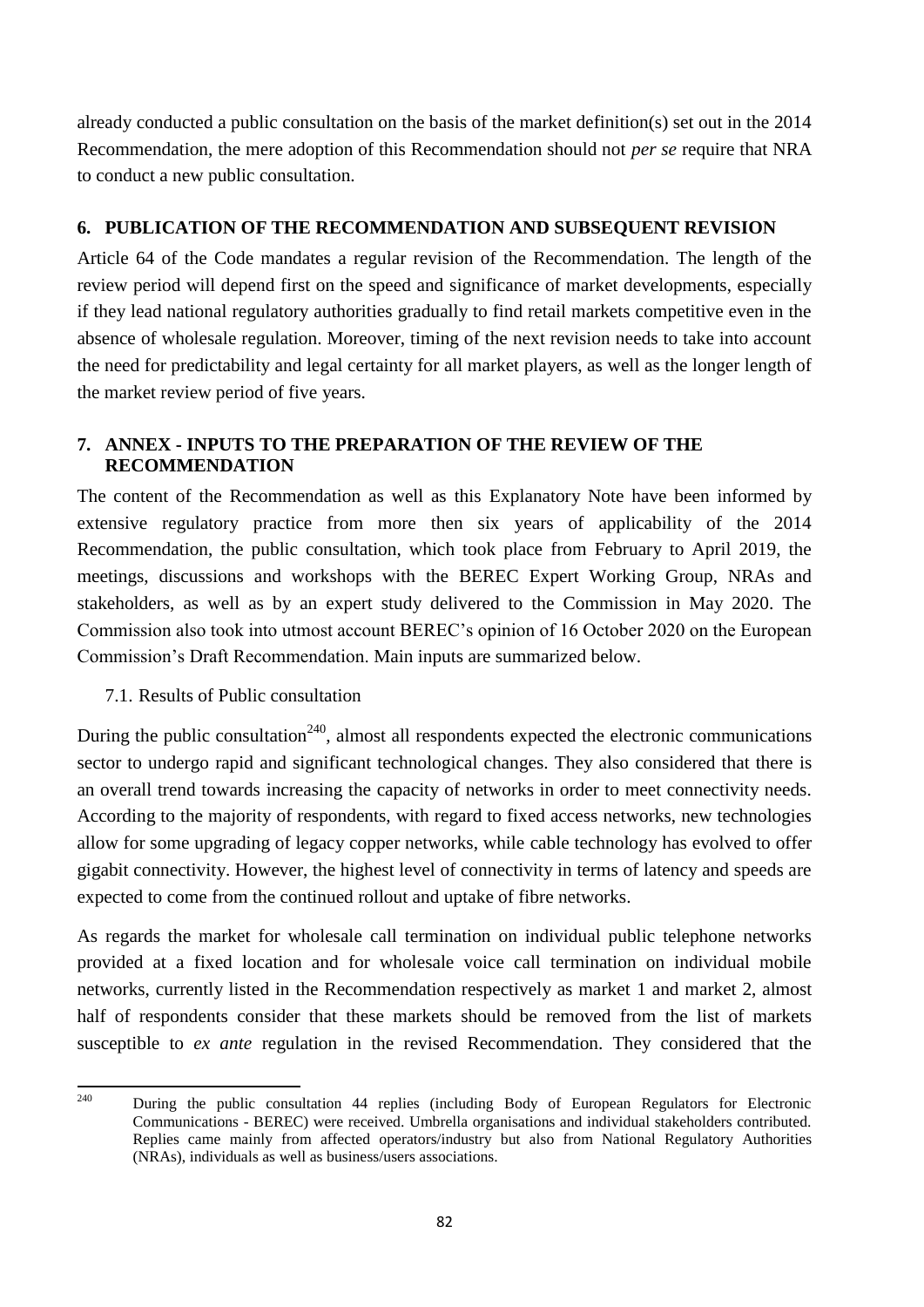introduction of single maximum Union-wide mobile and fixed voice termination rates (Single maximum EU-wide voice termination rates) by a delegated act under Article 75 of the Code, and the increased competition in fixed and mobile retail markets due to the competitive pressure exerted by OTTs, would render regulation redundant. Those who were in favour of keeping the termination markets in the revised Recommendation underlined that Single maximum EU-wide voice termination rates alone will not be sufficient to counter the risk of monopolistic behaviour and that remedies of access, transparency, non-discrimination and cost accounting may still be necessary.

The majority of respondents were of the opinion that the revised Recommendation should maintain a clear differentiation between local and central access, as operators with different business models require different types of access. Likewise, about half of the respondents consider that the scope of the market for wholesale local access (WLA) provided at a fixed location and wholesale central access (WCA) market should remain unchanged. Some respondents argue that even though 5G will be one of the main technological trends for the coming years, it will not affect the definition of relevant markets. In contrast, other participants called for a 'single wholesale fixed network access market', combining the current markets for wholesale local and central access. They observed clear indications for substitutability between physical/passive and virtual/active products, which, in their view, would justify their inclusion in the same market. They note that substitution of access products within both markets is already very high. According to them, virtual access products with local, central or regional traffic handover rapidly substitute classic physical unbundling (LLU) and layer 3 bitstream services<sup>241</sup>.

The majority of respondents consider that the market for wholesale high-quality access provided at a fixed location should remain in the list of markets susceptible to *ex ante* regulation because this market continues to fulfil the three criteria test as the barriers to entry are high and the market is highly concentrated. In addition, they argue that building backhaul infrastructure to reach relatively dispersed customers remains a bottleneck. However, from the public consultation, the trend towards increasing substitution between leased lines up to 1Gb and Fibre to the Premisesbased (FttP) broadband services is emerging as suppliers of FttH broadband increasingly can deliver symmetrical gigabit speeds.

Regarding the regulation of physical infrastructure access (PIA), most industry stakeholders, both in the public consultation and in the context of WIK research, expressed concerns regarding a self-standing PIA market and pointed at alternative solutions such as: (i) the Broadband Cost Reduction Directive (BCRD), (ii) symmetric rules, (iii) and PIA as a stand alone or ancillary remedy. Some commented that regulating PIA could negatively affect providers of local fibre networks and disincentivise further investments. Others, in particular independent providers of specialised electronic communications services, were in favour of establishing a separate PIA

<sup>241</sup> 

L3 bitstream service is an active wholesale access product with handover at the network layer (IP level).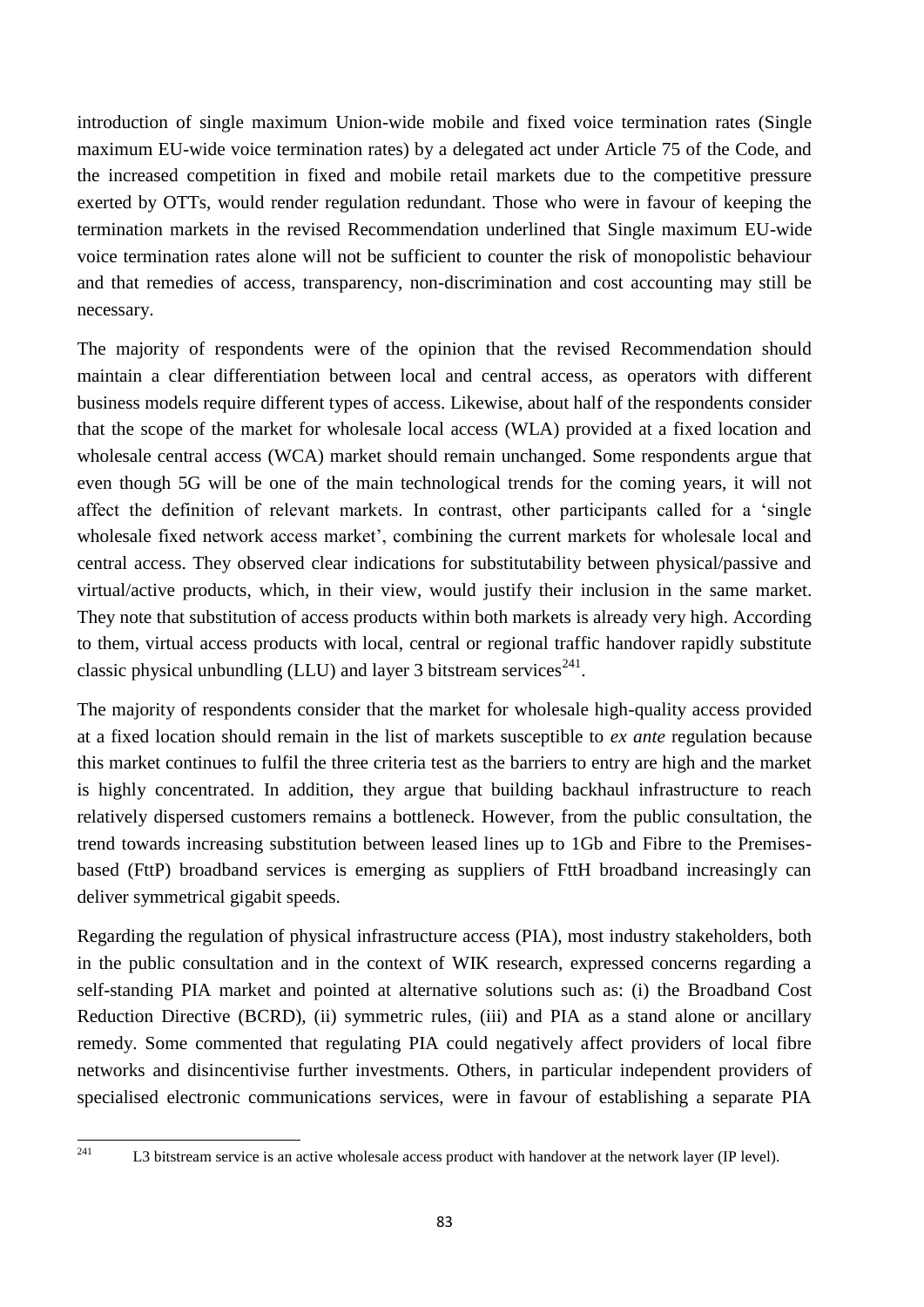market due to current limitations of the use of ancillary remedies imposed in one market (usually WLA) to other markets (business market).

Finally, some respondents raise the point that future broadband market reviews have to include a rigorous assessment of possible geographic differences due to significant geographical differences of competition in a given Member State. Other respondents maintain their view that variations of competition are not significant enough to justify regional market definitions.

# 7.2. Expert study

An expert study was carried out by WIK Consult to accompany and further inform this project. WIK identified the following key technological and market developments since the last Recommendation on Relevant Markets was adopted in 2014:

- Increased bandwidth needs for consumers to support the use of new applications in various areas auch as entertainment, home working, eHealth and eLearning;
- Increased bandwidth, symmetry and quality requirements for connectivity to businesses, public institutions, schools and hospitals to support digital applications, cloud computing and the processing of big data.
- The move towards all-IP and switch-off of the PSTN network:
- The expansion of VHC fibre and cable networks and migration from copper to those networks, alongside the switch-off of the copper network within the next decade. In particular, in rural areas, wireless solutions are likely to be used to ensure connectivity.
- The market for 5G mobile and fixed wireless services, alongside IoT/M2M applications in various fields is expected to grow significantly in the coming years, which will drive the need for increased fibre connectivity to base stations and densification of the network;

WIK finds separate retail markets for mass-market data connectivity (which may be used by consumers and businesses/sites with less demanding requirements) and dedicated access at the highest quality levels for business use. Where PtP fibre infrastructure (which can be used for both business and residential purposes) has been widely deployed, this distinction may however not be relevant.

The study suggests that these markets are unlikely to tend towards effective competition on a nationwide basis in the absence of *ex ante* regulation at wholesale level. However, competition is likely to vary significantly across regions within a given Member State and there may be some areas, which are competitively served with competing network infrastructures. Especially in business districts (for the provision of dedicated access), or in a few Member States locations where entrants have deployed their own networks including ducts alongside those of the incumbent and cable operators.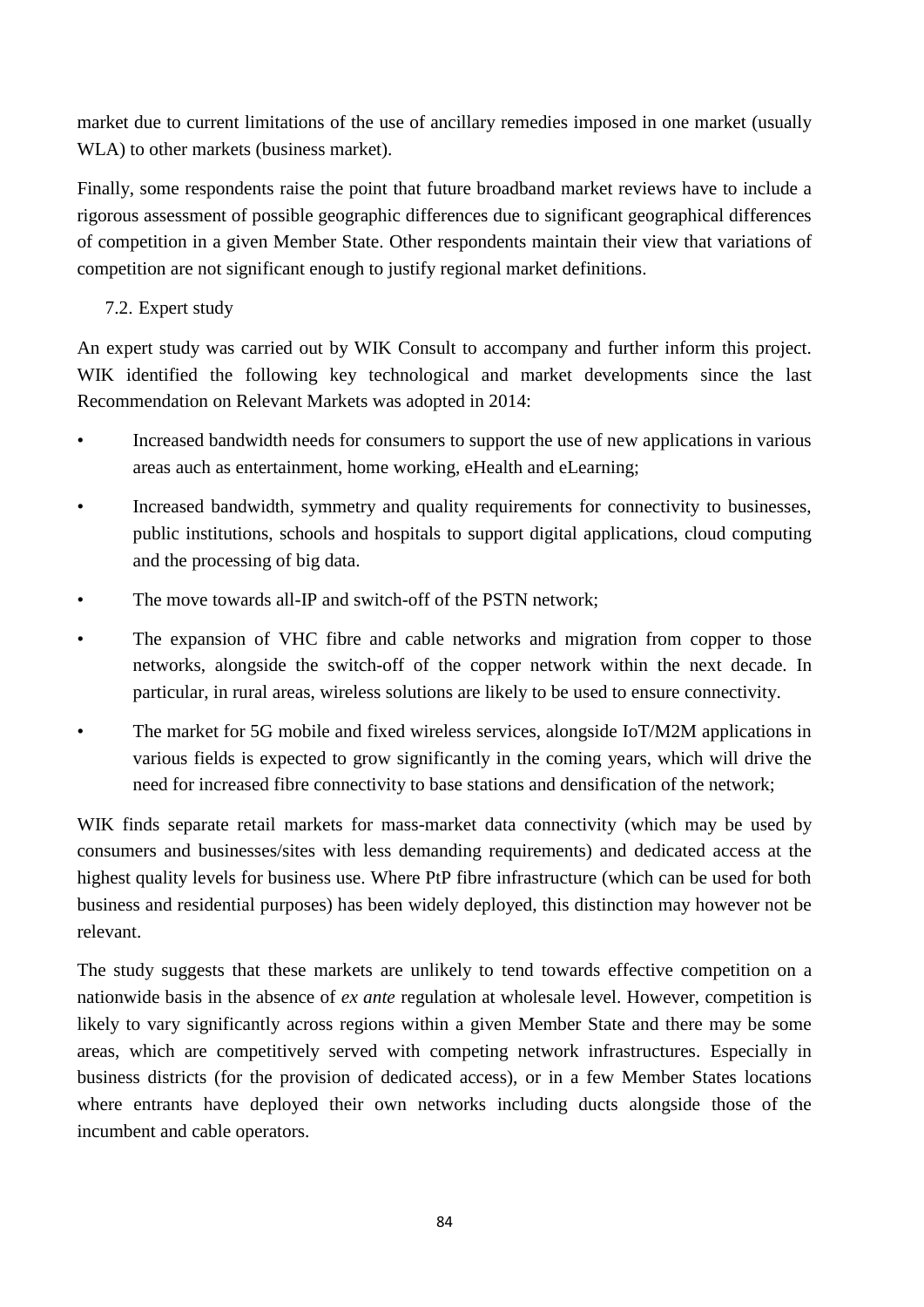At wholesale level, the study considered the possibility of a separate PIA market as the most upstream wholesale market to be added to the list of recommended markets. The definition of a self-standing PIA market is considered appropriate for some Member States, in particular where PIA is the primary mechanism to support infrastructure-based competition. However, the relevant of PIA varies significantly across Member States and may be less effective in facilitating broadband competition in Member States where the incumbent's PIA network is not ubiquitous, or where demand for PIA is limited due to the availability of i.a. unbundled fibre. WIK concludes that that due to the significant variation of the situation of a PIA market across Member States, it may not yet be appropriate to include this market in the Recommendation.

As regards wholesale broadband access, WIK concludes that the current distinction between WLA and WCA remains appropriate. While technically it may be possible to provide the quality of VULA at a regional handover point to access seekers, the required absence of overbooking in the core network would significantly increase costs of such access. Moreover, alternative operators that deployed their own network infrastructure to local interconnection points would have no incentives to switch from local to centrally provided access.

According to WIK, the WLA market is likely to meet the three criteria test on an EU-wide basis due to significant scale economies associated with the deployment of VHCN. 5G FWA may offer the potential for additional competition, but its effect may be limited to rural areas (or Member States where FttH is not widespread). Moreover, infrastructure based competition relying on endto end infrastructure duplication may be limited to certain areas and to 10-30% of households.

The WCA market on the other hand no longer meet the three criteria test on an EU-wide basis. NRAs in a number of Member States have found that this market is either wholly or partially competitive. This trend towards competition may continue as service providers climb the ladder of investment from WCA to WLA and/or purchase commercial WCA services, which may be provided on a competitive basis. Even in areas where WCA remains important for access seekers, the availability of backhaul (including via the market for dedicated access where appropriate) may facilitate a further progression towards the use of WLA in rural areas and/or facilitate the deployment of FWA, which may provide a longer-term replacement for copper in very rural zones.

The current Recommendation includes a market for "high quality access", which includes wholesale leased lines alongside business-grade bitstream. In its study, WIK concludes that business-grade bitstream may have similar characteristics to, and could be provided by the same suppliers as are present in the market for mass-market WLA in particular in the presence of VHCN. Thus, NRAs could consider the competitive conditions for business-grade bitstream in the context of the WLA market analysis, and apply additional requirements regarding service levels in that context, where appropriate. On the other hand, the connectivity needs of some commercial and public sector organisations and "socio-economic drivers" are likely to require dedicated connectivity, both to connect businesses and organisations and to extend fibre backhaul to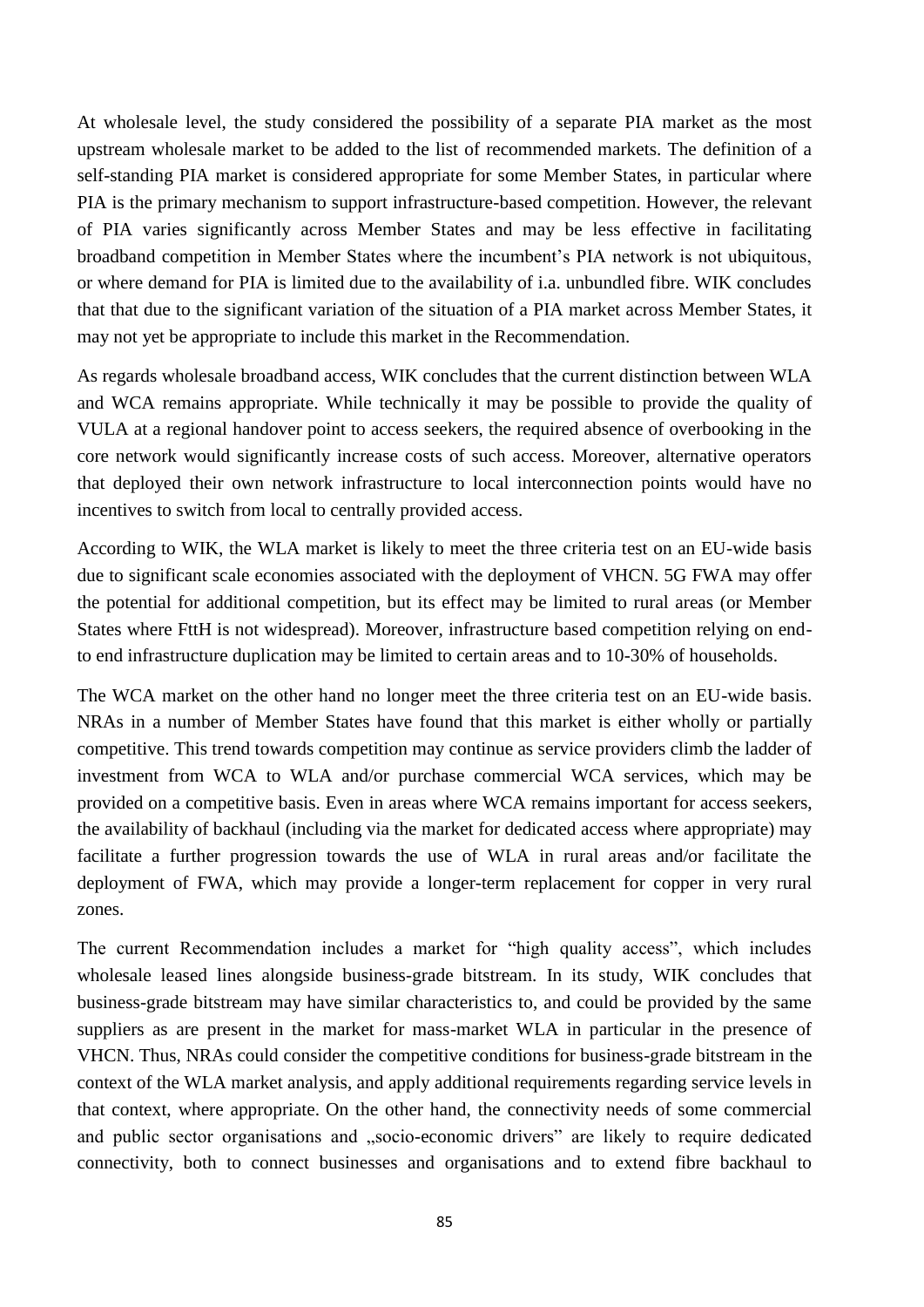increase capacity and improve quality on mobile networks. WIK concludes that there is a wholesale market for dedicated capacity for a variety of use cases (including access and backhaul), which is likely to include both terminating segments of leased lines and dark fibre in the terminating segment.

Copper-based traditional leased lines are in the process of being phased out in several Member States and there may be a point at which those traditional leased lines no longer constrain prices charged for higher bandwidth products, at which point separate market segments may have to be identified. However, *ex-ante* regulation should be focused on the higher bandwidth connections.

The study suggests that the market meets the three criteria test. There are areas in most Member States where it is not viable to duplicate dedicated capacity in the terminating segment or in some cases to deploy it in the absence of state aid. However, the competitiveness of that market is likely to vary considerably within a given Member State, as dedicated capacity often will be competitively supplied in some areas, including business districts.

WIK is convinced that significant areas remain where backhaul cannot be viably duplicated, and the owner of fibre backhaul connections in such areas may not have an incentive to provide access to or share their assets in cases where this infrastructure confers an advantage for its own fixed and/or mobile retail business.

As regards the markets for fixed and mobile voice call termination, the study suggests that even though these markets are currently regulated in all Member States, they will no longer be susceptible to ex ante regulation given the introduction of the single maximum EU-wide voice termination rates under Article 75 of the Code, irrespective on any SMP finding. Indeed the primary competition law concern on those markets used to be that operators would not, in absence of regulation, be sufficiently constrained when setting prices for the termination of fixed and mobile voice calls. With the introduction of the single maximum EU-wide voice termination rates, this competition law concern is no longer relevant and hence the market no longer meets the three criteria test $^{242}$ .

## 7.3. BEREC Opinion

On 16 October 2020, BEREC issued its opinion on the draft Recommendation on relevant product and service markets susceptible to ex-ante regulation<sup>243</sup>.

Concerning the termination markets  $1\&2/2014$ , BEREC is not opposed to the removal of these markets from the list in the draft 2020 Recommendation on relevant markets, given the upcoming adoption of the Delegated Act, which will set maximum Union wide voice call termination rates. However, BEREC still voices concerns about possible implications of the removal, in particular

<sup>242</sup> WIK report, executive summary, pages 1-15

<sup>243</sup> BoR(20) 174 of 16 October 2020.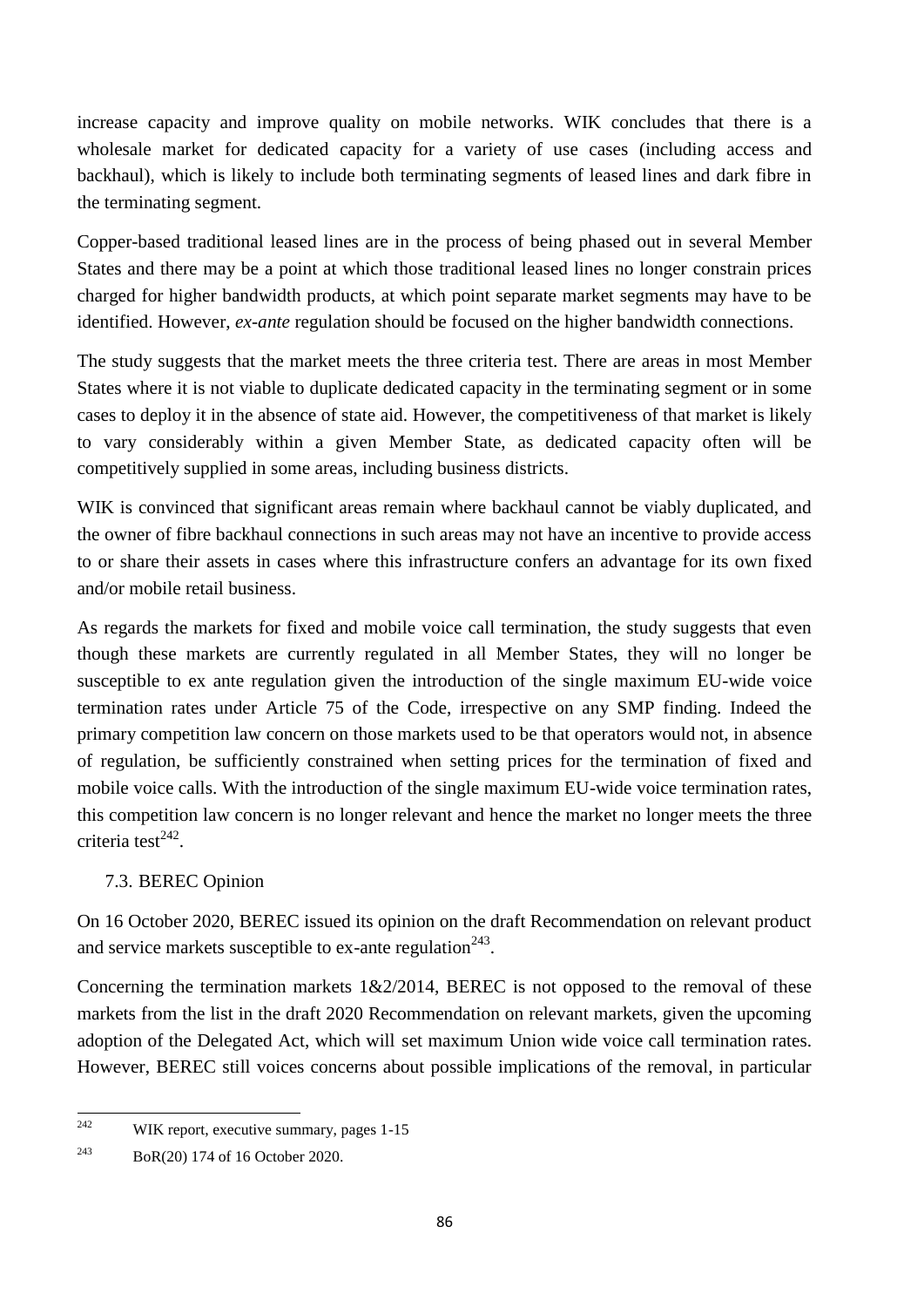with respect to non-price related issues, which would not be covered by the delegated act, and maintains its position that the markets would continue to meet the three criteria test due to the monopolistic nature of these markets. BEREC asks for an explicit acknowledgement in the text of the Recommendation of a situation, which could lead many NRAs - due to national circumstances - to continue applying SMP regulation in the termination markets. Furthermore, BEREC welcomes that the Commission acknowledges the possibility for NRAs to address non-price related issues through Article 61 of the Code.

In relation to the new market 1/2020 (former market 3a/2014), BEREC agrees on the need to maintain this market in the list of relevant markets, as a forward-looking analysis shows that high and non-transitory entry barriers will be observed in the majority of Member States. BEREC also agrees on the need for a geographical analysis, which can lead to more targeted regulation of this wholesale market (and not necessarily complete deregulation). BEREC highlights the need for a case-by-case analysis regarding the substitution between local and central wholesale access, given that bitstream products can be designed to display similar product features, regardless of the access point.

Regarding the removal of market 3b/2014 from the list of the Draft 2020 Recommendation on relevant markets, BEREC is of the opinion that the conclusion regarding the Union-wide competitiveness of the wholesale central access (WCA) market is premature and does not reflect the current situation and foreseeable future developments in the majority of Member States. Therefore, BEREC calls upon the EC to reconsider its assessment and to maintain market 3b/2014 in the list of markets susceptible to *ex-ante* regulation. BEREC considers that fixed WCA products have and will continue to have an essential role for enabling retail broadband competition. BEREC is mainly concerned about the level of competition in rural areas, as deployment of alternative infrastructures would be focused on urban and densely populated areas, while state aid programs covering rural areas would be limited and fragmented. Moreover, it takes the view that the impact of 5G-based fixed wireless access is not sufficiently certain at this point. BEREC proposes a detailed geographic analysis as a more proportionate regulatory approach than deregulating the market in its entirety.

With respect to new market 2/2020 (former market 4) BEREC agrees that it should be maintained in the list of relevant markets. BEREC also agrees that dark fibre may be a potential substitute for high-quality access, but is of the view that conclusions regarding the inclusion in the relevant market may differ across countries. BEREC also considers business-grade bitstream services may be part of the product market and this should be reflected in the Explanatory Note. Further to this, BEREC suggests to maintain the definition of this market as a "high-quality wholesale access" market. On mobile backhaul, BEREC considers that the Explanatory Note should acknowledge the need for regulated services in some countries, especially in the light of the expected deployment of 5G networks. BEREC also stresses the need to take into account the specificities of multi-site demand when dealing with both product and geographical market segmentation, when applicable.